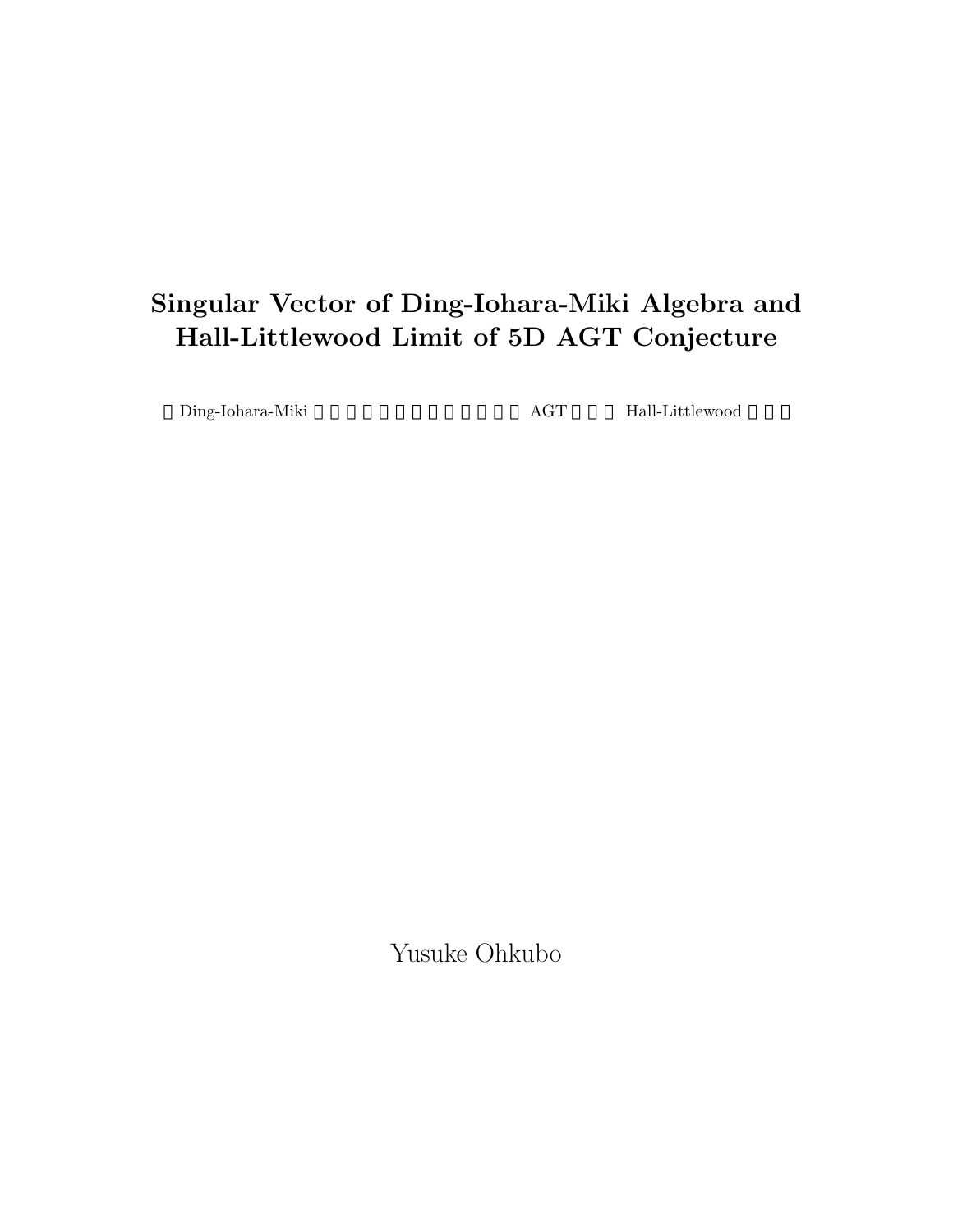#### **Abstract**

In this thesis, we obtain the formula for the Kac determinant of the algebra arising from the level *N* representation of the Ding-Iohara-Miki algebra. This formula can be proved by decomposing the level *N* representation into the deformed *W*-algebra part and the *U*(1) boson part, and using the screening currents of the deformed *W*-algebra. It is also discovered that singular vectors obtained by its screening currents correspond to the generalized Macdonald functions. Moreover, we investigate the  $q \to 0$  limit of five-dimensional AGT correspondence. In this limit, the simplest 5D AGT conjecture is proved, that is, the inner product of the Whittaker vector of the deformed Virasoro algebra coincides with the partition function of the 5D pure gauge theory. Furthermore, the R-Matrix of the Ding-Iohara-Miki algebra is explicitly calculated, and its general expression in terms of the generalized Macdonald functions is conjectured.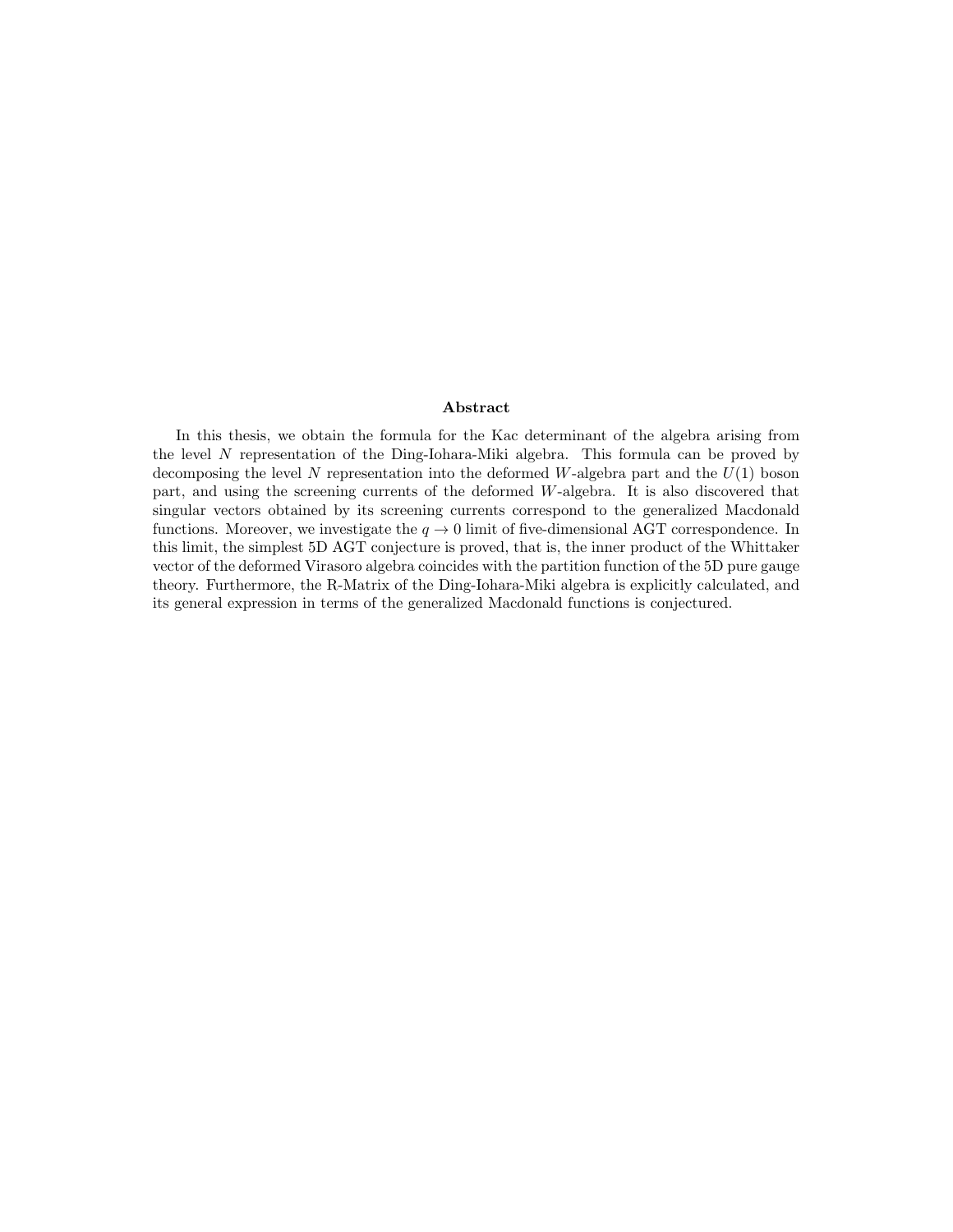# **Contents**

| 1        | Introduction                                                                                                                                                                                                                                   | $\boldsymbol{2}$           |
|----------|------------------------------------------------------------------------------------------------------------------------------------------------------------------------------------------------------------------------------------------------|----------------------------|
| $\bf{2}$ | 5D AGT conjecture<br>2.1<br>Reargument of Ding-Iohara-Miki algebra and AGT correspondence<br>2.2                                                                                                                                               | 13<br>13<br>14             |
| 3        | Kac determinant and singular vecter of the algebra $A(N)$<br>3.1<br>3.2<br>Singular vectors and generalized Macdonald functions<br>3.3                                                                                                         | 19<br>19<br>20<br>24       |
| 4        | Crystalization of 5D AGT conjecture<br>Crystallization of the deformed Virasoro algebra and AGT correspondence<br>4.1<br>4.2<br>Crystallization of $N = 2$ case of DIM algebra $\dots \dots \dots \dots \dots \dots \dots \dots$<br>4.3<br>4.4 | 27<br>27<br>30<br>31<br>39 |
| 5        | R-Matrix of DIM algebra<br>5.1<br>5.2                                                                                                                                                                                                          | 40<br>40<br>43             |
| 6        | Properties of generalized Macdonald functions<br>6.1<br>Realization of rank $N$ representation by generalized Macdonald function $\ldots \ldots$<br>6.2<br>6.3                                                                                 | 44<br>44<br>46<br>48       |
|          | A Macdonald functions and Hall-Littlewood functions                                                                                                                                                                                            | 52                         |
| В        | Definition of DIM algebra and level $N$ representation                                                                                                                                                                                         | 54                         |
|          | C Proofs and checks in Section 4<br>C.1<br>C.3                                                                                                                                                                                                 | 56<br>56<br>57<br>58<br>58 |
|          | D Examples of R-matrix                                                                                                                                                                                                                         | 60                         |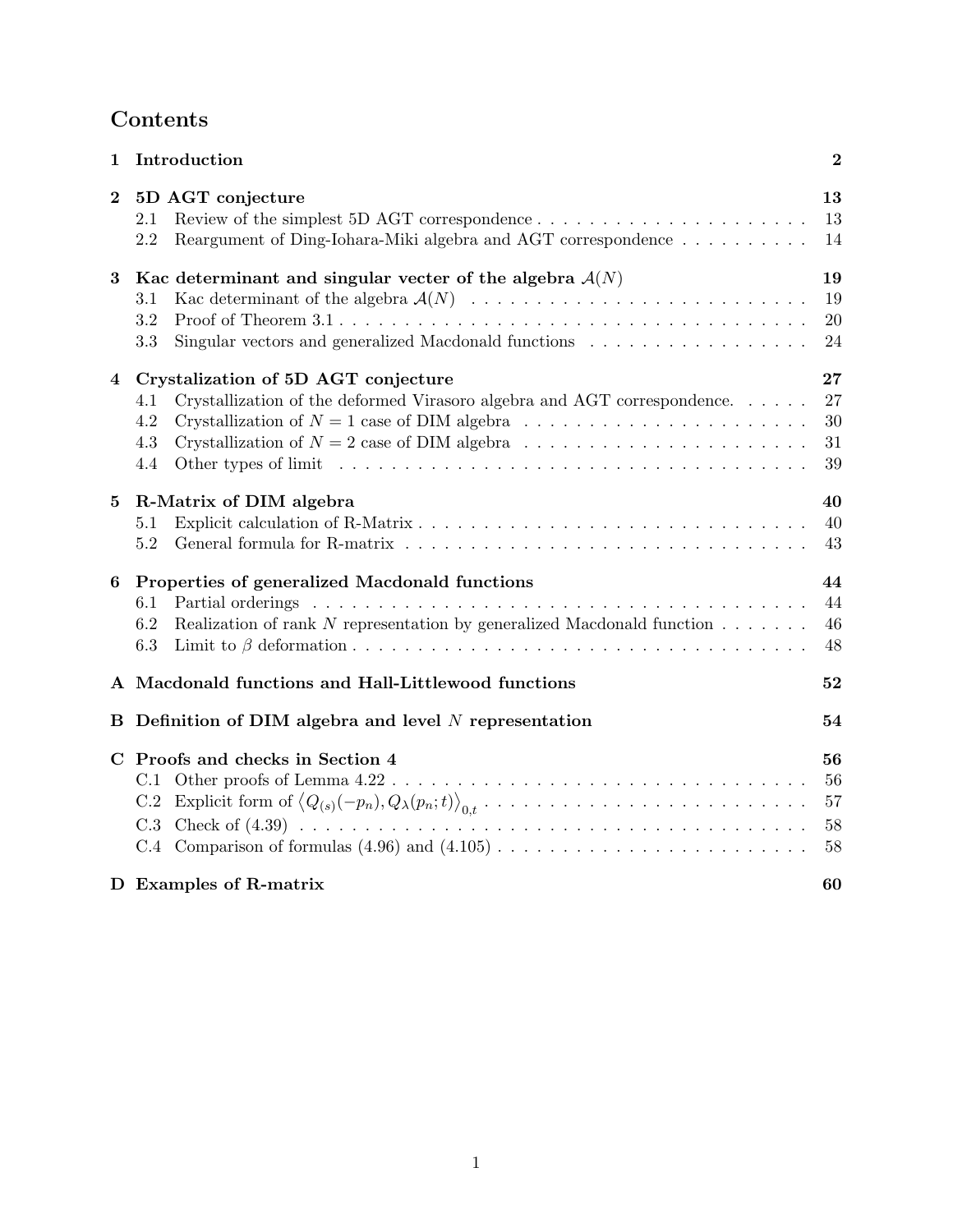# **1 Introduction**

**1.1.** The Jack symmetric polynomials [1, 2] are a system of orthogonal polynomials expressing the excited states of an integrable one-dimensional quantum many-body system with the trigonometric type potential called the Calogero-Sutherland model  $[3, 4].<sup>1</sup>$  These are one-parameter deformations of the Schur symmetric polynomials. In general, being integrable means that the model has sufficiently many conserved quantities, and that system can be analytically solved. Like the Calogero-Sutherland model, many of the integrable systems are not physical models of particles existing in the real world. However, the mathematical structure of the integrable models, e.g., excellent solvability, can be used to advantage in many fields of mathematics.

Let us consider symmetric functions which are defined as a projective limit of symmetric polynomials with finite variables [5, Chap. 1]. In the case of the Jack polynomials, the infinite-variable limit exists and is called the Jack symmetric functions. The Jack functions are parametrized by partitions or Young diagrams, and has the complex parameter  $\beta$  (see also Footnote 1). Actually we can consider the parameter  $\beta$  as an indeterminate, and then the Jack functions are defined over the field  $\mathbb{Q}(\beta)$ . The surprising result due to Mimachi and Yamada is that the Jack functions associated to rectangular Young diagrams have a one-to-one correspondence with singular vectors of the Virasoro algebra [6]. The Virasoro algebra is constructed by the infinitesimal conformal transformations in two dimensions, and is the Lie algebra generated by  $L_n$   $n \in \mathbb{Z}$  and the central element *c* satisfying the relations

$$
[L_n, L_m] = (n-m)L_{n+m} + c \frac{n(n^2-1)}{12} \delta_{n+m,0}, \quad n, m \in \mathbb{Z},
$$
\n(1.1)

$$
[L_n, c] = 0, \quad n \in \mathbb{Z}.\tag{1.2}
$$

This is an essential algebra to two-dimensional conformal field theories required for string theory and statistical mechanics. To obtain the irreducible representations of the Virasoro algebra is important not only in representation theory but also in the conformal field theories. The irreducibility of highest weight representations can be determined by special vectors called singular vectors in the highest weight representation. Although the singular vectors have an integral representation, the expression formula for the Jack functions by the Dunkl operator [7] is more useful. Further, various properties of Jack functions are known. Thus, the expression of the singular vectors by the Jack functions is very convenient and beneficial.

As a *q*-difference deformation of the Jack polynomials, there is a system of orthogonal polynomials with rich theory called the Macdonald polynomials [5]. For later use let us introduce the notation for Macdonald symmetric function, which is the infinite-variable version of the Macdonald polynomial. We denote by  $P_{\lambda}(p_n; q, t)$  the Macdonald symmetric function associated to the partition  $\lambda$ . Here q and t are free parameters, and they can be considered as complex numbers or indeterminates. In this paper, we regard the power sum symmetric functions  $p_n$  as variables of the Macdonald functions (for more detail, see Appendix A). The Macdonald polynomials are also simultaneous eigen-functions of commuting *q*-difference operators, now called Macdonald difference operators. Let us also mention that they are related to the Ruijsenaars model [8] which is a relativistic extension of the Calogero-Sutherland model. The *q*-deformation like the Macdonald functions makes theory clearer and often mathematically easier to handle. For example, the Jack functions can be characterized as the Hamiltonian  $H_\beta$  (see Footnote 1), but they have degenerate eigenvalues,

<sup>&</sup>lt;sup>1</sup> To be precise, the Jack polynomials are eigenfunctions of a Hamiltonian  $H_\beta$  which is obtained by a certain transformation of the Calogero-Sutherland Hamiltonian. Here *β* is a parameter appearing in the Calogero-Sutherland model. The excited states can be constructed from the Jack polynomials.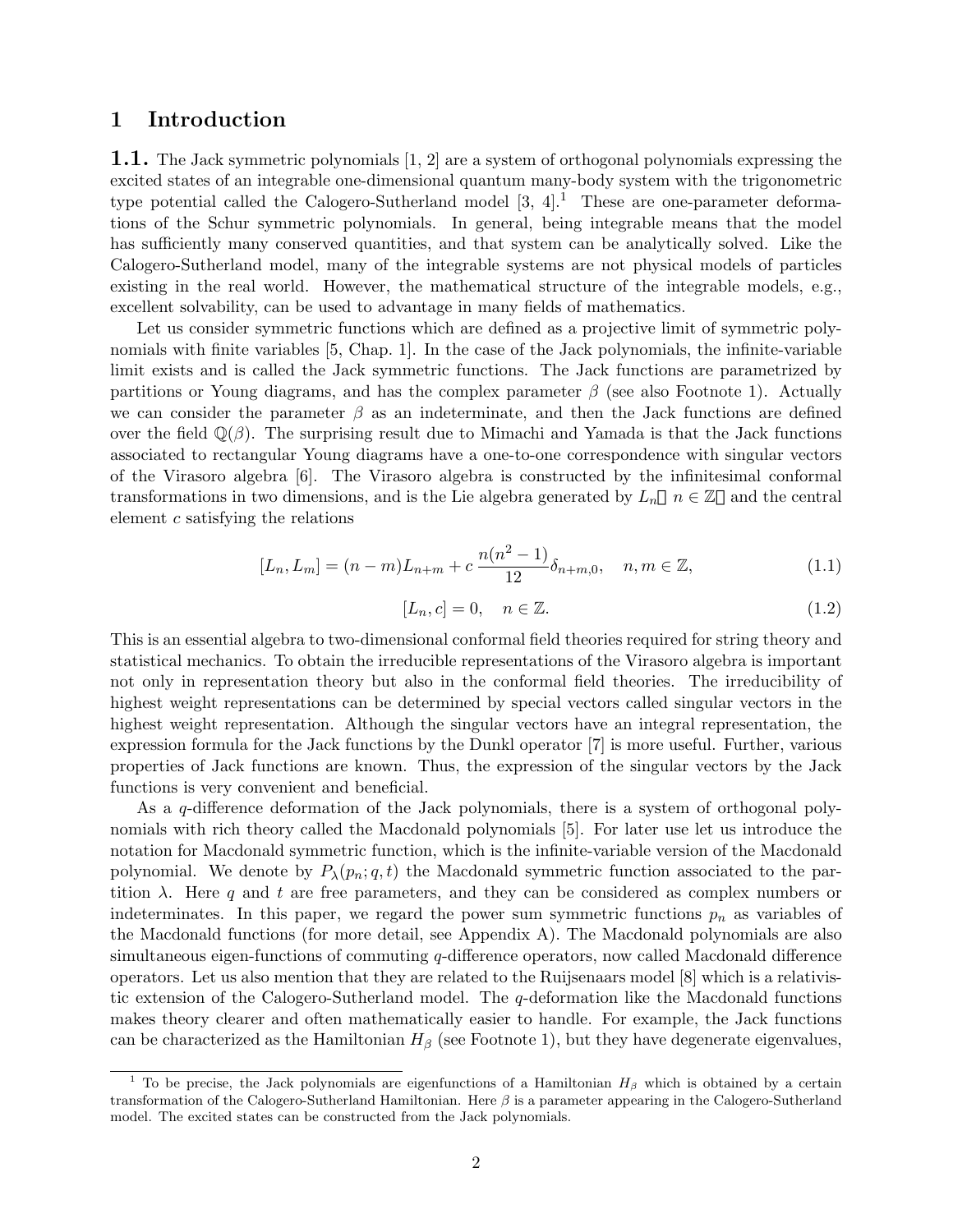and difficulties arise when we prove their orthogonality and coincidence with the singular vectors. In the theory of the Macdonald functions, this degeneracy problem can be eliminated and the discussion is clearer. Also, the Hamiltonian  $H_\beta$  has an infinite number of commuting operators. However, it is difficult to write down these operators explicitly [9], and in the Macdonald theory we have an explicit formula for the commuting family of difference operators having  $P_{\lambda}(p_n; q, t)$  as simultaneous eigenfunctions. For the above reason, it can be said that Macdonald's theory is more beautiful.

In the  $q \to 1$  ( $t = q^{\beta}$ ) limit with  $\beta$  fixed, the Macdonald functions are reduced to the Jack functions. On the other hand, in  $q \to 0$  limit with t fixed, they are reduced to the symmetric functions called the Hall-Littlewood functions. The Hall-Littlewood functions have a close connection to the character of the general linear group over finite fields, and they are also a generalization of the Schur functions [5, Chap. III]. It is one of the advantages that it is possible to unify and generalize the two generalizations of the Schur functions. Some applications in knot invariants [10, 11, 12] and stochastic processes [13] are also known. The Macdonald functions are one of the important symmetric functions for modern mathematics.

Awata, Kubo, Odake and Shiraishi introduced in [14] a *q*-deformation of the Virasoro algebra, which is named the deformed Virasoro algebra. This deformed algebra is designed so that singular vectors of Verma modules correspond to Macdonald symmetric functions  $P_{\lambda}(p_n; q, t)$ . The deformed Virasoro algebra is an associative algebra defined over the base field  $\mathbb{Q}(q, t)$ , where q and t are the same parameters as in  $P_{\lambda}(p_n; q, t)$ . The generators are denoted by  $T_n$  ( $n \in \mathbb{Z}$ ), and the defining relation is

$$
[T_n, T_m] = -\sum_{l=1}^{\infty} f_l (T_{n-l} T_{m+l} - T_{m-l} T_{n+l}) - \frac{(1-q)(1-t^{-1})}{1-p} (p^n - p^{-n}) \delta_{n+m,0}, \tag{1.3}
$$

where  $p := q/t$  and  $f_l$  are the structure constants defined by

$$
f(z) = \sum_{l=0}^{\infty} f_l z^l := \exp\left(\sum_{n=1}^{\infty} \frac{1}{n} \frac{(1-q^n)(1-t^{-n})}{1+p^n} z^n\right).
$$
 (1.4)

It is shown that the singular vectors of the deformed Virasoro algebra coincide with the Macdonald functions associated with rectangular Young diagrams. It is also possible to obtain the Jack and Macodnald functions associated with general partitions from the singular vectors of the *W<sup>N</sup>* -algebra and the deformed  $W_N$ -algebra (which is the (deformed) Virasoro algebra when  $N = 2$ ) [15, 16, 17]. To be exact, singular vectors of the (deformed)  $W_N$ -algebra can be realized by  $N-1$  families of bosons under the free field representation. By a certain projection to one of these bosons, we can obtain the Jack (or Macdonald) functions associated with Young diagrams with *N −* 1 edges (see Figure 1).



Figure 1: Young diagram with *N −* 1 edges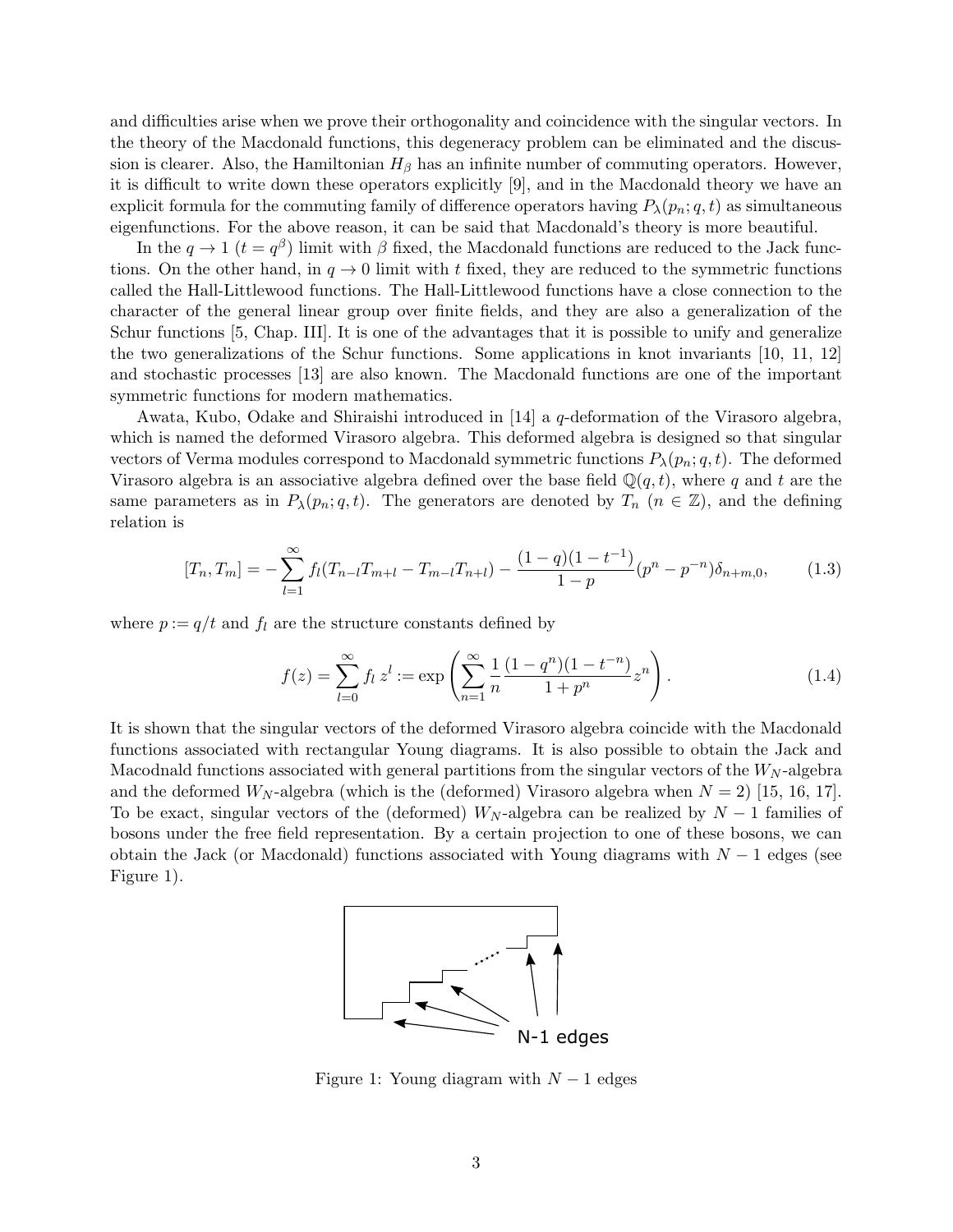**1.2.** The representation theory of the Virasoro algebra plays an essential role in the two-dimensional conformal field theories. In 2009, while studying the low energy effective theory of M5-branes, Alday, Gaiotto and Tachikawa discovered the correspondence between the correlation functions of two-dimensional conformal field theories and the partition functions of four-dimensional supersymmetric gauge theories (AGT conjecture) [18]. Gauge theory has a long history and is an attractive theory studied by a lot of mathematicians and physicists. Although it is difficult to calculate the partition functions of gauge theories in general, Nekrasov gave an explicit formula (Nekrasov formula) for the instanton partition function of four-dimensional  $\mathcal{N}=2$  supersymmetric gauge theory in 2002 [19]. The Nekrasov formula  $Z_{\text{Nek}}(\Lambda)$  is written by the summation of the terms  $Z_{\vec{Y}}$ parametrized by tuples of Young diagrams:

$$
Z_{\text{Nek}}(\Lambda) = \sum_{n=0}^{\infty} \Lambda^n \sum_{\substack{\vec{Y} \mid =n}} Z_{\vec{Y}}.
$$
\n(1.5)

These terms are given in a factorized form, and as *n* increases, the amount of calculation becomes enormous. However, it can be calculated by a simple combinatoric method. The discovery of [18] is the following relation between two-dimensional and four-dimensional field theories. The Nekrasov formula for the four-dimensional *SU*(2) gauge theory with four matters in (anti-)fundamental representation (actually, it is the Nekrasov formula of the *U*(2) gauge theory divided by the *U*(1) factor  $Z_{\text{Nek}}/Z^{U(1)}$ ) coincides with the four-point conformal block of the two-dimensional conformal field theory.

Basics of the conformal field theories were established by Belavin, Polyakov and Zamolodchikov (BPZ) in 1984 [20]. They described the critical phenomenon of the two-dimensional Ising model which is a model of the ferromagnet, and so on. The primary fields  $V(z)$  are operators on the representation space of the Virasoro algebra such that

$$
[L_n, V(z)] = z^n \left( z \frac{\partial}{\partial z} + h(n+1) \right) V(z), \quad z, h \in \mathbb{C}.
$$
 (1.6)

The primary fields are the main research object in the conformal field theories. Here *h* is called the conformal dimension of the primary field. Furthermore, in the conformal field theories, it is a fundamental problem to calculate the correlation functions of the primary fields. Generally, in the quantum field theories, the calculations of correlation functions are difficult, and usually it is often solved by approximation. BPZ succeeded in determining the exact forms of correlation functions in the conformal field theories. In particular, they derived differential equations with regular singularities for the correlation functions.

However, the research by BPZ was performed mainly for primary fields with the special conformal dimension, i.e. the minimal models, and they did not investigate the correlation functions in general forms. Even if we derive the differential equations of the correlation functions, it is difficult to find their solutions. From the standpoint of conformal field theories, the AGT conjecture that states the agreement between the Nekrasov formulas and the conformal blocks (originally in the Liouville theory, that is the theory having the primary field with generic conformal dimensions  $2$ ) is studied under the expectation that general formulas for the correlation functions can be obtained.

Various extensions were made immediately after the AGT conjecture was discovered. First of all, the original AGT conjecture deals with the four-dimensional gauge theory in the case that the number of (anti-)fundamental matters  $N_f$  is 4. Immediately after this original conjecture [18], the

 $2$ Also the AGT conjecture using the Minimal models is studied in [21]. To be exact, contribution of the Heisenberg algebra is added to the Minimal models.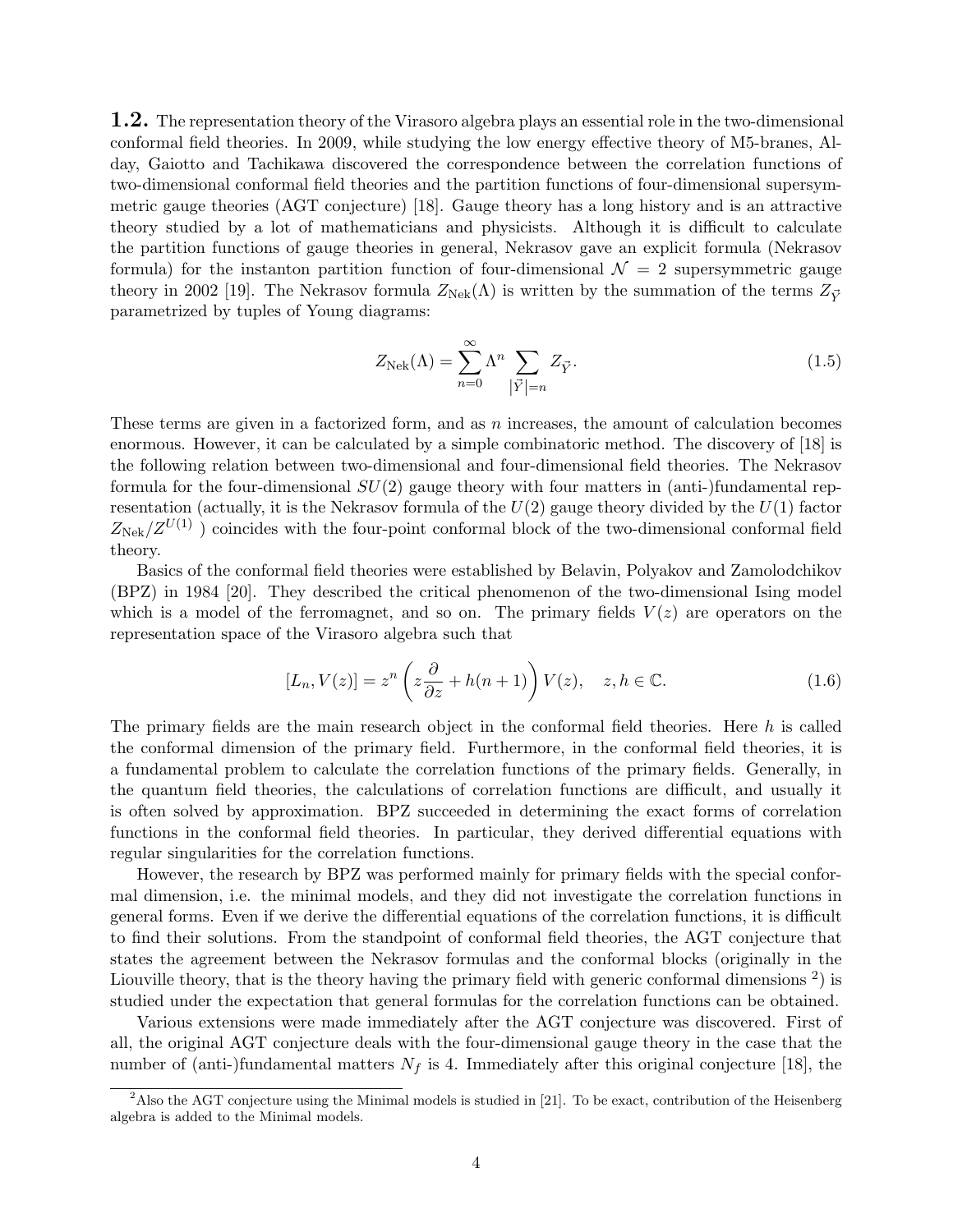cases with  $N_f = 0, 1, 2, 3$  were studied in [22]. These cases can be obtained from the case of  $N_f = 4$ by applying the same degenerate limits to the Nekrasov formula and the conformal block. Especially when  $N_f = 0$ , the conformal block degenerates to the inner product of the vector  $|G_{\text{vir}}\rangle$  called the Whittaker vector of the Virasoro algebra.<sup>3</sup> Moreover, it is also expected that the four-dimensional gauge theories with the higher gauge group  $SU(N)$  correspond with the  $W_N$ -algebra [23].

The Jack functions and the Macdonald functions also play an important role in the AGT conjecture. For example, the expansion coefficients of the Whittaker vector  $|G_{\rm vir}\rangle$  by the Jack functions are clarified [24]. In addition, it is known that a good basis called AFLT basis [25, 26, 27] can be regarded as a sort of generalization of the Jack functions. The AFLT basis is a basis in the representation space of the algebra (Virasoro algebra) *⊗* (Heisenberg algebra), which is first introduced by Alba, Fateev, Litvinov and Tarnopolskiy, and the conformal block can be combinatorially expanded by this basis. The AFLT basis is an orthogonal basis which parametrized by pairs of Young diagrams  $\vec{Y}$ . In the  $W_N$  algebra case, it is parametrized by *N*-tuples of Young diagrams and exists in the representation space of the algebra  $(W_N$  algebra)  $\otimes$  (Heisenberg algebra). By inserting the identity  $1 = \sum_{\vec{Y}} \frac{|\vec{Y}\rangle \langle \vec{Y}|}{\langle \vec{Y} | \vec{Y} \rangle}$  $\langle \frac{|Y\rangle\langle Y|}{\langle \vec{Y}|\vec{Y}\rangle}$  with respect to the AFLT basis  $\{|\vec{Y}\rangle\}$ , the calculation of correlation functions  $\langle V(z_1) \cdots V(z_n) \rangle$  is attributed to that of the matrix element  $\langle \vec{Y} | V(z) | \vec{W} \rangle$ , where  $V(z)$  is a sort of the primary field defined by some relations with generators of the Virasoro algebra and the Heisenberg algebra. Then the three-point functions  $\langle Y|V(z)|W\rangle$  are factorized and coincide with the significant factors called the Nekrasov factors, which compose the Nekrasov formula. Namely, if we expand the correlation functions by using the AFLT basis, then the form of its expansion is quite the same as that of the Nekrasov formula (1.5). Further, the conformal block of the algebra (Virasoro algebra) ⊗ (Heisenberg algebra) coincides with the partition function  $Z_{Nek}(Λ)$  of  $U(2)$  gauge theory. Actually, such a good basis does not exist in the representation space of the Virasoro algebra. Since the *U*(1) factor contributes and complicates the AGT conjecture, we need the adjustment by the Heisenberg algebra.<sup>4</sup>

In [28], the original AGT conjecture is "proved" with the help of the AFLT basis (the generalized Jack functions) and the free field representation.<sup>5</sup> However, this "proof" is based on another conjecture. To explain it in more detail, recall that the free field representation of the conformal blocks can be written by the Dotsenko-Fateev integral *⟨F⟩*, where *⟨ ⟩* means some integrals of the integrand *F*. Then *F* can be expanded by a sum of the products of the generalized Jack functions  $J_{\vec{Y}}$  and their dual functions  $J_{\vec{Y}}^*$ , which are parametrized by tuples of Young diagrams. This expansion formula is called the Cauchy formula. At that time, it was conjectured that the integral value of each term  $\langle J_{\vec{Y}} J_{\vec{Y}}^* \rangle$  directly corresponds to  $Z_{\vec{Y}}$  in the Nekrasov formula. This is the scenario of the "proof." Although this proof is straightforward without using recurrence formulas etc, since the integral value of the generalized Jack functions is still a conjecture, it is necessary to prove it in order to complete this proof. For that, we need to investigate more properties of the generalized Jack functions.

*q*-deformed version of the AGT conjecture is also provided.<sup>6</sup> That is, the deformed Virasoro/*W*algebra is related to five-dimensional gauge theories (5D AGT conjecture) [36, 37]. In the simplest case, it is shown that the inner product of the Whittaker vector of the deformed Virasoro algebra coincides with the instanton partition function (K-theoretical partition function) of the five-

<sup>&</sup>lt;sup>3</sup>Also in the  $N_f = 1, 2$  case, the degenerate conformal blocks can be realized by the inner product of certain vectors that are the general form of the vector  $|G_{\text{vir}}\rangle$ .

<sup>4</sup>Since the AFLT basis correspond to the torus fixed points in the instanton moduli space, it is also called the fixed point basis.

<sup>&</sup>lt;sup>5</sup>The AGT conjecture are proved in the case of  $N_f = 0, 1, 2$  in [29, 30] by using Zamolodchikov reccursion relation. Some proofs from geometric representation theory are also given in [31, 32, 33].

<sup>&</sup>lt;sup>6</sup>Elliptic deformations of the AGT conjecture are also proposed in [34, 35].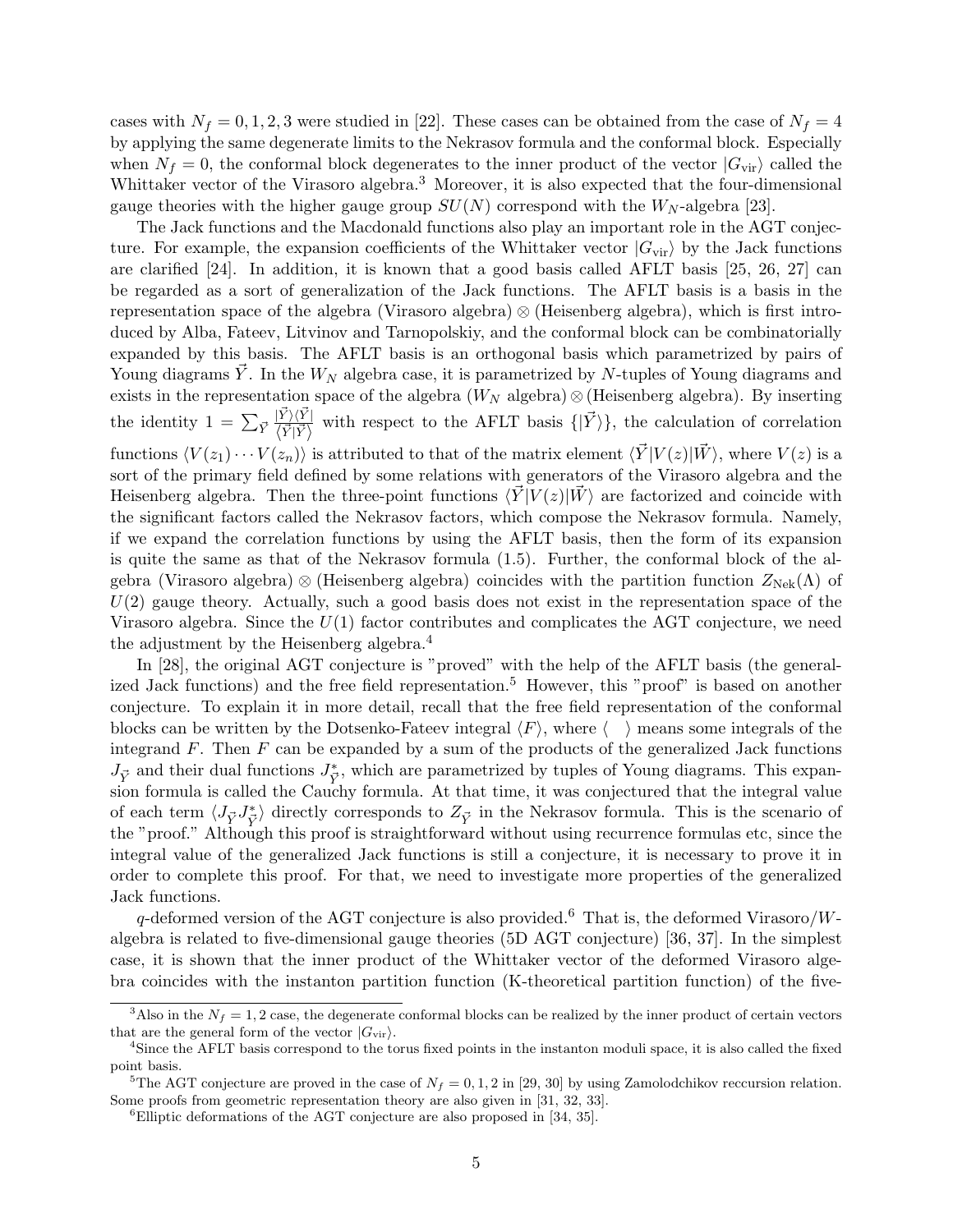dimensional  $\mathcal{N} = 1$  pure  $U(2)$  gauge theory. Also the same approach as [28] is taken in the *q*-deformed case. In other words, it is conjectured that the *q*-deformed Dotsenko-Fateev integral corresponds to the partition function with  $N_f = 4$  matters, and this conjecture is checked by using the generalized Macdonald functions [38]. The *q*-deformed version of the AFLT basis [39] (that is, the generalized Macdonald functions) exists in the representation space of the level *N* representation of the Ding-Iohara-Miki algebra (DIM algebra).

The DIM algebra (explained in Appendix B) has the face of a *q*-deformation of the  $W_{1+\infty}$  algebra as introduced by Miki in [40], and the deformed Virasoro/*W*-algebra appear in its representation [41]. Since the DIM algebra has a lot of background, there are a lot of other names such as quantum toroidal  $\mathfrak{gl}_1$  algebra [42, 43], quantum  $W_{1+\infty}$  algebra [44], elliptic Hall algebra [45] and so on. The DIM algebra has a Hopf algebra structure which does not exist in the deformed Virasoro/*W*-algebra, and the DIM algebra is associated with the Macdonald functions having rich theory.<sup>7</sup> Unlike the case of the generalized Jack functions, the generalized Macdonald functions can be constructed by the coproduct of the DIM algebra [39]. It is a surprising phenomenon that the structure of the coproduct of the DIM algebra has information on the partition functions of the five-dimensional gauge theories. Furthermore, in the *q*-deformed case, Awata-Kanno's and Iqbal-Kozkaz-Vafa's refined topological vertices [47, 48] are also reproduced by the matrix elements of some intertwining operator of the DIM algebra, and the coincidence between the correlation function of the DIM algebra and the 5D Nekrasov formula is proved [49].

The AGT conjecture with respect to the *q*-deformed AFLT basis [39] (recalled in Section 2.2) is almost parallel to the undeformed case, and it suffices to consider the algebra  $\langle X_n^{(i)} \rangle$ , denoted by  $\mathcal{A}(N)$ , which is generated by certain operators  $X_n^{(i)}$   $(i = 1, \ldots, N, n \in \mathbb{Z})$  obtained by the level N representation of the DIM algebra. The level *N* representation is that on a Fock module  $\mathcal{F}_{\vec{u}}$  with the highest weight  $\vec{u} = (u_1, \dots, u_N)$ . The vertex operator  $\Phi(z) : \mathcal{F}_{\vec{u}} \to \mathcal{F}_{\vec{v}}$  on this Fock module is defined by the relation (Definition 2.16)

$$
(X_n^{(i)} - e_N(\vec{v}) z X_{n-1}^{(i)}) \Phi(z) = \Phi(z) (X_n^{(i)} - (t/q)^i e_N(\vec{v}) z X_{n-1}^{(i)}),
$$
\n(1.7)

where  $e_N(\vec{v}) := v_1v_2\cdots v_N$ .  $\Phi(z)$  can be regarded as an analog of the Virasoro primary field. The generalized Macdonald functions are defined to be the eigenfunctions of the generator  $X_0^{(1)}$  $\boldsymbol{0}$ constructed by the copoduct of the DIM algebra. Then, it is conjectured that the matrix elements of Φ(*z*) with respect to the generalized Macdonald functions reproduce the five-dimensional Nekrasov factors. Under this conjecture, the four-point conformal block of  $\Phi(z)$  corresponds to the 5D  $U(N)$ Nekrasov formula with  $N_f = 2N$  matters.

**1.3.** The first main theorem in this thesis is the formula for the Kac determinant of the algebra  $\mathcal{A}(N)$  (Theorem 3.1):

#### **Theorem.**

$$
\det\left(\langle X_{\vec{\lambda}}|X_{\vec{\mu}}\rangle\right)_{|\vec{\lambda}|=|\vec{\mu}|=n} = \prod_{\vec{\lambda}\vdash n} \prod_{k=1}^{N} b_{\lambda^{(k)}}(q) b'_{\lambda^{(k)}}(t^{-1})\tag{1.8}
$$

$$
\times \prod_{\substack{1 \leq r,s \\ rs \leq n}} \left( (u_1 u_2 \cdots u_N)^2 \prod_{1 \leq i < j \leq N} (u_i - q^s t^{-r} u_j)(u_i - q^{-r} t^s u_j) \right)^{P^{(N)}(n-rs)},
$$

<sup>&</sup>lt;sup>7</sup>In the study of the algebraic structure of the operator  $\eta(z)$  that is free field representation of the Macdonald's difference operator, it is discovered that  $\eta(z)$  form a part of representation of the DIM algebra [46]. See also Fact B.2.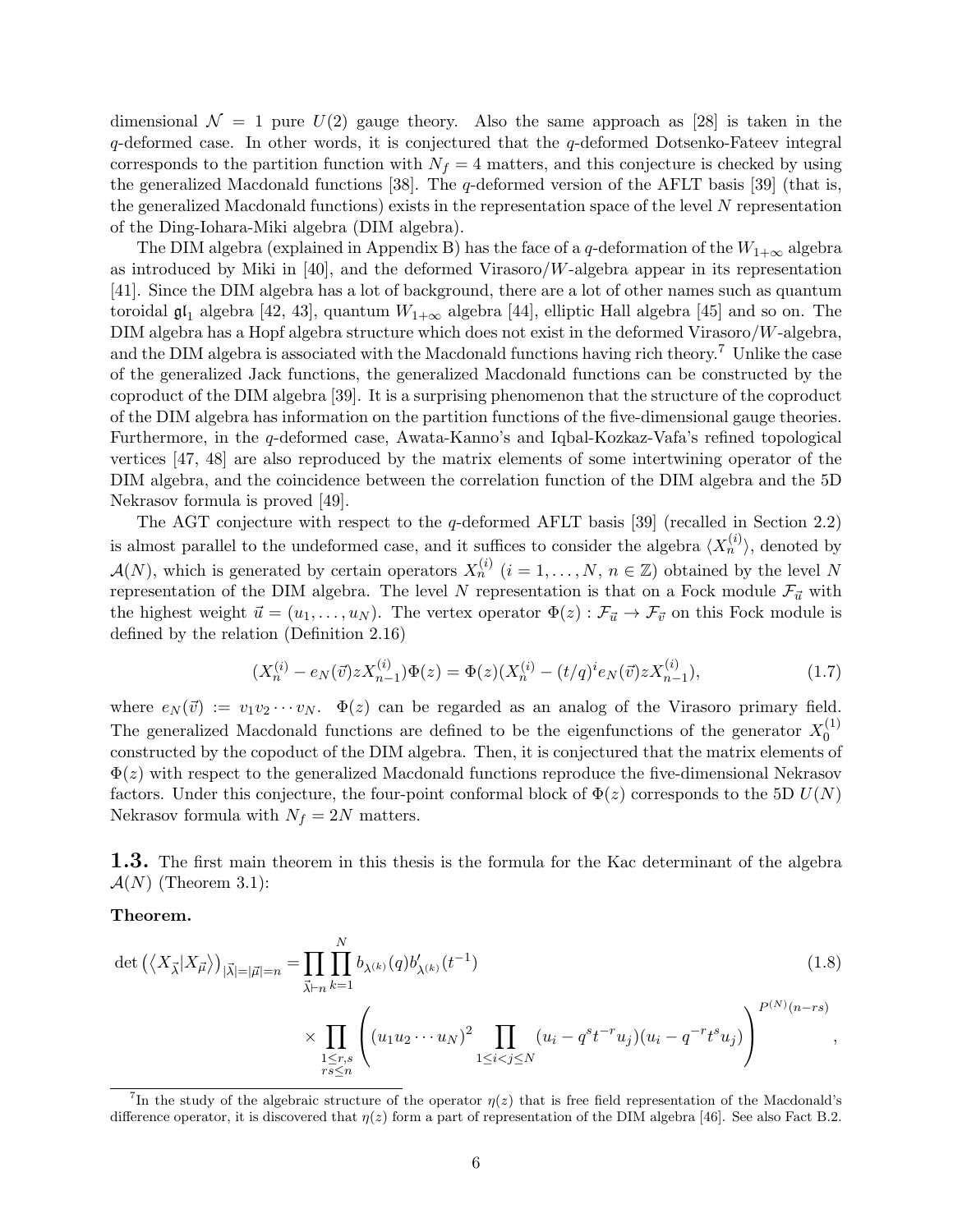where  $b_{\lambda}(q) := \prod_{i \geq 1} \prod_{k=1}^{m_i} (1 - q^k)$ ,  $b'_{\lambda}(q) := \prod_{i \geq 1} \prod_{k=1}^{m_i} (-1 + q^k)$ , and  $P^{(N)}(n)$  denotes the number of the *N*-tuples of Young diagrams of the size *n*. For the definition of  $m_i = m_i(\lambda)$ , see Notations in the latter part of this section.

This determinant can be proved by using the fact that the generators  $X_n^{(i)}$  can be decomposed into the deformed *W*-algebra part and the *U*(1) part by a linear transformation of the bosons, and using the screening currents of the deformed *W*-algebra. By this formula, we can solve the conjecture [39, Conjecture 3.4] that the following PBW type vectors of the algebra *A*(*N*) (Definition 2.8) are a basis:

$$
\left| X_{\vec{\lambda}} \right\rangle := X_{-\lambda_1^{(1)}}^{(1)} X_{-\lambda_2^{(1)}}^{(1)} \cdots X_{-\lambda_1^{(2)}}^{(2)} X_{-\lambda_2^{(2)}}^{(2)} \cdots X_{-\lambda_1^{(N)}}^{(N)} X_{-\lambda_2^{(N)}}^{(N)} \cdots \left| \vec{u} \right\rangle. \tag{1.9}
$$

As the second main theorem, we also discover that singular vectors of the algebra  $\mathcal{A}(N)$  correspond to some generalized Macdonald functions. By this result, we can get singular vectors from generalized Macdonald functions.<sup>8</sup> The singular vectors are intrinsically the same as those of the deformed *W*-algebra. However, as the projection of the bosons is necessary for the correspondence with the ordinary Macdonald functions, the result of this thesis that does not need projections can be thought to be a generalization of [17]. As a corollary of this fact, we can find a new relation of the ordinary Macdonald functions and the generalized Macdonald functions by the projection of the bosons. Furthermore, since screening operators are written by integrals, we can also get an integral representation of generalized Macdonald functions.

Concretely, the vector  $\vert \chi_{\vec{r}, \vec{s}} \rangle$  defined to be

$$
|\chi_{\vec{r},\vec{s}}\rangle := \oint \prod_{k=1}^{N-1} \prod_{i=1}^{r_k} dz_i^{(k)} S^{(1)}(z_1^{(1)}) \cdots S^{(1)}(z_{r_1}^{(1)}) \cdots S^{(N-1)}(z_1^{(N-1)}) \cdots S^{(N-1)}(z_{r_{N-1}}^{(N-1)}) |\vec{v}\rangle \tag{1.10}
$$

is a singular vector. Here  $S^{(i)}(z)$  denotes the screening operator, the *N*-tuple of parameters  $\vec{v} =$  $(v_1, \ldots, v_N)$  is a function of  $\tilde{\alpha}^{(k)}$ , and for non-negative integers  $s_k, r_k \geq r_{k+1} \geq 0$ ,

$$
\tilde{\alpha}^{(k)} = \tilde{\alpha}_{\vec{r},\vec{s}}^{(k)} = \sqrt{\beta}(1 - r_k + r_{k+1}) - \frac{1}{\sqrt{\beta}}(1 + s_k), \quad r_N = 0 \tag{1.11}
$$

(for more details, see Section 3.3). The singular vector  $|\chi_{\vec{r},\vec{s}}\rangle$  coincides with the generalized Macdonald function with the *N*-tuple of Young diagrams in Figure 2 (Theorem 3.4. (A). (main theorem)).

$$
\left(\emptyset, \emptyset, \emptyset, \ldots, \emptyset, \stackrel{\scriptscriptstyle s_1,\ldots,s_2,\ldots,\scriptscriptstyle s_{N-1}}{\scriptscriptstyle r_1}\right) \stackrel{\scriptscriptstyle s_{N-1}}{\scriptscriptstyle r_{N-1}}.
$$

Figure 2: Young diagram corresponding to singular vector. (A)

In fact, Figure 1 means the same Young diagram being on the rightmost side in Figure 2. Hence the projection of this generalized Macdonald function corresponds to the ordinary Macdonald

<sup>&</sup>lt;sup>8</sup>Whether the singular vectors considered in this thesis, e.g.,  $|\chi_{\vec{r},\vec{s}}\rangle$  can express all singular vectors of the algebra  $A(N)$  is incompletely understood. However, the Kac determinant can be proved by the only vanishing points given by the singular vectors  $|\chi_{r,s}^{(i)}\rangle$  (see (3.25)) corresponding to the simple roots, because the determinant has  $\mathfrak{sl}_N$  weyl group invariance.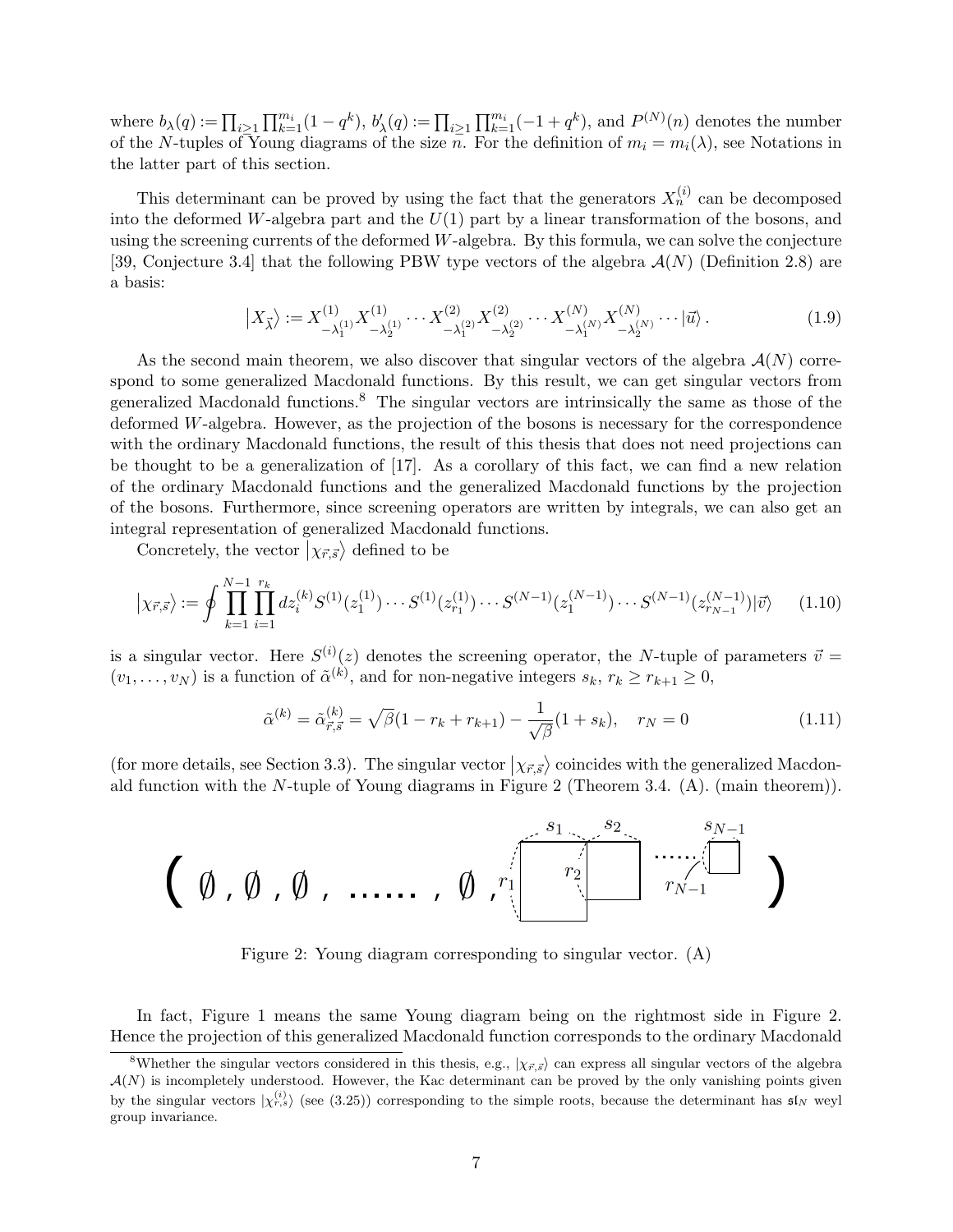functions associated with the rightmost Young diagram with *N −* 1 edges in Figure 2 (Corollary 3.5).

When the condition  $r_k \geq r_{k+1}$  for the number of screening currents and parameter  $\tilde{\alpha}^{(k)}$  in  $\left|\chi_{\vec{r},\vec{s}}\right\rangle$ is removed, the above figure is not a Young diagram. However it turns out that the vector  $\ket{\chi_{\vec{r},\vec{s}}}$ coincides with the generalized Macdonald function obtained by cutting off the protruding part and moving boxes to the Young diagrams on the left side. For example, if  $0 \leq r_k < r_{k+1}$  for all *k*, the corresponding *N*-tuple of Young diagrams of the generalized Macdonald function is Figure 3 (Theorem 3.4. (B). (main theorem)).



Figure 3: Young diagram corresponding to singular vector. (B)

**1.4.** Furthermore, we investigate behavior in the limit to the Hall-Littlewood functions, *q →* 0, of the deformed Virasoro algebra and the algebra  $A(N)$ . Also 5D AGT conjecture is studied in this limit. The reason of considering such a limit is that the situation becomes simple and some problems are solved. In particular, the simplest 5D AGT conjecture can be proved, and PBW type vectors can be expressed in terms of Hall-Littlewood functions. By virtue of the theory of Hall-Littlewood functions, we can obtain and prove an explicit formula (Theorem 4.23) for the four-point correlation function of a certain operator  $\tilde{\Phi}_{\vec{u}}^{\vec{v}}(z) : \mathcal{F}_{\vec{u}} \to \mathcal{F}_{\vec{v}}$ , which is the limit  $q \to 0$  of the vertex operator  $\Phi(z)$  associated with *A*(2). Here,  $\mathcal{F}_{\vec{u}}$  is the Fock module with the highest weight  $\vec{u} = (u_1, u_2)$ .

#### **Theorem.**

$$
\langle \vec{w} | \tilde{\Phi}_{\vec{v}}^{\vec{w}}(z_2) \tilde{\Phi}_{\vec{u}}^{\vec{v}}(z_1) | \vec{u} \rangle = \sum_{\lambda} \left( \frac{u_1 u_2 z_1}{w_1 w_2 z_2} \right)^{|\lambda|} \frac{\prod_{k=1}^{\ell(\lambda)} \left( 1 - t^{k-1} \frac{w_1 w_2}{v_1 v_2} \right)}{t^{2n(\lambda)} b_{\lambda}(t^{-1})}.
$$
\n(1.12)

Here for a partition  $\lambda$ ,  $n(\lambda) := \sum_{i \geq 1} (i - 1)\lambda_i$ , and  $b_{\lambda}$  is the same one in (1.8).

The function  $\langle \vec{w} | \vec{\Phi}(z_2) \vec{\Phi}(z_1) | \vec{u} \rangle$  can be calculated by the generalized Hall-Littlewood functions in the same way as [39]. However, we can obtain this formula by inserting the identity with respect to the PBW type vectors.

We call this Hall-Littlewood limit  $q \to 0$  'crystallization' after the use of the quantum groups [50], where the parameter *q* represents the temperature in the RSOS model [51] which has symmetry of the deformed Virasoro algebra, and the limit  $q \to 0$  can be considered as the zero temperature limit. Although our studies are mathematically different from the notion of the original crystal base of quantum groups, the physical meaning and the motivation to simplify phenomena are the same. To investigate their mathematical relationship is an interesting open problem. On the other hand, little is known about the physical meaning of the Hall-Littlewood limit in the gauge thoery at present.

Let us remark other limits of Macdonald functions and AGT relations. The Macdonald functions are reduced to the Uglov functions [52] in the root of unity limit of the parameters *q* and *t*. AGT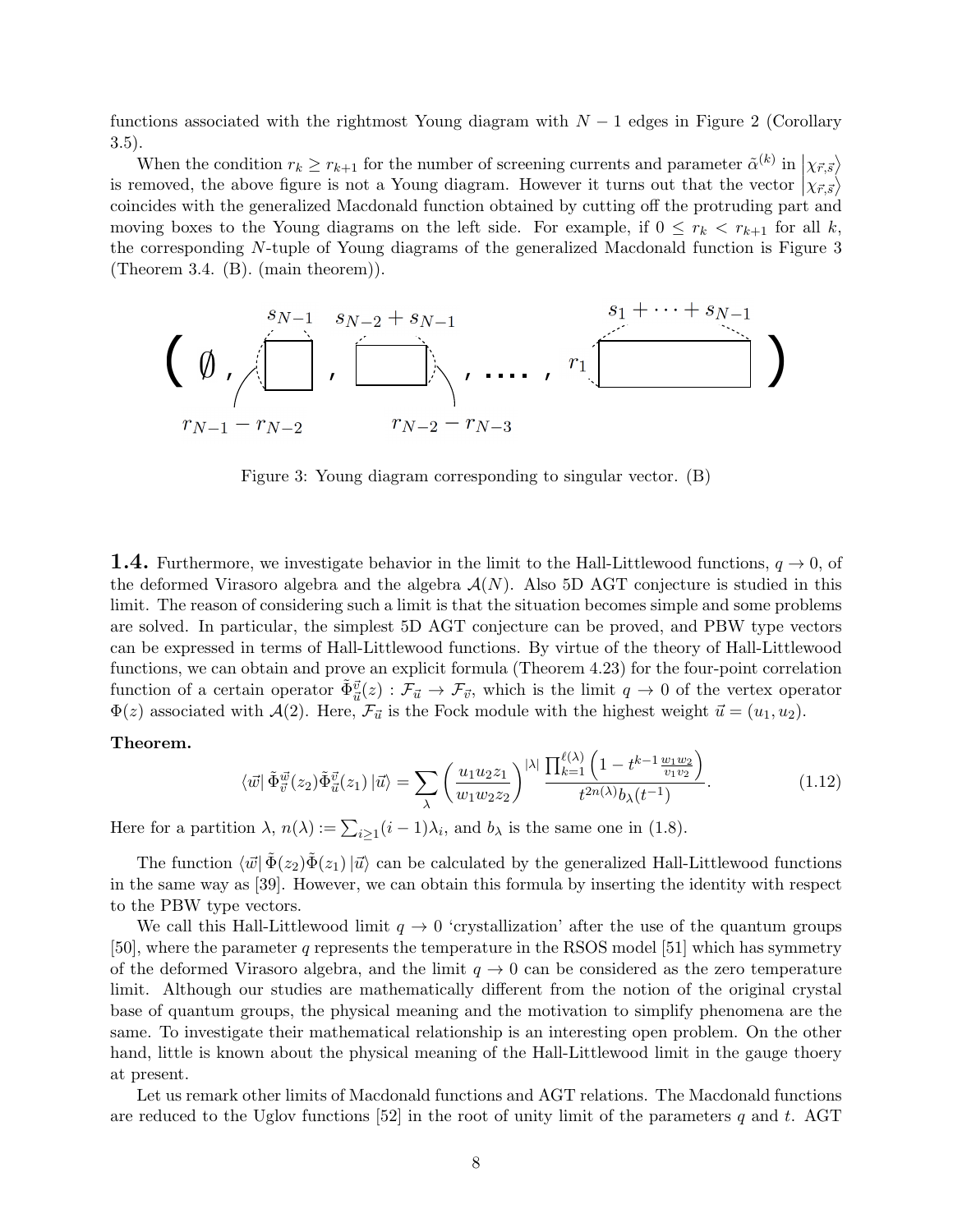conjecture in this limit has been also studied. For example, the super Virasoro algebra appears in the limit *q, t → −*1 of the deformed Virasoro algebra, and it correspond to theories on the ALE space  $\mathbb{R}^4/\mathbb{Z}_2$  [53, 54]. Its generalization to the limit  $q, t \to e^{2\pi\sqrt{-1}/k}$  is also studied. Moreover, certain conformal algebras  $A(r, k)$  are introduced in [55] and applied to AGT correspondence.<sup>9</sup> The construction of these algebra is also investigated via the root of unity limit from the Ding-Iohara-Miki algebra in [56, 57]. Integral formulas for the solutions of the KZ equation can also be constructed from the limit  $q \to 1$ ,  $t \to -1$  of the deformed Virasoro algebra [58] (see Figure 4).



Figure 4: Limits of 5d AGT conjectures and Macdonald functions.

**1.5.** In this thesis, the R-matrix of the DIM algebra is also investigated. The result with respect to the R-matrix is based on the collaborative researches [59, 60], and only works of the author is described. In general, a R-matrix is defined as a solution of the Yang-Baxter equation, and is closely related to the solvable lattice models, the knot invariants and so on. Further, it is well-known that R-matrices can be constructed by Hopf algebras such as the quantum groups. In general, a Hopf algebra *H* with the coproduct  $\Delta$  is called quasi-cocommutative if there exists an invertible element *R* in the algebra *H ⊗ H* such that

$$
\Delta^{\mathrm{op}}(x) = \mathcal{R}\Delta(x)\mathcal{R}^{-1} \quad (\forall x \in H). \tag{1.13}
$$

This  $R$  is called the universal R-matrix. If  $R$  also satisfies the relations

$$
(\Delta \otimes id)\mathcal{R} = \mathcal{R}_{13}\mathcal{R}_{23}, \quad (id \otimes \Delta)\mathcal{R} = \mathcal{R}_{13}\mathcal{R}_{12}, \tag{1.14}
$$

(see definition of  $\mathcal{R}_{ij}$  in Section 5) then *H* is called quasi-triangular and  $\mathcal{R}$  satisfies the Yang-Baxter equation  $\mathcal{R}_{12}\mathcal{R}_{13}\mathcal{R}_{23} = \mathcal{R}_{23}\mathcal{R}_{13}\mathcal{R}_{12}$ . The DIM algebra is known to be quasi-triangular [42]. In this thesis, the representation matrix of the universal R-matrix *R* is explicitly calculated. In the tensor product of the level 1 representation of the DIM algebra (we denote it by  $\rho_{u_1u_2}$ ), it is block-diagonalized at each level of the free boson Fock space. Also, it can be seen that the action of *R* on the generalized Macdonald functions corresponds to the exchange of spectral parameters, partitions, and variables in the generalized Macdonald functions. Moreover, by using the renormalized generalized Macdonald functions (the integral form *|K⟩*), it can be conjectured that

$$
\rho_{u_1 u_2}(\mathcal{R}) |K_{\vec{\lambda}}\rangle = |K_{\vec{\lambda}}^{\text{op}}\rangle,\tag{1.15}
$$

<sup>&</sup>lt;sup>9</sup>Note that conformal algebras  $A(r, k)$  are different from the algebra  $A(N)$  in this thesis.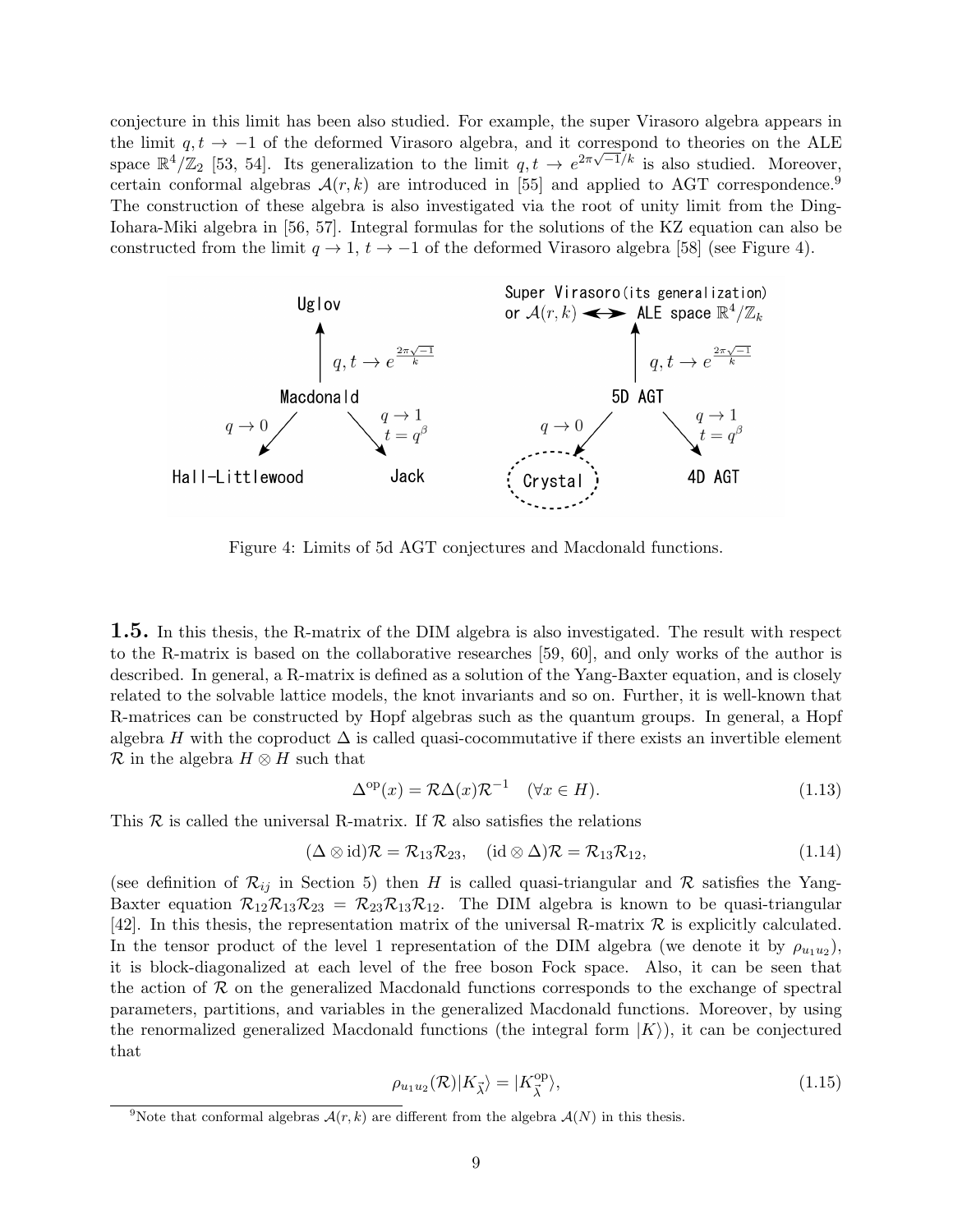where  $|K^{\text{op}}\rangle$  is the vector obtained by exchanging partitions, variables and spectral parameters in  $|K_{\vec{\lambda}}\rangle$  (see definitions in Section 5.1). As a consequence, we have conjecture (Conjecture 5.1) of the explicit formula for the representation matrix  $R_{\vec{\lambda}, \vec{\mu}}$  of the universal R-matrix in the basis of  $|K_{\vec{\lambda}}\rangle$ :

#### **Conjecture.**

$$
R_{\vec{\lambda},\vec{\mu}} \stackrel{?}{=} \frac{1}{\langle K_{\vec{\mu}}|K_{\vec{\mu}}\rangle} \left\langle K_{\vec{\mu}}|K_{\vec{\lambda}}^{\text{op}} \right\rangle. \tag{1.16}
$$

In [59, 60], the RTT relation of the DIM algebra is also studied using this R-matirx.

**1.6.** This thesis is organized as follows. In Section 2, two examples of the 5D AGT conjecture are reviewed. One is the correspondence between the Whittaker vector of the deformed Virasoro algebra and the partition function of the 5D pure gauge theory. The other is the conjecture on the AFLT basis using the level *N* representation of the DIM algebra. In Section 3, we give a factorized formula for the Kac determinant of the algebra  $A(N)$ . Its proof depends on some results of the deformed *W*-algebra. The relationship between the singular vectors and the generalized Macdonald functions is also revealed. In Section 4, we investigated the  $q \to 0$  limit of the deformed Virasoro algebra, the algebra *A*(*N*) and the 5D AGT conjecture. In particular, the simplest 5D AGT conjecture is proved in this limit. In Section 5, the explicit form of the representation of the universal R-matrix of the DIM algebra is calculated. Its general form is also conjectured in terms of the generalized Macdonald functions. In Section 6, properties of the generalized Macdonald functions are studied. First, to state the existence theorem of the generalized Macdonald functions, we need partial orderings among *N*-tuples of partitions. In this thesis, by using the partial orderings *∗ >* (see Definition 2.10) and *<sup>∗</sup> ≻* (see Definition 6.1), the existence theorem is proved. However, in [39], another ordering  $>^L$  is used and the proof of existence theorem [39, Proposition 3.8] is omitted. We justify the theorem [39, Proposition 3.8] by comparing *<sup>∗</sup> ≻* and *>*<sup>L</sup> in Subsection 6.1. In Subsection 6.2, we also investigate the action of the generators  $X_{+1}^{(1)}$  $\frac{1}{2}$  and higher rank Hamiltonians on the generalized Macdonald functions. Their actions are based on a conversion rule called spectral duality that exchanges the level *N* representation and the rank *N* representation of the DIM algebra. Furthermore, in Subsection 6.3, the  $q \rightarrow 1$  limit is also studied. Since the generalized Jack functions have degenerate eigenvalues, their Cauchy formula used in the senario of proof of the AGT conjecture [28] is non-trivial. By taking the limit from the Macdonald functions, we can justify the orthogonality of the generalized Jack functions and show the Cauchy formula. In Appendix A, the definition and basic facts of the ordinary Macdonald functions and the Hall-Littlwood functions are briefly reviewed following [5]. In Appendix B, the definition of the DIM algebra and the level *N* representation are explained following mainly [46, 61, 62]. Moreover we also describe the definition of another representation of the DIM algebra called level (0*,* 1) representation or the rank *N* representation. In Appendix C, we present some proofs and checks of conjectures in Section 4. At last in Appendix D, we give explicit examples of R-matrix at level 2.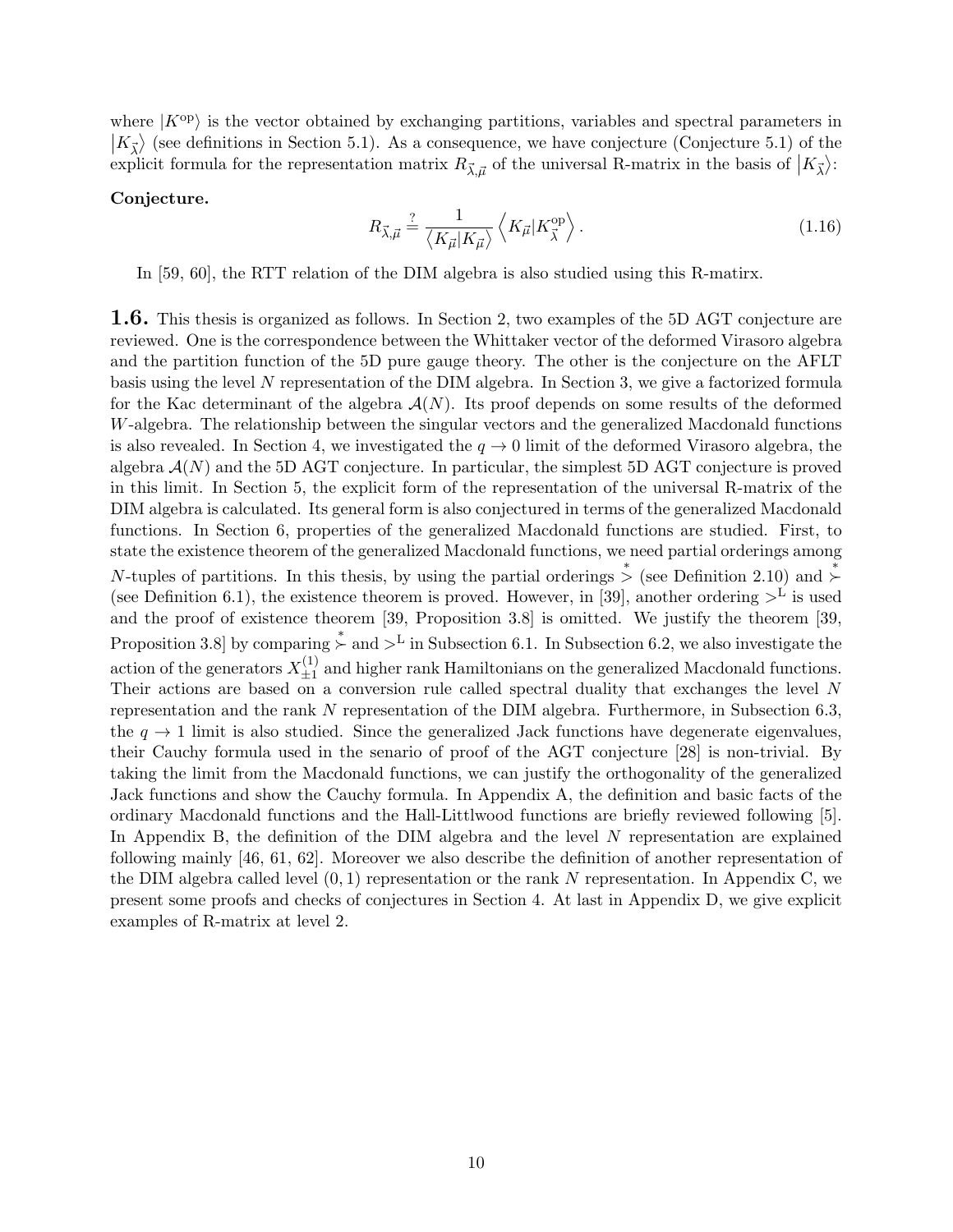# **Notations**

- *•* N*,* Z*,* Q*,* R*,* C denote the set of positive integers, integers, rational numbers, real numbers, complex numbers, respectively.
- *•* Z*≥*<sup>0</sup> denotes the set of non-negative integers.
- $\mathbb{Z}_{\neq 0}$  denotes the set of integers except 0.
- *• δi,j* denotes the Kronecker delta.
- $\mathbb{K}[x_1,\ldots,x_n]$  denotes the ring of polynomials in  $x_1,\ldots,x_n$  over a field K.
- *•* #*{ }* denotes the cardinality of set.
- Functions  $f(a_1, a_2, \ldots)$  depending on multiple variables  $a_n$  ( $n = 1, 2, \ldots$ ) are occasionally written as  $f(a)$  or  $f(a_n)$  for abbreviation.
- For a partition  $\lambda$ ,  $p_{\lambda}$  and  $m_{\lambda}$  denote the power sum symmetric function and the monomial symmetric function, respectively.
- *•* For *n ∈* N, *e<sup>n</sup>* denotes the elementary symmetric function.

Let us explain the notation of partitions and Young diagrams.

A partition  $\lambda = (\lambda_1, \ldots, \lambda_n)$  is a non-increasing sequence of integers  $\lambda_1 \geq \ldots \geq \lambda_n \geq 0$ . We write  $|\lambda| := \sum_i \lambda_i$ . The length of  $\lambda$ , denoted by  $\ell(\lambda)$ , is the number of elements  $\lambda_i$  with  $\lambda_i \neq 0$ . Partitions are identified if all elements except 0 are the same. For example,  $(3, 2) = (3, 2, 0)$ .  $m_i = m_i(\lambda)$ denotes the number of elements that are equal to  $i$  in  $\lambda$ , and we occasionally write partitions as  $\lambda = (1^{m_1}, 2^{m_2}, 3^{m_3}, \ldots)$ . For example,  $\lambda = (6, 6, 6, 2, 2, 1) = (6^3, 2^2, 1)$ .

The partitions are identified with the Young diagrams, which are the figures written by putting *λ*<sup>*i*</sup> boxes on the *i*-th row and aligning the left side. For example, if  $λ = (6, 4, 3, 3, 1)$ , its Young diagram is



The conjugate of a partition  $\lambda$ , denoted by  $\lambda'$ , is the partition whose Young diagram is the transpose of the diagram  $\lambda$ . For example, The conjugate of  $\lambda = (6, 4, 3, 3, 1)$  is  $\lambda' = (5, 4, 4, 2, 1, 1)$ . For a partition  $\lambda$  and a coordinate  $(i, j) \in \mathbb{N}^2$ , define

$$
A_{\lambda}(i,j) := \lambda_i - j, \qquad L_{\lambda}(i,j) := \lambda'_j - i. \tag{1.17}
$$

 $A_{\lambda}(i, j)$  is called arm length and  $L_{\lambda}(i, j)$  is called leg length. In the diagram, they mean the numbers of boxes in right side from or below the box being in the *i*-th row and *j*-th column. For example, if  $\lambda = (8, 8, 5, 3, 3, 3, 1)$ , then  $A_{\lambda}(2, 3) = 5$ ,  $L_{\lambda}(2, 3) = 4$ .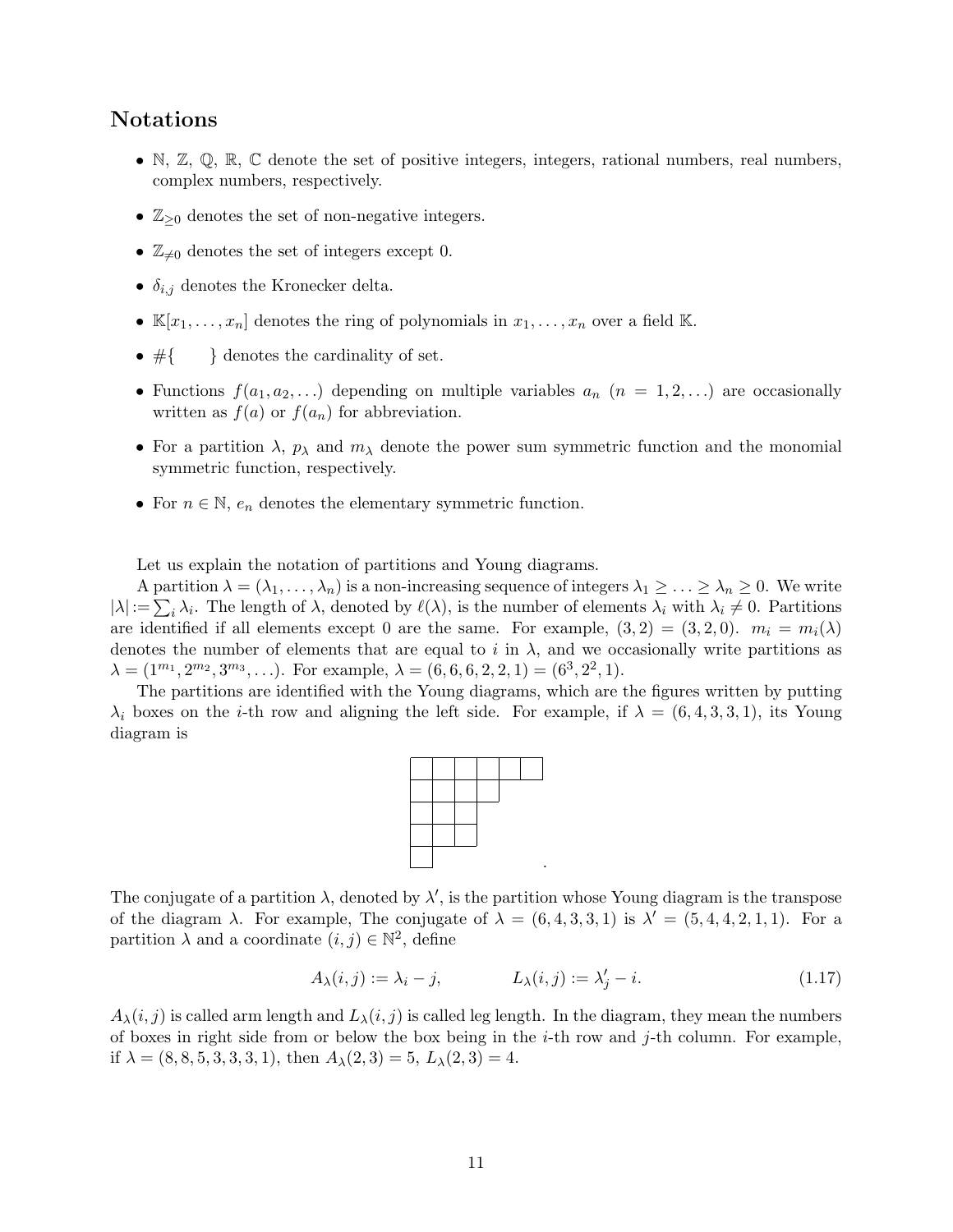

Note that they can take negative values as  $A_{\lambda}(3,7) = -2$ ,  $L_{\lambda}(3,7) = -1$ . For a partition  $\lambda$ , we define  $n(\lambda) := \sum_{i>1} (i-1)\lambda_i$ . This means the sum of the numbers obtained by attaching a zero to *i≥*1 box in the top row of the Young diagram of  $\lambda$ , a 1 to each box in the second row, and so on.

For *N*-tuple of partitions  $\vec{\lambda} = (\lambda^{(1)}, \ldots, \lambda^{(N)})$ , define  $|\vec{\lambda}| := |\lambda^{(1)}| + \cdots + |\lambda^{(N)}|$ . If  $|\vec{\lambda}| = m$ , we occasionally use the symbol "*⊦*" as  $\vec{\lambda}$  *⊢ m*.

# **Acknowledgments**

The author would like to express his deepest gratitude to his supervisor Hidetoshi Awata for a great deal of advice. Without his guidance and persistent help, this thesis would not have been possible. The author shows his greatest appreciation to Hiroaki Kanno for his insightful comments and suggestions, and H. Fujino, T. Matsumoto, A. Mironov, Al. Morozov, And. Morozov and Y. Zenkevich for the collaborative researches. Some of the results in this thesis are based on the collaborations with them. The author also would like to thank M. Hamanaka, K. Iwaki, T. Shiromizu, S. Yanagida and friends for valuable discussions and supports. The author is supported in part by Grant-in-Aid for JSPS Fellow 26-10187.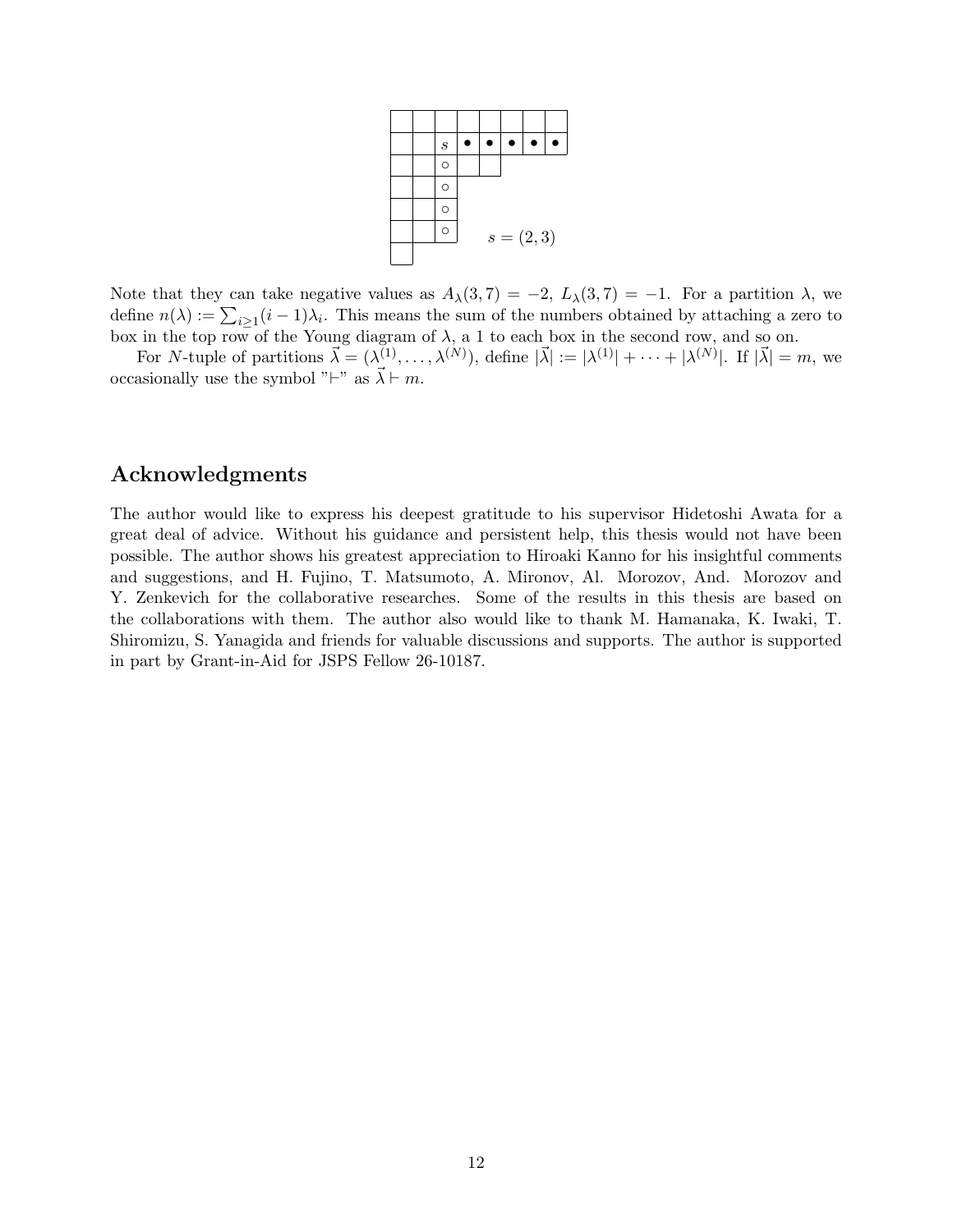## **2 5D AGT conjecture**

#### **2.1 Review of the simplest 5D AGT correspondence**

We start with recapitulating the result of the Whittaker vector of the deformed Virasoro algebra and the simplest five-dimensional AGT correspondence.

**Definition 2.1.** Let q and t be independent parameters and  $p:=q/t$ . The deformed Virasoro algebra is the associative algebra over  $\mathbb{Q}(q,t)$  generated by  $T_n$  ( $n \in \mathbb{Z}$ ) with the commutation relation

$$
[T_n, T_m] = -\sum_{l=1}^{\infty} f_l (T_{n-l} T_{m+l} - T_{m-l} T_{n+l}) - \frac{(1-q)(1-t^{-1})}{1-p} (p^n - p^{-n}) \delta_{n+m,0}, \qquad (2.1)
$$

where the structure constant  $f_l \in \mathbb{Q}(q, t)$  is defined by

$$
f(z) = \sum_{l=0}^{\infty} f_l z^l := \exp\left(\sum_{n=1}^{\infty} \frac{1}{n} \frac{(1-q^n)(1-t^{-n})}{1+p^n} z^n\right).
$$
 (2.2)

The relation (2.1) can be written in terms of the generating function  $T(z) := \sum_{n \in \mathbb{Z}} T_n z^{-n}$  as

$$
f\left(\frac{w}{z}\right)T(z)T(w) - T(w)T(z)f\left(\frac{z}{w}\right) = -\frac{(1-q)(1-t^{-1})}{1-p}\left[\delta\left(\frac{pw}{z}\right) - \delta\left(\frac{p^{-1}w}{z}\right)\right],\tag{2.3}
$$

where  $\delta(x) = \sum_{n \in \mathbb{Z}} x^n$ .

The deformed Virasoro algebra is introduced in [14]. Let *|h⟩* be the highest weight vector such that  $T_0 |h\rangle = h |h\rangle$ ,  $T_n |h\rangle = 0$   $(n > 0)$ , and  $M_h$  be the Verma module generated by  $|h\rangle$ . Similarly,  $\langle h|$  is the vector satisfying the condition that  $\langle h|T_0 = h \langle h|, \langle h|T_n = 0 \rangle$  ( $n < 0$ ).  $M_h^*$  is the dual module generated by  $\langle h |$ . The PBW type vectors  $|T_{-\lambda}\rangle := T_{-\lambda_1}T_{-\lambda_2}\cdots |h\rangle$  for partitions  $\lambda$  form a basis over  $M_h$ . Also,  $\langle T_\lambda | := \langle h | \cdots T_{\lambda_2} T_{\lambda_1} \text{ form a basis over } M_h^*$ . Here  $\lambda = (\lambda_1, \lambda_2, \ldots)$  is a partition or a Young diagram. The bilinear form  $M_h^* \otimes M_h \to \mathbb{C}$  is uniquely defined by  $\langle h|h \rangle = 1$ . This bilinear form is called the Shapovalov form. The Whittaker vector  $|G\rangle$  is defined as follows.

**Definition 2.2** ([36]). For a generic parameter  $\Lambda$ , define the Whittaker vector <sup>10</sup>  $|G\rangle$  by the relations

$$
T_1 |G\rangle = \Lambda^2 |G\rangle, \qquad T_n |G\rangle = 0 \quad (n > 1).
$$
 (2.4)

Similarly, the dual Whittaker vector  $\langle G | \in M_h^*$  is defined by the condition that

$$
\langle G|T_{-1} = \Lambda^2 \langle G|, \qquad \langle G|T_n = 0 \quad (n < -1). \tag{2.5}
$$

This vector is in the form  $|G\rangle = \sum_{\lambda} \Lambda^{2|\lambda|} B^{\lambda,(1^n)}$ ∑ This vector is in the form  $|G\rangle = \sum_{\lambda} \Lambda^{2|\lambda|} B^{\lambda,(1^n)} T_{-\lambda} |h\rangle$  and its norm is calculated as  $\langle G|G\rangle = \sum_{n=0}^{\infty} \Lambda^{4n} B^{(1^n),(1^n)}$ , where  $B^{\lambda,\mu}$  denotes the inverse matrix element of the Shapovalov matrix  $B_{\lambda,\mu}$  *⟨Tλ|T−µ⟩*.

It is useful to consider the free field representation of the deformed Virasoro algebra. By the Heisenberg algebra generated by  $a_n$  ( $n \in \mathbb{Z}$ ) and Q with the relations

$$
[a_n, a_m] = n \frac{1 - q^{|n|}}{1 - t^{|n|}} \delta_{n+m,0}, \qquad [a_n, Q] = \delta_{n,0}, \qquad (2.6)
$$

<sup>&</sup>lt;sup>10</sup>The vector  $|G\rangle$  is also called the Gaiotto state or the irregular vector.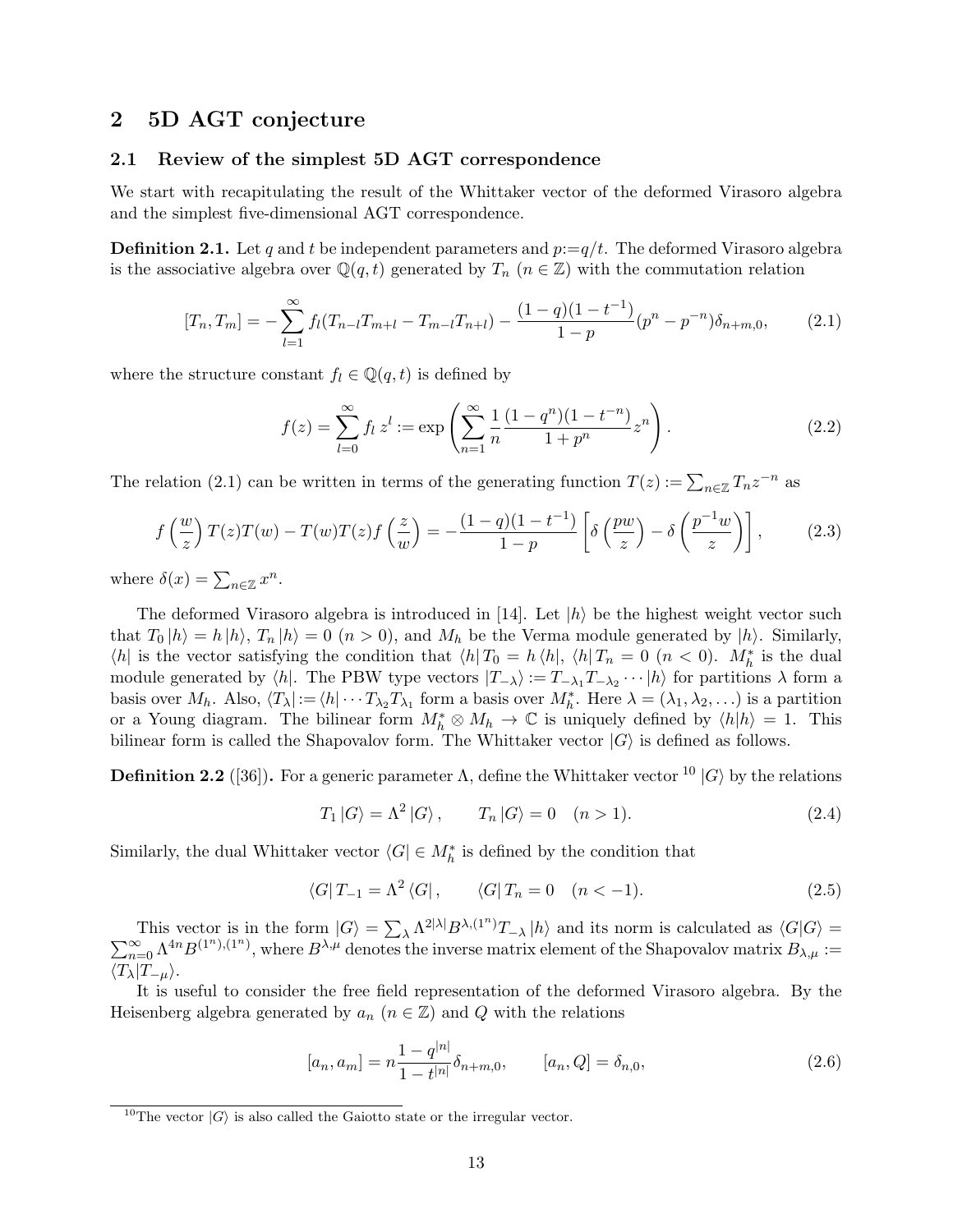the generating function  $T(z)$  can be represented as

$$
T(z) = \Lambda^+(z) + \Lambda^-(z),\tag{2.7}
$$

$$
\Lambda^{\pm}(z) := \exp\left\{ \mp \sum_{n=1}^{\infty} \frac{1 - t^n}{n(t^n + q^n)} (q/t)^{\mp \frac{n}{2}} a_{-n} z^n \right\} \exp\left\{ \mp \sum_{n=1}^{\infty} \frac{1 - t^n}{n} (q/t)^{\pm \frac{n}{2}} a_n z^{-n} \right\} K^{\pm}.
$$
 (2.8)

Here  $K^{\pm} := e^{\pm a_0}$ . Let  $|0\rangle$  be the highest weight vector in the Fock module of the Heisenberg algebra such that  $a_n |0\rangle = 0$   $(n \ge 0)$ , and  $|k\rangle := k^Q |0\rangle$ . Then  $K |k\rangle = k |k\rangle$ . Furthermore,  $|k\rangle$  can be regarded as the highest weight vector  $|h\rangle$  of the deformed Virasoro algebra with highest weight  $h = k + k^{-1}$ . In [36], Awata and Yamada conjectured an explicit formula for *|G⟩* in terms of Macdonald functions under the free field representation, and Yanagida proved it in [63]. The simplest five-dimensional AGT conjecture is that the inner product  $\langle G|G\rangle$  coincides with the five-dimensional (K-theoretic) Nekrasov formula for pure  $SU(2)$  gauge theory [47, 64, 65] :

$$
Z_{\text{pure}}^{\text{inst}} := \sum_{\lambda,\mu} \frac{(\Lambda^4 t/q)^{|\lambda|+|\mu|}}{N_{\lambda\lambda}(1)N_{\lambda\mu}(Q)N_{\mu\mu}(1)N_{\mu\lambda}(Q^{-1})},\tag{2.9}
$$

$$
N_{\lambda\mu}(Q) := \prod_{(i,j)\in\lambda} \left(1 - Qq^{A_{\lambda}(i,j)}t^{L_{\mu}(i,j)+1}\right) \prod_{(i,j)\in\mu} \left(1 - Qq^{-A_{\mu}(i,j)-1}t^{-L_{\lambda}(i,j)}\right),\tag{2.10}
$$

where  $A_{\lambda}(i, j)$  and  $L_{\lambda}(i, j)$  are the arm length and the leg length defined in Introduction, and  $\lambda'$  is the conjugate of *λ*.

**Fact 2.3.** For  $k = Q^{\frac{1}{2}}$ ,

$$
\langle G|G\rangle = Z_{\text{pure}}^{\text{inst}}.\tag{2.11}
$$

This fact is conjectured in [36] and proved in [66, 67] when the parameter *q* is generic.

#### **2.2 Reargument of Ding-Iohara-Miki algebra and AGT correspondence**

We now turn to the DIM algebra [68, 40]. Let us recall the AFLT basis in the 5D AGT correspondence of the  $SU(N)$  gauge theory along [39]. In this section, we use N kinds of bosons  $a_n^{(i)}$  $(n \in \mathbb{Z}_{\neq 0}, i = 1, 2, \ldots, N)$  and  $U_i$  with the relations

$$
[a_n^{(i)}, a_m^{(j)}] = n \frac{1 - q^{|n|}}{1 - t^{|n|}} \delta_{i,j} \delta_{n+m,0},
$$
\n(2.12)

$$
[a_n^{(i)}, U_j] = 0, \quad [U_i, U_j] = 0, \quad (\forall i, j, n). \tag{2.13}
$$

Here  $U_i$  is the substitution of zero mode  $a_0^{(i)}$  $\binom{v}{0}$ , which is realized in two different ways in Sections 3 and 4, respectively. Let us define the vertex operators  $\eta^{(i)}$  and  $\varphi^{(i)}$ .

#### **Definition 2.4.** Set

$$
\eta^{(i)}(z) := \exp\left(\sum_{n=1}^{\infty} \frac{1 - t^{-n}}{n} z^n a_{-n}^{(i)}\right) \exp\left(-\sum_{n=1}^{\infty} \frac{(1 - t^n)}{n} z^{-n} a_n^{(i)}\right),\tag{2.14}
$$

$$
\varphi^{(i)}(z) := \exp\left(\sum_{n=1}^{\infty} \frac{1 - t^{-n}}{n} (1 - p^{-n}) z^n a_{-n}^{(i)}\right). \tag{2.15}
$$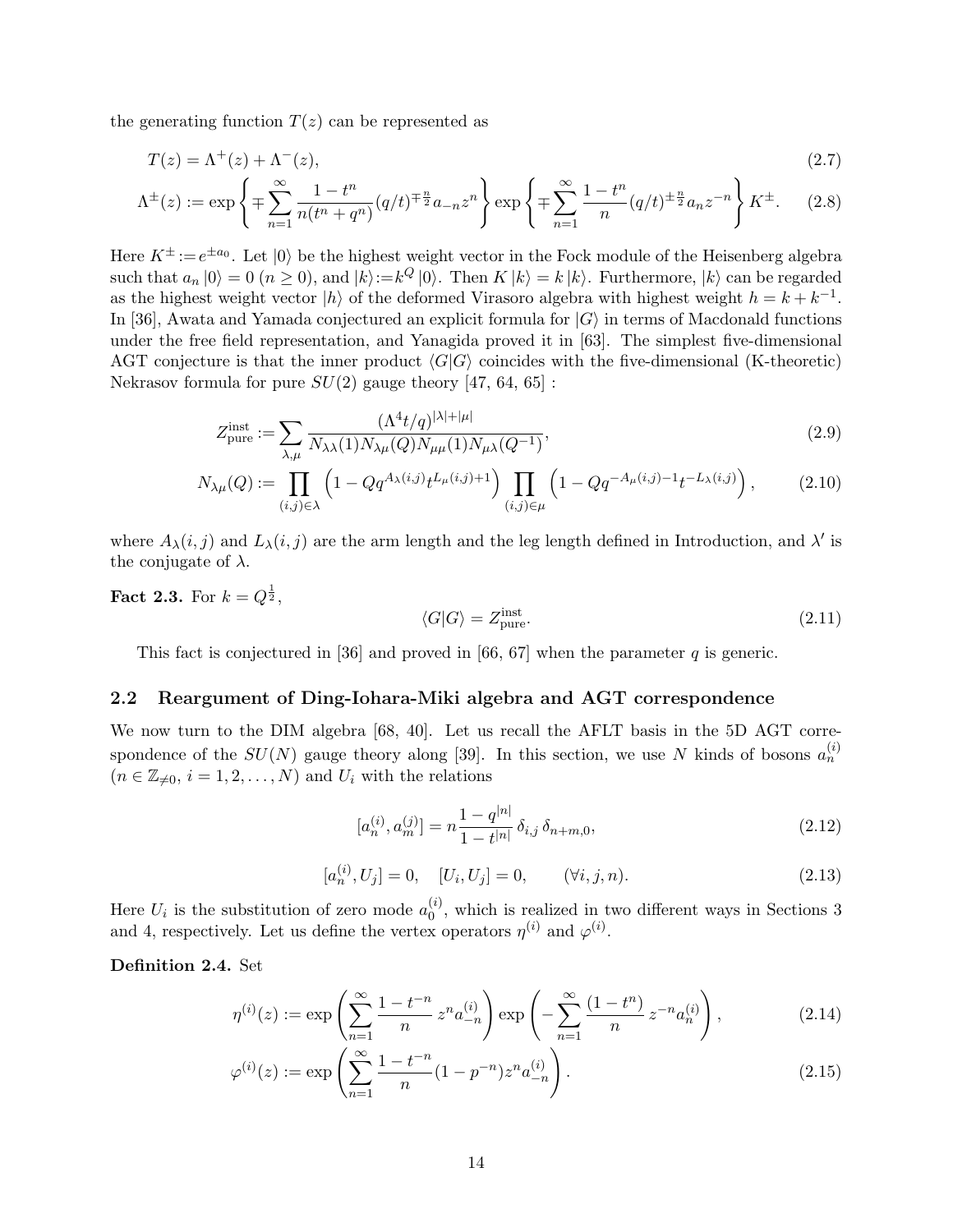**Definition 2.5.** Define generators  $X^{(i)}(z) = \sum_{n} X_n^{(i)} z^{-n}$  by

$$
X^{(i)}(z) := \sum_{1 \le j_1 < \cdots < j_i \le N} \mathbf{A}_{j_1}(z) \cdots \Lambda_{j_i}(p^{i-1}z) \mathbf{z},\tag{2.16}
$$

where *• • • •* denotes the usual normal ordered product, and

$$
\Lambda^{i}(z) := \varphi^{(1)}(z)\varphi^{(2)}(zp^{-\frac{1}{2}}) \cdots \varphi^{(i-1)}(zp^{-\frac{i-2}{2}})\eta^{(i)}(zp^{-\frac{i-1}{2}})U_{i}.
$$
\n(2.17)

The generator  $X^{(1)}(z)$  arises from the level *N* representation of Ding-Iohara-Miki algebra [46, 41], and is obtained by acting the coproduct of the DIM algebra to the vertex operator  $\eta(z)$  *N* times (see Appendix B). The other generators  $X_n^{(i)}$  appear in the commutation relations of generators  $X_n^{(i-k)}$  $(k = 1, \ldots i-1)$ . When we just consider the AGT conjecture, it suffices to deal with the subalgebra  $\langle X_n^{(i)} \rangle$  in some completion of the endomorphism of the algebra of *N*-tensored Fock modules for our Heisenberg algebra.

**Notation 2.6.** We denote the algebra  $\langle X_n^{(i)} \rangle$  by  $\mathcal{A}(N)$ .

**Proposition 2.7.** If  $N = 2$ , the commutation relations of the generators are

$$
f^{(1)}\left(\frac{w}{z}\right) X^{(1)}(z) X^{(1)}(w) - X^{(1)}(w) X^{(1)}(z) f^{(1)}\left(\frac{z}{w}\right)
$$
  
\n
$$
= \frac{(1-q)(1-t^{-1})}{1-p} \left\{ \delta\left(\frac{w}{pz}\right) X^{(2)}(z) - \delta\left(\frac{pw}{z}\right) X^{(2)}(w) \right\},
$$
  
\n
$$
f^{(2)}\left(\frac{w}{z}\right) X^{(2)}(z) X^{(2)}(w) - X^{(2)}(w) X^{(2)}(z) f^{(2)}\left(\frac{z}{z}\right) = 0,
$$
\n(2.19)

$$
f^{(2)}\left(\frac{1}{z}\right)X^{(2)}(z)X^{(2)}(w) - X^{(2)}(w)X^{(2)}(z)f^{(2)}\left(\frac{1}{w}\right) = 0,
$$
\n(2.19)

$$
f^{(1)}\left(\frac{pw}{z}\right)X^{(1)}(z)X^{(2)}(w) - X^{(2)}(w)X^{(1)}(z)f^{(1)}\left(\frac{z}{w}\right) = 0,\tag{2.20}
$$

where  $\delta(x) = \sum_{n \in \mathbb{Z}} x^n$  is the multiplicative delta function and the structure constant  $f^{(i)}(z) =$  $\sum_{l=0}^{\infty} f_l^{(i)}$  $\int_l^{(i)} z^l$  is defined by

$$
f^{(1)}(z) := \exp\left\{\sum_{n>0} \frac{(1-q^n)(1-t^{-n})}{n} z^n\right\},\tag{2.21}
$$

$$
f^{(2)}(z) := \exp\left\{\sum_{n>0} \frac{(1-q^n)(1-t^{-n})(1+p^n)}{n} z^n \right\}.
$$
 (2.22)

These relations are equivalent to

$$
[X_n^{(1)}, X_m^{(1)}] = -\sum_{l=1}^{\infty} f_l^{(1)}(X_{n-l}^{(1)} X_{m+l}^{(1)} - X_{m-l}^{(1)} X_{n+l}^{(1)}) + \frac{(1-q)(1-t^{-1})}{1-p} (p^m - p^n) X_{n+m}^{(2)}, \tag{2.23}
$$

$$
[X_n^{(2)}, X_m^{(2)}] = -\sum_{l=1}^{\infty} f_l^{(2)} (X_{n-l}^{(2)} X_{m+l}^{(2)} - X_{m-l}^{(2)} X_{n+l}^{(2)}),
$$
\n(2.24)

$$
[X_n^{(1)}, X_m^{(2)}] = -\sum_{l=1}^{\infty} f_l^{(1)}(p^l X_{n-l}^{(1)} X_{m+l}^{(2)} - X_{m-l}^{(2)} X_{n+l}^{(1)}).
$$
\n(2.25)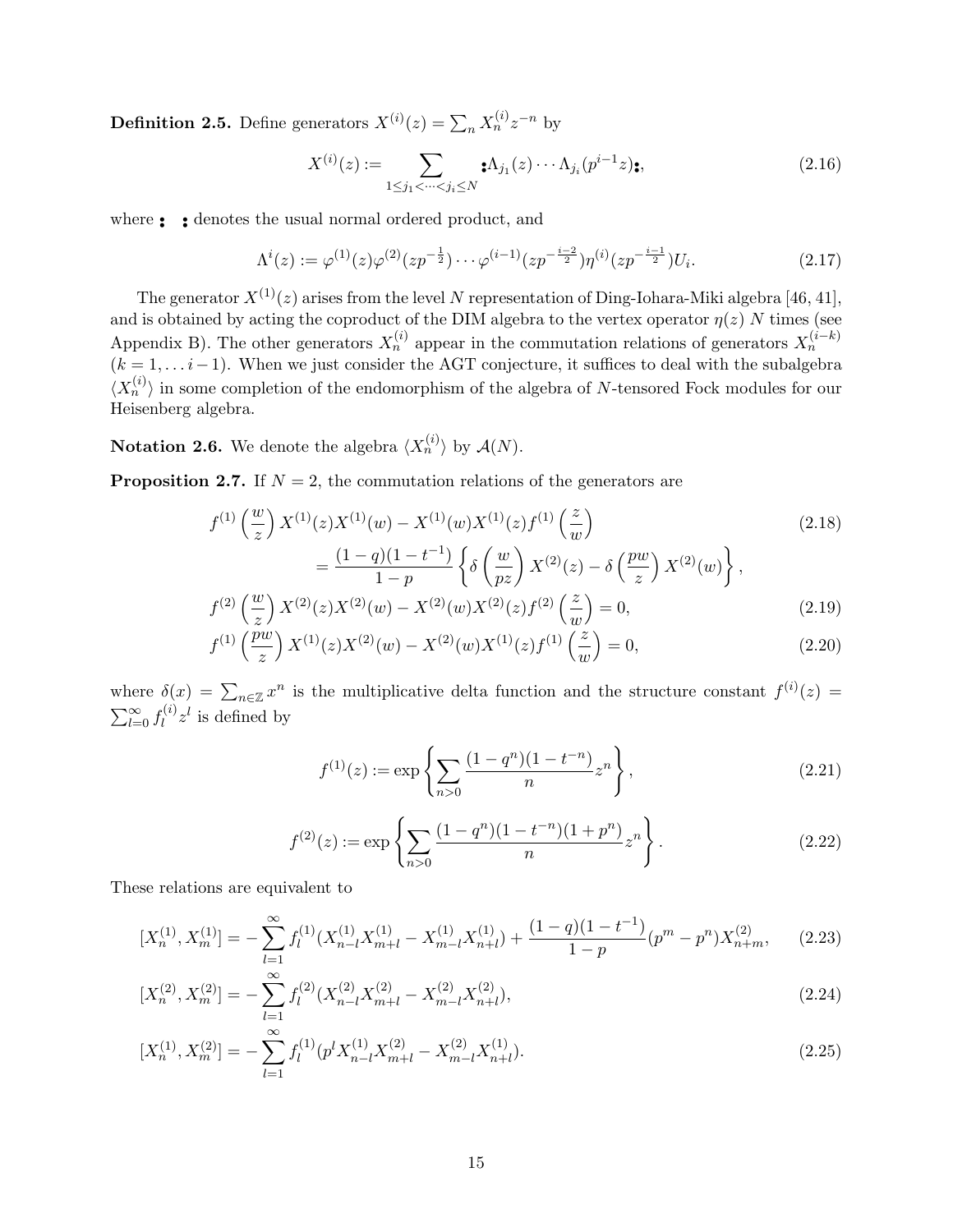The proof is similar to the calculation of the deformed Virasoro algebra or the deformed *W*algebra. In the formula (2.18), we use

$$
f^{(1)}(x) - f^{(1)}(1/px) = \frac{(1-q)(1-t^{-1})}{1-p} (\delta(x) - \delta(px)).
$$
\n(2.26)

For an *N*-tuple of parameters  $\vec{u} = (u_1, \ldots, u_N)$ , define  $|\vec{u}\rangle$  and  $\langle \vec{u} |$  to be the highest weight vectors such that  $a_n^{(i)} | \vec{u} \rangle = \langle \vec{u} | a_{-n}^{(i)} = 0 \ (n \ge 1, \forall i), U_i | \vec{u} \rangle = u_i | \vec{u} \rangle$  and  $\langle \vec{u} | U_i = u_i \langle \vec{u} |$ .  $\mathcal{F}_{\vec{u}}$  is the highest weight module generated by  $|\vec{u}\rangle$ , and  $\mathcal{F}^*_{\vec{u}}$  is the dual module generated by  $\langle \vec{u} |$ . The bilinear form (Shapovalov form)  $\mathcal{F}_{\vec{u}}^* \otimes \mathcal{F}_{\vec{u}} \to \mathbb{C}$  is uniquely determined by the condition  $\langle \vec{u} | \vec{u} \rangle$ .

**Definition 2.8.** For an *N*-tuple of partitions  $\vec{\lambda} = (\lambda^{(1)}, \lambda^{(2)}, \dots, \lambda^{(N)})$ , set

$$
\left| X_{\vec{\lambda}} \right\rangle := X_{-\lambda_1^{(1)}}^{(1)} X_{-\lambda_2^{(1)}}^{(1)} \cdots X_{-\lambda_1^{(2)}}^{(2)} X_{-\lambda_2^{(2)}}^{(2)} \cdots X_{-\lambda_1^{(N)}}^{(N)} X_{-\lambda_2^{(N)}}^{(N)} \cdots \left| \vec{u} \right\rangle, \tag{2.27}
$$

$$
\langle X_{\vec{\lambda}}| := \langle \vec{u}| \cdots X_{\lambda_2^{(N)}}^{(N)} X_{\lambda_1^{(N)}}^{(N)} \cdots X_{\lambda_2^{(2)}}^{(2)} X_{\lambda_1^{(2)}}^{(2)} \cdots X_{\lambda_2^{(1)}}^{(1)} X_{\lambda_1^{(1)}}^{(1)}.
$$
\n(2.28)

The PBW theorem cannot be used because the algebra *A*(*N*) is not a Lie algebra, but in [39] it was conjectured that the PBW type vectors  $|X_{\vec{\lambda}}\rangle$  and  $\langle X_{\vec{\lambda}}|$  are a basis over  $\mathcal{F}_{\vec{u}}$  and  $\mathcal{F}_{\vec{u}}^*$ , respectively. This conjecture can be solved by the Kac determinant of the algebra  $\mathcal{A}(N)$ , which is proved in Section 3. In this section, we consider another type of the PBW basis, since it has good expression in  $q \to 0$  limit in terms of the Hall-Littlewood functions (see Section 4.3).

# **Definition 2.9.** For  $\vec{\lambda} = (\lambda^{(1)}, \lambda^{(2)}, \ldots, \lambda^{(N)})$ , set

$$
|X'_{\vec{\lambda}}\rangle := X^{(N)}_{-\lambda_1^{(N)}} X^{(N)}_{-\lambda_2^{(N)}} \cdots X^{(2)}_{-\lambda_1^{(2)}} X^{(2)}_{-\lambda_2^{(2)}} \cdots X^{(1)}_{-\lambda_1^{(1)}} X^{(1)}_{-\lambda_2^{(1)}} \cdots |\vec{u}\rangle, \tag{2.29}
$$

$$
\langle X'_{\vec{\lambda}}| := \langle \vec{u}|\cdots X_{\lambda_2^{(1)}}^{(1)} X_{\lambda_1^{(1)}}^{(1)} \cdots X_{\lambda_2^{(2)}}^{(2)} X_{\lambda_1^{(2)}}^{(2)} \cdots X_{\lambda_2^{(N)}}^{(N)} X_{\lambda_1^{(N)}}^{(N)}.
$$
\n(2.30)

Let us review the AFLT basis in  $\mathcal{F}_{\vec{u}}$ , which is also called generalized Macdonald functions. In order to state its existence theorem, let us prepare the following ordering.

**Definition 2.10.** For *N*-tuple of partitions  $\vec{\lambda}$  and  $\vec{\mu}$ ,

$$
\vec{\lambda} \stackrel{*}{\geq} \vec{\mu} \quad \stackrel{\text{def}}{\iff} \quad |\vec{\lambda}| = |\vec{\mu}|, \quad \sum_{i=k}^{N} |\lambda^{(i)}| \geq \sum_{i=k}^{N} |\mu^{(i)}| \quad (\forall k) \quad \text{and} \quad (2.31)
$$
\n
$$
(|\lambda^{(1)}|, |\lambda^{(2)}|, \dots, |\lambda^{(N)}|) \neq (|\mu^{(1)}|, |\mu^{(2)}|, \dots, |\mu^{(N)}|).
$$

Here  $|\vec{\lambda}| := |\lambda^{(1)}| + \cdots + |\lambda^{(N)}|$ . Note that the second condition can be replaced with  $\sum_{i=1}^{k-1} |\lambda^{(i)}| \le$  $\sum_{i=1}^{k-1} |\mu^{(i)}|$  (∀*k*).

We can state the existence theorem of generalized Macdonald functions in the basis of products of Macdonald functions  $\prod_{i=1}^{N} P_{\lambda^{(i)}}(a_{-r}^{(i)})$  $\langle i \rangle$ <sub>−*n*</sub>; *q*, *t*) |*ū*<sup> $\rangle$ , where *P*<sub>*λ*</sub>(*a*<sup>(*i*</sup>)<sub>−*t*</sup></sup></sup></sub> *−n* ; *q, t*) are Macdonald symmetric functions defined in Appendix A with substituting the bosons  $a_{-r}^{(i)}$ *−n* for the power sum symmetric functions *pn*.

**Proposition 2.11.** For each *N*-tuple of partitions  $\vec{\lambda}$ , there exists a unique vector  $|P_{\vec{\lambda}}\rangle \in \mathcal{F}_{\vec{u}}$  such that

$$
\left|P_{\vec{\lambda}}\right\rangle = \prod_{i=1}^{N} P_{\lambda^{(i)}}(a_{-n}^{(i)}; q, t) \left|\vec{u}\right\rangle + \sum_{\vec{\mu} \leq \vec{\lambda}} c_{\vec{\lambda}, \vec{\mu}} \prod_{i=1}^{N} P_{\mu^{(i)}}(a_{-n}^{(i)}; q, t) \left|\vec{u}\right\rangle, \tag{2.32}
$$

$$
X_0^{(1)} |P_{\vec{\lambda}}\rangle = \epsilon_{\vec{\lambda}} |P_{\vec{\lambda}}\rangle, \tag{2.33}
$$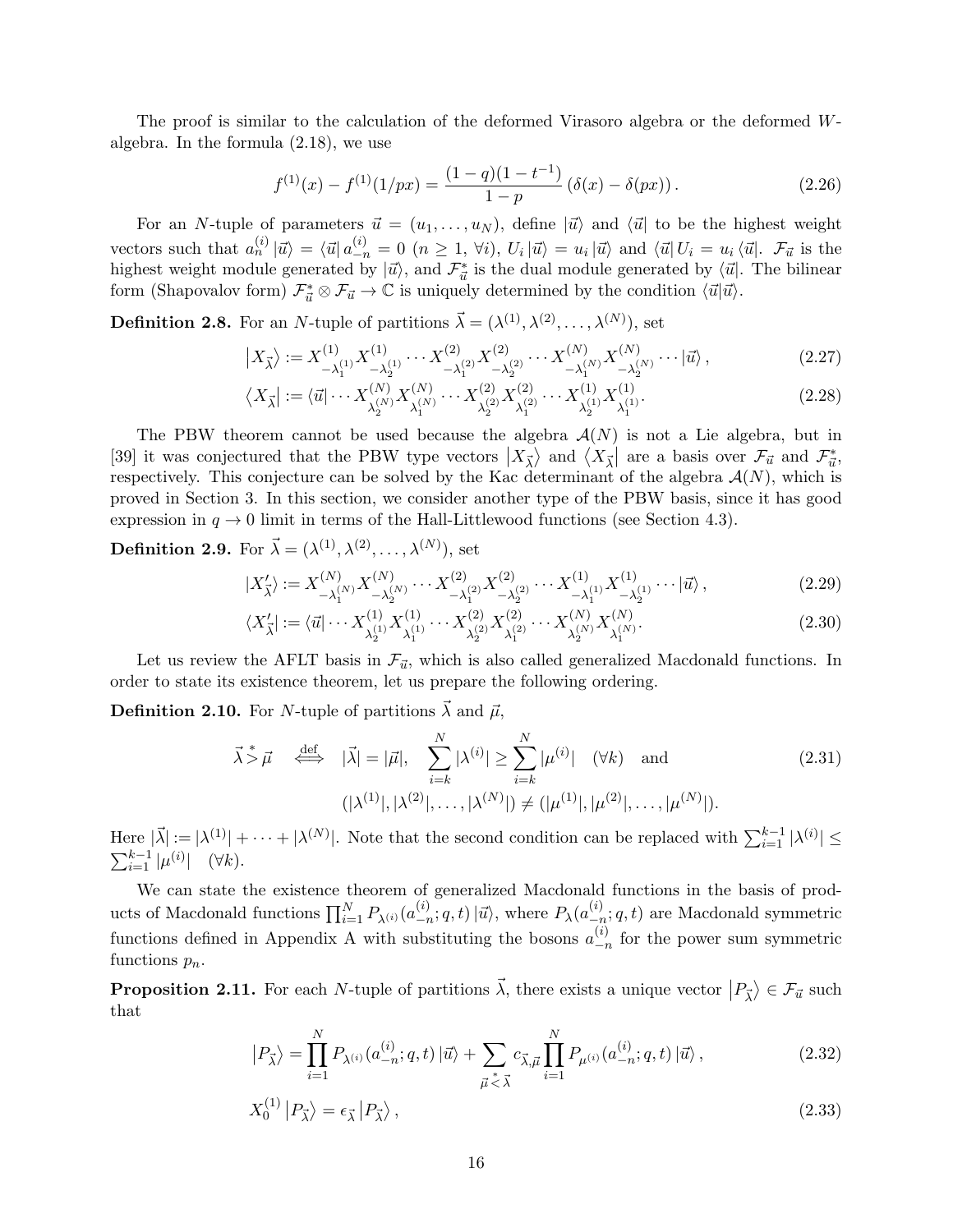where  $c_{\vec{\lambda}, \vec{\mu}} = c_{\vec{\lambda}, \vec{\mu}}(u_1, \dots, u_N; q, t)$  is a constant,  $\epsilon_{\vec{\lambda}} = \epsilon_{\vec{\lambda}}(u_1, \dots, u_N; q, t)$  is the eigenvalue of  $X_0^{(1)}$  $\binom{1}{0}$ . Similarly, there exists a unique vector  $\langle P_{\vec{\lambda}} | \in \mathcal{F}_{\vec{u}}^*$  such that

$$
\langle P_{\vec{\lambda}} \vert = \langle \vec{u} \vert \prod_{i=1}^{N} P_{\lambda^{(i)}}(a_n^{(i)}; q, t) + \sum_{\vec{\mu} \, \stackrel{*}{\geq} \, \vec{\lambda}} c_{\vec{\lambda}, \vec{\mu}}^* \langle \vec{u} \vert \prod_{i=1}^{N} P_{\mu^{(i)}}(a_n^{(i)}; q, t), \tag{2.34}
$$

$$
\langle P_{\vec{\lambda}} | X_0^{(1)} = \epsilon_{\vec{\lambda}}^* \langle P_{\vec{\lambda}} | \,. \tag{2.35}
$$

Then the eigenvalues are

$$
\epsilon_{\vec{\lambda}} = \epsilon_{\vec{\lambda}}^* = \sum_{k=1}^N u_k e_{\lambda^{(k)}}, \quad e_{\lambda} := 1 + (t - 1) \sum_{i \le 1} (q^{\lambda_i} - 1) t^{-i}.
$$
 (2.36)

Although the ordering of Definition 2.10 is different from the one in [39], the eigenfunctions  $|P_{\vec{\lambda}}\rangle$ are quite the same. The proof is similar to the one in Section 6.1, which follows from triangulation of  $X_0^{(1)}$ <sup>(1)</sup>. By this proposition, it can be seen that  $|P_{\vec{\lambda}}\rangle$  is a basis over  $\mathcal{F}_{\vec{u}}$ , and the eigenvalues of  $X_0^{(1)}$ .  $\boldsymbol{0}$ are non-degenerate. In Section 6.1, a more elaborated ordering is introduced and a relationship between these orderings is explained. In Section 6.3, it is shown that these vectors  $|P_{\vec{\lambda}}\rangle$  correspond to the generalized Jack functions defined in [28] in the  $q \to 1$  limit. To use generalized Macdonald functions in the AGT correspondence, we need to consider its integral form. In this paper, we adopt the following renormalization, which is slightly different from that of [39].

**Definition 2.12.** Define the vectors  $|K_{\vec{\lambda}}\rangle$  and  $\langle K_{\vec{\lambda}}|$ , called the integral forms, by the condition that

$$
\left|K_{\vec{\lambda}}\right\rangle = \sum_{\vec{\mu}} \alpha_{\vec{\lambda}\vec{\mu}} \left|X'_{\vec{\mu}}\right\rangle \propto \left|P_{\vec{\lambda}}\right\rangle, \quad \alpha_{\vec{\lambda},(\emptyset,\dots,\emptyset,(1^{|\vec{\lambda}|}))} = 1,\tag{2.37}
$$

$$
\langle K_{\vec{\lambda}}| = \sum_{\vec{\mu}} \beta_{\vec{\lambda}\vec{\mu}} \langle X'_{\vec{\mu}}| \propto \langle P_{\vec{\lambda}}|, \quad \beta_{\vec{\lambda},(\emptyset,\dots,\emptyset,(1^{|\vec{\lambda}|}))} = 1.
$$
 (2.38)

*,*

**Conjecture 2.13.** The coefficients  $\alpha_{\vec{\lambda}\vec{\mu}}$  and  $\beta_{\vec{\lambda}\vec{\mu}}$  are polynomials in  $q^{\pm 1}$ ,  $t^{\pm 1}$  and  $u_i$  with integer coefficients.

**Example 2.14.** If  $N = 2$ , the transition matrix  $\alpha_{\bar{\lambda}, \bar{u}}$  is as follows:

$$
\frac{\vec{\lambda} \setminus \vec{\mu} \parallel (\emptyset, (1)) \quad ((1), \emptyset)}{(\emptyset, (1)) \parallel 1 - \frac{qu_1}{t}}, \n\frac{\vec{\lambda} \setminus \vec{\mu} \parallel (q, (1)) \parallel (1, \emptyset)}{(\emptyset, (2)) \parallel 1 - \frac{qu_1}{t}} \n\frac{\vec{\lambda} \setminus \vec{\mu} \parallel (q-1)u_2(tu_1q^2 - u_1q^2 + tu_2q^2 - u_2q^2 - u_2q + tu_1)}{t^2} \quad (1), (1)) \n\frac{(q, (1))}{t^2} \frac{q(t-1)u_2(-u_1t^2 + qu_2t + qu_1 - u_1 + qu_2 - u_2)}{t^2} \quad 1 - \frac{q(t+1)u_2}{t^2} \n\frac{(q-1)q(t-1)(u_1^2 + u_2u_1 + u_2^2)}{t^2} \quad 1 - \frac{q(u_1+u_2)}{t^2} \n\frac{(q-1)u_1(tu_1q^2 - u_1q^2 + tu_2q^2 - u_2q^2 - u_1q + tu_2)}{t^2} \quad 1 - \frac{q(q+1)u_1}{t} \n\frac{(q+1)u_1(-u_2t^2 + qu_1t + qu_1 - u_1 + qu_2 - u_2)}{t^3} \quad 1 - \frac{q(t+1)u_1}{t^2} \n\frac{q(t+1)u_1(-u_2t^2 + qu_1t + qu_1 - u_1 + qu_2 - u_2)}{t^3} \quad 1 - \frac{q(t+1)u_1}{t^2}
$$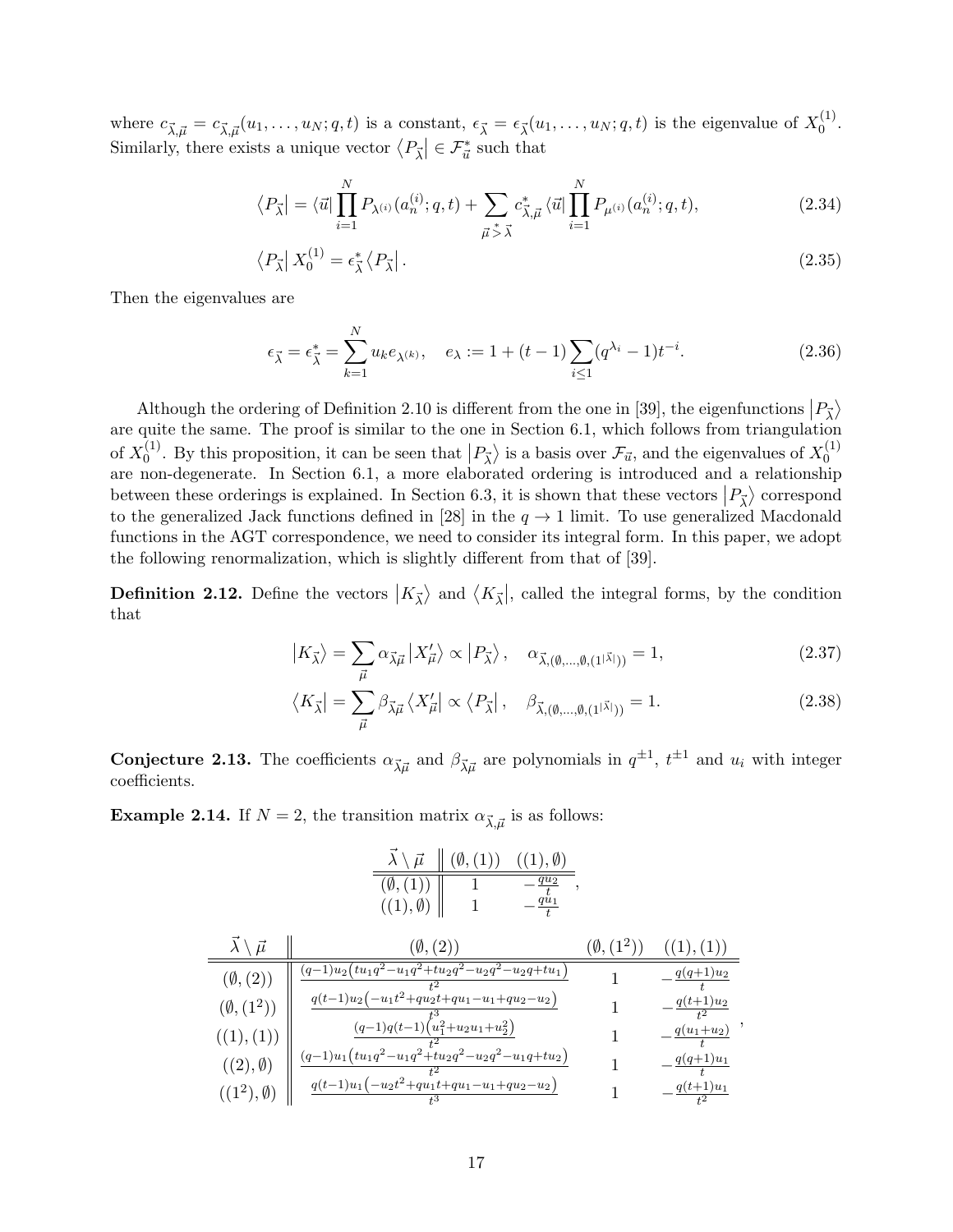|                      | (2),                                          |       |
|----------------------|-----------------------------------------------|-------|
| $(\emptyset, (2))$   | $(q-1)q^2u_2^2(-qu_1+qtu_1+tu_1-qu_2)$        |       |
| $(\emptyset, (1^2))$ | $q^2(t-1)u_2^2-qu_1-u_1-u_1+qu_2)$            |       |
| ((1), (1)            | $(q-1)q^2(t-1)u_1u_2(u_1+u_2)$                | $u_2$ |
| $((2), \emptyset)$   | $(q-1)q^2u_1^2(-qu_1)$<br>$-qu_2+qtu_2+tu_2)$ | റ     |
| $( (1^2)$            | $q^2(t-1)u_1^2-qu_1+qu_2-tu_2-u_2)$           |       |

By using these integral forms, the five dimensional AGT conjecture can be stated in the following form. (c.f. [39, Conjecture 3.11 and Conjecture 3.13])

**Conjecture 2.15.** The norm of  $|K_{\vec{\lambda}}\rangle$  reproduces the Nekrasov factor:

$$
\langle K_{\vec{\lambda}} | K_{\vec{\lambda}} \rangle \stackrel{?}{=} (-1)^N e_N(\vec{u})^{|\vec{\lambda}|} \prod_{i=1}^N t^{-Nn(\lambda^{(i)})} q^{Nn(\lambda^{(i)})} u_i^{N|\lambda^{(i)}|} \prod_{i,j=1}^N N_{\lambda^{(i)},\lambda^{(j)}}(qu_i/tu_j), \tag{2.39}
$$

where  $e_N(\vec{u}) = u_1 u_2 \cdots u_N$ .

**Definition 2.16.** Call the linear operator  $\Phi(z) = \Phi_{\vec{u}}^{\vec{v}}(z) : \mathcal{F}_{\vec{u}} \to \mathcal{F}_{\vec{v}}$  the vertex operator if it satisfies

$$
(1 - e_N(\vec{v})w/z)X^{(i)}(z)\Phi(w) = (1 - p^{-i}e_N(\vec{v})w/z)\Phi(w)X^{(i)}(z)
$$
\n(2.40)

*.*

and  $\langle \vec{v} | \Phi(w) | \vec{u} \rangle = 1$ . Then the relations for the Fourier components are

$$
(X_n^{(i)} - e_N(\vec{v})wX_{n-1}^{(i)})\Phi(w) = \Phi(w)(X_n^{(i)} - (t/q)^i e_N(\vec{v})wX_{n-1}^{(i)})
$$
\n(2.41)

for  $i = 1, 2, ..., N$ .

**Example 2.17.** If  $N = 1$ , it is known that  $\Phi(z)$  exists and is given by

$$
\Phi(z) = \exp\left\{-\sum_{n=1}^{\infty} \frac{1}{n} \frac{v^n - (t/q)^n u^n}{1 - q^n} a_{-n} z^n \right\} \exp\left\{\sum_{n=1}^{\infty} \frac{1}{n} \frac{v^{-n} - u^{-n}}{1 - q^{-n}} a_n z^{-n} \right\} \mathcal{Q},\tag{2.42}
$$

where  $Q$  is the operator from  $\mathcal{F}_u$  to  $\mathcal{F}_v$  satisfying the relation  $UQ = (v/u) Q U$ .

**Conjecture 2.18.** The matrix elements of  $\Phi(w)$  with respect to generalized Macdonald functions are

$$
\langle K_{\vec{\lambda}} | \Phi_{\vec{u}}^{\vec{v}}(w) | K_{\vec{\mu}} \rangle \stackrel{?}{=} (-1)^{|\vec{\lambda}| + (N-1)|\vec{\mu}|} (t/q)^{N(|\vec{\lambda}| - |\vec{\mu}|)} e_N(\vec{u})^{|\vec{\lambda}|} e_N(\vec{v})^{|\vec{\lambda}| - |\vec{\mu}|} w^{|\vec{\lambda}| - |\vec{\mu}|} \qquad (2.43)
$$

$$
\times \prod_{i=1}^N u_i^{N|\mu^{(i)}|} q^{N n(\mu^{(i)'})} t^{-N n(\mu^{(i)})} \times \prod_{i,j=1}^N N_{\lambda^{(i)},\mu^{(j)}}(qv_i/tu_j).
$$

Under these conjectures, we can obtain a formula for multi-point correlation functions of  $\Phi(z)$ by inserting the identity  $1 = \sum_{\vec{\lambda}}$  $|K_{\vec{\lambda}}\rangle\langle K_{\vec{\lambda}}|$  $\sqrt{\frac{K_{\overline{\lambda}}/\sqrt{K_{\overline{\lambda}}}}{K_{\overline{\lambda}}/K_{\overline{\lambda}}}}$ . In particular, the formula for the four-point functions agrees with the 5D  $U(N)$  Nekrsov formula with  $N_f = 2N$  matters. An M-theoretic derivation of this formula is also given by [69].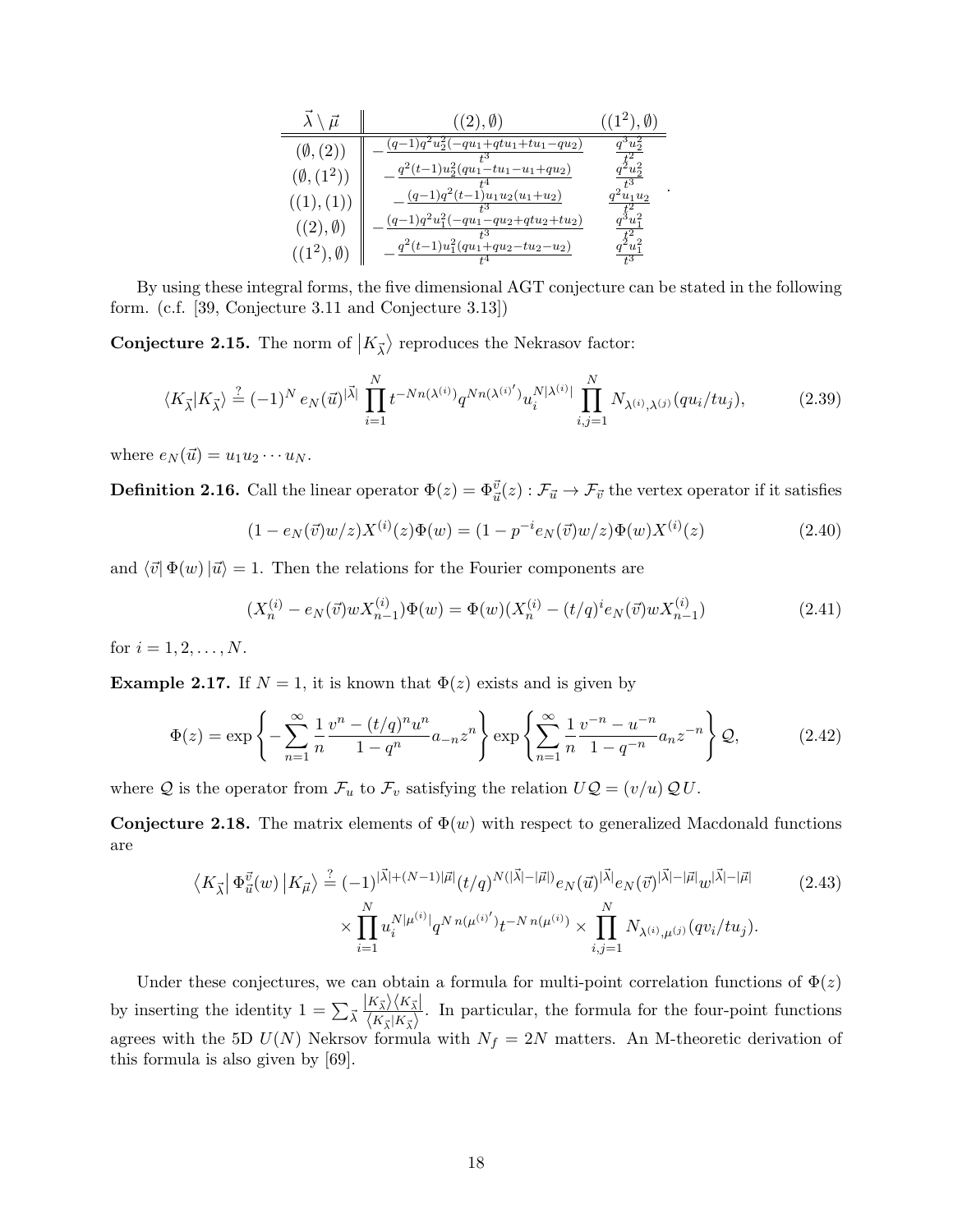# **3 Kac determinant and singular vecter of the algebra** *A*(*N*)

#### **3.1 Kac determinant of the algebra** *A*(*N*)

In this section, we give the formula for the Kac determinant of the algebra *A*(*N*) and prove it. Moreover, it is shown that singular vectors correspond to the generalized Macdonald functions. In order to prove the Kac determinant, we need screening currents of the algebra *A*(*N*). To construct them, it is necessary to realize the operator  $U_i$  and the highest wight vector  $|\vec{u}\rangle$  in terms of the charge operator  $Q^{(i)}$  and  $a_0^{(i)}$  $Q_0^{(i)}$   $(i = 1, \ldots N)$ . Let  $Q_i^{(i)}$  be the operator satisfying the relation

$$
[a_n^{(i)}, Q^{(j)}] = \delta_{n,0}\delta_{i,j},\tag{3.1}
$$

 $|0\rangle$  be the highest weight vector in the Fock module of the Heisenberg algebra such that  $a_n^{(i)}|0\rangle = 0$ for  $n \geq 0$ . For an *N*-tuple of complex parameters  $\vec{u} = (u_1, \ldots, u_N)$  with  $u_i = q^{\sqrt{\beta}w_i}p^{-\frac{N+1}{2}+i}$ , we realize the highest wight vector  $|\vec{u}\rangle$  and  $U_i$  as

$$
U_i = q^{\sqrt{\beta}a_0^{(i)}}p^{-\frac{N+1}{2}+i}, \qquad |\vec{u}\rangle = e^{\sum_{i=1}^N w_i Q^{(i)}}|0\rangle\,,\tag{3.2}
$$

where  $\beta$  is defined by  $t = q^{\beta}$ . Then they satisfy the required relation  $U_i | \vec{u} \rangle = u_i | \vec{u} \rangle$ . Similarly, let  $\langle 0 |$  be the dual highest weight vector, and  $\langle \vec{u} | = \langle 0 | e^{-\sum_{i=1}^{N} w_i Q^{(i)}}$ . These highest wight vectors are normalized by  $\langle 0|0 \rangle = 1$ , and satisfy the condition of the Shapovalov form  $\langle \vec{u} | \vec{u} \rangle = 1$ .<sup>11</sup>

We obtain the formula for the Kac determinant with respect to the PBW type vectors  $|X_{\vec{\lambda}}\rangle$ .<sup>12</sup>

**Theorem 3.1.** Let  $\det_n := \det \left( \langle X_{\vec{\lambda}} | X_{\vec{\mu}} \rangle \right)_{\vec{\lambda}, \vec{\mu} \vdash n}$ . Then

$$
\det_n = \prod_{\vec{\lambda}\vdash n} \prod_{k=1}^N b_{\lambda^{(k)}}(q) b'_{\lambda^{(k)}}(t^{-1})
$$
\n(3.3)

$$
\times \prod_{\substack{1 \le r,s \\ rs \le n}} \left( (u_1 u_2 \cdots u_N)^2 \prod_{1 \le i < j \le N} (u_i - q^s t^{-r} u_j)(u_i - q^{-r} t^s u_j) \right)^{P^{(N)}(n-rs)}, \quad (3.4)
$$

where  $b_{\lambda}(q) := \prod_{i \geq 1} \prod_{k=1}^{m_i} (1 - q^k)$ ,  $b'_{\lambda}(q) := \prod_{i \geq 1} \prod_{k=1}^{m_i} (-1 + q^k)$ , and  $m_i$  is the number of entries in *λ* equal to *i*.  $P^{(N)}(n)$  denotes the number of *N*-tuples of Young diagrams of size *n*, i.e.,  $\#\{\vec{\lambda} =$  $(\lambda^{(1)}, \ldots, \lambda^{(N)}) | \vec{\lambda} \vdash n$  }. In particular, if  $N = 1$ ,

$$
\det_n = \prod_{\lambda \vdash n} b_{\lambda}(q) b'_{\lambda}(t^{-1}) \times u_1^{2 \sum_{\lambda \vdash n} \ell(\lambda)}.
$$
\n(3.5)

**Corollary 3.2.** If  $u_i \neq 0$  and  $u_i \neq q^r t^{-s} u_j$  for any numbers i, j and integers r, s, then the PBW type vectors  $|X_{\vec{\lambda}}\rangle$  (resp.  $\langle X_{\vec{\lambda}}|$ ) are a basis over  $\mathcal{F}_{\vec{u}}$  (resp.  $\mathcal{F}_{\vec{u}}^*$ ).

It can be seen that the representation of the algebra  $\mathcal{A}(N)$  on the Fock Module  $\mathcal{F}_{\vec{u}}$  is irreducible if and only if the parameters  $\vec{u}$  satisfy the condition that  $u_i \neq 0$  and  $u_i \neq q^r t^{-s} u_j$ . The proof of Theorem 3.1 is given in the next section.

<sup>&</sup>lt;sup>11</sup>The parameters  $q$  and  $t$  are assumed to be generic in this section.

<sup>&</sup>lt;sup>12</sup>The formulas for the Kac determinant of the deformed Virasoro and the deformed  $W_N$ -algebra are proved in [70, 71].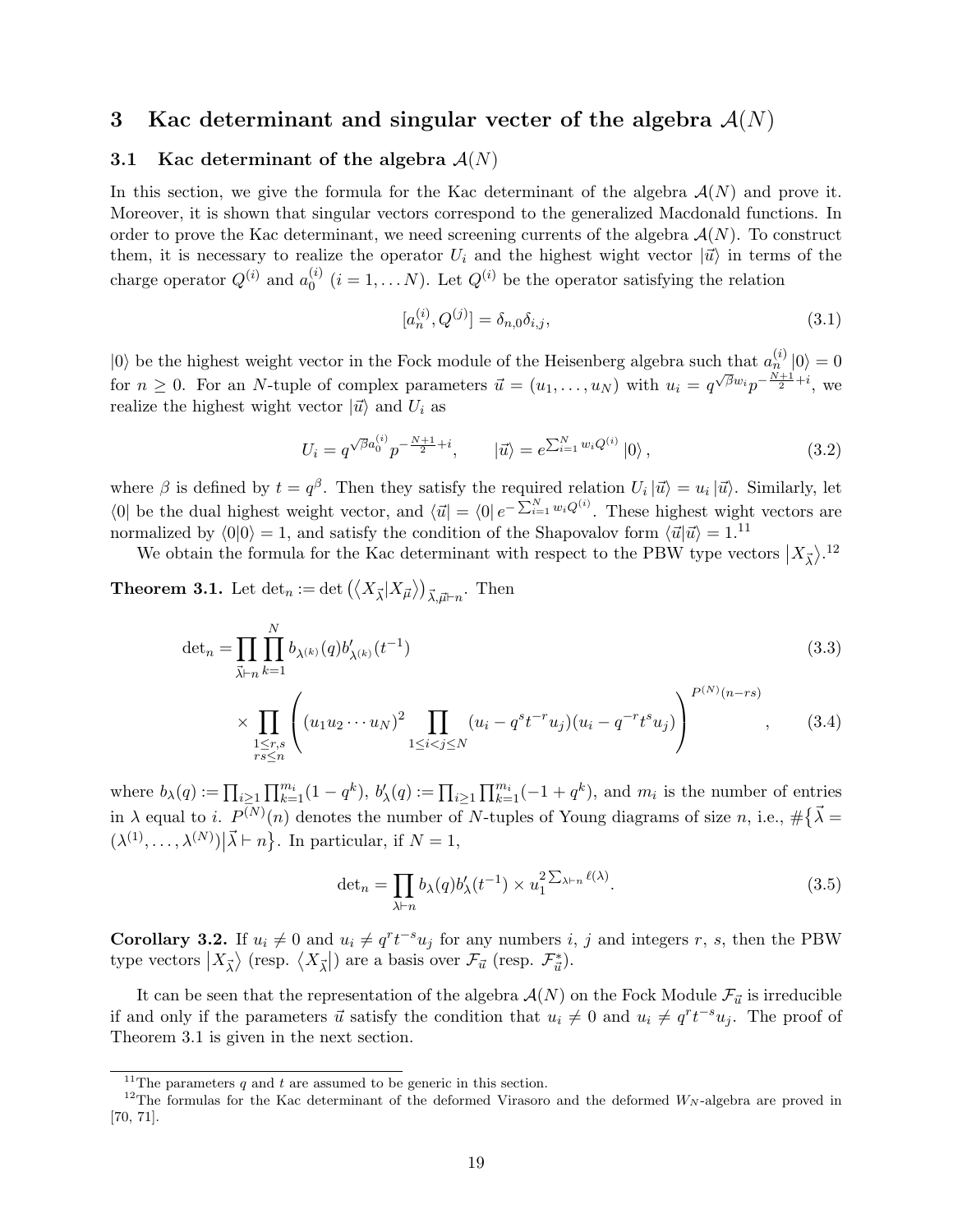#### **3.2 Proof of Theorem 3.1**

It is known that the level *N* representation of the DIM algebra introduced in the last section can be regarded as the tensor product of the deformed *W<sup>N</sup>* -algebra and the Heisenberg algebra associated with the  $U(1)$  factor [41]. This fact is obtained by a linear transformation of bosons. The point of proof of Theorem 3.1 is to construct singular vectors by using screening currents of the deformed  $W_N$ -algebra under the decomposition of the generators  $X^{(i)}(z)$  into the deformed  $W_N$ -algebra part and the  $U(1)$  part. In general, a vector  $|\chi\rangle$  in the Fock module  $\mathcal{F}_{\vec{u}}$  is called the singular vector of the algebra  $A(N)$  if it satisfies

$$
X_n^{(i)}|\chi\rangle = 0\tag{3.6}
$$

for all *i* and *n >* 0. The singular vectors obtained by the screening currents are intrinsically the same one of the deformed *W*-algebra. From this singular vector, we can get the vanishing line of the Kac determinant in the similar way of the deformed *W<sup>N</sup>* -algebra.

At first, in the  $N \geq 2$  case, we introduce the following bosons. **U(1) part boson**

$$
b'_{-n} := \frac{(1 - t^{-n})(1 - p^n)}{n(1 - p^{Nn})} p^{(N-1)n} \sum_{k=1}^{N} p^{\left(\frac{-k+1}{2}\right)n} a_{-n}^{(k)},\tag{3.7}
$$

$$
b'_n := -\frac{(1 - t^n)(1 - p^n)}{n(1 - p^{Nn})} p^{(N-1)n} \sum_{k=1}^N p^{\left(\frac{-k+1}{2}\right)n} a_n^{(k)} \quad (n > 0),\tag{3.8}
$$

$$
b'_0 := a_0^{(1)} + \dots + a_0^{(N)}, \qquad Q' := \frac{Q^{(1)} + \dots + Q^{(N)}}{N}.
$$
\n(3.9)

Orthogonal component of  $a_n^{(i)}$  for  $b'$ 

$$
b_{-n}^{(i)} := \frac{1 - t^{-n}}{n} a_{-n}^{(i)} - p^{\left(\frac{-i+1}{2}\right)n} b_{-n}', \quad b_n^{(i)} := \frac{1 - t^n}{n} a_n^{(i)} + p^{\left(\frac{-i+1}{2}\right)n} b_n' \quad (n > 0). \tag{3.10}
$$

# **Fundamental boson of the deformed** *W<sup>N</sup>* **-algebra part**

$$
h_{-n}^{(i)} := (1 - p^{-n}) \left( \sum_{k=1}^{i-1} p^{\frac{-k+1}{2}n} b_{-n}^{(k)} \right) + p^{\frac{-i+1}{2}n} b_{-n}^{(i)}, \qquad h_n^{(i)} := -p^{\frac{i-1}{2}n} b_n^{(i)} \quad (n > 0), \tag{3.11}
$$

$$
h_0^{(i)} := a_0^{(i)} - \frac{b_0'}{N}, \qquad Q_h^{(i)} := Q^{(i)} - Q', \qquad Q_\Lambda^{(i)} := \sum_{k=1}^i Q_h^{(k)}.
$$
 (3.12)

Then they satisfy the following relations

$$
[b'_n, b'_m] = -\frac{(1-q^{|n|})(1-t^{-|n|})(1-p^{|n|})}{n(1-p^{N|n|})}\delta_{n+m,0}, \qquad [b_n^{(i)}, b'_m] = [h_n^{(i)}, b'_m] = [Q_h^{(i)}, b'_m] = 0, \quad (3.13)
$$

$$
[b_n^{(i)}, b_m^{(j)}] = \frac{(1-q^{|n|})(1-t^{-|n|})}{n} \delta_{i,j} \delta_{n+m,0} - p^{(N-\frac{i+j}{2})|n|} \frac{(1-q^{|n|})(1-t^{-|n|})(1-p^{|n|})}{n(1-p^{N|n|})} \delta_{n+m,0},
$$
(3.14)

$$
[h_n^{(i)}, h_m^{(j)}] = -\frac{(1-q^n)(1-t^{-n})(1-p^{(\delta_{i,j}N-1)n})}{n(1-p^{Nn})} p^{Nn \theta(i>j)} \delta_{n+m,0},
$$
\n(3.15)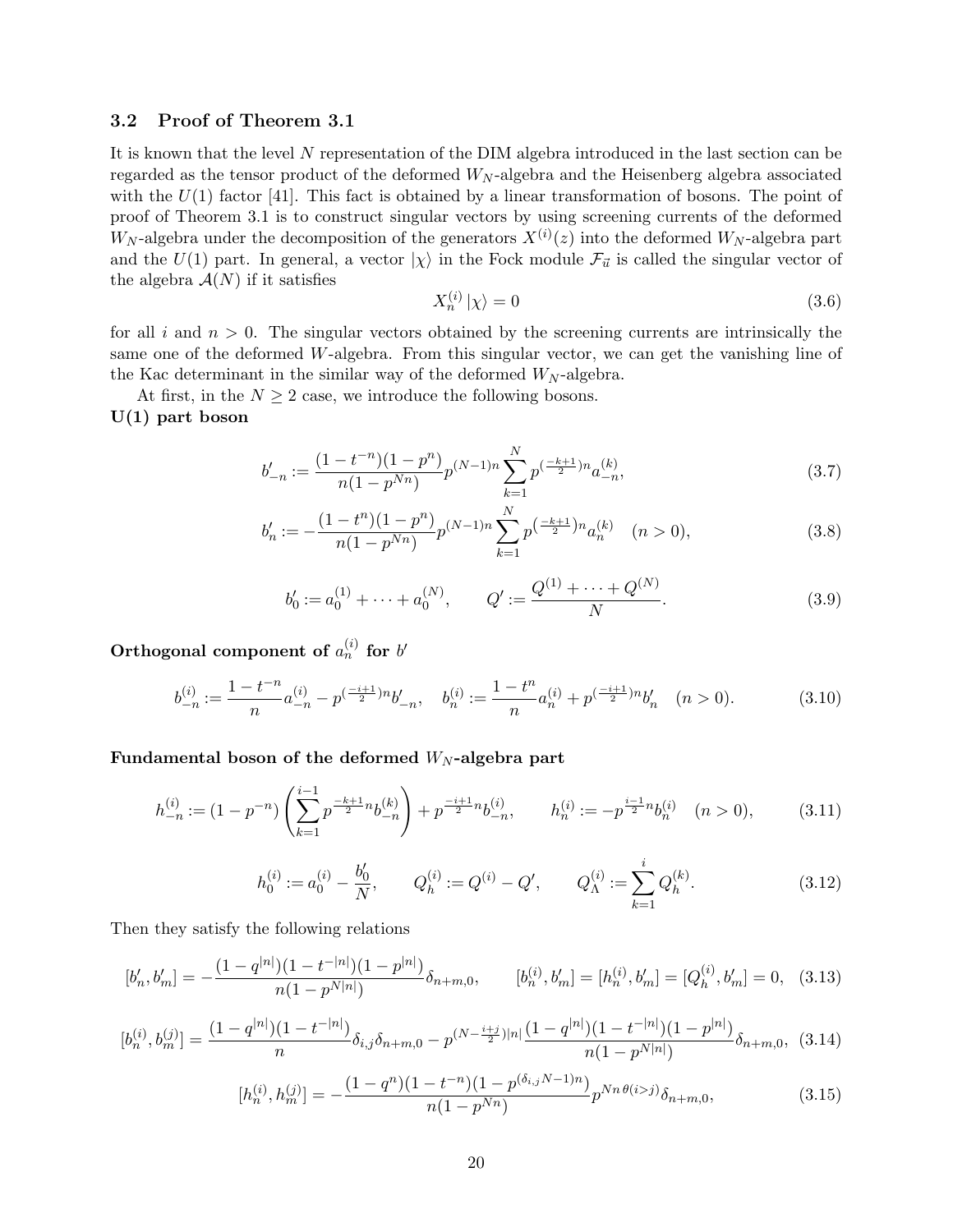$$
[h_0^{(i)}, Q_h^{(j)}] = \delta_{i,j} - \frac{1}{N}, \qquad \sum_{i=1}^N p^{-in} h_n^{(i)} = 0, \qquad Q_\Lambda^{(N)} = \sum_{i=1}^N Q_h^{(i)} = 0. \tag{3.16}
$$

where  $\theta(P)$  is 1 or 0 if the proposition *P* is true or false, respectively.<sup>13</sup> Using these bosons, we can decompose the generator  $X^{(i)}(z)$  into the U(1) part and the deformed *W*-algebra part. That is to say,

$$
\Lambda_i(z) = \Lambda_i'(z)\Lambda''(z) \tag{3.17}
$$

$$
\Lambda_i'(z) := \mathop{\mathbf{:=}} \exp\left(\sum_{n \in \mathbb{Z}_{\neq 0}} h_n^{(i)} z^{-n}\right) \mathop{\mathbf{:=}} \mathop{\mathbf{:=}} \nolimits q^{\sqrt{\beta} h_0^{(i)}} p^{-\frac{N+1}{2} + i}, \quad \Lambda''(z) := \mathop{\mathbf{:=}} \nolimits \exp\left(\sum_{n \in \mathbb{Z}_{\neq 0}} b'_{-n} z^n\right) \mathop{\mathbf{:=}} \nolimits q^{\sqrt{\beta} \frac{b'_0}{N}}, \quad (3.18)
$$

and

$$
X^{(i)}(z) = W^{(i)}(z)Y^{(i)}(z)
$$
\n(3.19)

$$
W^{(i)}(z) := \sum_{1 \le j_1 < \dots < j_i \le N} \mathbf{X}'_{j_1}(z) \cdots \Lambda'_{j_i}(p^{i-1}z) \mathbf{X}, \quad Y^{(i)}(z) := \mathbf{I} \exp\left(\sum_{n \in \mathbb{Z}_{\neq 0}} \frac{1 - p^{in}}{1 - p^n} b'_{-n} z^n\right) \mathbf{X}^{j_1 \overline{\beta} \cdot \overline{\beta} \overline{\gamma}}.
$$
\n
$$
(3.20)
$$

 $W^{(i)}(z)$  is the generator of the deformed  $W_N$ -algebra. Let us introduce the new parameters  $u'_i$  and *u ′′* defined by

$$
\prod_{i=1}^{N} u'_i = 1, \quad u''u'_i = u_i \quad (\forall i).
$$
\n(3.21)

Then the inner product of PBW type vectors can be written as

$$
\left\langle X_{\vec{\lambda}} | X_{\vec{\mu}} \right\rangle = (u'')^{\sum_{k=1}^{N} k(\ell(\lambda^{(k)}) + \ell(\mu^{(k)}))} \times \text{(polynomial in } u'_1, \dots, u'_N \text{ )}.
$$
 (3.22)

Hence, its determinant is also in the form

$$
\det_n = (u'')^{2\sum_{\vec{\lambda}\vdash n} \sum_{i=1}^N i\ell(\lambda^{(i)})} \times F(u'_1, \dots, u'_N),
$$
\n(3.23)

where  $F(u'_1, \ldots, u'_N)$  is a polynomial in  $u'_i$   $(i = 1, \ldots, N)$  which is independent of  $u''$ . Now in [17], the screening currents of the deformed *W<sup>N</sup>* -algebra are introduced:

$$
S^{(i)}(z) := \mathbf{:=} \exp\left(\sum_{n \neq 0} \frac{\alpha_n^{(i)}}{1 - q^n}\right) \mathbf{:=} e^{\sqrt{\beta}Q_\alpha^{(i)}} z^{\sqrt{\beta}\alpha_0^{(i)}},\tag{3.24}
$$

where  $\alpha_n^{(i)}$  is the root boson defined by  $\alpha_n^{(i)} := h_n^{(N-i+1)} - h_n^{(N-i)}$  and  $Q_\alpha^{(i)} := Q_h^{(N-i+1)} - Q_h^{(N-i)}$ . The bosons  $\alpha_n^{(i)}$  and  $Q_{\alpha}^{(i)}$  commute with  $b'_n$ , and it is known that the screening charge  $\oint dz S^{(i)}(z)$ commutes with the generators  $W^{(j)}(z)$ . Therefore,  $\oint dz S^{(i)}(z)$  commutes with any generator  $X_n^{(j)}$ , and it can be considered as the screening charges of the algebra  $\mathcal{A}(N)$ . Define parameters  $h^{(i)}$ ,  $\alpha'$  by  $h^{(i)} + \frac{\alpha'}{N} = w_i$  and  $\sum_{i=1}^{N} h^{(i)} = 0$ , and set  $\alpha^{(i)} := h^{(N-i+1)} - h^{(N-i)}$ . Then  $|\vec{u}\rangle = e^{\sum_{i=1}^{N-1} \alpha^{(i)} Q_{\Lambda}^{(i)} + \alpha' Q'} |0\rangle$ . For any number  $i = 1, ..., N$ , the vector arising from the screening current  $S^{(i)}(z)$ ,

$$
|\chi_{r,s}^{(i)}\rangle = \oint dz \prod_{k=1}^{r} S^{(i)}(z_k) |\vec{v}\rangle, \quad v_{N-i} = q^s t^r v_{N-i+1} \quad (r, s \in \mathbb{Z}_{>0})
$$
(3.25)

<sup>&</sup>lt;sup>13</sup>Note that  $h_n^{(i)}$  correspond to the fundamental bosons  $h_n^{N-i+1}$  in [17]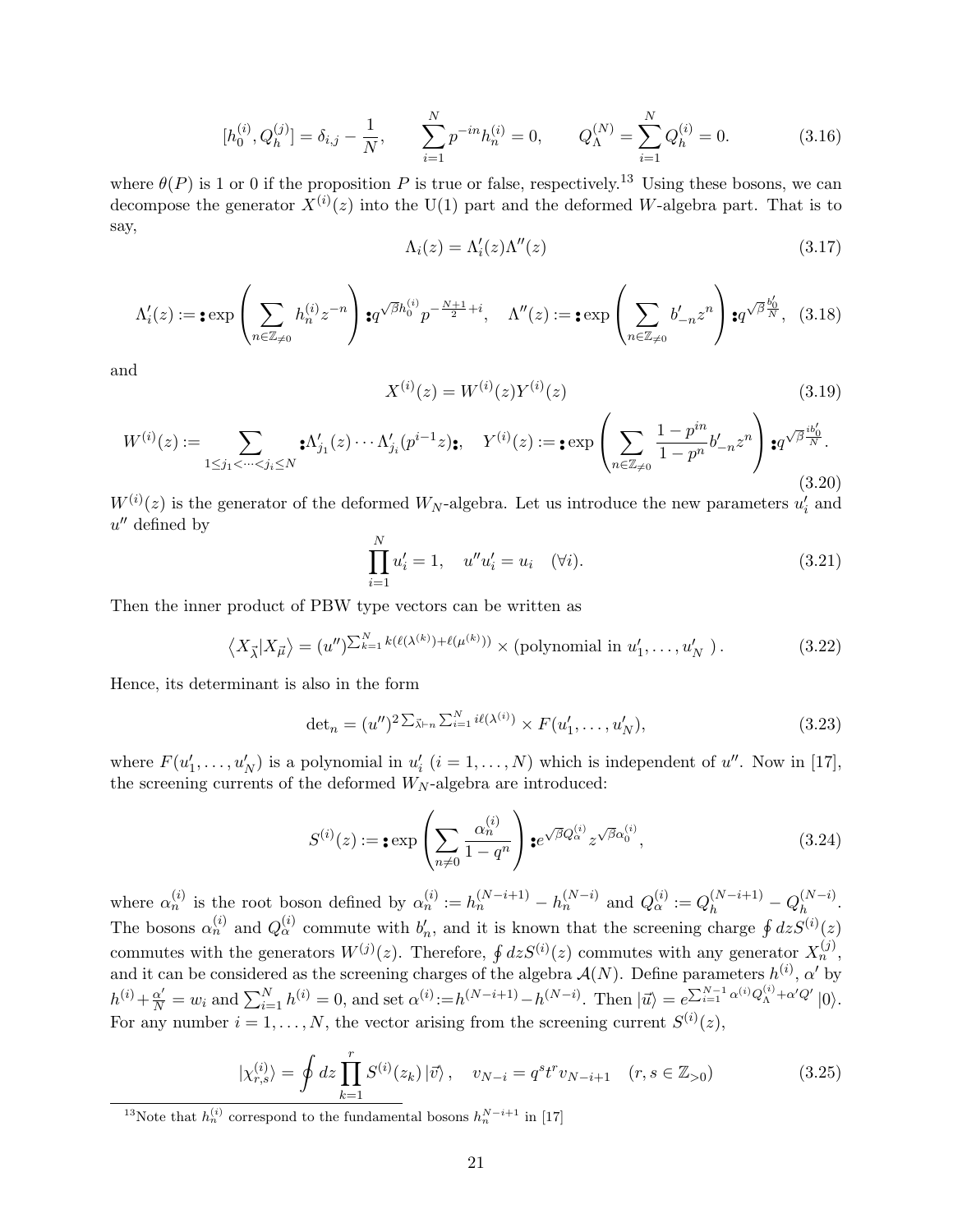is a singular vector.  $|\chi_{r,s}^{(i)}\rangle$  is in the Fock module  $F_{\vec{u}}$  with the parameter  $\vec{u}$  satisfying  $u_k = v_k$  for  $k \neq N-i$ ,  $N-i+1$  and  $u_{N-i+1} = t^r v_{N-i+1}$ ,  $u_{N-i} = t^{-r} v_{N-i}$ . The  $P^{(N)}(n-rs)$  vectors obtained by this singular vector

$$
X_{-\vec{\lambda}}|\chi_{r,s}^{(i)}\rangle, \qquad |\vec{\lambda}| = n - rs \tag{3.26}
$$

contribute the vanishing point  $(u'_i - q^s t^{-r} u'_{i+1})^{P^{(N)}(n-rs)}$  in the polynomial F. Similarly to the case of the deformed  $W_N$ -algebra (see [71]), by the  $\mathfrak{sl}_N$  Weyl group invariance of the eigenvalues of  $W_0^{(i)}$  $v_0^{(i)}$ , the polynomial F has the factor  $(u'_i - q^s t^{-r} u'_j)^{P^{(N)}(n-rs)}$  ( $\forall i, j$ ). Considering the degree of polynomials  $F(u'_1, \ldots, u'_N)$ , we can see that when  $N \geq 2$ , the Kac determinant is

$$
\det_n = g_{N,n}(q,t) \times (u'')^2 \Sigma_{\vec{\lambda}^{+n}} \Sigma_{i=1}^N i\ell(\lambda^{(i)}) \times \prod_{1 \le i < j \le N} \prod_{\substack{1 \le r,s \\ rs \le n}} \left( (u'_i - q^{st-r} u'_j)(u'_i - q^{-rt} u'_j) \right)^{P^{(N)}(n-rs)}
$$
\n
$$
= g_{N,n}(q,t) \times \prod_{\substack{1 \le r,s \\ rs \le n}} \left( (u_1 u_2 \cdots u_N)^2 \prod_{1 \le i < j \le N} (u_i - q^{st-r} u_j)(u_i - q^{-rt} u'_j) \right)^{P^{(N)}(n-rs)}, \quad (3.27)
$$

where  $g_{N,n}(q,t)$  is a rational function in parameters q and t and independent of the parameters  $u_i$ . If  $N = 1$ ,  $\det_n$  is clearly in the form

$$
\det_n = g_{1,n}(q,t) \times (u_1 \cdots u_N)^2 \sum_{\lambda \vdash n} \ell(\lambda).
$$
\n(3.28)

Next, the prefactor  $g_{N,n}(q,t)$  can be computed in general N case by introducing another boson

$$
\mathsf{a}_n^{(i)} := -\frac{1 - t^n}{n} p^{\left(\frac{-i+1}{2}\right)n} a_n^{(i)}, \quad n \in \mathbb{Z}.
$$
 (3.29)

The commutation relation of the boson  $a_n^{(i)}$  is

$$
[\mathsf{a}_n^{(i)}, \mathsf{a}_{-n}^{(j)}] = -\frac{(1 - t^{-n})(1 - q^n)}{n} \delta_{i,j}, \quad n > 0. \tag{3.30}
$$

Define the determinants  $H^{(n,-)} := \det(H^{(n,-)}_{\tau-})$  $(\bar{n}, -)$ <sub> $(\bar{n}, +)$ </sub> and  $H^{(n,+)} := \det(H^{(n,+)}_{\vec{\lambda}, \vec{\mu}})$  $(\bar{x}, +)$ <sub> $(\bar{x}, \bar{\mu})$ </sub> with  $H^{(n, \pm)}_{\vec{\lambda}, \vec{\mu}}$  $\vec{\lambda}, \vec{\mu}$  given by the expansions

$$
\left|X_{\vec{\lambda}}\right\rangle = \sum_{\vec{\mu}\vdash n} H_{\vec{\lambda},\vec{\mu}}^{(n,-)} \mathsf{a}_{-\vec{\mu}} \left|\vec{u}\right\rangle, \quad \left\langle X_{\vec{\lambda}}\right| = \sum_{\vec{\mu}\vdash n} H_{\vec{\lambda},\vec{\mu}}^{(n,+)} \left\langle\vec{u}\right| \mathsf{a}_{\vec{\mu}} \quad (\vec{\lambda}\vdash n),\tag{3.31}
$$

where  $a_{-\vec{\mu}}$  and  $a_{\vec{\mu}}$  are

$$
\mathsf{a}_{-\vec{\lambda}} := \mathsf{a}_{-\lambda_1^{(1)}}^{(1)} \mathsf{a}_{-\lambda_2^{(1)}}^{(1)} \cdots \mathsf{a}_{-\lambda_1^{(2)}}^{(2)} \mathsf{a}_{-\lambda_2^{(2)}}^{(2)} \cdots \mathsf{a}_{-\lambda_1^{(N)}}^{(N)} \mathsf{a}_{-\lambda_2^{(N)}}^{(N)} \cdots , \qquad (3.32)
$$

$$
\mathsf{a}_{\vec{\lambda}} := \cdots \mathsf{a}_{\lambda_2^{(N)}}^{(N)} \mathsf{a}_{\lambda_1^{(N)}}^{(N)} \cdots \mathsf{a}_{\lambda_2^{(2)}}^{(2)} \mathsf{a}_{\lambda_1^{(2)}}^{(2)} \cdots \mathsf{a}_{\lambda_2^{(1)}}^{(1)} \mathsf{a}_{\lambda_1^{(1)}}^{(1)}.
$$
(3.33)

By using these determinants, the Kac determinant can be written as

$$
\det_n = H^{(n,+)} G_n(q,t) H^{(n,-)}.
$$
\n(3.34)

Here  $G_n(q, t)$  is the determinant of the diagonal matrix  $(\langle \vec{u} | a_{\vec{\lambda}} a_{-\vec{\mu}} | \vec{u} \rangle)_{\vec{\lambda}, \vec{\mu} \vdash n}$ . This factor is independent of the parameters  $u_i$ , and we have  $G_n(q,t) = \prod_{\vec{\lambda} \vdash n} \prod_{k=1}^N b_{\lambda^{(k)}}(q) b'_{\lambda^{(k)}}(t^{-1})$ . In (3.27), the factor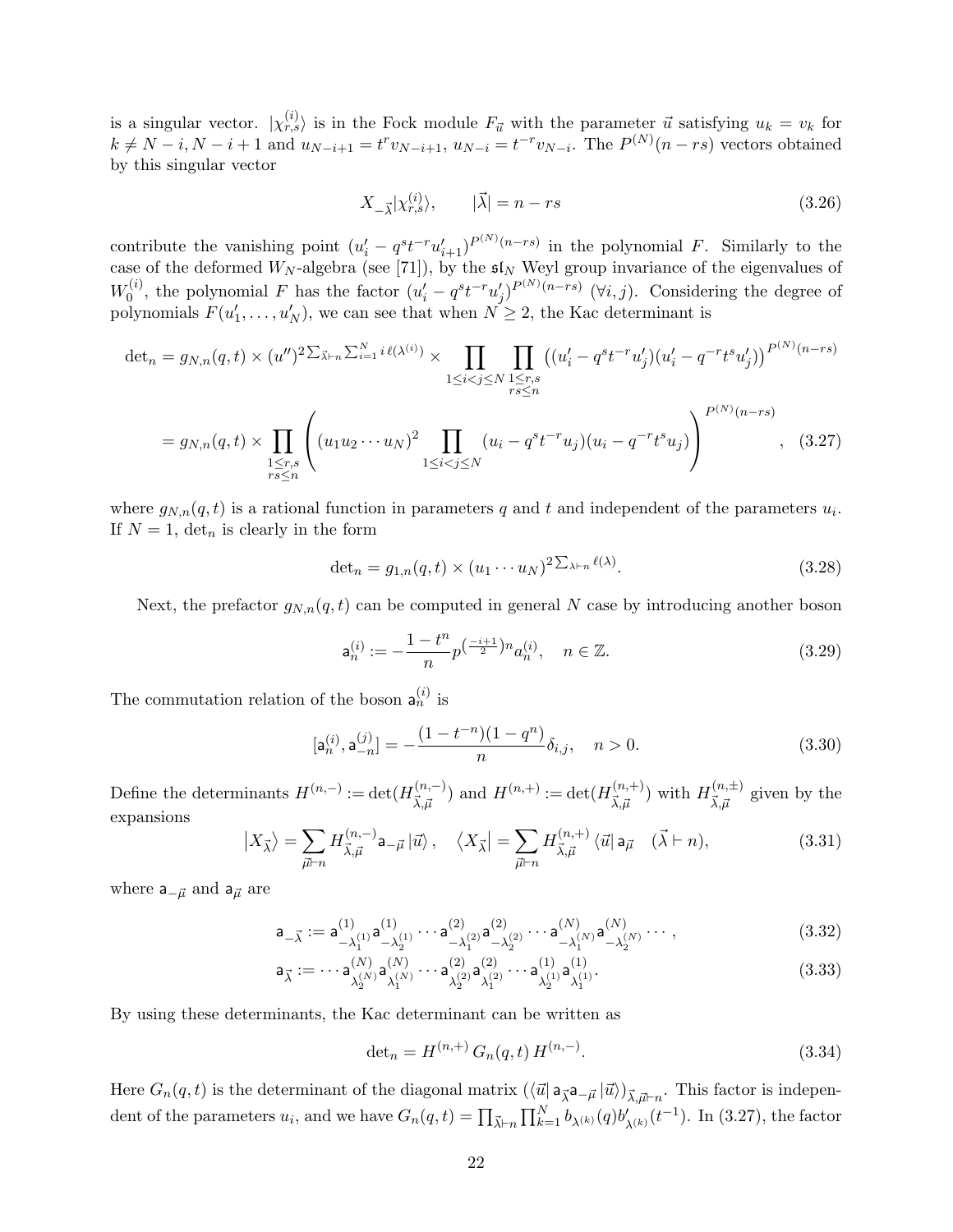depending on  $u_i$  in det<sub>n</sub> was already clarified. Hence, we can determine the prefactor  $g_{N,n}(q,t)$  by computing the leading term in  $H^{(n,+)} \times H^{(n,-)}$ . That is, the prefactor  $g_{N,n}(q,t)$  can be written as

$$
g_{N,n}(q,t) = G_n(q,t) \times \left(\text{coefficient of } \text{lt}(H^{(n,+)} \times H^{(n,-)}; u_1, \dots, u_N)\right),\tag{3.35}
$$

where we introduce the function  $\text{lt}(f; u)$  which gives the leading term of f as the polynomial in  $u$ , and  $\text{lt}(f; u_1, \ldots, u_N) := \text{lt}(\cdots \text{lt}(\text{lt}(f; u_1); u_2) \cdots; u_N)$ . To calculate this leading term, define the operators  $A^{(k)}(z) = \sum_{n \in \mathbb{Z}} A_n^{(k)} z^{-n}$ ,  $B^{(k)}(z) = \sum_{n \in \mathbb{Z}} B_n^{(k)} z^{-n}$  by

$$
A^{(k)}(z) = \exp\left\{\sum_{n>0} \left(\mathbf{a}_{-n}^{(k)} + \sum_{i=1}^{k-1} p^{(k-i)n} \mathbf{a}_{-n}^{(i)}\right) z^n\right\}, \quad B^{(k)}(z) = \exp\left(\sum_{n>0} \sum_{i=1}^k \mathbf{a}_n^{(i)} z^{-n}\right). \tag{3.36}
$$

 $\text{lt}(H^{(n,-)};u_1,\ldots,u_N)$  is arising from only the operator  $\mathcal{L}^{(k)}(z) := \mathbf{A}_1(z)\Lambda_2(pz)\cdots\Lambda_k(p^{k-1}z)$ ; in  $X^{(k)}(z)$ . Then

$$
\mathcal{L}^{(k)}(z) = U_1 \cdots U_k A^{(k)}(z) B^{(k)}(z). \tag{3.37}
$$

Let the matrices  $L^{(n,-)}_{\vec{r},\vec{r}}$  $\frac{(n,-)}{\vec{\lambda},\vec{\mu}}$  and  $C^{(n,-)}_{\vec{\lambda},\vec{\mu}}$  $\chi_{\vec{\lambda},\vec{\mu}}^{(n,-)}$  be given by

$$
\mathcal{L}_{-\vec{\lambda}}|\vec{u}\rangle = \sum_{\vec{\mu}\vdash n} L_{\vec{\lambda},\vec{\mu}}^{(n,-)} A_{-\vec{\mu}}|\vec{u}\rangle, \quad A_{-\vec{\lambda}}|\vec{u}\rangle = \sum_{\vec{\mu}\vdash n} C_{\vec{\lambda},\vec{\mu}}^{(n,-)} \mathsf{a}_{-\vec{\mu}}|\vec{u}\rangle \quad (\vec{\lambda}\vdash n),\tag{3.38}
$$

where  $\mathcal{L}_{-\vec{\lambda}}$  and  $A_{-\vec{\lambda}}$  are defined in the usual way:

$$
\mathcal{L}_{-\vec{\lambda}} = \mathcal{L}_{-\lambda_1^{(1)}}^{(1)} \mathcal{L}_{-\lambda_2^{(1)}}^{(1)} \cdots \mathcal{L}_{-\lambda_1^{(2)}}^{(2)} \mathcal{L}_{-\lambda_2^{(2)}}^{(2)} \cdots \mathcal{L}_{-\lambda_1^{(N)}}^{(N)} \mathcal{L}_{-\lambda_2^{(N)}}^{(N)} \cdots ,
$$
\n(3.39)

$$
A_{-\vec{\lambda}} = A_{-\lambda_1^{(1)}}^{(1)} A_{-\lambda_2^{(1)}}^{(1)} \cdots A_{-\lambda_1^{(2)}}^{(2)} A_{-\lambda_2^{(2)}}^{(2)} \cdots A_{-\lambda_1^{(N)}}^{(N)} A_{-\lambda_2^{(N)}}^{(N)} \cdots
$$
\n(3.40)

Then  $\text{lt}(H^{(n,-)}; u_1, \ldots, u_N)$  is expressed as

$$
\mathrm{lt}(H^{(n,-)}; u_1, \dots, u_N) = \det(L^{(n,-)}_{\vec{\lambda}, \vec{\mu}}) \det(C^{(n,-)}_{\vec{\lambda}, \vec{\mu}}).
$$
 (3.41)

Since the matrix  $L^{(n,-)}_{\vec{r},\vec{r}}$  $\frac{(n,-)}{\vec{\lambda}, \vec{\mu}}$  is lower triangular with respect to the partial ordering  $\frac{**}{\geq}$ <sup>14</sup> and its diagonal elements are

$$
L_{\vec{\lambda}, \vec{\lambda}} = u_1^{\sum_{i=1}^N \ell(\lambda^{(i)})} u_2^{\sum_{i=2}^N \ell(\lambda^{(i)})} \cdots u_N^{\ell(\lambda^{(N)})},
$$
\n(3.46)

<sup>14</sup>Here the partial orderings > <sup>\*\*R</sup> and > <sup>\*\*L</sup> are defined as follows:

$$
\vec{\lambda} \stackrel{\ast}{\geq}^{\mu} \vec{\mu} \quad \stackrel{\text{def}}{\Leftrightarrow} \quad |\vec{\lambda}| = |\vec{\mu}|, \quad \sum_{i=1}^{k} |\lambda^{(i)}| \geq \sum_{i=1}^{k} |\mu^{(i)}| \quad (\forall k)
$$
\n(3.42)

or "
$$
(|\lambda^{(1)}|, ..., |\lambda^{(N)}|) = (|\mu^{(1)}|, ..., |\mu^{(N)}|)
$$
 and  $\lambda^{(i)} \ge \mu^{(i)}$  ( $\forall i$ )", (3.43)

$$
\vec{\lambda} \stackrel{**}{\geq} \vec{\mu} \quad \stackrel{\text{def}}{\Leftrightarrow} \quad |\vec{\lambda}| = |\vec{\mu}|, \quad \sum_{i=K}^{N} |\lambda^{(i)}| \geq \sum_{i=k}^{N} |\mu^{(i)}| \quad (\forall k)
$$
\n(3.44)

or "
$$
(|\lambda^{(1)}|, ..., |\lambda^{(N)}|) = (|\mu^{(1)}|, ..., |\mu^{(N)}|)
$$
 and  $\lambda^{(i)} \ge \mu^{(i)}$  ( $\forall i$ )". (3.45)

Then we have  $L_{\vec{\lambda}, \vec{\mu}}^{(n,-)} = 0$  unless  $\vec{\lambda} \leq \mu^*$ .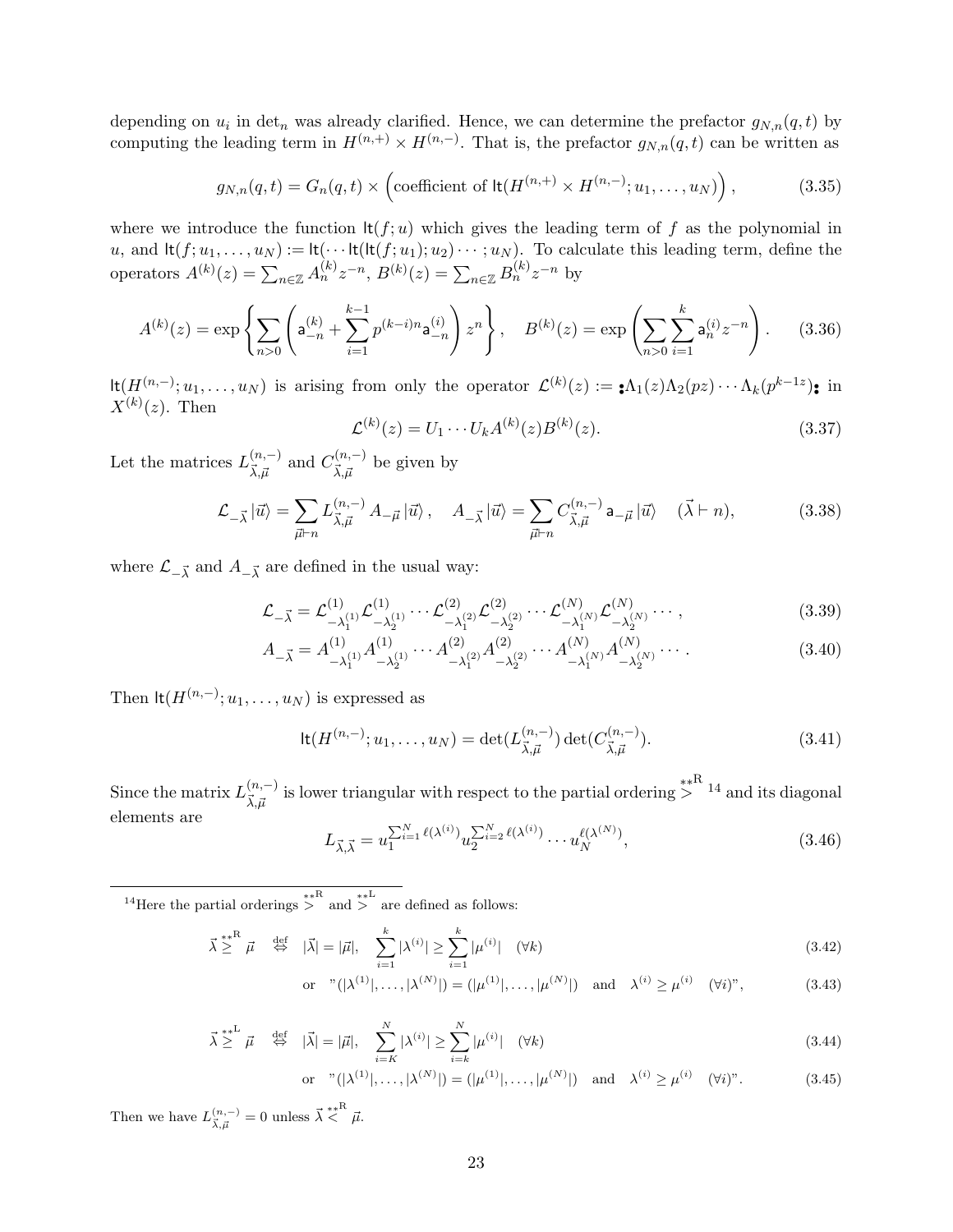we have

$$
\det(L^{(n,-)}_{\vec{\lambda},\vec{\mu}}) = u_1^{\sum_{\vec{\lambda}} \sum_{i=1}^N \ell(\lambda^{(i)})} u_2^{\sum_{\vec{\lambda}} \sum_{i=2}^N \ell(\lambda^{(i)})} \cdots u_N^{\sum_{\vec{\lambda}} \ell(\lambda^{(N)})}
$$
(3.47)

$$
=\prod_{k=1}^{N} u_k^k \Sigma_{\vec{\lambda}} \ell(\lambda^{(N)})
$$
\n(3.48)

$$
= \prod_{k=1}^{N} \prod_{\substack{1 \le r,s \\ rs \le n}} u_k^{kP^{(N)}(n-rs)}.
$$
\n(3.49)

The transition matrix  $C_{\vec{r},\vec{r}}^{(-)}$ *i*<sup>(-)</sup> is upper triangular with respect to the partial ordering  $\frac{1}{n}$ , and all diagonal elements are 1. Thus det( $C_{\vec{x}}^{(-)}$ )  $\chi_{\vec{\lambda},\vec{\mu}}^{(\neg)}\chi_{\vec{\mu}}|_{\neg n} = 1$ . Similarly by considering the base transformation to  $\langle \vec{u} | B_{\vec{\lambda}}$ , it can be seen that

$$
\mathrm{lt}(H^{(n,+)}; u_1, \dots, u_N) = \prod_{k=1}^{N} \prod_{\substack{1 \le r,s \\ rs \le n}} u_k^{k P^{(N)}(n-rs)}.
$$
\n(3.50)

Therefore the prefactor  $g_{N,n}(q,t)$  is

$$
g_{N,n}(q,t) = G_n(q,t) = \prod_{\vec{\lambda}\vdash n} \prod_{k=1}^N b_{\lambda^{(k)}}(q) b'_{\lambda^{(k)}}(t^{-1}).
$$
\n(3.51)

Hence Theorem 3.1 is proved.

## **3.3 Singular vectors and generalized Macdonald functions**

In this subsection, the singular vectors of the algebra  $\mathcal{A}(N)$  are discussed. Trivially, when  $u_i = 0$ , the Kac determinant (3.3) degenerates, and it can be easily seen that the vectors  $a_{-\lambda}^{(i)} | \vec{u} \rangle$  are singular *−λ* vectors. Since the screening operator  $S^{(i)}(z)$  is the same one of the deformed  $W_N$ -algebra, the situation of the singular vectors of  $\mathcal{A}(N)$  except contribution arising when  $u_i = 0$  is the same as the deformed  $W_N$ -algebra.

We discover that singular vectors obtained by the screening currents  $S^{(i)}(z)$  correspond to generalized Macdonald functions.<sup>15</sup> First, we have the following simple theorem.

**Theorem 3.3.** For a number  $i \in \{1, ..., N-1\}$ , if  $u_{N-i} = q^{s}t^{-r}u_{N-i+1}$  and the other  $u_j$  are generic, there exists a unique singular vector  $\ket{\chi_{r,s}^{(i)}}$  in  $\mathcal{F}_{\vec{u}}$ , and it corresponds to the generalized Macdonald function  $|P_{\vec{\lambda}}\rangle$  with

$$
\vec{\lambda} = (\emptyset, \dots, \emptyset, \overbrace{(s^r), \emptyset, \dots, \emptyset}^{i}).
$$
\n(3.52)

That is,

$$
|\chi_{r,s}^{(i)}\rangle \propto |P_{(\emptyset,\dots,\emptyset,(s^r),\emptyset,\dots,\emptyset)}\rangle.
$$
\n(3.53)

<sup>&</sup>lt;sup>15</sup>The relation between singular vectors of the  $SH^c$  algebra and the AFLT basis is investigated in [72].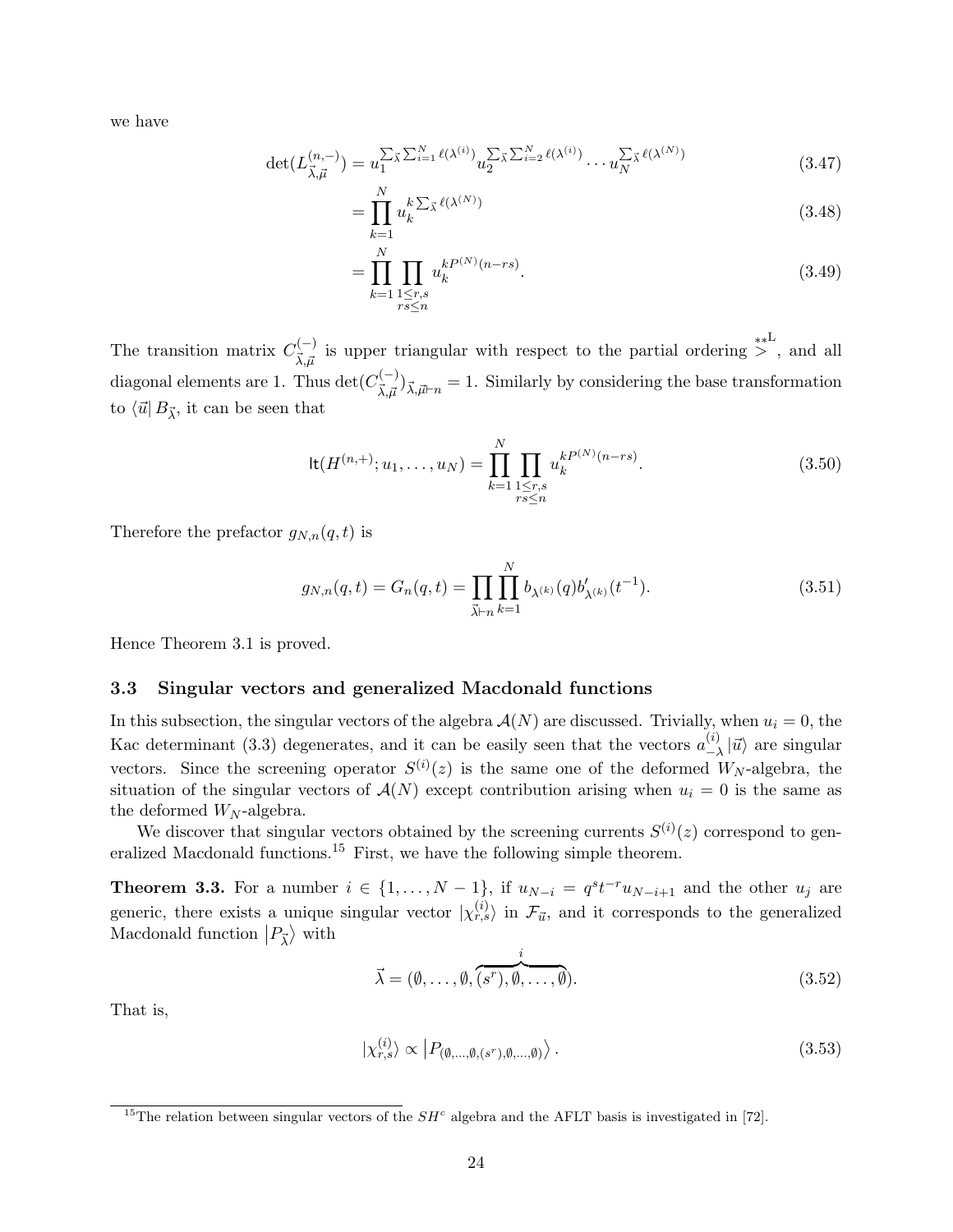**Proof.** Existence and uniqueness are understood by the formula for the Kac determinant  $(3.3)$  in the usual way. Actually, the unique singular vector  $|\chi_{r,s}^{(i)}\rangle$  is the one of (3.25). Since the screening charges commute with  $X_0^{(1)}$  $\chi_0^{(1)}$ , the singular vector is an eigenfunction of  $X_0^{(1)}$  $\sum_{i=1}^{(1)} v_i$  of the eigenvalue  $\sum_{i=1}^{N} v_i$ . Using the relations  $u_k = v_k$  for  $k \neq N - i$ ,  $N - i + 1$  and  $u_{N-i+1} = t^r v_{N-i+1}$ ,  $u_{N-i} = t^{-r} v_{N-i}$ , we have

$$
\sum_{i=1}^{N} v_i = \epsilon_{(\emptyset, \dots, \emptyset, (s^r), \emptyset, \dots, \emptyset)}(u_1, \dots, u_N),
$$
\n(3.54)

where  $\epsilon_{\vec{\lambda}} = \epsilon_{\vec{\lambda}}(u_1, \dots, u_N)$  is the eigenvalue of the generalized Macdonald functions introduced in (2.36). Thus, the singular vector  $|\chi_{r,s}^{(i)}\rangle$  and the generalized Macdonald function  $|P_{(\emptyset,\ldots,\emptyset,(s^r),\emptyset,\ldots,\emptyset)}\rangle$  are in the same eigenspace of  $X_0^{(1)}$ <sup>(1)</sup>. Moreover, by comparing the eigenvalues  $\epsilon_{\vec{\lambda}}$ , it can be shown that the dimension of the eigenspace of the eigenvalue  $\epsilon_{(\emptyset,\dots,\emptyset,(s^r),\emptyset,\dots,\emptyset)}$  is 1 even when  $u_{N-i} = q^s t^{-r} u_{N-i+1}$ . Therefore, this theorem follows.

Let us consider more complicated cases. For variables  $\alpha^{(k)}$   $(k = 1, \ldots, N-1)$ , define the function  $\bar{h}^{(i)}$  by

$$
\bar{h}^{(i)}(\alpha^{(k)}) := \frac{1}{N} \left( -\alpha^{(1)} - 2\alpha^{(2)} - \dots - (i-1)\alpha^{(i-1)} + (N-i)\alpha^{(i)} + (N-i-1)\alpha^{(i+1)} + \dots + \alpha^{(N-1)} \right).
$$
\n(3.55)

Then it satisfies  $\alpha^{(i)} = \bar{h}^{(i)}(\alpha^{(k)}) - \bar{h}^{(i+1)}(\alpha^{(k)})$ . We focus on the following singular vectors

$$
|\chi_{\vec{r},\vec{s}}\rangle := \oint \prod_{k=1}^{N-1} \prod_{i=1}^{r_k} dz_i^{(k)} S^{(1)}(z_1^{(1)}) \cdots S^{(1)}(z_{r_1}^{(1)}) \cdots S^{(N-1)}(z_1^{(N-1)}) \cdots S^{(N-1)}(z_{r_{N-1}}^{(N-1)}) |\vec{v}\rangle, \quad (3.56)
$$

where the parameter  $\vec{v} = (v_1, \ldots, v_N)$  is  $v_i = v''v'_i$ ,  $v'_i = q^{\sqrt{\beta h}(N-i+1)} (\tilde{\alpha}_{\vec{r},\vec{s}}^k) p^{-\frac{N+1}{2}+i}$ , and for nonnegative integers  $s_k$  and  $r_k$  ( $k = 1, \ldots, N - 1$ ),

$$
\tilde{\alpha}_{\vec{r},\vec{s}}^{(k)} := \sqrt{\beta}(1 - r_k + r_{k+1}) - \frac{1}{\sqrt{\beta}}(1 + s_k), \quad r_N := 0.
$$
\n(3.57)

Then the singular vector  $\langle \chi_{\vec{r},\vec{s}} \rangle$  is in the Fock module  $\mathcal{F}_{\vec{u}}$  of the highest weight  $\vec{u} = (u_1,\ldots,u_N)$ defined by  $u_i = u''u'_i$ ,  $u'_i = q^{\sqrt{\beta h}(N-i+1)}(\alpha_{\vec{r},\vec{s}}^k)p^{-\frac{N+1}{2}+i}$ ,  $u'' = v''$  and

$$
\alpha_{\vec{r},\vec{s}}^{(k)} := \sqrt{\beta}(1 + r_k - r_{k-1}) - \frac{1}{\sqrt{\beta}}(1 + s_k), \quad r_0 := 0.
$$
\n(3.58)

Now we obtain the following main theorem with respect to the generalized Macdonald functions and the singular vectors of the DIM algebra. This theorem can be regarded as a generalization of the result in [17].

**Theorem 3.4.** Let parameters  $u_i$  satisfy  $u_i = q^{s_{N-i}}t^{-r_{N-i}+r_{N-i-1}}u_{i+1}$  for all i.

(A). If  $r_k \ge r_{k+1} \ge 0$  for all *k*, then the singular vector  $\vert \chi_{\vec{r},\vec{s}} \rangle$  coincides with the generalized Macdonald function  $|P_{(\emptyset,...,\emptyset,\lambda_{\vec{r},\vec{s}})}\rangle$  with  $\lambda_{\vec{r},\vec{s}} = ((s_1 + \cdots + s_{N-1})^{r_{N-1}}, (s_1 + \cdots + s_{N-2})^{r_{N-2} - r_{N-1}}, \ldots, s_1^{r_1 - r_2})$ :

$$
\left|\chi_{\vec{r},\vec{s}}\right\rangle \propto \left|P_{(\emptyset,\ldots,\emptyset,\lambda_{\vec{r},\vec{s}})}\right\rangle. \tag{3.59}
$$

See Figure 2 in Introduction.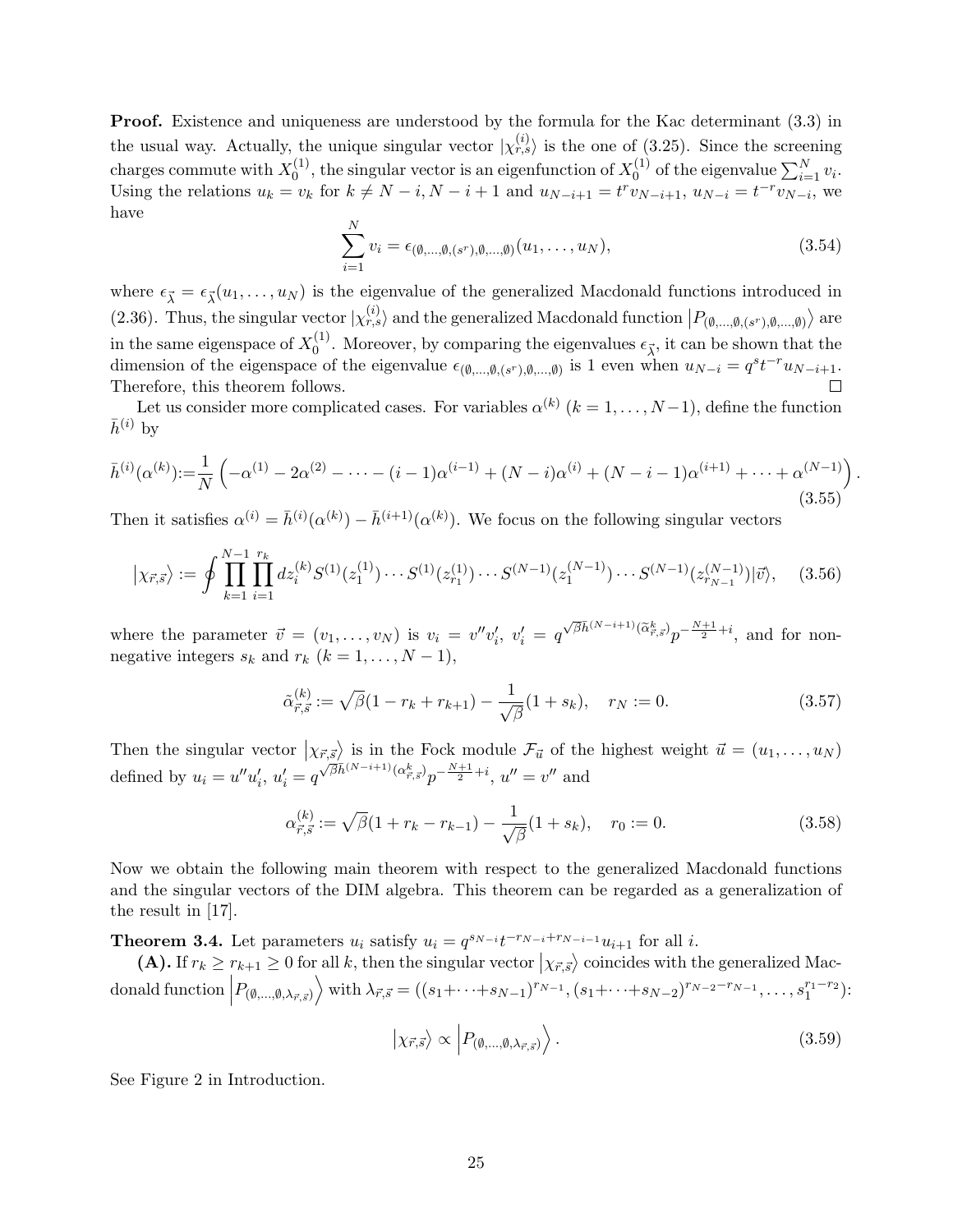**(B).** If  $0 \leq r_k < r_{k+1}$  for all *k*, the singular vector  $\langle \chi_{\vec{r},\vec{s}} \rangle$  coincides with the generalized Macdonald function associated with the tuple of Young diagrams  $\Theta_{\vec{r},\vec{s}} = (\emptyset, (s_{N-1}^{r_{N-1}-r_{N-2}}))$ *N−*1 )*,*((*sN−*<sup>2</sup> + *sN−*1) *<sup>r</sup>N−*2*−rN−*<sup>3</sup> )*, . . . ,*((*s*<sup>1</sup> <sup>+</sup> *· · ·* <sup>+</sup> *<sup>s</sup>N−*1) *<sup>r</sup>*<sup>1</sup> )):

$$
|\chi_{\vec{r},\vec{s}}\rangle \propto |P_{\Theta_{\vec{r},\vec{s}}}\rangle. \tag{3.60}
$$

See Figure 3 in Introduction.

**Proof.** The proof is quite similar to that of Theorem 3.3. The eigenvalue of this singular vector is

$$
\sum_{i=1}^{N} v_i = v'' \sum_{i=1}^{N} q^{-\bar{h}^{(i)}(s_k)} t^{-r_i + \frac{1}{N} \sum_{k=1}^{N-1} r_k}.
$$
\n(3.61)

On the other hand, the eigenvalue of the generalized Macdonald function in the case **(A)** is calcurated as follows. Firstly,

$$
e_{(\lambda_{\vec{r},\vec{s}})} = t^{-r_1} + \sum_{l=1}^{N-1} q^{s_1 + \dots + s_{N-l}} t^{-r_{N-l+1}} - \sum_{l=1}^{N-1} q^{s_1 + \dots + s_{N-l}} t^{-r_{N-l}},
$$
(3.62)

and

$$
u'_{i} = q^{-\bar{h}^{(N-i+1)}(s_k)} t^{-r_{N-i} + \frac{1}{N} \sum_{k=1}^{N-1} r_k}.
$$
\n(3.63)

Hence, by using the equation  $-\bar{h}^{(1)}(s_k) + s_1 + \cdots + s_i = -\bar{h}^{(i+1)}(s_k)$ , we can see that

$$
\epsilon_{\emptyset,\dots\emptyset,\lambda_{\vec{r},\vec{s}}} = u'' \sum_{i=1}^{N-1} u'_i + u'_N e_{\lambda_{\vec{r},\vec{s}}}
$$
\n(3.64)

$$
=u''\sum_{i=1}^{N}q^{-\bar{h}^{(i)}(s_k)}t^{-r_i+\frac{1}{N}\sum_{k=1}^{N-1}r_k}.
$$
\n(3.65)

This is equal to the eigenvalue of the singular vector. Also, it can be seen that the dimension of the eigenspace of the eigenvalue  $\epsilon_{(\emptyset,\dots\emptyset,\lambda_{\vec{r},\vec{s}})}$  is 1 even when  $u_i = q^{s_{N-i}}t^{-r_{N-i}+r_{N-i-1}}u_{i+1}$ .

If the condition  $r_k \geq r_{k+1}$  does not hold, Figure 2 is not a Young diagram. In this case, the  $\langle x \rangle$  singular vector  $\langle x, \overline{s} \rangle$  corresponds to the generalized Macdonald function with the *N*-tuple of Young diagram obtained by cutting off the protruding parts and moving the boxes to the Young diagram in the left side. That is, the case **(B)**. The proof in the case **(B)** is exactly the same as the case **(A)**, so it is omitted.  $\Box$ 

It is known that projections of the singular vectors  $\langle \chi_{\vec{r},\vec{s}} \rangle$  in the case **(A)** onto the diagonal components of the boson  $h_n^{(N)}$  correspond to ordinary Macdonald functions [17, (35)]. Hence, ordinary Macdonald functions are obtained by the projection of generalized Macdonald functions.

**Corollary 3.5.** When  $u_i = q^{s_{N-i}}t^{-r_{N-i}+r_{N-i-1}}u_{i+1}$  for all *i*,

$$
P_{\lambda_{\vec{r},\vec{s}}}(p_n;q,t) \propto \langle \vec{u} | \exp\left\{-\sum_{n>0} p_n \frac{h_n^{(N)}}{1-q^n}\right\} |P_{(\emptyset,\ldots,\emptyset,\lambda_{\vec{r},\vec{s}})}\rangle.
$$
 (3.66)

Here,  $p_n$  denotes the ordinary power sum symmetric functions.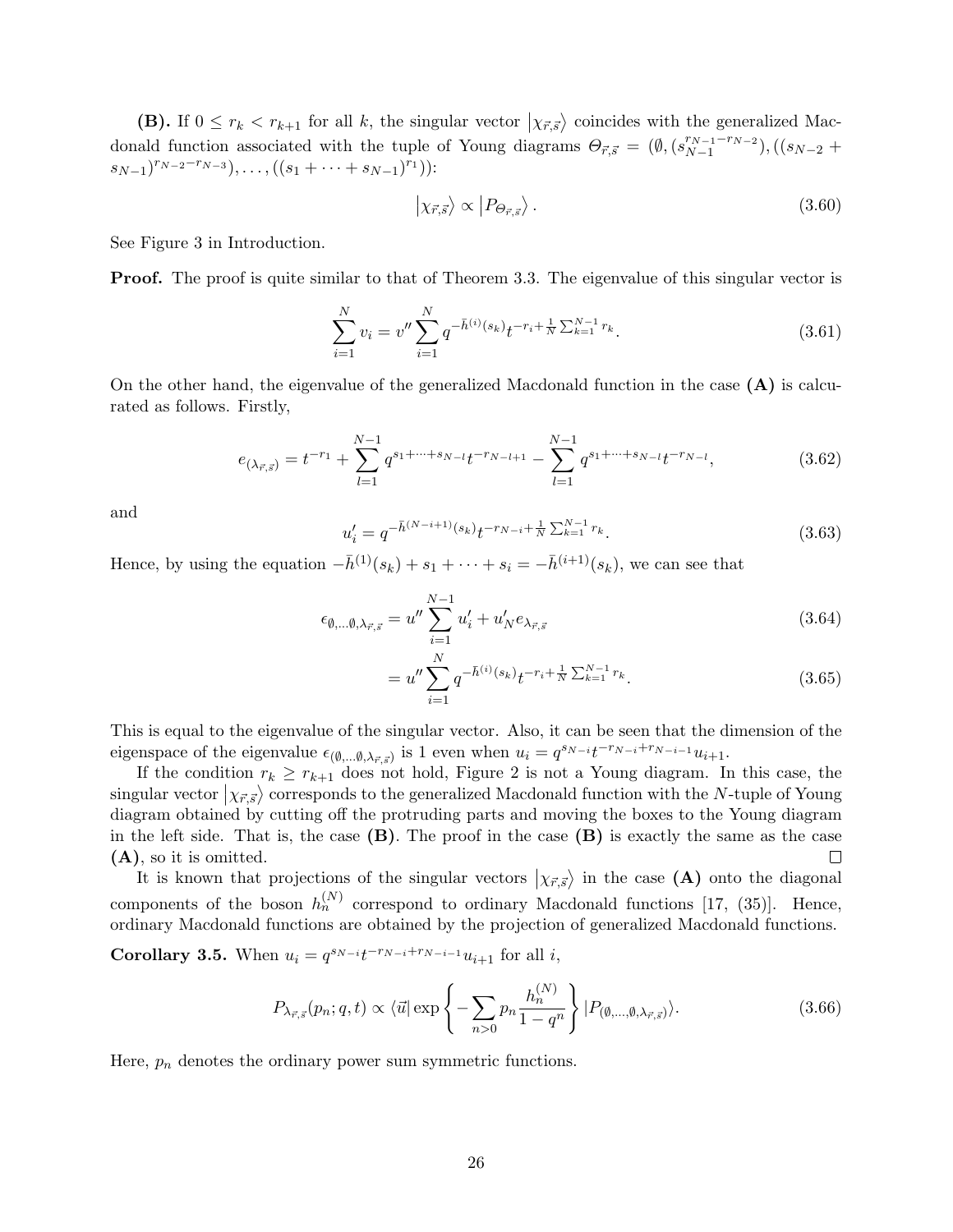# **4 Crystalization of 5D AGT conjecture**

#### **4.1 Crystallization of the deformed Virasoro algebra and AGT correspondence.**

Next, we consider a crystallization of the results of Subsection 2.1, namely the behavior in the  $q \to 0$ limit of the deformed Virasoro algebra and the simplest 5D AGT correspondence.<sup>16</sup> In this limit, the scaled generators

$$
\tilde{T}_n := (q/t)^{\frac{|n|}{2}} T_n \tag{4.1}
$$

satisfy the commutation relation

$$
[\tilde{T}_n, \tilde{T}_m] = -(1 - t^{-1}) \sum_{\ell=1}^{n-m} \tilde{T}_{n-\ell} \tilde{T}_{m+\ell} \quad (n > m > 0 \quad \text{or} \quad 0 > n > m), \tag{4.2}
$$

$$
[\tilde{T}_n, \tilde{T}_0] = -(1 - t^{-1}) \sum_{\ell=1}^n \tilde{T}_{n-\ell} \tilde{T}_{\ell} - (t - t^{-1}) \sum_{\ell=1}^\infty t^{-\ell} \tilde{T}_{-\ell} \tilde{T}_{n+\ell} \quad (n > 0),\tag{4.3}
$$

$$
[\tilde{T}_0, \tilde{T}_m] = -(1 - t^{-1}) \sum_{\ell=1}^{-m} \tilde{T}_{-\ell} \tilde{T}_{m+\ell} - (t - t^{-1}) \sum_{\ell=1}^{\infty} t^{-\ell} \tilde{T}_{m-\ell} \tilde{T}_{\ell} \quad (0 > m), \tag{4.4}
$$

$$
[\tilde{T}_n, \tilde{T}_m] = -(1 - t^{-1}) \tilde{T}_m \tilde{T}_n - (t - t^{-1}) \sum_{\ell=1}^{\infty} t^{-\ell} \tilde{T}_{m-\ell} \tilde{T}_{n+\ell}
$$

$$
+ (1 - t^{-1}) \delta_{n+m,0} \quad (n > 0 > m).
$$
(4.5)

In [74], the above algebra is introduced and its free field representation is given. Let the bosons  $b_n$   $(n \in \mathbb{Z})$  satisfy the relations  $[b_n, b_m] = n \frac{1}{1-t^{|n|}} \delta_{n+m,0}$ ,  $[b_n, Q] = \delta_{n,0}$ . These bosons can be regarded as the  $q \to 0$  limit of the bosons  $a_n$  and  $Q$  in (2.6), i.e.,  $b_n = \lim_{q \to 0} a_n$ ,  $Q = \lim_{q \to 0} Q$ . Then  $\tilde{T}_n$  is represented as

$$
\tilde{T}_n = \oint \frac{dz}{2\pi\sqrt{-1}z} \left( \theta \left[ n \le 0 \right] \tilde{\Lambda}^+(z) + \theta \left[ n \ge 0 \right] \tilde{\Lambda}^-(z) \right) z^n, \tag{4.6}
$$

where

$$
\tilde{\Lambda}^{\pm}(z) := \exp\left\{ \pm \sum_{n=1}^{\infty} \frac{1 - t^{-n}}{n} b_{-n} z^n \right\} \exp\left\{ \mp \sum_{n=1}^{\infty} \frac{1 - t^n}{n} b_n z^{-n} \right\} K^{\pm} = \lim_{q \to 0} \Lambda^{\pm}(p^{\pm 1/2} z) \tag{4.7}
$$

and  $\theta[P]$  is 1 or 0 if the proposition *P* is true or false, respectively. By this free field representation, we can write the PBW type vectors in terms of Hall-Littlewood functions *Q<sup>λ</sup>* defined in Appendix A :

$$
\tilde{T}_{-\lambda} |k\rangle = k^{\ell(\lambda)} Q_{\lambda}(b_{-n}; t^{-1}) |k\rangle, \qquad (4.8)
$$

$$
\langle k|\tilde{T}_{\lambda} = k^{-\ell(\lambda)}t^{|\lambda|}\langle k|\,Q_{\lambda}(-b_n;t^{-1}).\tag{4.9}
$$

Here  $Q_{\lambda}(b_{-n};t^{-1})$  is an abbreviation for  $Q_{\lambda}(b_{-1},b_{-2},\ldots;t^{-1})$ , and  $|k\rangle$  and  $\langle k|$  are the same highest weight vectors in Section 2.1 such that  $K^{\pm} |k\rangle = k^{\pm 1} |k\rangle$  and  $\langle k | K^{\pm} = k^{\pm 1} \langle k |$ .

These expressions are the consequences of Jing's operators (Fact A.1). Because of (A.7), they are diagonalized as

$$
\tilde{B}_{\lambda,\mu} := \langle \tilde{T}_{\lambda} | \tilde{T}_{\mu} \rangle = \frac{1}{b_{\lambda}(t^{-1})} \delta_{\lambda,\mu},\tag{4.10}
$$

<sup>16</sup>The results of this section are based on the sub-thesis [73].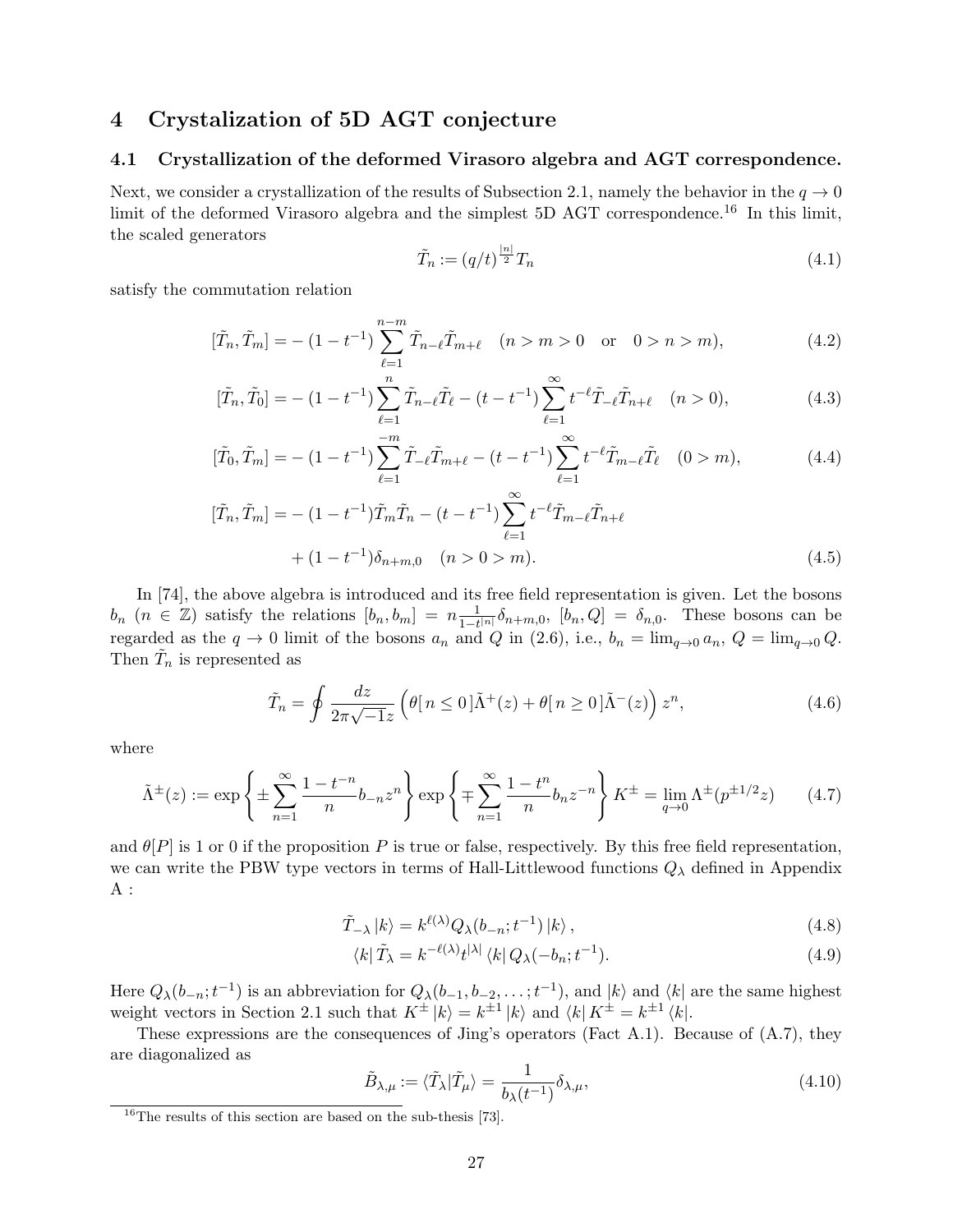where  $b_{\lambda}(t)$  is defined in Appendix A. Since  $\tilde{B}_{\lambda,\mu}$  is non-degenerate, there is no singular vector in the limit  $q \to 0$ . The disappearance of singular vectors can be understood by the fact that the highest weight which has singular vectors diverges at  $q = 0$ . The Whittaker vector of this algebra is similarly defined.

**Definition 4.1.** Define the Whittaker vector  $|\tilde{G}\rangle$  by the relation

$$
\tilde{T}_1|\tilde{G}\rangle = \tilde{\Lambda}^2|\tilde{G}\rangle, \qquad \tilde{T}_n|\tilde{G}\rangle = 0 \quad (n > 1). \tag{4.11}
$$

Similarly, the dual Whittaker vector  $\langle \tilde{G} | \in M_h^*$  is defined by

$$
\langle \tilde{G} | \tilde{T}_{-1} = \tilde{\Lambda}^2 \langle \tilde{G} |, \qquad \langle \tilde{G} | \tilde{T}_n = 0 \quad (n < -1). \tag{4.12}
$$

Then the crystallized Whittaker vector is in the simple form

$$
|\tilde{G}\rangle = \sum_{\lambda} \tilde{\Lambda}^{2|\lambda|} \tilde{B}^{\lambda,\mu} |\tilde{T}_{\lambda}\rangle = \sum_{n=0}^{\infty} \tilde{\Lambda}^{2n} \frac{1}{b_{(1^n)}(t^{-1})} |\tilde{T}_{-(1^n)}\rangle, \tag{4.13}
$$

and its inner product is

$$
\langle \tilde{G} | \tilde{G} \rangle = \sum_{n=0}^{\infty} \tilde{\Lambda}^{4n} \tilde{B}^{(1^n), (1^n)} = \sum_{n=0}^{\infty} \tilde{\Lambda}^{4n} \frac{1}{b_{(1^n)}(t^{-1})}.
$$
\n(4.14)

On the other hand, recalling the Nekrasov formula  $Z_{pure}^{inst}$  given in (2.9) of Subsection 2.1, we can take the crystal limit with the following trick.

**Proposition 4.2.** The renormalization  $\tilde{\Lambda}^2 := \Lambda^2 (q/t)^{\frac{1}{2}}$  controls divergence in the  $q \to 0$  limit  $(\Lambda \to \infty, \tilde{\Lambda} : \text{fixed})$ :

$$
\lim_{\substack{\Lambda^2 = \tilde{\Lambda}^2(t/q)^{\frac{1}{2}} \\ q \to 0}} Z_{\text{pure}}^{\text{inst}} = \tilde{Z}_{\text{pure}}^{\text{inst}},\tag{4.15}
$$

$$
\tilde{Z}_{\text{pure}}^{\text{inst}} := \sum_{n,m \ge 0} \frac{\tilde{\Lambda}^{4(n+m)}}{\prod_{s=1}^{n} (1 - t^{-s})(1 - Q^{-1}t^{n-m-s}) \prod_{s=1}^{m} (1 - t^{-s})(1 - Qt^{m-n-s})}.
$$
\n(4.16)

**Proof.** Removing parts which have singularity in the Nekrasov factor, we have

$$
N_{\lambda\mu}(Q) = q^{-\sum_{(i,j)\in\mu}j} N'_{\lambda\mu}(Q),\tag{4.17}
$$

$$
N'_{\lambda\mu}(Q) := \prod_{(i,j)\in\lambda} \left(1 - Qq^{A_{\lambda}(i,j)}t^{L_{\mu}(i,j)+1}\right) \prod_{(i,j)\in\mu} \left(q^{A_{\mu}(i,j)+1} - Qt^{-L_{\lambda}(i,j)}\right). \tag{4.18}
$$

Hence,

$$
Z_{\text{pure}}^{\text{inst}} = \sum_{\lambda,\mu} \frac{(\tilde{\Lambda}^4 t^2)^{|\lambda|+|\mu|} q^{E_{\lambda\mu}}}{N'_{\lambda\lambda}(1)N'_{\lambda\mu}(Q)N'_{\mu\mu}(1)N'_{\mu\lambda}(Q^{-1})},\tag{4.19}
$$

$$
E_{\lambda\mu} := 2\left(\sum_{(i,j)\in\lambda} j + \sum_{(i,j)\in\mu} j - |\lambda| - |\mu|\right).
$$
 (4.20)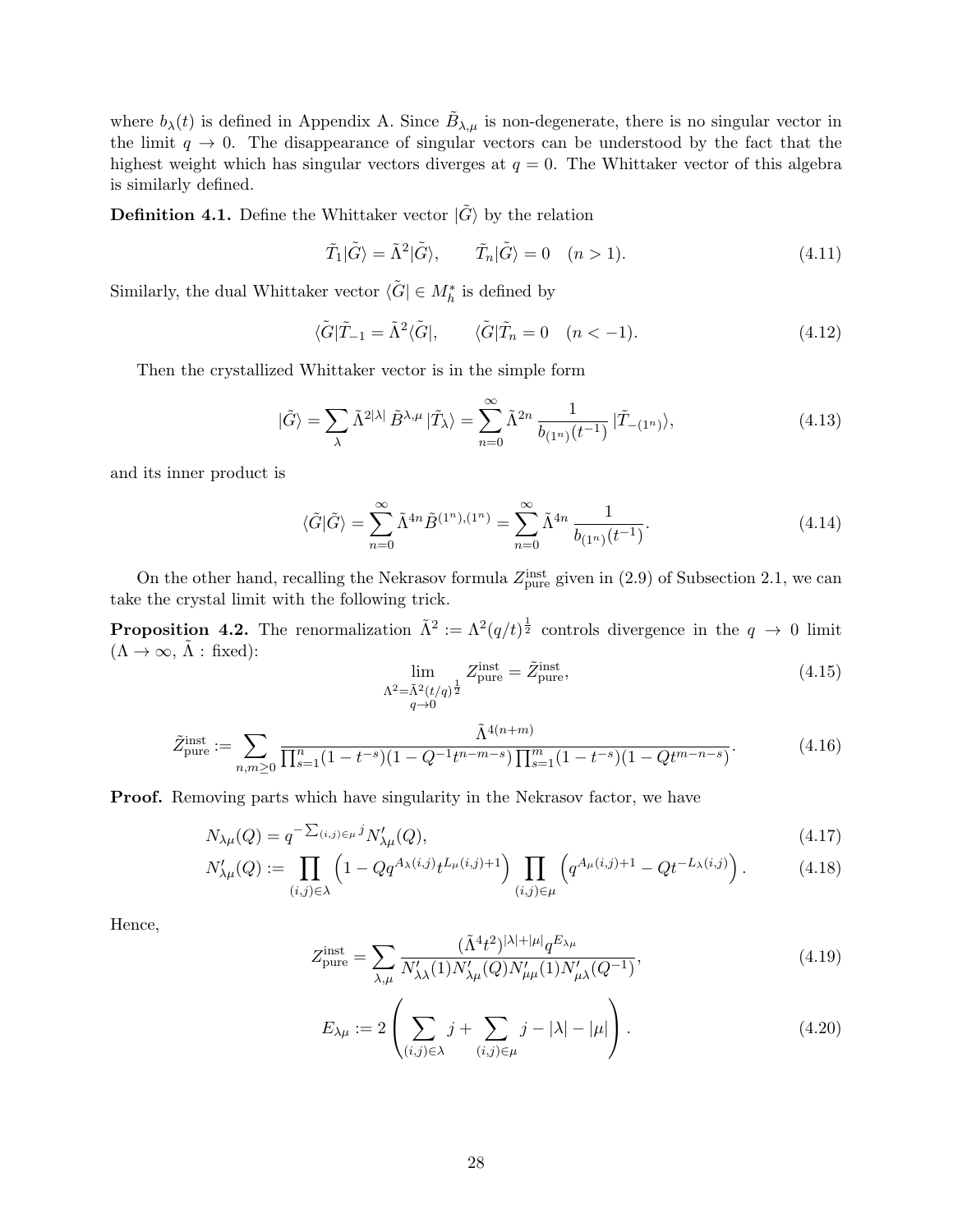If  $\lambda \neq (1^n)$  or  $\mu \neq (1^m)$  for any integer *n*, *m*, then  $q^{E_{\lambda\mu}} \to 0$  at  $q \to 0$ . Therefore, the sum with respect to partitions  $\lambda$ ,  $\mu$  can be rewritten as the sum with respect to integers *n*, *m*, i.e.,

$$
\tilde{Z}_{\text{pure}}^{\text{inst}} = \sum_{n,m} \frac{(\tilde{\Lambda}^4 t^2)^{m+n}}{\tilde{N}_{nn}'(1)\tilde{N}_{nm}'(Q)\tilde{N}_{mm}'(1)\tilde{N}_{mn}'(Q^{-1})},\tag{4.21}
$$

$$
\tilde{N}'_{nm}(Q) = (-1)^m Q^m t^{-nm + \frac{1}{2}m(m+1)} \prod_{s=1}^n \left( 1 - Q t^{m-s+1} \right). \tag{4.22}
$$

After some simple calculation, we get (4.16).

Using these calculations, we can get the following theorem which is an analog of the simplest 5D AGT relation (Fact 2.3), and prove it more easily than the generic case.

#### **Theorem 4.3.**

$$
\langle \tilde{G} | \tilde{G} \rangle = \tilde{Z}_{\text{pure}}^{\text{inst}}.
$$
\n(4.23)

 $\Box$ 

Note that the left hand side is independent of *k*.

**Proof.**  $\widetilde{Z}_{\text{pure}}^{\text{inst}} = \widetilde{Z}_{\text{pure}}^{\text{inst}}(Q)$  can be rewritten as

$$
\tilde{Z}_{\text{pure}}^{\text{inst}}(Q) = \sum_{n,m \ge 0} \frac{\tilde{\Lambda}^{4(n+m)} Q^n t^{(n+1)m}}{\prod_{s=1}^n (1 - t^{-s})(Q - t^{n-m-s}) \prod_{s=1}^m (1 - t^s)(Q - t^{n-m+s})},\tag{4.24}
$$

which has simple poles at  $Q = t^M$  with  $-m \leq M \leq n$ ,  $M \neq n-m$  and  $M \in \mathbb{Z}$ . Then

$$
\operatorname{Res}_{Q=t^{M}} \tilde{Z}_{pure}^{inst}(Q) = \sum_{n,m \geq 0} \tilde{\Lambda}^{4(n+m)} Z_{(n,m)}^{(M)},
$$
  
\n
$$
Z_{(n,m)}^{(M)} := \frac{t^{nM+(n+1)m}(t^M - t^{n-m})}{\prod_{s=1}^n (1 - t^{-s}) \prod_{s=m,(s \neq M)}^{n} (t^M - t^s) \prod_{s=1}^m (1 - t^s)}
$$
  
\n
$$
= \frac{t^{n-M+n} (t^{m+M} - t^n)}{\prod_{s=1}^n (1 - t^{-s}) \prod_{s=1}^{m+M} (1 - t^{-s}) \prod_{s=1}^m (1 - t^s) \prod_{s=1}^{n-M} (1 - t^s)}.
$$
\n(4.25)

Note that

$$
Z_{(n,m)}^{(M)} + Z_{(m+M,n-M)}^{(M)} = 0.
$$
\n(4.26)

Thus

$$
Z_{\left(\frac{N+M}{2}+r,\frac{N-M}{2}-r\right)}^{(M)} = \frac{t^{\left(\frac{N-M}{2}\right)^2 + \frac{N+M}{2} - r^2} (t^{-r} - t^r)}{\prod_{s=1}^{\frac{N+M}{2}+r} (1 - t^{-s}) \prod_{s=1}^{\frac{N+M}{2} - r} (1 - t^{-s}) \prod_{s=1}^{\frac{N-M}{2} - r} (1 - t^s) \prod_{s=1}^{\frac{N-M}{2} + r} (1 - t^s)}\tag{4.27}
$$

is an odd function in *r*. Therefore

$$
\operatorname{Res}_{Q=t^M} \tilde{Z}_{\text{pure}}^{\text{inst}}(Q) = \sum_{N \ge 0} \tilde{\Lambda}^{4N} \sum_{r=\frac{|M|-N}{2}, (r \neq 0)}^{\frac{N-|M|}{2}} Z_{\left(\frac{N+M}{2}+r, \frac{N-M}{2}-r\right)}^{(M)} = 0. \tag{4.28}
$$

Residues at all singularities in *Q* of  $\tilde{Z}_{pure}^{inst}(Q)$  vanish, but  $|\tilde{Z}_{pure}^{inst}(\infty)| < \infty$ . Hence  $\tilde{Z}_{pure}^{inst}(Q)$  is independent of *Q*. Therefore,

$$
\tilde{Z}_{\text{pure}}^{\text{inst}}(Q) = \tilde{Z}_{\text{pure}}^{\text{inst}}(0) = \sum_{m \ge 0} \frac{\tilde{\Lambda}^{4m}}{\prod_{s=1}^{m} (1 - t^{-s})}.
$$
\n(4.29)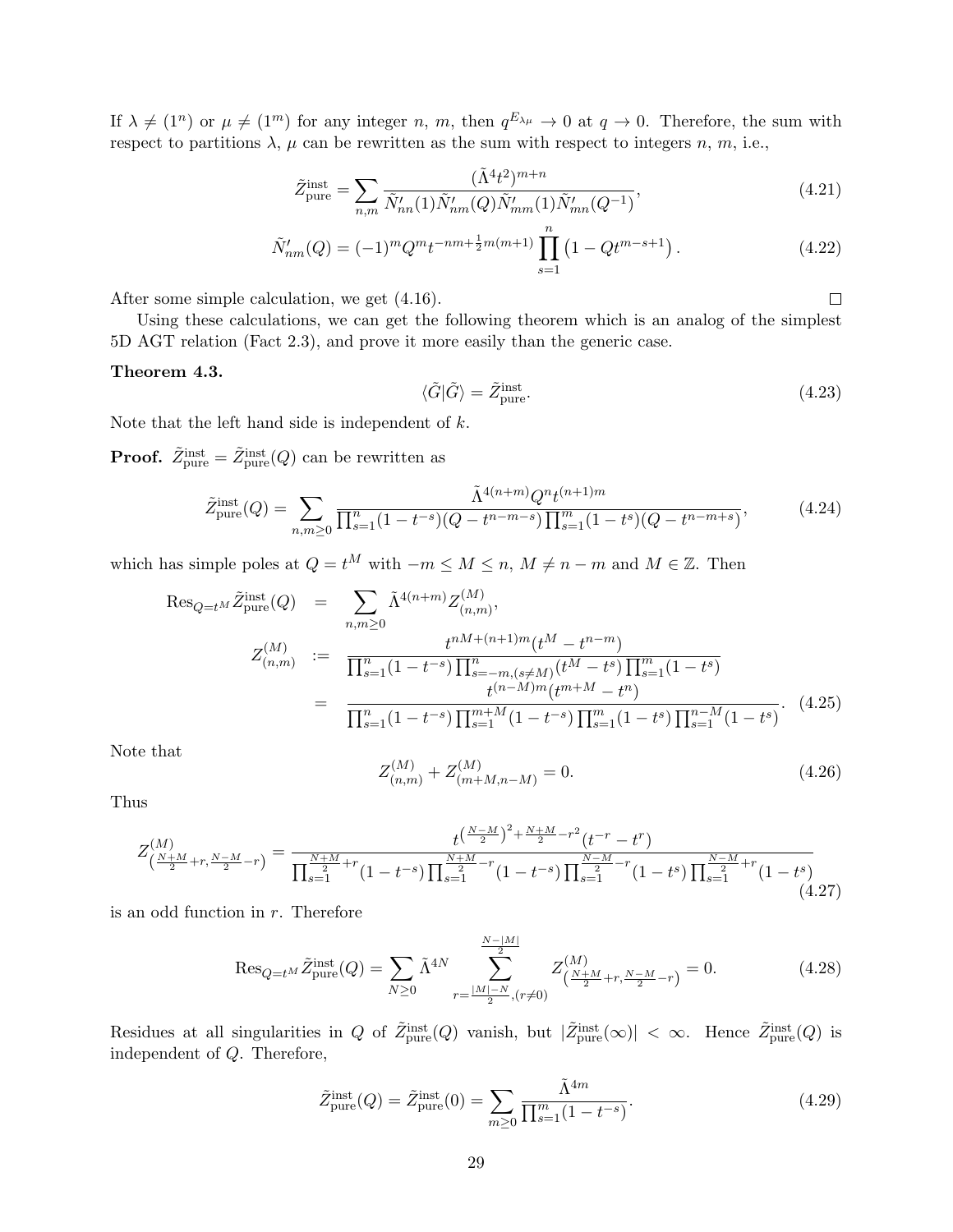In this paper, we discuss the crystallization only of the deformed Virasoro algebra. It is expected that the limit can be taken for the general deformed  $W_N$ -algebra. However in the case of  $W_3$ , and essential singularity seems to appear, and at present we do not know how to take an appropriate limit. To find an appropriate limit procedure and apply the AGT conjecture for the deformed *W<sup>N</sup>* -algebra [75] we need further studies. In the crystallized case, the screening current diverges, which is one of the reasons why in this limit singular vectors disappear. Hence it may be difficult to apply the AGT correspondence studied by [37].

#### **4.2 Crystallization of** *N* = 1 **case of DIM algebra**

Next, we discuss a crystallization of the results of Subsection 2.2. In this subsection and the next subsection, unlike Section 3, the operators  $U_i$  are assumed to be independent of the parameter  $q$  in order to avoid difficulty in taking the  $q \to 0$  limit. Let us realize the operators  $U_i$  and the vector  $|\vec{u}\rangle$  as

$$
U_i := e^{a_0^{(i)}}, \quad |\vec{u}\rangle := \prod_{i=1}^N u_i^{Q^{(i)}} |0\rangle. \tag{4.30}
$$

Then they also satisfy relation  $U_i|\vec{u}\rangle = u_i|\vec{u}\rangle$ . Similarly  $\langle \vec{u} |:=\langle 0| \prod_{i=1}^N u_i^{-Q^{(i)}}$ . Moreover, we consider the case that the parameters  $u_i$  are independent of  $q$ . The case where the parameters  $u_i$  depend on *q* is briefly described in Section 4.4.

At first, let us demonstrate the  $q \to 0$  limit in the  $N = 1$  case. In this subsection, we use the same bosons  $b_n$  and  $Q$  as subsection 4.1. Since singularity in  $\Phi(z)$  can be removed by normalization  $\Phi(pz)$ , define the vertex operator  $\bar{\Phi}(z)$  by

$$
\tilde{\Phi}(z) := \lim_{q \to 0} \Phi(pz) = \exp\left\{\sum_{n=1}^{\infty} \frac{u^n}{n} b_{-n} z^n \right\} \exp\left\{\sum_{n=1}^{\infty} \frac{1}{n} \frac{u^{-n} - v^{-n}}{t^{-n}} b_n z^{-n} \right\} (v/u)^Q.
$$
 (4.31)

If  $N = 1$ ,  $|P_{\vec{\lambda}}\rangle$  are ordinary Macdonald functions, and their integral forms  $|K_{\lambda}\rangle$  have, at  $q = 0$ , the relation

$$
|\tilde{K}_{\lambda}\rangle := \lim_{q \to 0} |K_{\lambda}\rangle = (-u/t)^{|\lambda|} t^{-n(\lambda)} Q_{\lambda}(b_{-n}; t) |u\rangle, \qquad (4.32)
$$

$$
\langle \tilde{K}_{\lambda} | := \lim_{q \to 0} \langle K_{\lambda} | = (-u)^{|\lambda|} t^{-n(\lambda)} \langle u | Q_{\lambda}(b_n; t). \tag{4.33}
$$

Hence, the matrix elements  $\langle \tilde{K}_\lambda | \tilde{\Phi}(x) | \tilde{K}_\mu \rangle$  can be written in terms of integrals by virtue of Jing's operators  $H(z)$  and  $H<sup>\dagger</sup>(z)$  defined in (A.8) and (A.9). Using the usual normal ordered product  $\bullet$  **•**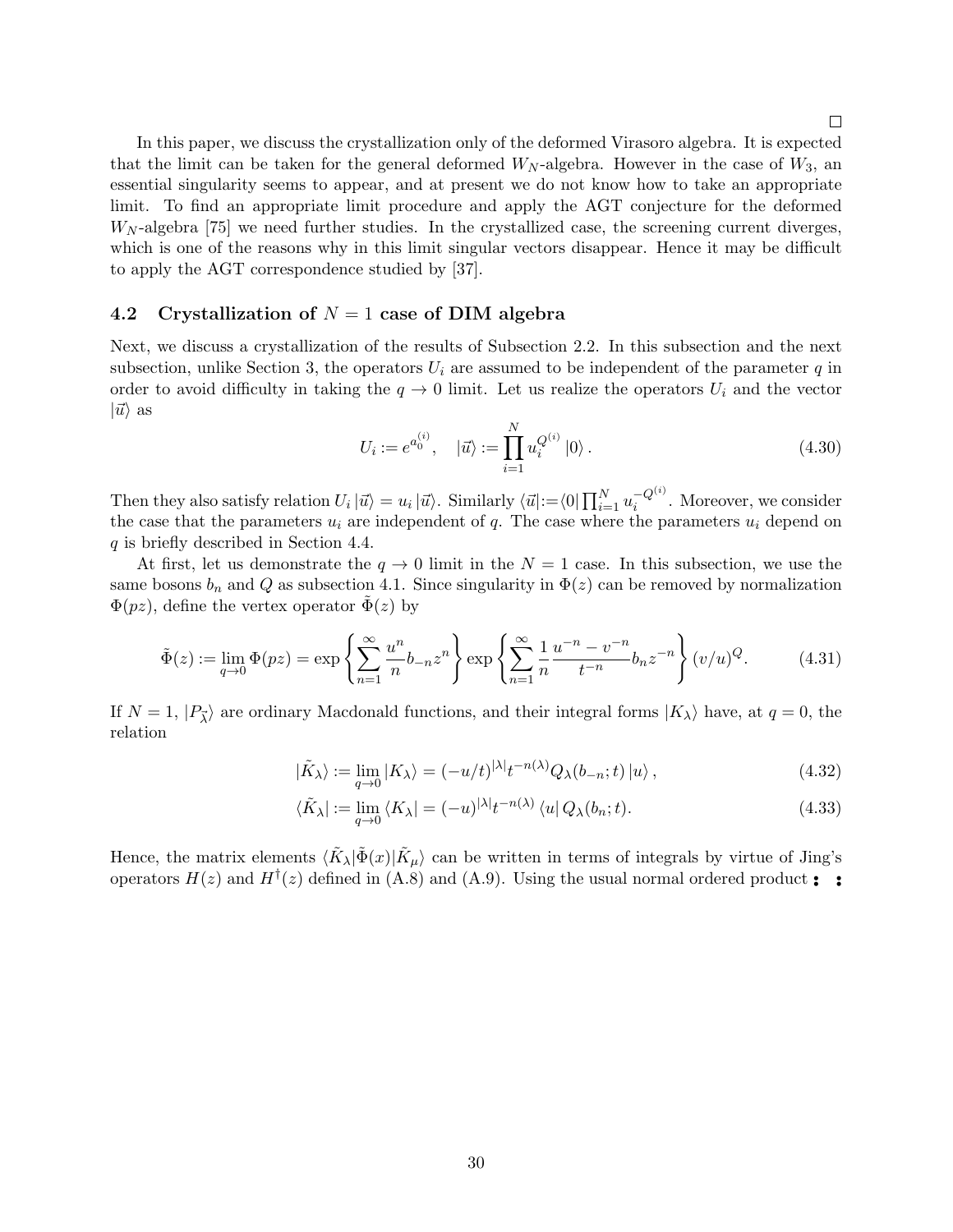with respect to the bosons  $b_n$ ,<sup>17</sup> we have

$$
H^{\dagger}(w_{\ell(\lambda)}) \cdots H^{\dagger}(w_1) \tilde{\Phi}(x) H(z_1) \cdots H(z_{\ell(\mu)})
$$
  
\n
$$
= \Im(w, x, z) \mathbf{t} H^{\dagger}(w_{\ell(\lambda)}) \cdots H^{\dagger}(w_1) \tilde{\Phi}(x) H(z_1) \cdots H(z_{\ell(\mu)}) \mathbf{t},
$$
  
\n
$$
\Im(w, x, z) := \prod_{1 \leq j < i \leq \ell(\lambda)} \left( \frac{w_i - w_j}{w_i - tw_j} \right) \prod_{1 \leq i < j \leq \ell(\mu)} \left( \frac{z_i - z_j}{z_i - tz_j} \right) \prod_{1 \leq i \leq \ell(\lambda)} \left( \frac{w_i - tz_j}{w_i - z_j} \right)
$$
\n(4.35)

$$
\times \prod_{1 \leq i \leq \ell(\mu)} \left( \frac{x - (t/v)z_i}{x - (t/u)z_i} \right) \prod_{1 \leq i \leq \ell(\lambda)} \left( \frac{w_i}{w_i - ux} \right). \tag{4.36}
$$

Thus

$$
\langle \tilde{K}_{\lambda} | \tilde{\Phi}(x) | \tilde{K}_{\mu} \rangle = (-u)^{|\lambda| + |\mu|} t^{-n(\lambda) - n(\lambda) - |\mu|} \oint \frac{dz}{2\pi\sqrt{-1}z} \frac{dw}{2\pi\sqrt{-1}w} \mathfrak{I}(w, x, z) z^{-\mu} w^{\lambda}, \tag{4.37}
$$

where  $\oint \frac{dz}{z}$ 2*π √ −*1*z dw* 2*π √ −*1*w*  $:=\oint\prod^{\ell(\mu)}$ (*µ*) *i*=1 *dz<sup>i</sup>* 2*π √ −*1*z<sup>i</sup> ℓ* ∏ (*λ*) *i*=1 *dw<sup>i</sup>* 2*π √ −*1*w<sup>i</sup>*  $\overline{z}$ ,  $\overline{z}^{-\mu} := z_1^{-\mu_1} \cdots z_{\ell(\mu)}^{-\mu_{\ell(\mu)}}$  $\psi^{(\mu)}_{\ell(\mu)}, w^\lambda {:=} w_1^{\lambda_1} \cdots w_{\ell(\lambda)}^{\lambda_{\ell(\lambda)}}$  $\frac{\lambda \ell(\lambda)}{\ell(\lambda)},$ and the integration contour is  $|w_{\ell(\lambda)}| > \cdots > |w_1| > |x| > |z_1| > \cdots$   $|z_{\ell(\mu)}|$ . This integral reproduces

the  $q \to 0$  limit of the Nekrasov factor.

#### **Definition 4.4.** Set

$$
\tilde{N}_{\lambda\mu}(Q) := \lim_{q \to 0} q^{n(\mu')} N_{\lambda\mu}((q/t)Q) \n= (-Qt^{-1})^{|\tilde{\mu}|} t^{-\sum_{(i,j) \in \tilde{\mu}} L_{\lambda}(i,j)} \prod_{(i,j) \in \mu \setminus \tilde{\mu}} \left(1 - Qt^{-L_{\lambda}(i,j)-1}\right),
$$
\n(4.38)

where  $\mu$  is the set of boxes in  $\mu$  whose arm length  $A_{\mu}(i, j)$  is not zero. For example, if  $\mu = (5, 3, 3, 1)$ ,  $\tilde{\mu} = (4, 2, 2)$ . This Nekrasov factor has the property  $\tilde{N}_{\lambda\emptyset}(Q) = 1$  for any  $\lambda$ .

Therefore, the conjecture in the crystallized case of  $N = 1$  is

$$
\oint \frac{dz}{2\pi\sqrt{-1}z} \frac{dw}{2\pi\sqrt{-1}w} \Im(w, x, z) z^{-\mu} w^{\lambda} \stackrel{?}{=} \tilde{N}_{\lambda,\mu}(v/u) x^{|\lambda| - |\mu|} u^{|\lambda|} (-v)^{|\mu|} t^{|\mu| + n(\lambda)}.
$$
\n(4.39)

The case of some particular partitions can be checked by calculating the contour integral (Appendix C.3).

## **4.3 Crystallization of** *N* = 2 **case of DIM algebra**

Next, let us consider the  $q \to 0$  limit in the case of  $N = 2$ . In this case, the generator  $a_n^{(1)}$  of the Heisenberg algebra is renormalized as

$$
a_n^{(1)} \mapsto p^{-n/2} a_n^{(1)},\tag{4.40}
$$

$$
\bullet \mathcal{P}b_n \bullet = \left\{ \begin{array}{ll} \bullet \mathcal{P} \bullet b_n, & n \ge 0, \\ b_n \bullet \mathcal{P} \bullet, & n < 0, \end{array} \right. \quad \bullet \mathcal{P}Q \bullet = Q \bullet \mathcal{P} \bullet \tag{4.34}
$$

<sup>&</sup>lt;sup>17</sup>Let *H* be the Heisenberg algebra generated by the bosons  $b_n$  ( $n \in \mathbb{Z}$ ), *Q* and 1.  $H_c$  is the algebra obtained by making *H* commutative. The normal ordered product  $\bullet$   $\bullet$  is defined to be the linear map from  $\mathcal{H}_c$  to  $\mathcal{H}$  such that for  $P \in \mathcal{H}_c$ ,

and  $\mathbf{P} = \mathbf{I}$ . In the next subsection, the same symbol  $\mathbf{P} = \mathbf{P}$  denotes the normal ordered product with respect to the bosons  $b_n^{(i)}$  which is defined similarly.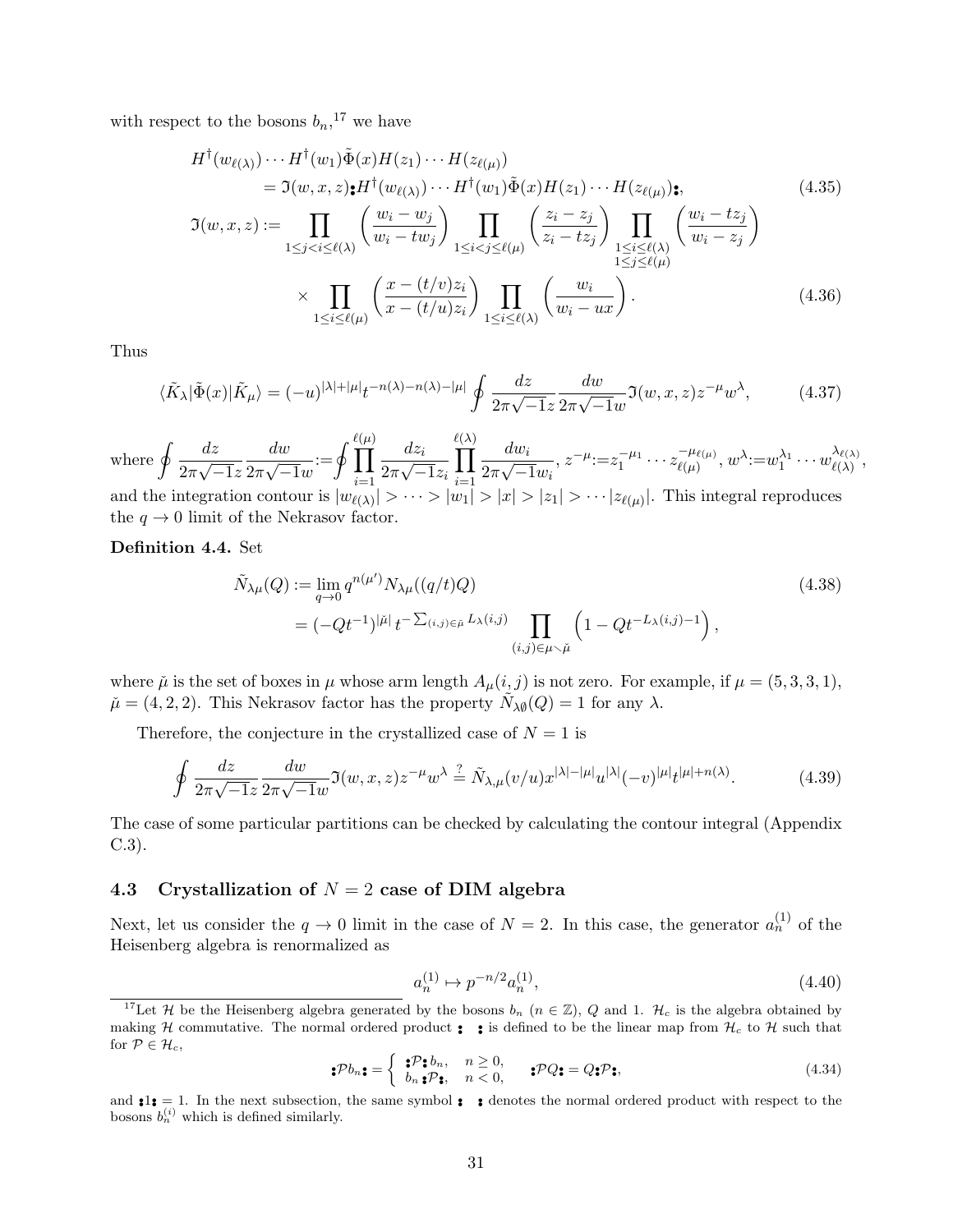and the generator  $a_n^{(2)}$  is used as it is. By this normalization, it is possible to take the limit. Also, the algebraic structure of  $\Lambda^1$  and  $\Lambda^2$  does not change. Then  $\Lambda^1$  and  $\Lambda^2$  have the form

$$
\Lambda^{1}(z) := \exp\left(\sum_{n=1}^{\infty} \frac{1 - t^{-n}}{n} p^{n/2} z^{n} a_{-n}^{(1)}\right) \exp\left(-\sum_{n=1}^{\infty} \frac{(1 - t^{n})}{n} p^{-n/2} z^{-n} a_{n}^{(1)}\right) U_{1},\tag{4.41}
$$

$$
\Lambda^{2}(z) := \exp\left(-\sum_{n=1}^{\infty} \frac{1 - t^{-n}}{n} (1 - p^{n}) p^{-n/2} z^{n} a_{-n}^{(1)}\right)
$$
\n(4.42)

$$
\times \exp\left(\sum_{n=1}^{\infty} \frac{1-t^{-n}}{n} p^{-n/2} z^n a_{-n}^{(2)}\right) \exp\left(-\sum_{n=1}^{\infty} \frac{(1-t^n)}{n} p^{n/2} z^{-n} a_n^{(2)}\right) U_2.
$$
 (4.43)

Moreover, let us use the bosons  $b_n^{(i)}$   $(n \in \mathbb{Z}, i = 1, 2)$  and  $Q^{(i)}$  with the relation

$$
[b_n^{(i)}, b_m^{(j)}] = n \frac{1}{1 - t^{|n|}} \delta_{i,j} \, \delta_{n+m,0}, \quad [b_n^{(i)}, Q^{(j)}] = 0,\tag{4.44}
$$

and regard  $b_n^{(i)} = \lim_{q \to 0} a_n^{(i)}$ ,  $Q^{(i)} = \lim_{q \to 0} Q^{(i)}$ . Let us define the generator at  $q \to 0$ . **Definition 4.5.** Set

$$
\tilde{X}_n^{(1)} := \lim_{q \to 0} p^{\frac{|n|}{2}} X_n^{(1)}.
$$
\n(4.45)

**Proposition 4.6.** Definition 4.5 is well-defined, i.e.,  $p^{\frac{|n|}{2}}X_n^{(1)}$  has no singularity at  $q = 0$ , and its free field representation is

$$
\tilde{X}_n^{(1)} = \oint \frac{dz}{2\pi\sqrt{-1}z} \left\{ \theta[n \ge 0] \tilde{\Lambda}^1(z) + \theta[n \le 0] \tilde{\Lambda}^2(z) \right\} z^n,\tag{4.46}
$$

where  $\theta$  is defined in Section 4.1 and

$$
\tilde{\Lambda}^{1}(z) := \exp\left\{\sum_{n>0} \frac{1-t^{-n}}{n} z^{n} b_{-n}^{(1)}\right\} \exp\left\{-\sum_{n>0} \frac{1-t^{n}}{n} z^{-n} b_{n}^{(1)}\right\} U_{1},\tag{4.47}
$$

$$
\tilde{\Lambda}^{2}(z) := \exp\left\{-\sum_{n>0} \frac{1-t^{-n}}{n} z^{n} b_{-n}^{(1)}\right\} \exp\left\{\sum_{n>0} \frac{1-t^{-n}}{n} z^{n} b_{-n}^{(2)}\right\} \exp\left\{-\sum_{n>0} \frac{1-t^{n}}{n} z^{-n} b_{n}^{(2)}\right\} U_{2}.
$$
\n(4.48)

**Proof.** Define  $\Lambda_n^1$  and  $\Lambda_n^2$  by

$$
\Lambda^{1}(z) =: \sum_{n \in \mathbb{Z}} \Lambda^{1}_{n} p^{-n/2} z^{-n}, \quad \Lambda^{2}(z) =: \sum_{n \in \mathbb{Z}} \Lambda^{2}_{n} p^{n/2} z^{-n}, \tag{4.49}
$$

we can see  $\Lambda_n^i$  is well-behaved in the limit  $q \to 0$  by the form of  $\Lambda^i(z)$ . If  $n > 0$ ,

$$
\tilde{X}_n^{(1)} = \lim_{q \to 0} (\Lambda_n^1 + \Lambda_n^2 p^n) = \lim_{q \to 0} \Lambda_n^1 = \oint \frac{dz}{2\pi\sqrt{-1}z} \tilde{\Lambda}^1(z) z^n,
$$
\n(4.50)

if  $n < 0$ ,

$$
\tilde{X}_n^{(1)} = \lim_{q \to 0} (\Lambda_n^1 p^{-n} + \Lambda_n^2) = \lim_{q \to 0} \Lambda_n^2 = \oint \frac{dz}{2\pi\sqrt{-1}z} \tilde{\Lambda}^2(z) z^n,
$$
\n(4.51)

and if  $n = 0$ ,

$$
\tilde{X}_n^{(1)} = \lim_{q \to 0} (\Lambda_0^1 + \Lambda_0^2) = \oint \frac{dz}{2\pi\sqrt{-1}z} (\tilde{\Lambda}^1(z) + \tilde{\Lambda}^2(z)).
$$
\n(4.52)

 $\Box$ 

Thus  $\tilde{X}_n^{(1)}$  is well-defined and (4.46) is the natural free field representation.

For the second generator, the following rescale is suitable.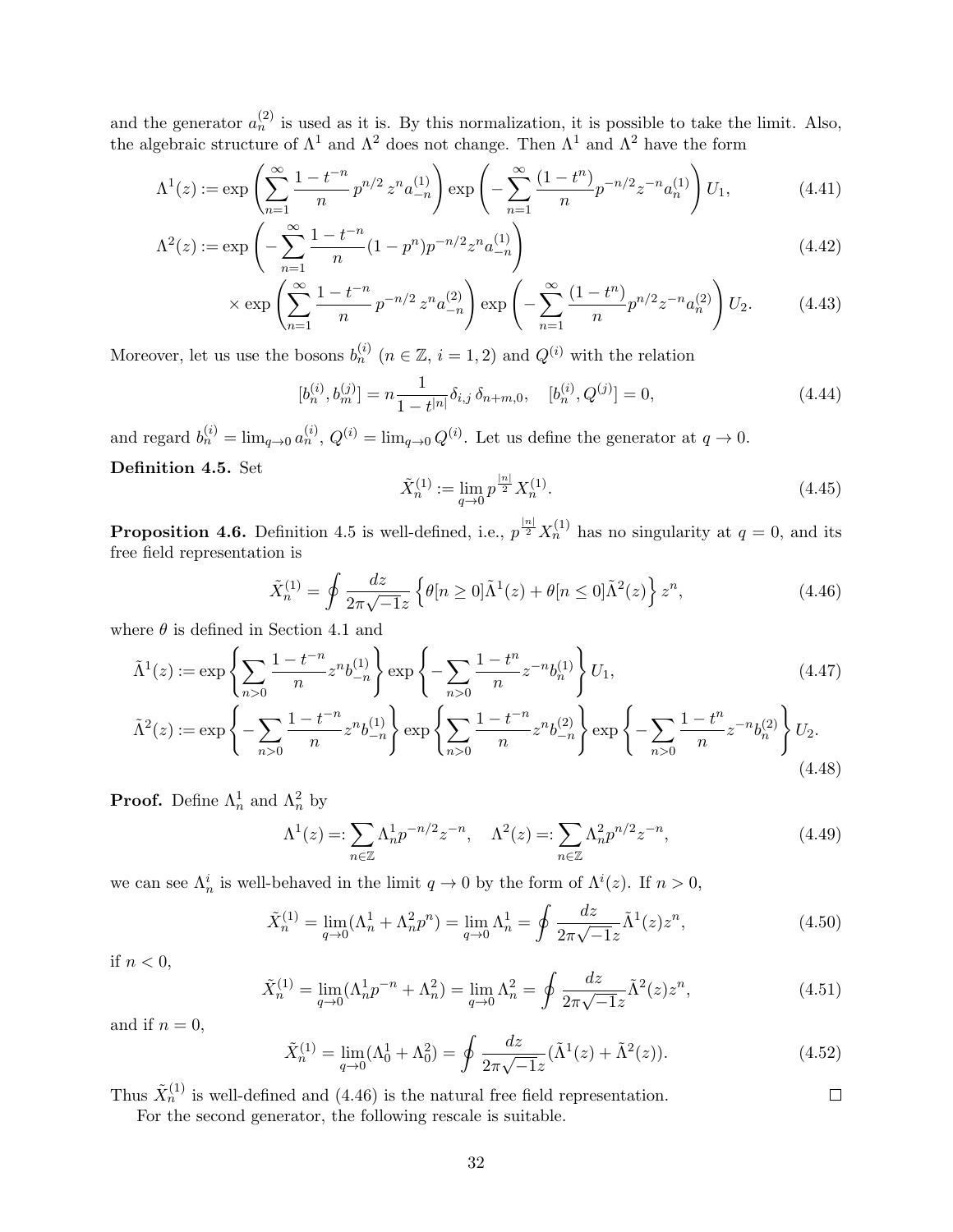**Definition 4.7.** Set

$$
\tilde{X}_n^{(2)} := \lim_{q \to 0} p^{\frac{n}{2}} X_n^{(2)}.
$$
\n(4.53)

**Proposition 4.8.** The free field representation of  $\tilde{X}_n^{(2)}$  is given by

$$
\tilde{X}_n^{(2)} = \oint \frac{dz}{2\pi\sqrt{-1}z} \tilde{X}^{(2)}(z)z^n,
$$
\n(4.54)

where

$$
\tilde{X}^{(2)}(z) := \mathbf{A}^{1}(z)\tilde{\Lambda}^{2}(z)\mathbf{t}
$$
\n
$$
= \exp\left\{\sum_{n>0} \frac{1-t^{-n}}{n} z^{n} b_{-n}^{(2)}\right\} \exp\left\{-\sum_{n>0} \frac{1-t^{n}}{n} z^{-n} b_{n}^{(1)}\right\} \exp\left\{-\sum_{n>0} \frac{1-t^{n}}{n} z^{-n} b_{n}^{(2)}\right\} U_{1} U_{2}.
$$
\n(4.55)

This proposition is easily obtained by calculating  $\lim_{q\to 0} X^{(2)}(p^{-1/2}z)$ . We can calculate the commutation relation of these generators as follows.

**Proposition 4.9.** The generators  $\tilde{X}_n^{(1)}$  and  $\tilde{X}_n^{(2)}$  satisfy the relations

$$
[\tilde{X}_n^{(1)}, \tilde{X}_m^{(1)}] = -(1 - t^{-1}) \sum_{l=1}^{n-m} \tilde{X}_{n-l}^{(1)} \tilde{X}_{m+l}^{(1)} \qquad (n > m > 0 \text{ or } 0 > n > m), \tag{4.56}
$$

$$
[\tilde{X}_n^{(1)}, \tilde{X}_0^{(1)}] = -(1 - t^{-1}) \sum_{l=1}^{n-1} \tilde{X}_{n-l}^{(1)} \tilde{X}_l^{(1)} - (1 - t^{-1}) \sum_{l=1}^{\infty} \tilde{X}_{-l}^{(1)} \tilde{X}_{n+l}^{(1)} + (1 - t^{-1}) \tilde{X}_n^{(2)} \quad (n > 0), \tag{4.57}
$$

$$
[\tilde{X}_n^{(1)}, \tilde{X}_m^{(1)}] = -(1 - t^{-1}) \sum_{l=0}^{\infty} \tilde{X}_{m-l}^{(1)} \tilde{X}_{n+l}^{(1)} + (1 - t^{-1}) \tilde{X}_{n+m}^{(2)} \quad (n > 0 > m), \tag{4.58}
$$

$$
[\tilde{X}_0^{(1)}, \tilde{X}_m^{(1)}] = -(1 - t^{-1}) \sum_{l=1}^{-m-1} \tilde{X}_{-l}^{(1)} \tilde{X}_{m+l}^{(1)} - (1 - t^{-1}) \sum_{l=1}^{\infty} \tilde{X}_{m-l}^{(1)} \tilde{X}_l^{(1)} + (1 - t^{-1}) \tilde{X}_m^{(2)} \quad (0 > m),
$$
\n
$$
(4.59)
$$

$$
[\tilde{X}_n^{(1)}, \tilde{X}_m^{(2)}] = (1 - t^{-1}) \sum_{l=1}^{\infty} \tilde{X}_{m-l}^{(2)} \tilde{X}_{n+l}^{(1)} \qquad (n > 0, \ \forall m), \tag{4.60}
$$

$$
[\tilde{X}_0^{(1)}, \tilde{X}_m^{(2)}] = -(1 - t^{-1}) \sum_{l=1}^{\infty} (\tilde{X}_{-l}^{(1)} \tilde{X}_{m+l}^{(2)} - \tilde{X}_{m-l}^{(2)} \tilde{X}_l^{(1)}) \quad (\forall m), \tag{4.61}
$$

$$
[\tilde{X}_n^{(1)}, \tilde{X}_m^{(2)}] = -(1 - t^{-1}) \sum_{l=1}^{\infty} \tilde{X}_{n-l}^{(1)} \tilde{X}_{m+l}^{(2)} \qquad (n < 0, \ \forall m), \tag{4.62}
$$

$$
[\tilde{X}_n^{(2)}, \tilde{X}_m^{(2)}] = -(1 - t^{-1}) \sum_{l=1}^{\infty} (\tilde{X}_{n-l}^{(2)} \tilde{X}_{m+l}^{(2)} - \tilde{X}_{m-l}^{(2)} \tilde{X}_{n+l}^{(2)}) \qquad (\forall n, m). \tag{4.63}
$$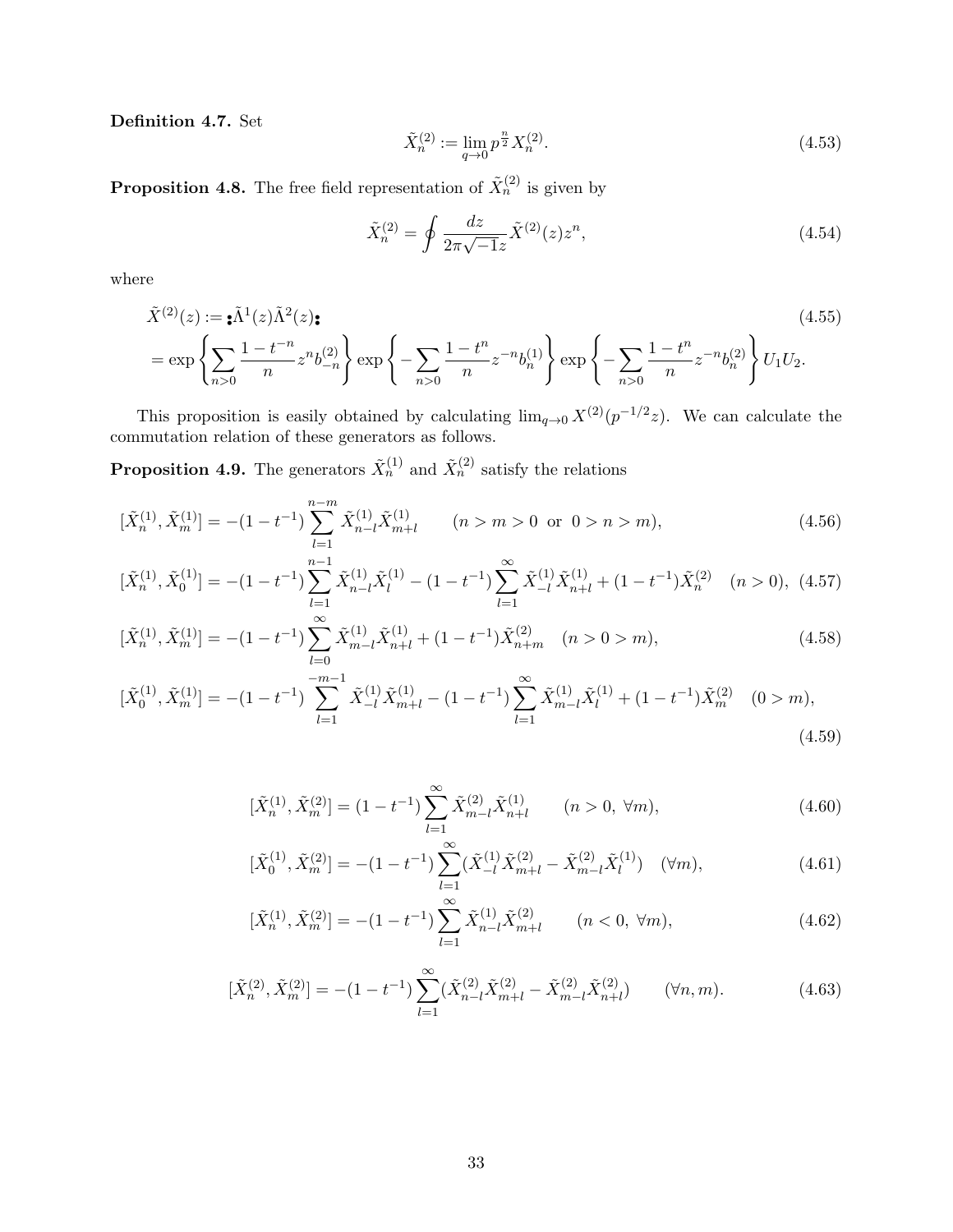**Proof.** These are obtained by the following relation of generating functions:

$$
g\left(\frac{w}{z}\right)\tilde{\Lambda}^{1}(z)\tilde{\Lambda}^{1}(w) - g\left(\frac{z}{w}\right)\tilde{\Lambda}^{1}(w)\tilde{\Lambda}^{1}(z) = 0,
$$
\n(4.64)

$$
g\left(\frac{w}{z}\right)\tilde{\Lambda}^2(z)\tilde{\Lambda}^2(w) - g\left(\frac{z}{w}\right)\tilde{\Lambda}^2(w)\tilde{\Lambda}^2(z) = 0,
$$
\n(4.65)

$$
\tilde{\Lambda}^1(z)\tilde{\Lambda}^2(w) + \left(g\left(\frac{z}{w}\right) - 1 - t^{-1}\right)\tilde{\Lambda}^2(w)\tilde{\Lambda}^1(z) = (1 - t^{-1})\delta\left(\frac{w}{z}\right)\mathbf{A}^1(z)\tilde{\Lambda}^2(w)\mathbf{t},\tag{4.66}
$$

$$
\tilde{\Lambda}^1(z)\tilde{X}^{(2)}(w) - g\left(\frac{z}{w}\right)\tilde{X}^{(2)}(w)\tilde{\Lambda}^1(z) = 0,
$$
\n(4.67)

$$
g\left(\frac{w}{z}\right)\tilde{\Lambda}^{2}(z)\tilde{X}^{(2)}(w) - \tilde{X}^{(2)}(w)\tilde{\Lambda}^{2}(z) = 0,
$$
\n(4.68)

$$
g\left(\frac{w}{z}\right)\tilde{X}^{(2)}(z)\tilde{X}^{(2)}(w) - g\left(\frac{z}{w}\right)\tilde{X}^{(2)}(w)\tilde{X}^{(2)}(z) = 0,
$$
\n(4.69)

where

$$
g(x) = \exp\left\{\sum_{n>0} \frac{1-t^{-n}}{n} x^n\right\} = 1 + (1-t^{-1}) \sum_{l=1}^{\infty} x^l,
$$
\n(4.70)

and for (4.66) we used the formula

$$
g(x) + g(x^{-1}) - 1 - t^{-1} = (1 - t^{-1})\delta(x).
$$
 (4.71)

 $\Box$ 

The algebra generated by  $\tilde{X}_n^{(1)}$  and  $\tilde{X}_n^{(2)}$  is closely related to the Hall-Littlewood functions. In particular, the PBW type vectors can be written as the product of two Hall-Littlewood functions. **Definition 4.10.** For a pair of partitions  $\vec{\lambda} = (\lambda^{(1)}, \lambda^{(2)})$ , set

$$
|\tilde{X}_{\vec{\lambda}}\rangle := \tilde{X}_{-\lambda_1^{(2)}}^{(2)} \tilde{X}_{-\lambda_2^{(2)}}^{(2)} \cdots \tilde{X}_{-\lambda_1^{(1)}}^{(1)} \tilde{X}_{-\lambda_2^{(1)}}^{(1)} \cdots |\vec{u}\rangle ,
$$
\n(4.72)

$$
\langle \tilde{X}_{\vec{\lambda}} \vert := \langle \vec{u} \vert \cdots \tilde{X}^{(1)}_{\lambda_2^{(1)}} \tilde{X}^{(1)}_{\lambda_1^{(1)}} \cdots \tilde{X}^{(2)}_{\lambda_2^{(2)}} \tilde{X}^{(2)}_{\lambda_1^{(2)}}.
$$
\n(4.73)

We have the expression of these vectors in terms of the Hall-Littlewood functions.

## **Proposition 4.11.**

$$
|\tilde{X}_{\lambda,\mu}\rangle = (u_1 u_2)^{\ell(\mu)} u_2^{\ell(\lambda)} Q_\mu(b_{-n}^{(+)}; t^{-1}) Q_\lambda(b_{-n}^{(-)}; t^{-1}) |\vec{u}\rangle ,
$$
\n(4.74)

$$
\langle \tilde{X}_{\lambda,\mu} | = u_1^{\ell(\lambda)} (u_1 u_2)^{\ell(\mu)} t^{|\lambda|+|\mu|} \langle \vec{u} | Q_\lambda(b_n^{(-)}; t^{-1}) Q_\mu(b_n^{(+)}; t^{-1}), \tag{4.75}
$$

where

$$
b_n^{(+)} := b_n^{(1)} + b_n^{(2)}, \quad b_{-n}^{(+)} := b_{-n}^{(2)} \quad (n > 0),\tag{4.76}
$$

$$
b_n^{(-)} := b_n^{(1)}, \quad b_{-n}^{(-)} := -b_{-n}^{(1)} + b_{-n}^{(2)} \quad (n > 0). \tag{4.77}
$$

The vectors  $\tilde{X}^{(1)}$  $-\lambda_1^{(1)}$  $\tilde{X}^{(1)}$  $\overline{\lambda}_2^{(1)} \cdots \overline{\tilde{X}}_{-\lambda}^{(2)}$  $-\lambda_1^{(2)}$  $\tilde{X}^{(2)}$  $-\lambda_2^{(2)}$   $\cdots$  |*ū*<sup>*\*</sup> do not have such a good expression. This proposition is proved by the theory of Jing's operator. Then the vectors  $|\tilde{X}_{\vec{\lambda}}\rangle$  are partially diagonalized as the following proposition. Furthermore, with the help of Hall-Littlewood functions, we can calculate the Shapovalov matrix  $S_{\vec{\lambda}, \vec{\mu}} := \langle \tilde{X}_{\vec{\lambda}} | \tilde{X}_{\vec{\mu}} \rangle$  and its inverse  $S^{\vec{\lambda}, \vec{\mu}}$ .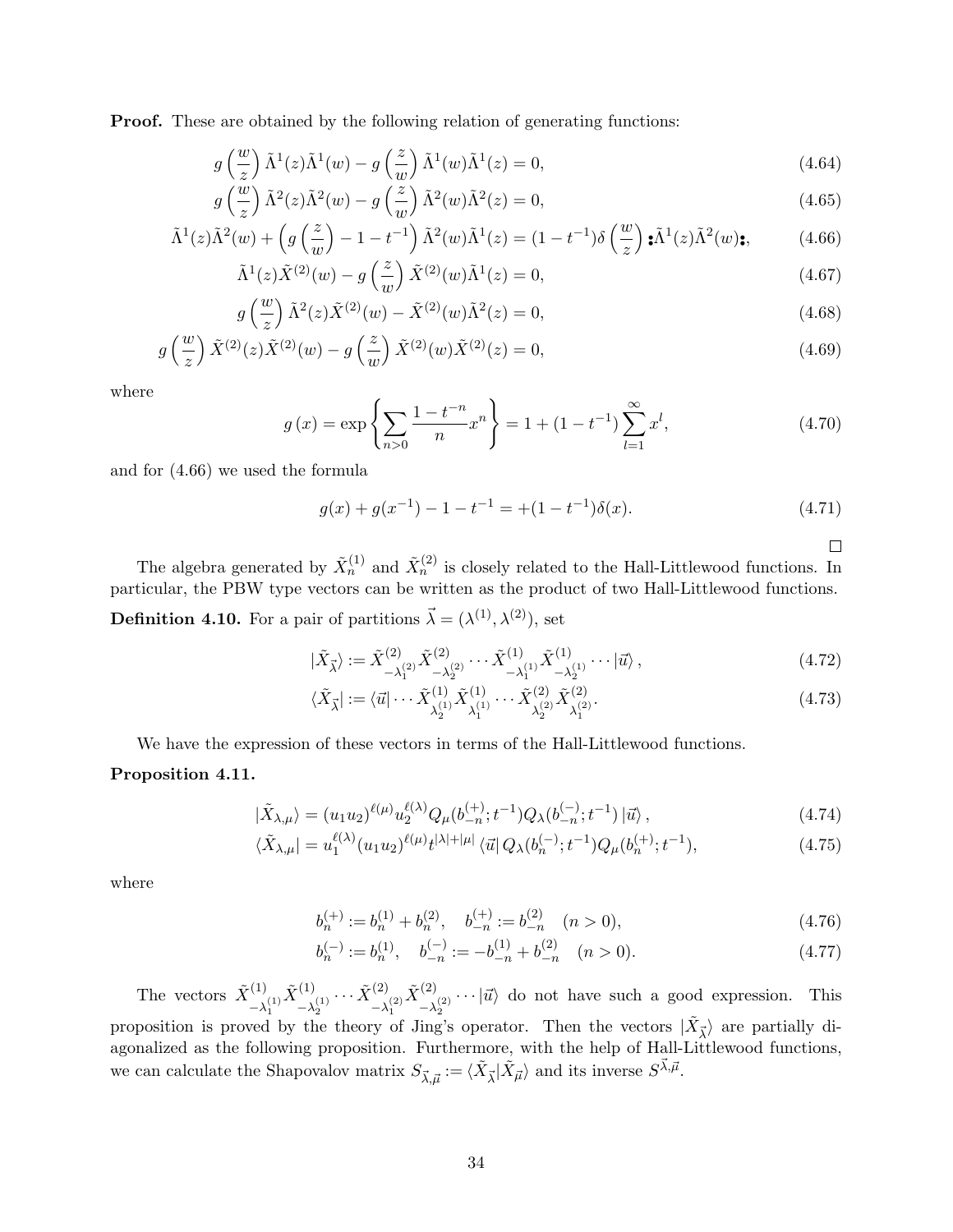**Proposition 4.12.** We can express  $S_{\vec{\lambda}, \vec{\mu}}$  by the inner product  $\langle -, -\rangle_{0,t}$  of Hall-Littlewood functions defined in Appendix A :

$$
S_{\vec{\lambda}, \vec{\mu}} = (u_1 u_2)^{\ell(\lambda^{(2)}) + \ell(\mu^{(2)})} u_1^{\ell(\lambda^{(1)})} u_2^{\ell(\mu^{(1)})}
$$
\n
$$
\times \frac{1}{b_{\lambda^{(1)}}(t^{-1})} \left\langle Q_{\lambda^{(2)}}(p_n; t^{-1}), Q_{\mu^{(2)}}(-p_n; t^{-1}) \right\rangle_{0, t^{-1}} \delta_{\lambda^{(1)}, \mu^{(1)}},
$$
\n
$$
S^{\vec{\lambda}, \vec{\mu}} = (u_1 u_2)^{-\ell(\mu^{(2)}) - \ell(\lambda^{(2)})} u_1^{-\ell(\mu^{(1)})} u_2^{-\ell(\lambda^{(1)})}
$$
\n
$$
\times \frac{b_{\mu^{(1)}}(t^{-1})}{b_{\lambda^{(2)}}(t^{-1}) b_{\mu^{(2)}}(t^{-1})} \left\langle Q_{\lambda^{(2)}}(-p_n; t^{-1}), Q_{\mu^{(2)}}(p_n; t^{-1}) \right\rangle_{0, t^{-1}} \delta_{\lambda^{(1)}, \mu^{(1)}}.
$$
\n(4.79)

**Proof.** (4.78) follows from Proposition 4.11. (4.79) can be obtained by the equation

$$
\sum_{\mu} \frac{\langle Q_{\lambda}(p_n;t), Q_{\mu}(-p_n;t) \rangle_{0,t} \langle Q_{\mu}(-p_n;t), Q_{\nu}(p_n;t) \rangle_{0,t}}{b_{\mu}(t)} = b_{\lambda}(t) \delta_{\lambda,\nu}
$$
(4.80)

which is shown by inserting the complete system with respect to  $Q_{\mu}(-p_n;t)$  into the equation  $\langle Q_{\lambda}(p_n;t), Q_{\nu}(p_n;t) \rangle_{0,t} = b_{\lambda}(t) \delta_{\lambda,\nu}.$ 

Existence of the inverse matrix  $S^{\vec{\lambda}\vec{\mu}}$  leads linear independence of  $|\tilde{X}_{\vec{\lambda}}\rangle$ . Since there are the same number of linear independent vectors as the dimension of each level of  $\mathcal{F}_{\vec{u}}$ , we can see that  $|\tilde{X}_{\vec{\lambda}}\rangle$ forms a basis over  $\mathcal{F}_{\vec{u}}$ .

**Proposition 4.13.** If *t* is not a root of unity and  $u_1, u_2 \neq 0$ ,  $|\tilde{X}_{\vec{\lambda}}\rangle$  (resp.  $\langle \tilde{X}_{\vec{\lambda}}|$ ) is a basis of  $\mathcal{F}_{\vec{u}}$  $(\text{resp. } \mathcal{F}_{\vec{u}}^*)$ .

Next, let us introduce generalized Hall-Littlewood functions which are specialization of generalized Macdonald functions and give some crystallized versions of the AGT conjecture.

**Definition 4.14.** Define the vectors  $|\tilde{P}_{\vec{\lambda}}\rangle$  and  $\langle \tilde{P}_{\vec{\lambda}}|$  as the  $q \to 0$  limit of generalized Macdonald functions, i.e.,

$$
|\tilde{P}_{\vec{\lambda}}\rangle := \lim_{q \to 0} |P_{\vec{\lambda}}\rangle, \qquad \langle \tilde{P}_{\vec{\lambda}}| := \lim_{q \to 0} \langle P_{\vec{\lambda}}|.
$$
 (4.81)

We call the vectors  $|\tilde{P}_{\vec{\lambda}}\rangle$  generalized Hall-Littlewood functions.

These are the eigenvectors of  $\tilde{X}_0^{(1)}$  $\binom{1}{0}$ :

$$
\tilde{X}_0^{(1)}|\tilde{P}_{\vec{\lambda}}\rangle = \tilde{e}_{\vec{\lambda}}|\tilde{P}_{\vec{\lambda}}\rangle, \quad \langle \tilde{P}_{\vec{\lambda}}|\tilde{X}_0^{(1)} = \tilde{e}_{\vec{\lambda}}^*\langle \tilde{P}_{\vec{\lambda}}| \tag{4.82}
$$

Moreover the eigenvalues are

$$
\tilde{e}_{\vec{\lambda}} = \tilde{e}_{\vec{\lambda}}^* = \sum_{k=1}^2 u_k \left( 1 + (1 - t) \sum_{i \ge 1}^{\ell(\lambda^{(k)})} t^{-i} \right). \tag{4.83}
$$

However there are too many degenerate eigenvalues to ensure the existence of generalized Hall-Littlewood functions. It is difficult to characterize  $|\tilde{P}_{\vec{\lambda}}\rangle$  as the eigenfunction of only  $\tilde{X}_0^{(1)}$  $\int_0^{(1)}$ . For example,  $\vec{\lambda} = ((1), (2))$  and  $\vec{\mu} = ((2), (1))$  have the relation  $\vec{\lambda} > \vec{\mu}$ , but  $\tilde{e}_{\vec{\lambda}} = \tilde{e}_{\vec{\mu}}$ .<sup>18</sup>

<sup>&</sup>lt;sup>18</sup>Definition 4.14 is given under the hypothesis that the vector  $|P_{\lambda}\rangle$  has no singulality in the limit  $q \to 0$ . If we can show the existence therem of both generalized Macdonald and generalized Hall-Littlewood functions by using the same partial ordering and the same basis, this hypothesis is guaranteed.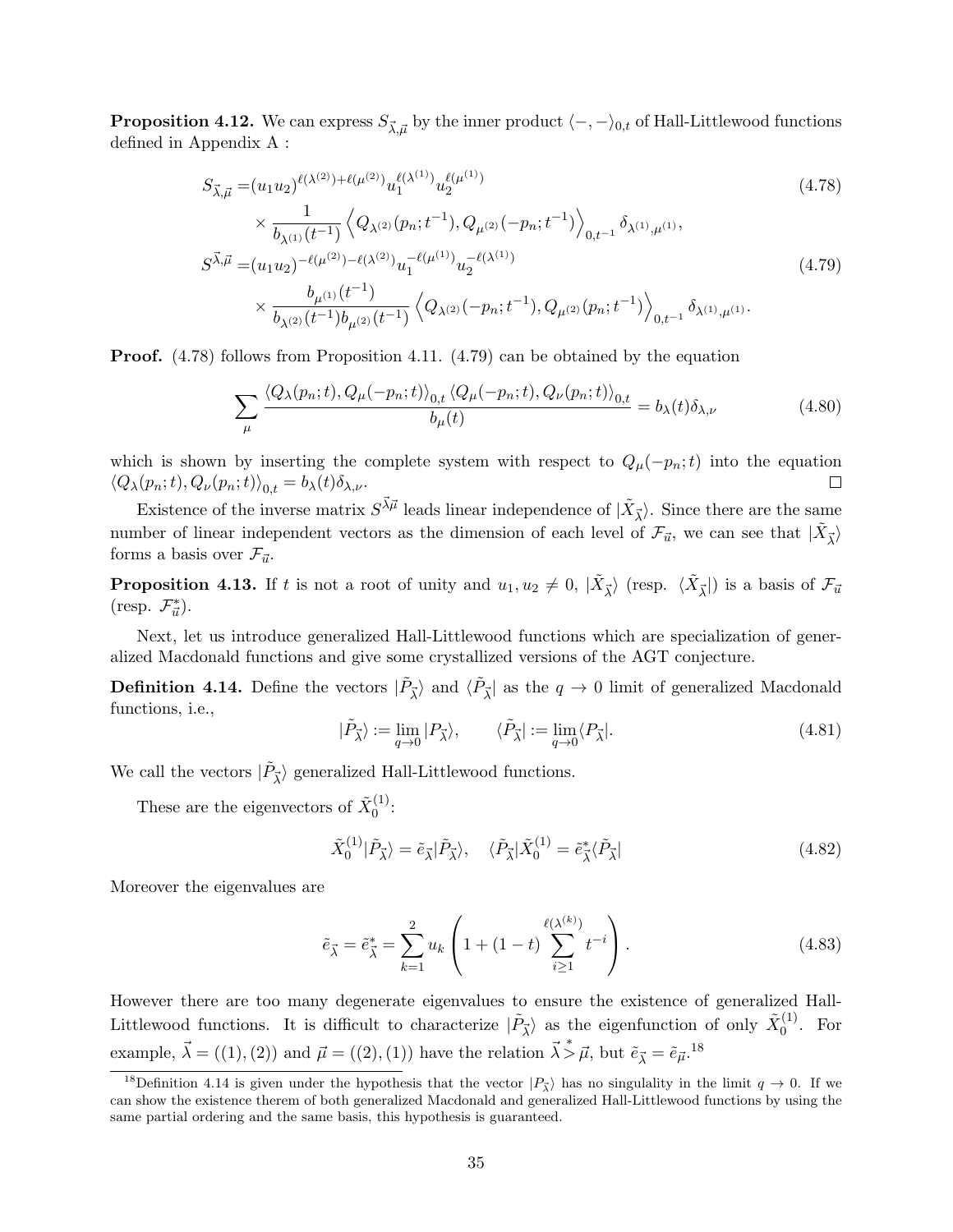**Example 4.15.** Let us define the transition matrices  $(\tilde{c}_{\vec{\lambda}, \vec{\mu}})$  and  $(\tilde{c}^*_{\vec{\lambda}, \vec{\mu}})$  by the expansions

$$
|\tilde{P}_{\vec{\lambda}}\rangle = \sum_{\vec{\mu}} \tilde{c}_{\vec{\lambda},\vec{\mu}} \prod_{i=1}^{2} P_{\mu^{(i)}}(b_{-n}^{(i)};t) |\vec{u}\rangle , \qquad (4.84)
$$

$$
\langle \tilde{P}_{\vec{\lambda}} \vert = \sum_{\vec{\mu}} \tilde{c}^*_{\vec{\lambda}, \vec{\mu}} \langle \vec{u} \vert \prod_{i=1}^2 P_{\mu^{(i)}}(b_n^{(i)}; t). \tag{4.85}
$$

Then up to the degree  $2$  the matrix elements  $\tilde{c}_{\vec{\lambda}, \vec{\mu}}$  are given by

|                                |    | $\vec{\mu}$          |                     | $((1), \emptyset)$   |                                     |
|--------------------------------|----|----------------------|---------------------|----------------------|-------------------------------------|
|                                |    | Ø,                   |                     | $u_2$<br>$u_1 - u_2$ |                                     |
|                                |    | $((1), \emptyset)$   |                     |                      |                                     |
| $\vec{\lambda}$<br>$\vec{\mu}$ | Ø, | $(\emptyset, (1^2))$ | ((1), (1))          | $((2), \emptyset)$   | $((1^2), \emptyset)$                |
| $(\emptyset, (2))$             |    | $\theta$             | $\left( \right)$    | $u_2$<br>$u_1 - u_2$ |                                     |
| $(\emptyset, (1^2))$           |    |                      | $u_2$<br>$tu_1-u_2$ | $u_2$<br>$tu_1-u_2$  | $tu_2^2$<br>$(u_1-u_2)(tu_1-u_2)$ . |
| ((1),(1))                      |    |                      |                     | $-1$                 | $t(1+t)u_2$<br>$-u_1+tu_2$          |
| $((2), \emptyset)$             |    |                      | $\theta$            |                      |                                     |
| $(1^2), \emptyset$             |    |                      |                     | 0                    |                                     |

Up to the degree 2 the matrix elements  $\tilde{c}^*_{\vec{\lambda}, \vec{\mu}}$  are given by

|                                     |                     | $\vec{\mu}$              | $\emptyset$          | $(\emptyset, (1))$   |                                   |
|-------------------------------------|---------------------|--------------------------|----------------------|----------------------|-----------------------------------|
|                                     |                     | $\emptyset$<br>(1),      |                      | $u_2$<br>$u_1 - u_2$ |                                   |
|                                     |                     | $(\emptyset, (1))$       |                      |                      |                                   |
| $\vec{\lambda} \setminus \vec{\mu}$ | (2),<br>$\emptyset$ | $((1^2),$<br>$\emptyset$ | 1), (1))             | $(\emptyset, (2))$   | $(\emptyset, (1^2))$              |
| $((2), \emptyset)$                  |                     | 0                        | $1-t$                | $u_2$<br>$u_1 - u_2$ |                                   |
| $((1^2), \emptyset)$                |                     |                          | $tu_2$<br>$tu_2-u_1$ | $\boldsymbol{0}$     | $tu_2^2$<br>$(u_1-u_2)(u_1-tu_2)$ |
| (1)<br>(1)                          |                     | 0                        |                      | 0                    | $(t+1)u_2$<br>$tu_1-u_2$          |
| $(\emptyset, (2))$                  |                     |                          |                      |                      |                                   |
| $(\emptyset, (1^2))$                |                     |                          |                      |                      |                                   |

Similarly to the case of generic *q*, we define the integral forms of generalized Hall-Littlewood functions and give a conjecture of their norms.

**Definition 4.16.** The integral forms  $|\tilde{K}_{\vec{\lambda}}\rangle$  and  $\langle \tilde{K}_{\vec{\lambda}}|$  are defined by

$$
|\tilde{K}_{\vec{\lambda}}\rangle = \sum_{\vec{\mu}} \tilde{\alpha}_{\vec{\lambda}\vec{\mu}} |\tilde{X}_{\vec{\mu}}\rangle \propto |\tilde{P}_{\vec{\lambda}}\rangle, \quad \tilde{\alpha}_{\vec{\lambda},(\emptyset,(1^{|\vec{\lambda}|}))} = 1,
$$
\n(4.86)

$$
\langle \tilde{K}_{\vec{\lambda}} \vert = \sum_{\vec{\mu}} \tilde{\beta}_{\vec{\lambda}\vec{\mu}} \langle \tilde{X}_{\vec{\mu}} \vert \propto \langle \tilde{P}_{\vec{\lambda}} \vert, \quad \tilde{\beta}_{\vec{\lambda},(\emptyset,(1^{|\vec{\lambda}|}))} = 1. \tag{4.87}
$$

Note that the coefficients  $\tilde{\alpha}_{\vec{\lambda},((1^{|\vec{\lambda}|}),\emptyset)}$  and  $\tilde{\beta}_{\vec{\lambda},((1^{|\vec{\lambda}|}),\emptyset)}$  can be zero at  $q=0$ .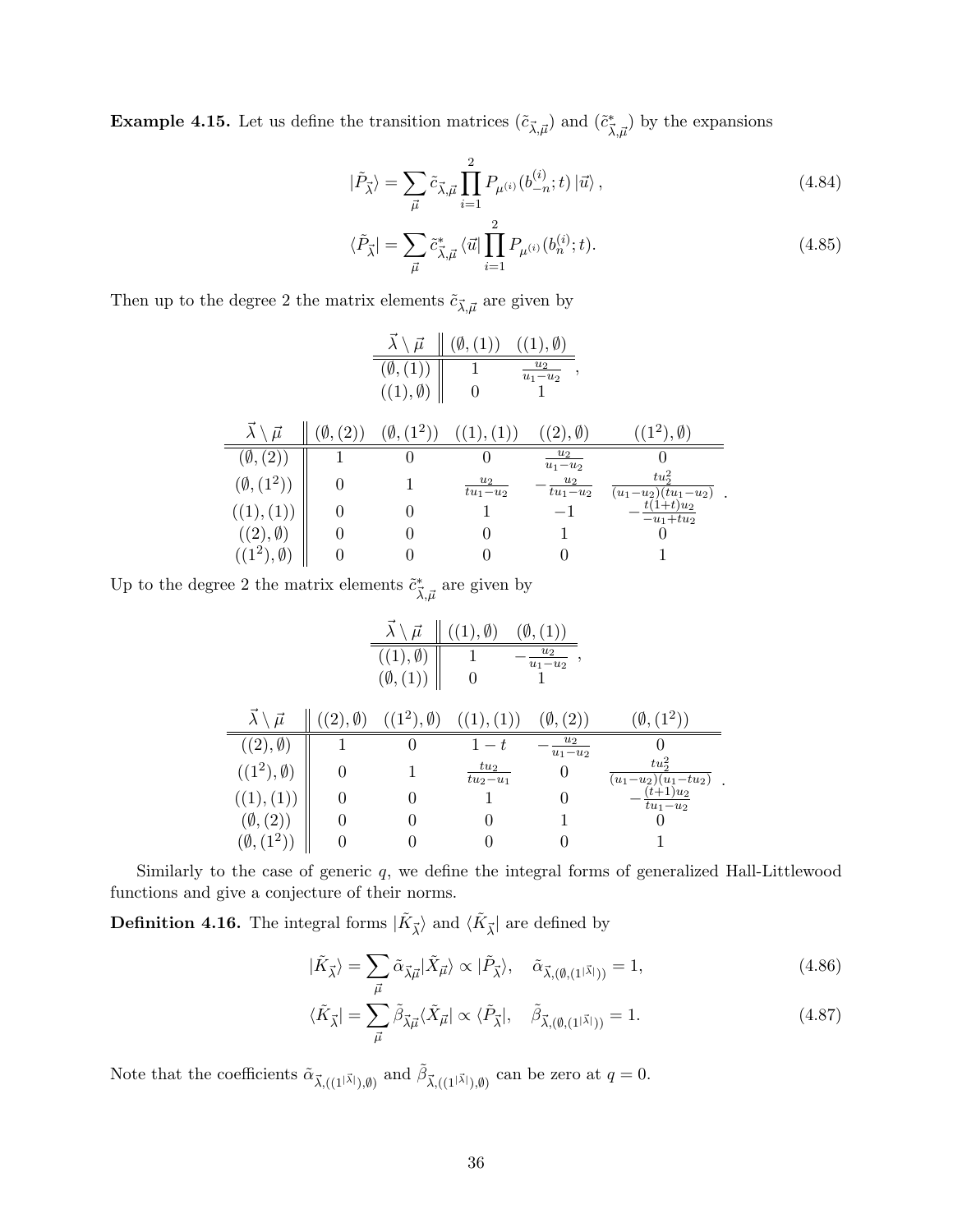#### **Conjecture 4.17.**

$$
\langle \tilde{K}_{\vec{\lambda}} | \tilde{K}_{\vec{\lambda}} \rangle \stackrel{?}{=} (u_1 u_2)^{|\vec{\lambda}|} u_1^{2|\lambda^{(1)}|} u_2^{2|\lambda^{(2)}|} t^{-2(n(\lambda^{(1)}) + n(\lambda^{(2)}))} \prod_{i,j=1}^2 \tilde{N}_{\lambda^{(i)},\lambda^{(j)}}(u_i/u_j). \tag{4.88}
$$

Next, let us define the vertex operator at crystal limit.

**Definition 4.18.** The vertex operator  $\tilde{\Phi}(z) = \tilde{\Phi}_{\vec{u}}^{\vec{v}}(z) : \mathcal{F}_{\vec{u}} \to \mathcal{F}_{\vec{v}}$  is the linear operator satisfying the relations

$$
\tilde{X}_n^{(1)} \tilde{\Phi}(z) = \tilde{\Phi}(z) \tilde{X}_n^{(1)} - v_1 v_2 z \tilde{\Phi}(z) \tilde{X}_{n-1}^{(1)} \quad (n \le 0),
$$
\n
$$
\tilde{X}_n^{(1)} \tilde{\Phi}(z) = \tilde{\Phi}(z) \tilde{X}_n^{(1)} \quad (n \ge 1),
$$
\n(4.90)

$$
\tilde{X}_n^{(1)} \tilde{\Phi}(z) = \tilde{\Phi}(z) \tilde{X}_n^{(1)} \quad (n \ge 1), \tag{4.90}
$$

$$
\tilde{X}_n^{(2)} \tilde{\Phi}(z) = \tilde{\Phi}(z) \tilde{X}_n^{(2)} - v_1 v_2 z \tilde{\Phi}(z) \tilde{X}_{n-1}^{(2)} \quad (\forall n), \tag{4.91}
$$

$$
\langle \vec{v} | \tilde{\Phi} | \vec{u} \rangle = 1. \tag{4.92}
$$

The existence of such an operator is shown by the renormalization  $\tilde{\Phi}(z) = \Phi(p^{\frac{3}{2}}z)$ . In the relation of  $\Phi(z)$  and  $X_n^{(i)}$ , it is understood that this renormalization is appropriate by considering the shift of *z* such that  $\tilde{\Phi}(z)$  and not all  $\tilde{X}_n^{(i)}$  are commutative and the relation does not diverge. We give some simple properties of the vertex operator  $\tilde{\Phi}(z)$ .

#### **Proposition 4.19.**

$$
\langle \tilde{X}_{\vec{\lambda}} | \tilde{\Phi}(z) | \vec{u} \rangle = \begin{cases} (-v_1 v_2 u_1 u_2 z)^n, & \vec{\lambda} = (\emptyset, (1^n)) & \text{for some } n, \\ 0, & \text{otherwise.} \end{cases}
$$
(4.93)

For any  $n \geq 1$ ,

$$
\langle \vec{v} | \tilde{\Phi}(z) \tilde{X}_{-n}^{(i)} | \vec{u} \rangle = \begin{cases} \left(\frac{1}{v_1 v_2 z}\right)^n (v_1 + v_2 + u_1 + u_2), & i = 1, \\ \left(\frac{1}{v_1 v_2 z}\right)^n (u_1 u_2 - v_1 v_2), & i = 2. \end{cases}
$$
(4.94)

These follow from the commutation relations of  $\tilde{\Phi}(z)$ . Especially note that the three-point function which has generators  $\tilde{X}_n^{(i)}$  on the left side, i.e.,  $\langle \tilde{X}_{\vec{\lambda}} | \tilde{\Phi}(z) | \vec{u} \rangle$ , remains only in the case of special Young diagrams  $(\emptyset, (1^n))$  with only one vertical column.

**Conjecture 4.20.** The matrix elements of  $\tilde{\Phi}(z)$  with respect to the integral form  $|\tilde{K}_{\vec{\lambda}}\rangle$  are

$$
\langle \tilde{K}_{\vec{\lambda}} | \tilde{\Phi}(z) | \tilde{K}_{\vec{\mu}} \rangle \stackrel{?}{=} (-1)^{|\vec{\lambda}| + |\vec{\mu}|} (u_1 u_2 v_1 v_2 z)^{|\vec{\lambda}| - |\vec{\mu}|} u_1^{2|\mu^{(1)}|} u_2^{2|\mu^{(2)}|} (u_1 u_2)^{|\vec{\mu}|} t^{-2(n(\mu^{(1)}) + n(\mu^{(2)}))} \qquad (4.95)
$$
  

$$
\times \prod_{i,j=1}^2 \tilde{N}_{\lambda^{(i)},\mu^{(j)}} (v_i/u_j).
$$

Under these conjectures 4.17 and 4.20, we obtain the formula for correlation functions of the vertex operator  $\tilde{\Phi}(z)$ . For example, the function corresponding to the four-point conformal block is

$$
\langle \vec{w} | \tilde{\Phi}_{\vec{v}}^{\vec{w}}(z_2) \tilde{\Phi}_{\vec{u}}^{\vec{v}}(z_1) | \vec{u} \rangle = \sum_{\vec{\lambda}} \frac{\langle \vec{w} | \tilde{\Phi}(z_2) | \tilde{K}_{\vec{\lambda}} \rangle \langle \tilde{K}_{\vec{\lambda}} | \tilde{\Phi}(z_1) | \vec{u} \rangle}{\langle \tilde{K}_{\vec{\lambda}} | \tilde{K}_{\vec{\lambda}} \rangle}
$$
  

$$
= \sum_{\vec{\lambda}} \left( \frac{u_1 u_2 z_1}{w_1 w_2 z_2} \right)^{|\vec{\lambda}|} \prod_{i,j=1}^2 \frac{\tilde{N}_{\emptyset, \lambda^{(j)}}(w_i/v_j) \tilde{N}_{\lambda^{(i)}, \emptyset}(v_i/u_j)}{\tilde{N}_{\lambda^{(i)}, \lambda^{(j)}}(v_i/v_j)}
$$
  

$$
= \sum_{\vec{\lambda}} \left( \frac{u_1 u_2 z_1}{w_1 w_2 z_2} \right)^{|\vec{\lambda}|} \prod_{i,j=1}^2 \frac{\tilde{N}_{\emptyset, \lambda^{(j)}}(w_i/v_j)}{\tilde{N}_{\lambda^{(i)}, \lambda^{(j)}}(v_i/v_j)}.
$$
 (4.96)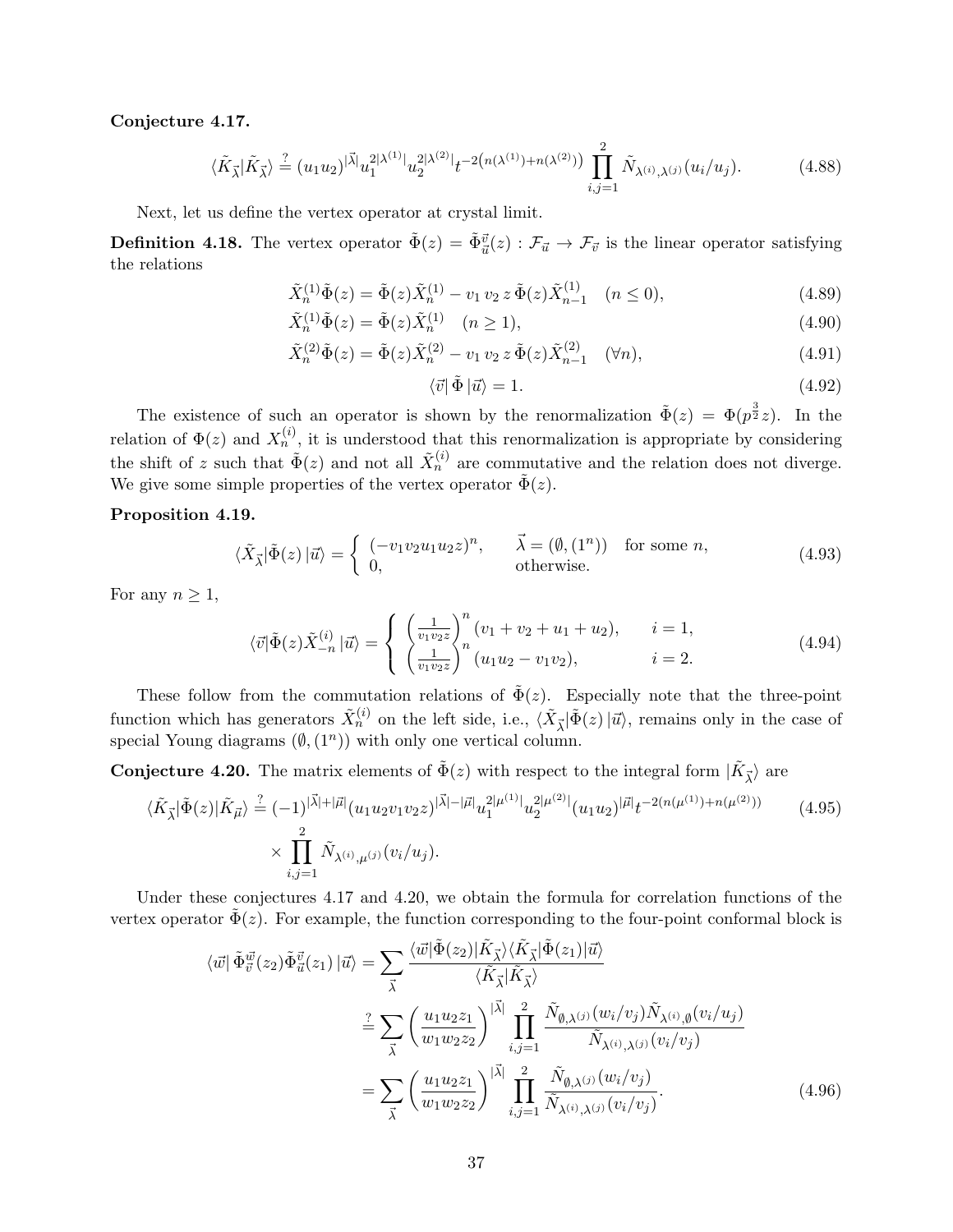(4.96) is the AGT conjecture in the limit  $q \to 0$  with help of the AFLT basis. However, in the crystallized case, we can prove another formula for this four-point correlation function by using the PBW type basis. At first, let us show the following two lemmas.

**Lemma 4.21.** The matrix elements with respect to PBW type vector  $|\tilde{X}_{\emptyset,\lambda}\rangle$  and  $\langle \vec{v} |$  are

$$
\langle \vec{v} | \tilde{\Phi}(z) | \tilde{X}_{\emptyset, \lambda} \rangle = (-1)^{\ell(\lambda)} \left( \frac{1}{v_1 v_2 z} \right)^{|\lambda|} t^{-n(\lambda)} \prod_{k=1}^{\ell(\lambda)} (t^{k-1} v_1 v_2 - u_1 u_2).
$$
 (4.97)

**Proof.** For  $i \geq 2$ , by (4.91) and the relation  $\tilde{X}_{-n+1}^{(2)} \tilde{X}_{-n}^{(2)} = t^{-1} \tilde{X}_{-n}^{(2)} \tilde{X}_{-n+1}^{(2)}$ ,

$$
\langle \vec{v} | \tilde{\Phi}(z) \left( \tilde{X}_{-i}^{(2)} \right)^m = \left( \frac{1}{v_1 v_2 z} \right) \langle \vec{v} | \tilde{\Phi}(z) \tilde{X}_{-i+1}^{(2)} \left( \tilde{X}_{-i}^{(2)} \right)^{m-1} = \left( \frac{1}{v_1 v_2 z} \right) t^{-m+1} \langle \vec{v} | \tilde{\Phi}(z) \left( \tilde{X}_{-i}^{(2)} \right)^{m-1} \tilde{X}_{-i+1}^{(2)} = \left( \frac{1}{v_1 v_2 z} \right)^m t^{-\frac{1}{2}m(m-1)} \langle \vec{v} | \tilde{\Phi}(z) \left( \tilde{X}_{-i+1}^{(2)} \right)^m.
$$
\n(4.98)

Repeating this calculation, we get

$$
\langle \vec{v} | \tilde{\Phi}(z) \left( \tilde{X}_{-i}^{(2)} \right)^m = \left( \frac{1}{v_1 v_2 z} \right)^{mk} t^{-\frac{1}{2}m(m-1)k} \langle \vec{v} | \tilde{\Phi}(z) \left( \tilde{X}_{-i+k}^{(2)} \right)^m, \tag{4.99}
$$

where  $0 \leq k \leq i - 1$ . When  $i = 1$ , by similar calculation

$$
\langle \vec{v} | \tilde{\Phi}(z) \left( \tilde{X}_{-1}^{(2)} \right)^m | \vec{u} \rangle = \left( -\frac{1}{v_1 v_2 z} \right) \left( v_1 v_2 - t^{-m+1} u_1 u_2 \right) \langle \vec{v} | \tilde{\Phi}(z) \left( \tilde{X}_{-1}^{(2)} \right)^{m-1} | \vec{u} \rangle
$$

$$
= \left( -\frac{1}{v_1 v_2 z} \right)^m \prod_{k=1}^m (v_1 v_2 - t^{-k+1} u_1 u_2).
$$
(4.100)

By using above two formulas (4.99) and (4.100), if we write  $\lambda = (i_1^{m_1}, i_2^{m_2}, \dots, i_l^{m_l})$   $(i_1 > i_2 > \dots > i_l^{m_l})$ *il*),

$$
\langle \vec{v} | \tilde{\Phi}(z) | \tilde{X}_{\emptyset, \lambda} \rangle = \left( \frac{1}{v_1 v_2 z} \right)^{m_1(i_1 - i_2)} t^{-\frac{1}{2} m_1(m_1 - 1)(i_1 - i_2)}
$$
  
\n
$$
\times \langle \vec{v} | \tilde{\Phi}(z) \left( \tilde{X}_{-i_2}^{(2)} \right)^{m_1 + m_2} \left( \tilde{X}_{-i_3}^{(2)} \right)^{m_3} \cdots \left( \tilde{X}_{-i_l}^{(2)} \right)^{m_l} | \vec{u} \rangle
$$
  
\n
$$
= \left( \frac{1}{v_1 v_2 z} \right)^{m_1(i_1 - i_3) + m_2(i_2 - i_3)} t^{-\frac{1}{2} m_1(m_1 - 1)(i_1 - i_2) - \frac{1}{2} (m_1 + m_2)(m_1 + m_2 - 1)(i_2 - i_3)}
$$
  
\n
$$
\times \langle \vec{v} | \tilde{\Phi}(z) \left( \tilde{X}_{-i_3}^{(2)} \right)^{m_1 + m_2 + m_3} \left( \tilde{X}_{-i_4}^{(2)} \right)^{m_4} \cdots \left( \tilde{X}_{-i_l}^{(2)} \right)^{m_l} | \vec{u} \rangle
$$
  
\n
$$
= (-1)^{\ell(\lambda)} \left( \frac{1}{v_1 v_2 z} \right)^{|\lambda|} t^{-n(\lambda)} \prod_{k=1}^{\ell(\lambda)} (t^{k-1} v_1 v_2 - u_1 u_2).
$$
 (4.101)

We have explicit form of formulas for some parts of the inverse Shapovalov matrix. **Lemma 4.22.**

$$
S^{(\emptyset,(1^{|\lambda|})),(\emptyset,\lambda)} = S^{(\emptyset,\lambda),(\emptyset,(1^{|\lambda|}))} = \frac{(-1)^{|\lambda|} t^{-n(\lambda)} (u_1 u_2)^{-|\lambda| - \ell(\lambda)}}{b_{\lambda}(t^{-1})}.
$$
\n(4.102)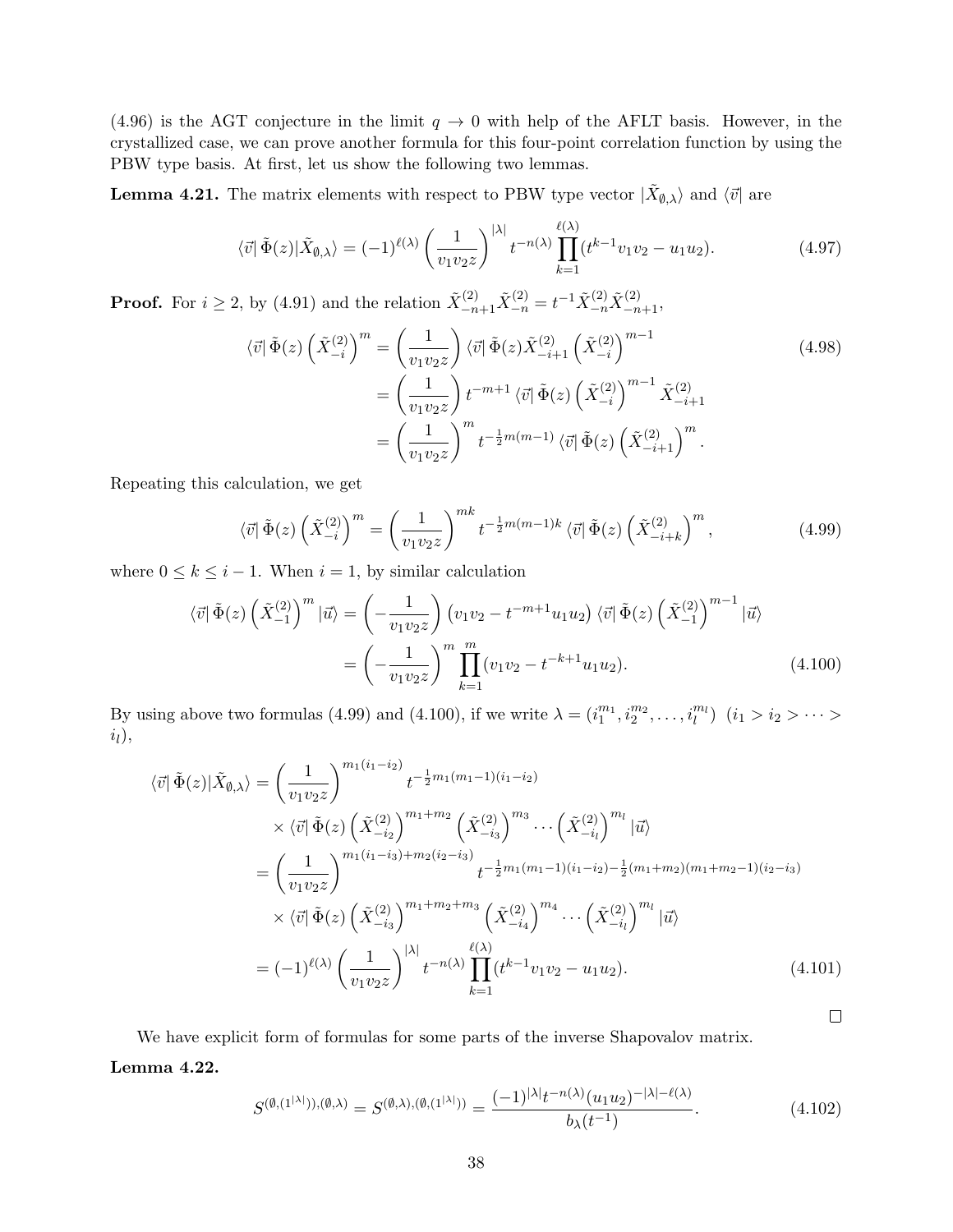**Proof.** In this proof, we put  $s = |\lambda|$ . Hall-Littlewood function  $Q_{(1^s)}(p_n; t)$  is the elementary symmetric function  $e_s(p_n)$  times  $b_{(1^s)}(t)$ . Elementary symmetric functions have the generating function

$$
\sum_{k=0}^{\infty} z^k e_k(p_n) = \exp\left\{-\sum_{n>0} \frac{(-z)^n}{n} p_n\right\}.
$$
 (4.103)

 $\Box$ 

Hence by the  $r = 0$  case of Fact A.2,

$$
\langle e_s(-p_n), Q_\lambda(p_n; t) \rangle_{0,t} = (-1)^s \exp \left\{ \sum_{n>0} \frac{z^n}{1 - t^n} \frac{\partial}{\partial p_n} \right\} Q_\lambda(p_n; t) \Big|_{\text{coefficient of } z^s}
$$
\n
$$
= (-1)^s Q_\lambda(p_n; t) \Big|_{p_n \mapsto \frac{1}{1 - t^n}}
$$
\n
$$
= (-1)^s t^{n(\lambda)}.
$$
\n(4.104)

Therefore, the lemma follows from Proposition 4.12.

We give other proofs of this lemma in Appendix C.1, and the form of  $S^{(\emptyset, (|\lambda|)), (\emptyset, \lambda)}$  can be found in Appendix C.2. By the property (4.93), Proposition 4.12 and Lemmas 4.21 and 4.22, we can show the following theorem.

#### **Theorem 4.23.**

$$
\langle \vec{w} | \tilde{\Phi}_{\vec{v}}^{\vec{w}}(z_2) \tilde{\Phi}_{\vec{u}}^{\vec{v}}(z_1) | \vec{u} \rangle = \sum_{\vec{\lambda}} \langle \vec{w} | \tilde{\Phi}(z_2) | \tilde{X}_{\vec{\lambda}} \rangle S^{\vec{\lambda}\vec{\mu}} \langle \tilde{X}_{\vec{\mu}} | \tilde{\Phi}(z_1) | \vec{u} \rangle
$$
  
\n
$$
= \sum_{\lambda} \langle \vec{w} | \tilde{\Phi}(z_2) | \tilde{X}_{\emptyset, \lambda} \rangle S^{(\emptyset, \lambda), (\emptyset, (1^{|\lambda|}))} \langle \tilde{X}_{\emptyset, (1^n)} | \tilde{\Phi}(z_1) | \vec{u} \rangle
$$
  
\n
$$
= \sum_{\lambda} \left( \frac{u_1 u_2 z_1}{w_1 w_2 z_2} \right)^{|\lambda|} \frac{\prod_{k=1}^{\ell(\lambda)} \left( 1 - t^{k-1} \frac{w_1 w_2}{v_1 v_2} \right)}{t^{2n(\lambda)} b_{\lambda}(t^{-1})}.
$$
 (4.105)

In this way, the explicit formula for the correlation function can be obtained, where we don't use any conjecture. The formulas (4.96) and (4.105) are compared in Appendix C.4. We expect that these works will be generalized to  $N \geq 3$  case.

#### **4.4 Other types of limit**

Finally, we present other types of the crystal limit. In this paper, we investigated the crystal limit while the parameters  $u_i$ ,  $v_i$  and  $w_i$  are fixed. However, it is also important to study the cases when these parameters depend on q. For example, let us consider the case that  $u_i = p^{-M_i} u'_i$ ,  $v_i = p^{-A_i} v'_i$ ,  $w_i = p^{-M_{i+2}}w'_i$   $(M_i, A_i \in \mathbb{R})$  and  $u'_i, v'_i, w'_i$  are independent of q or fixed in the limit  $q \to 0$ . Let  $M_i + 1 > A_i > M_{j+2}$  for all  $i, j \in \{1, 2\}$  and  $A_1 = A_2$ . Then the Nekrasov formula for generic *q* case  $(N = 2)$ 

$$
Z_{N_f=4}^{\text{inst}} := \sum_{\vec{\lambda}} \left( \frac{u_1 u_2 z_1}{w_1 w_2 z_2} \right)^{|\vec{\lambda}|} \prod_{i,j=1}^2 \frac{N_{\emptyset,\lambda^{(j)}}(q w_i / t v_j) N_{\lambda^{(i)},\emptyset}(q v_i / t u_j)}{N_{\lambda^{(i)},\lambda^{(j)}}(q v_i / t v_j)} \tag{4.106}
$$

depends only on the partitions of the shape  $\vec{\lambda} = ((1^n), (1^m))$  in the limit  $q \to 0$ , where  $\left(\frac{u_1 u_2 z_1}{w_1 w_2 z_2}\right)$  $\left(\frac{u_1u_2z_1}{w_1w_2z_2}\right)=\tilde{\Lambda}$ is fixed, and coincides with the partition function of the pure gauge theory (4.16):

$$
Z_{N_f=4}^{\text{inst}} \underset{q \to 0}{\longrightarrow} \tilde{Z}_{\text{pure}}^{\text{inst}},\tag{4.107}
$$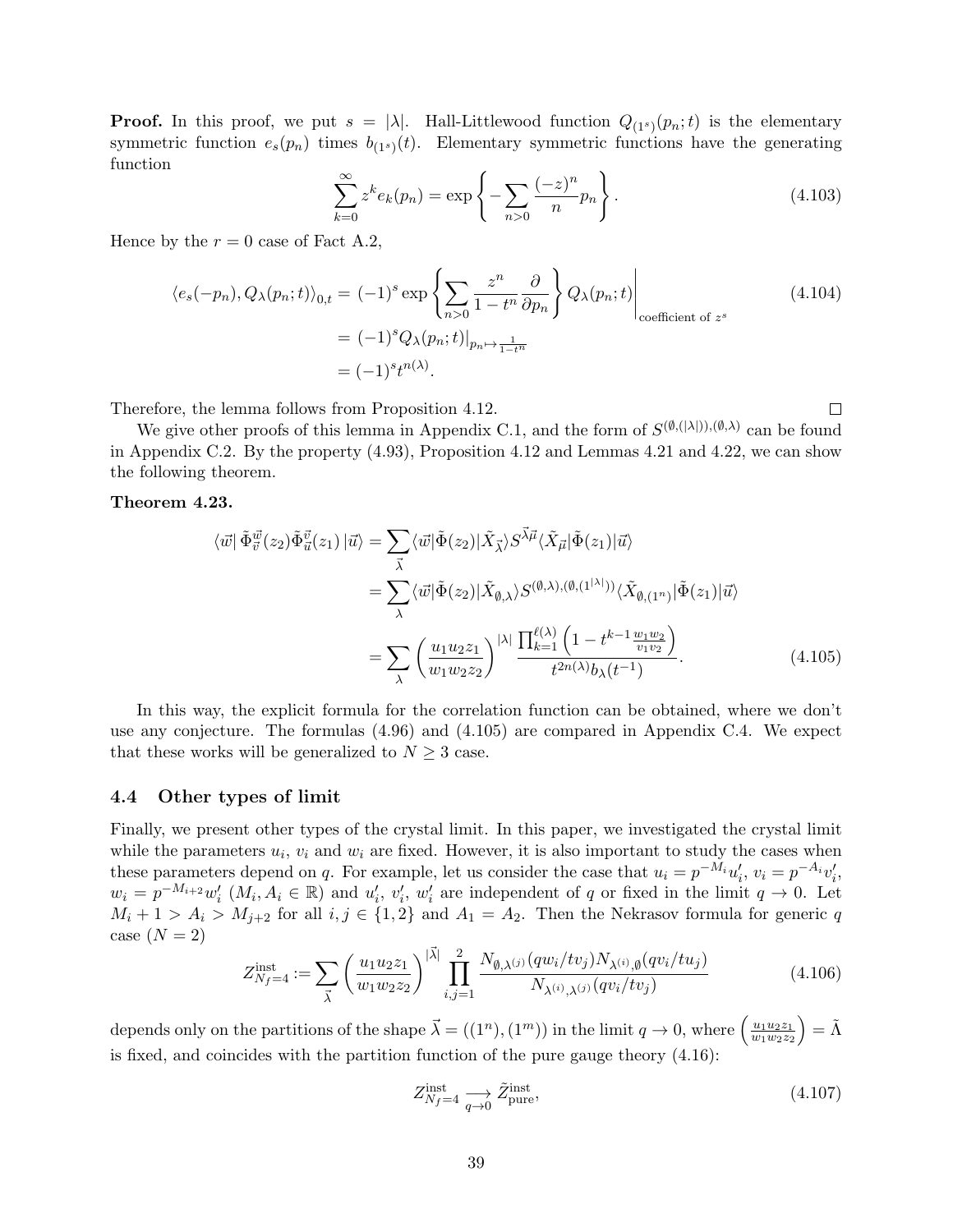where  $Q = v_1'/v_2'$ . Hence, we expect that the vector

$$
\Phi(z) \left| \vec{u} \right\rangle \tag{4.108}
$$

corresponds to the Whittaker vector in the section 4.1 in this limit, though we were not able to properly explain it. In this way, by considering the various other values of *M<sup>i</sup>* and *A<sup>i</sup>* , we can find special behavior of  $Z_{N_f=4}^{\text{inst}}$  and the conformal block  $\langle \vec{w} | \Phi(z_2) \Phi(z_1) | \vec{u} \rangle$  and may prove the relation. These are our future studies.

# **5 R-Matrix of DIM algebra**

#### **5.1 Explicit calculation of R-Matrix**

In general, a bialgebra *H* is called quasi-cocommutative if there exists an invertible element  $\mathcal{R} \in$  $H \otimes H$  such that for all  $x \in H$ ,

$$
\Delta^{\text{op}}(x) = \mathcal{R}\Delta(x)\mathcal{R}^{-1}.
$$
\n(5.1)

This  $R$  is called the universal R-matirx. The DIM algebra is quasi-cocommutative [42]. In this section, we explicitly calculate the representation of *R*. Moreover, the expression of its representation matrix is generally conjectured.<sup>19</sup>

The point of calculation is to make use of the condition that the generalized Macdonald functions are the eigenfunctions of  $X_0^{(1)}$  $_{0}^{(1)}$ , to reduce the degree of freedom of the matrix in advance. In this section, we formally write the universal *R*-matrix as  $\mathcal{R} = \sum_i a_i \otimes b_i$  and set  $\mathcal{R}_{12} = \sum_i a_i \otimes b_i \otimes 1$ ,  $\mathcal{R}_{23} = \sum_i 1 \otimes a_i \otimes b_i$ ,  $\mathcal{R}_{13} = \sum_i a_i \otimes 1 \otimes b_i$ . Occasionally, we explicitly write the variable of the generalized Macdonald functions like

$$
\left|P_{\vec{\lambda}}\right\rangle = \left|P_{\vec{\lambda}}\left(u_1,\ldots,u_N\middle|q,t\middle|a^{(1)},\ldots,a^{(N)}\right)\right\rangle,\tag{5.2}
$$

and the PBW basis of the bosons is written as

$$
|a_{\vec{\lambda}}\rangle := a_{-\lambda_1^{(1)}}^{(1)} a_{-\lambda_2^{(1)}}^{(1)} \cdots a_{-\lambda_1^{(1)}}^{(1)} a_{-\lambda_2^{(1)}}^{(1)} \cdots a_{-\lambda_1^{(N)}}^{(N)} a_{-\lambda_2^{(N)}}^{(N)} \cdots |\vec{u}\rangle.
$$
 (5.3)

Firstly, by definition of *R*, we have

$$
\rho_{u_1 u_2} \left( \Delta^{\rm op}(x_0^+) \mathcal{R} \right) | P_{AB} \rangle = \rho_{u_1 u_2} \left( \mathcal{R} \Delta(x_0^+) \right) | P_{AB} \rangle
$$
\n
$$
= \epsilon_{AB} \rho_{u_1 u_2} \left( \mathcal{R} \right) | P_{AB} \rangle
$$
\n(5.4)

Here  $\rho_{u_1u_2} := \rho_{u_1} \otimes \rho_{u_2}$ . The formula for the coproduct of the DIM algebra and the definition of the representation  $\rho_u$  are given in Appendix B. Hence,  $\rho_{u_1u_2}(\mathcal{R})|P_{AB}\rangle$  are eigenfunctions of  $\rho_{u_1u_2}(\Delta^{\text{op}}(x_0^+))$ . By comparing the forms of  $\rho_{u_1u_2}(\Delta^{\text{op}}(x_0^+))$  and  $X_0^{(1)} = \rho_{u_1u_2}(\Delta(x_0^+))$ , the eigenfunctions of  $\rho_{u_1u_2}(\Delta^{\text{op}}(x_0^+))$  are obtained by replacing  $a^{(1)}$  with  $a^{(2)}$  and  $u_1$  with  $u_2$ . Moreover, by checking their eigenvalues, it can be seen that  $\rho_{u_1u_2}(\mathcal{R})|P_{AB}\rangle$  are proportional to  $\left| P_{BA}\left( u_{2},u_{1}\Big| q,t\right| \right|$  $a^{(2)}, a^{(1)} \rangle$ :

$$
\rho_{u_1 u_2}(\mathcal{R}) \left| P_{AB} \left( u_1, u_2 \middle| q, t \middle| a^{(1)}, a^{(2)} \right) \right\rangle = k_{AB} \left| P_{BA} \left( u_2, u_1 \middle| q, t \middle| a^{(2)}, a^{(1)} \right) \right\rangle, \tag{5.5}
$$

where  $k_{AB} = k_{AB}(u_1, u_2 | q, t)$  are proportionality constants. By this property, the representation matrix of  $\rho_{u_1u_2}(\mathcal{R})$  is block-diagonalized at each level of the boson  $a_n^{(i)}$ . The proportionality constants  $k_{AB}$  can be calculated by using the generalized Macdonald functions in the  $N=3$  case.

 $19$ The results in this Section are contribution of the author in the collaborations [59, 60].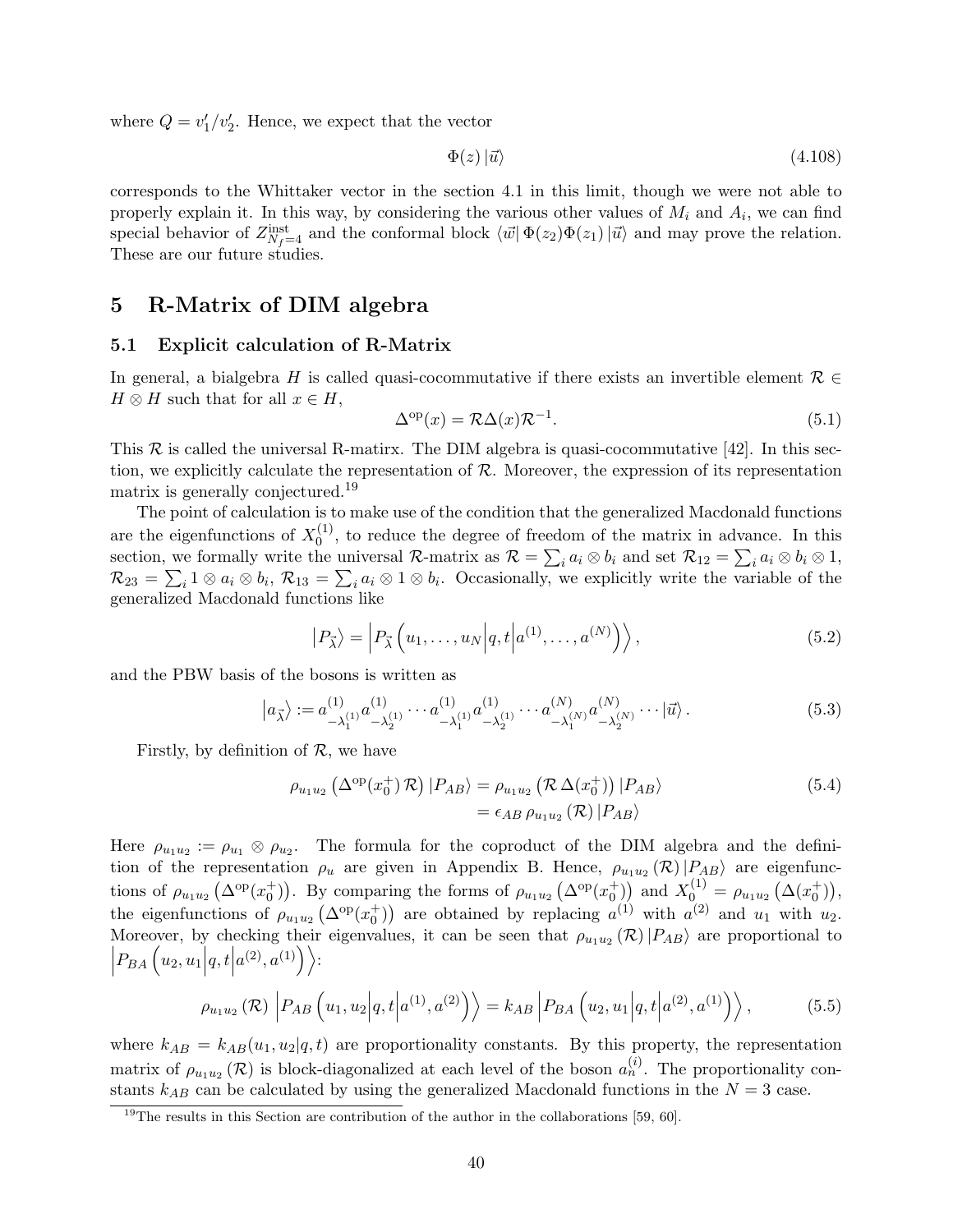Similarly to the  $N = 2$  case, from the relation

$$
(\Delta^{\rm op} \otimes id) \circ \Delta(x_0^+) = \mathcal{R}_{12}(\Delta \otimes id) \circ \Delta(x_0^+) \mathcal{R}_{12}^{-1},\tag{5.6}
$$

we have

$$
\rho_{u_1 u_2 u_3}(\mathcal{R}_{12}) | P_{ABC} \rangle = k_{ABC}^{(12)} | P_{BAC}(u_2, u_1, u_3 | q, t | a^{(2)}, a^{(1)}, a^{(3)}) \rangle, \qquad (5.7)
$$

where  $\rho_{u_1u_2u_3} := \rho_{u_1} \otimes \rho_{u_2} \otimes \rho_{u_3}$  and  $k_{ABC}^{(12)}$  are constants. Since the generalized Macdonald functions satisfy

$$
\left| P_{AB\emptyset} \left( u_1, u_2, u_3 \middle| q, t \middle| a^{(1)}, a^{(2)}, a^{(3)} \right) \right\rangle = \left| P_{AB} \left( u_1, u_2 \middle| q, t \middle| a^{(1)}, a^{(2)} \right) \right\rangle, \tag{5.8}
$$

the proportionality constants have the relation  $k_{AB}^{(12)} = k_{AB}$ .

For example let us describe the calculation of the representation matrix at level 1. The following are examples of *PABC* at level 1:

$$
\begin{pmatrix}\n|P_{\emptyset,\emptyset,[1]}\rangle \\
|P_{\emptyset,[1],\emptyset}\rangle \\
|P_{[1],\emptyset,\emptyset}\rangle\n\end{pmatrix} = A(u_1,u_2,u_3) \begin{pmatrix}\n|a_{\emptyset,\emptyset,[1]}\rangle \\
|a_{\emptyset,[1],\emptyset}\rangle \\
|a_{[1],\emptyset,\emptyset}\rangle\n\end{pmatrix},
$$
\n(5.9)

$$
A(u_1, u_2, u_3) := \begin{pmatrix} 1 & -\frac{(q-t)u_3}{\sqrt{\frac{q}{t}}t(u_2 - u_3)} & -\frac{(q-t)u_3(qu_3 - u_2)}{qt(u_1 - u_3)(u_3 - u_2)} \\ 0 & 1 & -\frac{(q-t)\sqrt{\frac{q}{t}}u_2}{q(u_1 - u_2)} \\ 0 & 0 & 1 \end{pmatrix} . \tag{5.10}
$$

By the above discussion, if we set the matrix

$$
B^{(12)} := \begin{pmatrix} k_{\emptyset,\emptyset,[1]}^{(12)} & 0 & 0\\ 0 & k_{\emptyset,[1],\emptyset}^{(12)} & 0\\ 0 & 0 & k_{[1],\emptyset,\emptyset}^{(12)} \end{pmatrix} A^{(12)}(u_1,u_2,u_3) A^{-1}(u_1,u_2,u_3), \tag{5.11}
$$

$$
A^{(12)}(u_1, u_2, u_3) := \begin{pmatrix} 1 & 0 & 0 \\ 0 & 0 & 1 \\ 0 & 1 & 0 \end{pmatrix} A(u_2, u_1, u_3) \begin{pmatrix} 1 & 0 & 0 \\ 0 & 0 & 1 \\ 0 & 1 & 0 \end{pmatrix}, \tag{5.12}
$$

then the representation matrix of  $\rho_{u_1u_2u_3}(R_{12})$  in the basis of the generalized Macdonald functions is the transposed matrix of  $B^{(12)}$ :

$$
\rho_{u_1 u_2 u_3}(\mathcal{R}_{12}) \left( \left. \left| P_{\emptyset, \emptyset, [1]} \right\rangle \right| P_{\emptyset, [1], \emptyset} \right\rangle \left. \left| P_{[1]\emptyset, \emptyset} \right\rangle \right) = \left( \left. \left| P_{\emptyset, \emptyset, [1]} \right\rangle \right| P_{\emptyset, [1], \emptyset} \right\rangle \left. \left| P_{[1]\emptyset, \emptyset} \right\rangle \right) {}^t B^{(12)}.\tag{5.13}
$$

The constants  $k_{\vec{r}}^{(12)}$  $\frac{1}{\lambda}$ <sup>(12)</sup> are determined as follows. At first, since scalar multiples of R-matrices are also R-matrices, we can normalize as  $k_1^{(12)} = 1$ . This means that  $\rho_{u_1 u_2}(\mathcal{R})(\ket{\vec{u}}) = \ket{\vec{u}}$ . Next, we consider the base change from  $|P_{ABC}\rangle$  to the bosons  $|a_{ABC}\rangle$ :

$$
\widetilde{B}^{(12)} := {}^{t}A(u_1, u_2, u_3) {}^{t}B^{(12)} {}^{t}A^{-1}(u_1, u_2, u_3). \tag{5.14}
$$

Then  $\widetilde{B}^{(12)}$  is in the form

$$
\widetilde{B}^{(12)} = \begin{pmatrix} 1 & 0 & 0 \\ b_2^{(12)} & * & * \\ b_3^{(12)} & * & * \end{pmatrix},\tag{5.15}
$$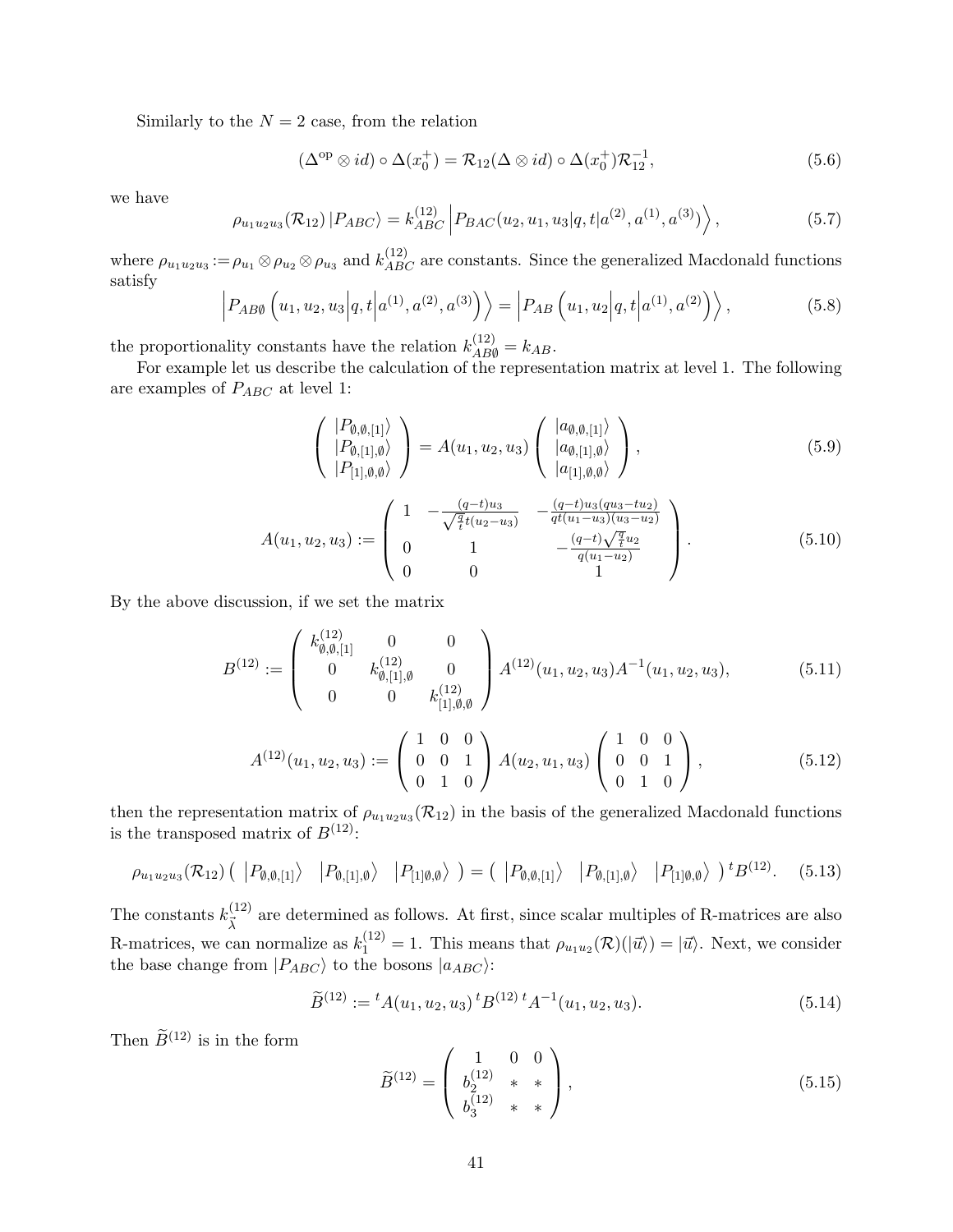where  $b_n^{(12)}$  is a function of  $k_l^{(12)}$  $\binom{(12)}{l}$ . Since for the action of  $\mathcal{R}_{12}$  to  $a_1^{(3)}$  $_1^{(3)}$ , variables  $a_1^{(1)}$  $_1^{(1)}$  and  $a_1^{(2)}$  $_1^{(2)}$  should not appear, we get equations  $b_2^{(12)} = b_3^{(12)} = 0$ . By solving these equations, we can see that

$$
k_1^{(12)} = 1, \quad k_2^{(12)} = -\frac{\sqrt{\frac{q}{t}}(qu_2 - tu_1)}{q(u_1 - u_2)}, \quad k_3^{(12)} = \frac{t(u_1 - u_2)\sqrt{\frac{q}{t}}}{qu_1 - tu_2}.
$$
 (5.16)

Substituting this value into the matrix (5.15), we have

$$
\widetilde{B}^{(12)} = \begin{pmatrix}\n1 & 0 & 0 \\
0 & \frac{\sqrt{\frac{q}{t}}t(u_1 - u_2)}{qu_1 - tu_2} & \frac{(q-t)u_1}{qu_1 - tu_2} \\
0 & \frac{(q-t)u_2}{qu_1 - tu_2} & \frac{\sqrt{\frac{q}{t}}t(u_1 - u_2)}{qu_1 - tu_2}\n\end{pmatrix}.
$$
\n(5.17)

In this way, we obtain the explicit expression  $\widetilde{B}^{(12)}$  of representation matrix of universal  $\mathcal R$  at level 1. Of course, it is possible to calculate the representation matrix of  $\mathcal{R}_{23}$  in the same way, but by using symmetry with respect to  $a^{(i)}$  at different *i*, we can easily understand the forms of  $\mathcal{R}_{23}$  and  $\mathcal{R}_{13}$ :

$$
\widetilde{B}^{(23)} = \begin{pmatrix}\n\frac{\sqrt{\frac{q}{t}}t(u_2 - u_3)}{qu_2 - tu_3} & \frac{(q-t)u_2}{qu_2 - tu_3} & 0 \\
\frac{(q-t)u_3}{qu_2 - tu_3} & \frac{\sqrt{\frac{q}{t}}t(u_2 - u_3)}{qu_2 - tu_3} & 0 \\
0 & 0 & 1\n\end{pmatrix}, \quad \widetilde{B}^{(13)} = \begin{pmatrix}\n\frac{\sqrt{\frac{q}{t}}t(u_1 - u_3)}{qu_1 - tu_3} & 0 & \frac{(q-t)u_1}{qu_1 - tu_3} \\
0 & 1 & 0 \\
\frac{(q-t)u_3}{qu_1 - tu_3} & 0 & \frac{\sqrt{\frac{q}{t}}t(u_1 - u_3)}{qu_1 - tu_3}\n\end{pmatrix}.
$$
\n(5.18)

Indeed, we can check that they satisfy the Yang-Baxter equation

$$
\widetilde{B}^{(12)}\widetilde{B}^{(13)}\widetilde{B}^{(23)} = \widetilde{B}^{(23)}\widetilde{B}^{(13)}\widetilde{B}^{(12)}.
$$
\n(5.19)

*,*

Incidentally, in the basis of the generalized Macdonald functions,

$$
{}^{t}B^{(12)} = \begin{pmatrix} 1 & 0 & 0 \\ \frac{u_{3}(q-t)(-tu_{1}\sqrt{\frac{q}{t}}+qu_{3}\sqrt{\frac{q}{t}}+qu_{1}-qu_{3})}{qt(u_{1}-u_{3})(u_{2}-u_{3})\sqrt{\frac{q}{t}}} & -\frac{\sqrt{\frac{q}{t}}(qu_{2}-tu_{1})}{q(u_{1}-u_{2})} & \frac{u_{1}(q-t)}{qu_{1}-tu_{2}} \\ x & -\frac{u_{2}(q-t)(qu_{2}-tu_{1})}{qt(u_{1}-u_{2})^{2}} & \frac{\sqrt{\frac{q}{t}}(q^{2}u_{1}u_{2}+qtu_{1}^{2}+qu_{2}^{2}-4qtu_{1}u_{2}+t^{2}u_{1}u_{2})}{q(u_{1}-u_{2})(qu_{1}-tu_{2})} \end{pmatrix} \tag{5.20}
$$

$$
x = \frac{u_{3}(q-t)(q^{2}u_{2}u_{3}-t^{2}u_{2}^{2}\sqrt{\frac{q}{t}}+t^{2}u_{2}u_{3}\sqrt{\frac{q}{t}}+qtu_{2}^{2}+qtu_{1}u_{2}\sqrt{\frac{q}{t}}-2qtu_{1}u_{2}-qtu_{1}u_{3}\sqrt{\frac{q}{t}}+qtu_{1}u_{3}-2qtu_{2}u_{3}+t^{2}u_{1}u_{2})}{qt^{2}(u_{1}-u_{2})(u_{1}-u_{3})(u_{2}-u_{3})\sqrt{\frac{q}{t}}} \tag{5.21}
$$

The representation matrix of  $(\rho_{u_1} \otimes \rho_{u_2})(\mathcal{R})$  is the 2 × 2 matrix block at the lower right corner of  $B^{(12)}$  or  $\widetilde{B}^{(12)}$ . For example, in the basis of generalized Macdonald functions, its representation matrix is *√<sup>q</sup>*

$$
\begin{pmatrix}\n-\frac{\sqrt{\frac{q}{t}}(qu_2 - tu_1)}{q(u_1 - u_2)} & \frac{(q-t)u_1}{qu_1 - tu_2} \\
-\frac{(q-t)u_2(qu_2 - tu_1)}{qt(u_1 - u_2)^2} & \frac{\sqrt{\frac{q}{t}}(u_1 u_2 q^2 + tu_1^2 q + tu_2^2 q - 4tu_1 u_2 q + t^2 u_1 u_2)}{q(u_1 - u_2)(qu_1 - tu_2)}\n\end{pmatrix}.
$$
\n(5.22)

Next, let us explain the case at level 2. The generalized Macdonald functions at level 2 in the  $N = 3$  case are expressed as

$$
\begin{split}\n&\left(\begin{array}{cc} |P_{\emptyset,\emptyset,[2]}\rangle & |P_{\emptyset,\emptyset,[1,1]}\rangle & |P_{\emptyset,[1],[1]}\rangle & |P_{[1],\emptyset,[1]}\rangle & |P_{\emptyset,[2],\emptyset}\rangle & |P_{\emptyset,[1,1],\emptyset}\rangle & |P_{[1],[1],\emptyset}\rangle & |P_{[2],\emptyset,\emptyset}\rangle & |P_{[1,1],\emptyset,\emptyset}\rangle \\
&= {}^t\mathcal{A}\left(\begin{array}{cc} |P'_{\emptyset,\emptyset,[2]}\rangle & |P'_{\emptyset,\emptyset,[1,1]}\rangle & |P'_{\emptyset,[1],[1]}\rangle & |P'_{[1],\emptyset,[1]}\rangle & |P'_{\emptyset,[2],\emptyset}\rangle & |P'_{\emptyset,[1,1],\emptyset}\rangle & |P'_{[1],[1],\emptyset}\rangle & |P'_{[2],\emptyset,\emptyset}\rangle & |P'_{[1,1],\emptyset,\emptyset}\rangle\n\end{array}\right),\n\end{split}
$$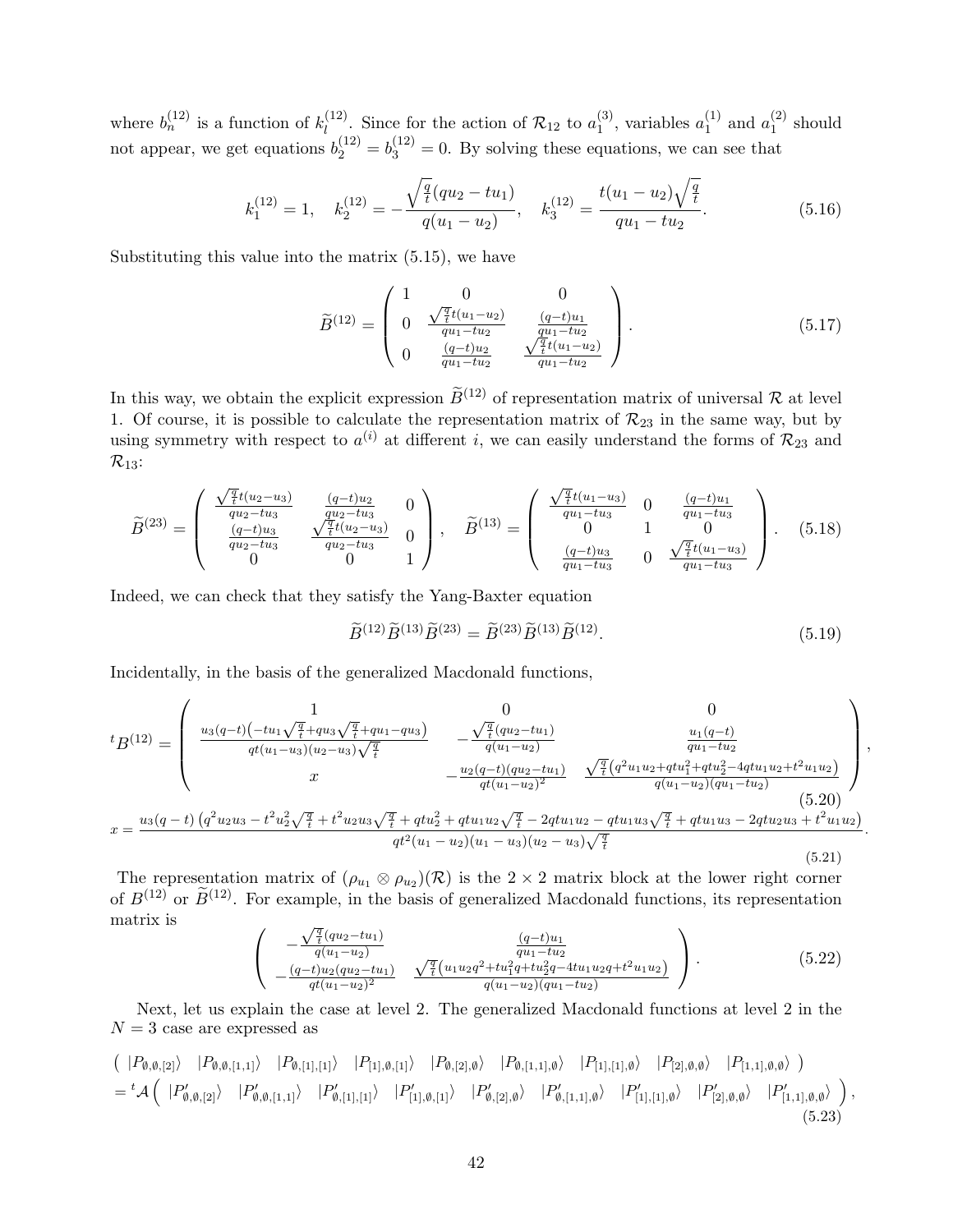where  $|P'_{ABC}\rangle$  denotes the product of ordinary Macdonald functions  $P_A(a^{(1)})P_B(a^{(2)})P_C(a^{(3)})| \vec{u}\rangle$ , and the matrix  $A$  is given in Appendix D. In the same manner, we can get the representation matrix of  $R$ . At first,  $B^{(12)}$  at level 2 is in the form

$$
\widetilde{B}^{(12)} = \begin{pmatrix}\n1 & 0 & 0 & 0 & 0 & 0 & 0 & 0 & 0 \\
0 & 1 & 0 & 0 & 0 & 0 & 0 & 0 & 0 \\
b_{31} & b_{32} & * & * & 0 & 0 & 0 & 0 & 0 \\
b_{41} & b_{42} & * & * & 0 & 0 & 0 & 0 & 0 \\
b_{51} & b_{52} & b_{53} & b_{54} & * & * & * & * \\
b_{61} & b_{62} & b_{63} & b_{64} & * & * & * & * \\
b_{71} & b_{72} & b_{73} & b_{74} & * & * & * & * \\
b_{81} & b_{82} & b_{83} & b_{84} & * & * & * & * \\
b_{91} & b_{92} & b_{93} & b_{94} & * & * & * & * & * \\
\end{pmatrix}.
$$
\n(5.24)

Then we can find the proportionality constants such that all  $b_{ij}$  are zero just by solving equations  $b_{i1} = 0$  (*i* = 3, 4, ..., 9). We have also checked that the representation matrix  $\widetilde{B}^{ij}$  obtained in this way satisfies the Yang-Baxter equation up to level 3. The explicit expressions of  $R$  at level 2 are written in Appendix D.

#### **5.2 General formula for R-matrix**

The proportionality constants are in the form

$$
k_{\emptyset,(1)} = -\frac{\sqrt{\frac{q}{t}}(qu_2 - tu_1)}{q(u_1 - u_2)}, \qquad k_{(1),\emptyset} = \frac{t(u_1 - u_2)\sqrt{\frac{q}{t}}}{qu_1 - tu_2}, \tag{5.25}
$$

$$
k_{\emptyset,(2)} = -\frac{(qu_2 - tu_1)(q^2u_2 - tu_1)}{qt(u_1 - u_2)(qu_2 - u_1)}, \qquad k_{\emptyset,(1,1)} = \frac{(qu_2 - tu_1)(qu_2 - t^2u_1)}{qt(u_1 - u_2)(tu_1 - u_2)}, \tag{5.26}
$$

$$
k_{(1),(1)} = -\frac{(qu_2 - u_1)(tu_1 - u_2)}{(qu_1 - u_2)(u_1 - tu_2)}, \qquad k_{(2),\emptyset} = \frac{qt(u_1 - u_2)(qu_1 - u_2)}{(qu_1 - tu_2)(q^2u_1 - tu_2)},
$$
(5.27)

$$
k_{(1,1),\emptyset} = -\frac{qt(u_1 - u_2)(tu_2 - u_1)}{(qu_1 - tu_2)(qu_1 - t^2 u_2)}.
$$
\n
$$
(5.28)
$$

These proportionality constants can be simplified by using the integral forms of the generalized Macdonald functions  $|K_{AB}\rangle = |K_{AB}(u_1, u_2|q, t|a^{(1)}, a^{(2)})\rangle$ , which are defined in Section 2.2. Define its opposite version by

$$
\left| K_{AB}^{\text{op}}(u_1, u_2 | q, t | a^{(1)}, a^{(2)}) \right\rangle := \left| K_{BA}(u_2, u_1 | q, t | a^{(2)}, a^{(1)}) \right\rangle \tag{5.29}
$$

and the constants  $C_{AB} = C_{AB}(u_1, u_2|q, t)$  by

$$
|K_{AB}\rangle =: \mathcal{C}_{AB} |P_{AB}\rangle. \tag{5.30}
$$

By these renormalized functions, the relation (5.5) can be written as

$$
\rho_{u_1 u_2}(\mathcal{R})\left(|K_{AB}\rangle\right) = k_{AB} \frac{\mathcal{C}_{AB}(u_1, u_2|q, t)}{\mathcal{C}_{BA}(u_2, u_1|q, t)} \left|K_{AB}^{\text{op}}\right\rangle. \tag{5.31}
$$

Then it is conjectured that

$$
k_{AB} \frac{\mathcal{C}_{AB}(u_1, u_2 | q, t)}{\mathcal{C}_{BA}(u_2, u_1 | q, t)} \stackrel{?}{=} 1.
$$
\n(5.32)

This equation has been checked at  $|A| + |B| \leq 2$ . Therefore, the representation matrix  $R_{\vec{\lambda}, \vec{\mu}}$  of  $\mathcal{R}$ in the basis of the integral forms can be expressed as the following conjecture.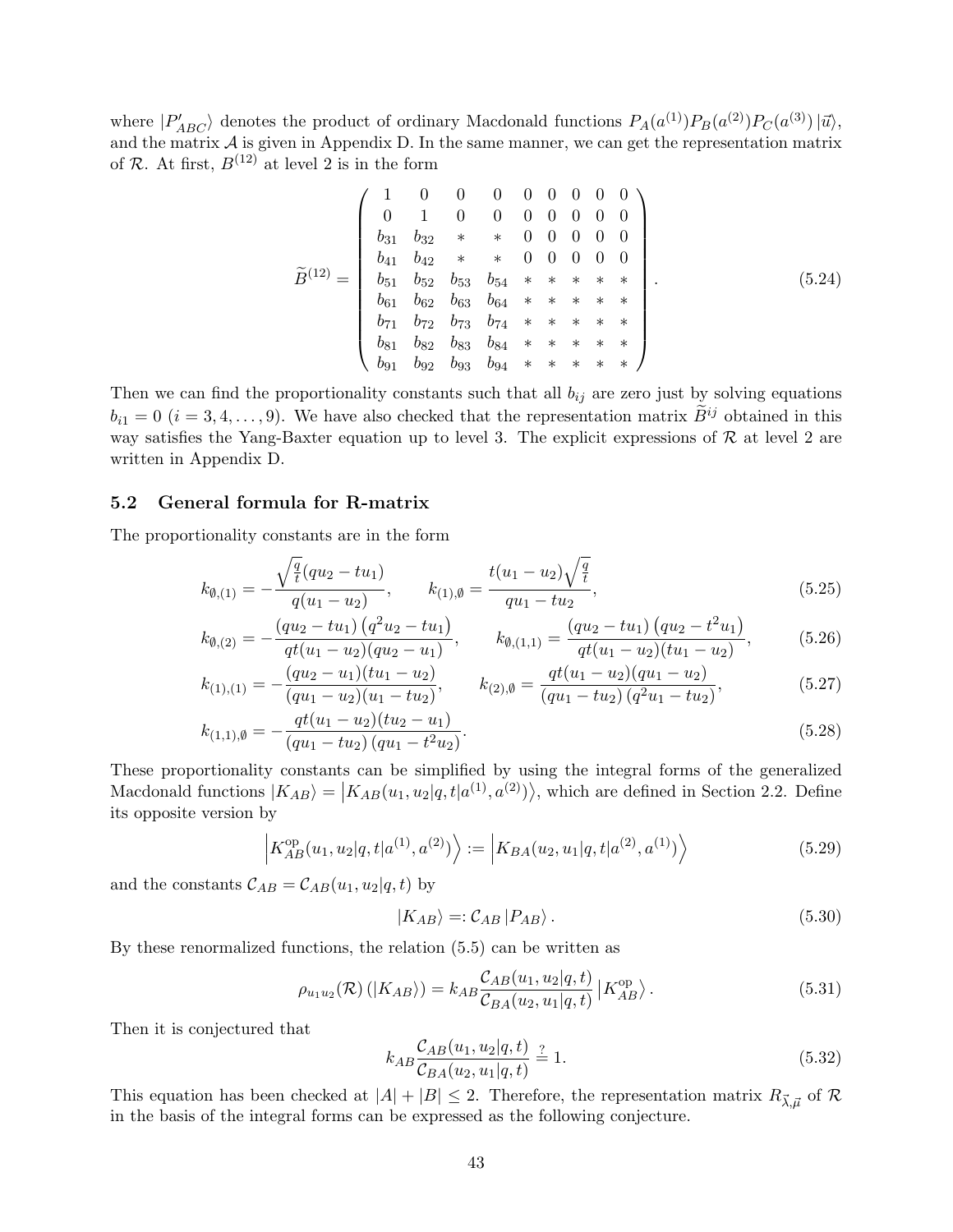#### **Conjecture 5.1.**

$$
R_{\vec{\lambda},\vec{\mu}} \stackrel{?}{=} \frac{1}{\langle K_{\vec{\mu}}|K_{\vec{\mu}}\rangle} \left\langle K_{\vec{\mu}}|K_{\vec{\lambda}}^{\text{op}} \right\rangle. \tag{5.33}
$$

Since the formula (5.33) means the expansion coefficients of  $|K^{\text{op}}\rangle$  in front of  $|K_{\vec{\lambda}}\rangle$ , by using the transition matrix defined by

$$
|K_{\vec{\lambda}}\rangle = \sum_{\vec{\mu}} \mathcal{A}_{\vec{\lambda},\vec{\mu}}(u_1, u_2) |P'_{\vec{\mu}}\rangle
$$
 (5.34)

and its opposite version  $\mathcal{A}_{\alpha}^{\text{op}}$  $(\lambda^{(1)}, \lambda^{(2)}), (\mu^{(1)}, \mu^{(2)})$   $(u_1, u_2) := \mathcal{A}_{(\lambda^{(2)}, \lambda^{(1)}), (\mu^{(2)}, \mu^{(1)})} (u_2, u_1)$ , the R-matrix can be calculated by the matrix operation

$$
R_{\vec{\lambda}, \vec{\mu}} = \sum_{\vec{\nu}} \mathcal{A}_{\vec{\nu}, \vec{\lambda}}^{\text{op}}(u_1, u_2) \mathcal{A}_{\vec{\mu}, \vec{\nu}}^{-1}(u_1, u_2).
$$
 (5.35)

This formula gives a much simpler way to get explicit expressions as compared with deducing them from the universal R-matrix [42]. Incidentally, the proportionality constants are conjectured to be

$$
k_{AB} \stackrel{?}{=} \left(\frac{q}{t}\right)^{\frac{1}{2}(|A|+|B|)} \frac{N_{AB}\left(\frac{u_1}{u_2}\right)}{N_{AB}\left(\frac{qu_1}{tu_2}\right)} = \left(\frac{t}{q}\right)^{\frac{1}{2}(|A|+|B|)} \frac{N_{BA}\left(\frac{qu_2}{tu_1}\right)}{N_{BA}\left(\frac{u_2}{u_1}\right)},
$$
(5.36)

where  $N_{AB}(Q)$  is the Nekrasov factor defined in  $(2.10)$ , Section 2.1. The second equality follows from the formula (eq.(2.34) in [47], eq.(102) in [76])

$$
N_{AB}\left(\sqrt{\frac{q}{t}}Q;q,t\right) = N_{BA}\left(\sqrt{\frac{q}{t}}Q^{-1};q,t\right)Q^{|A|+|B|}\frac{f_A(q,t)}{f_B(q,t)},\tag{5.37}
$$

where  $f_A(q,t)$  is the framing factor [77]. The equation (5.36) has been checked up to level 3.

# **6 Properties of generalized Macdonald functions**

#### **6.1 Partial orderings**

The existence theorem of generalized Macdonald functions can be stated by the ordering *∗ >* in Definition 2.10. In this subsection, we introduce a more elaborated ordering. Using this ordering, we can find more elements which is 0 in the transition matrix  $c_{\vec{\lambda}, \vec{\mu}}$ , where  $|P_{\vec{\lambda}}\rangle = \sum_{\vec{\mu}} c_{\vec{\lambda}, \vec{\mu}} \prod_i P_{\mu^{(i)}}(a_{-\vec{\mu}}^{(i)})$ *−n* )*|⃗u⟩*, and get more strict condition to existence theorem.

**Definition 6.1.** For *N*-tuples of partitions  $\vec{\lambda}$  and  $\vec{\mu}$ ,

$$
\vec{\lambda} \stackrel{*}{\succ} \vec{\mu} \quad \stackrel{\text{def}}{\Leftrightarrow} \quad \vec{\lambda} \stackrel{*}{\gt} \vec{\mu} \quad \text{and} \quad \{ \nu \mid \nu \supset \lambda^{(\alpha)}, \nu \supset \mu^{(\alpha)}, |\nu| = |\lambda^{(\alpha)}| + \sum_{\beta=\alpha+1}^N (|\lambda^{(\beta)}| - |\mu^{(\beta)}|) \} \neq \emptyset
$$

for all  $\alpha$ . Here  $\lambda \supset \mu$  denote that  $\lambda_i \geq \mu_i$  for all *i*.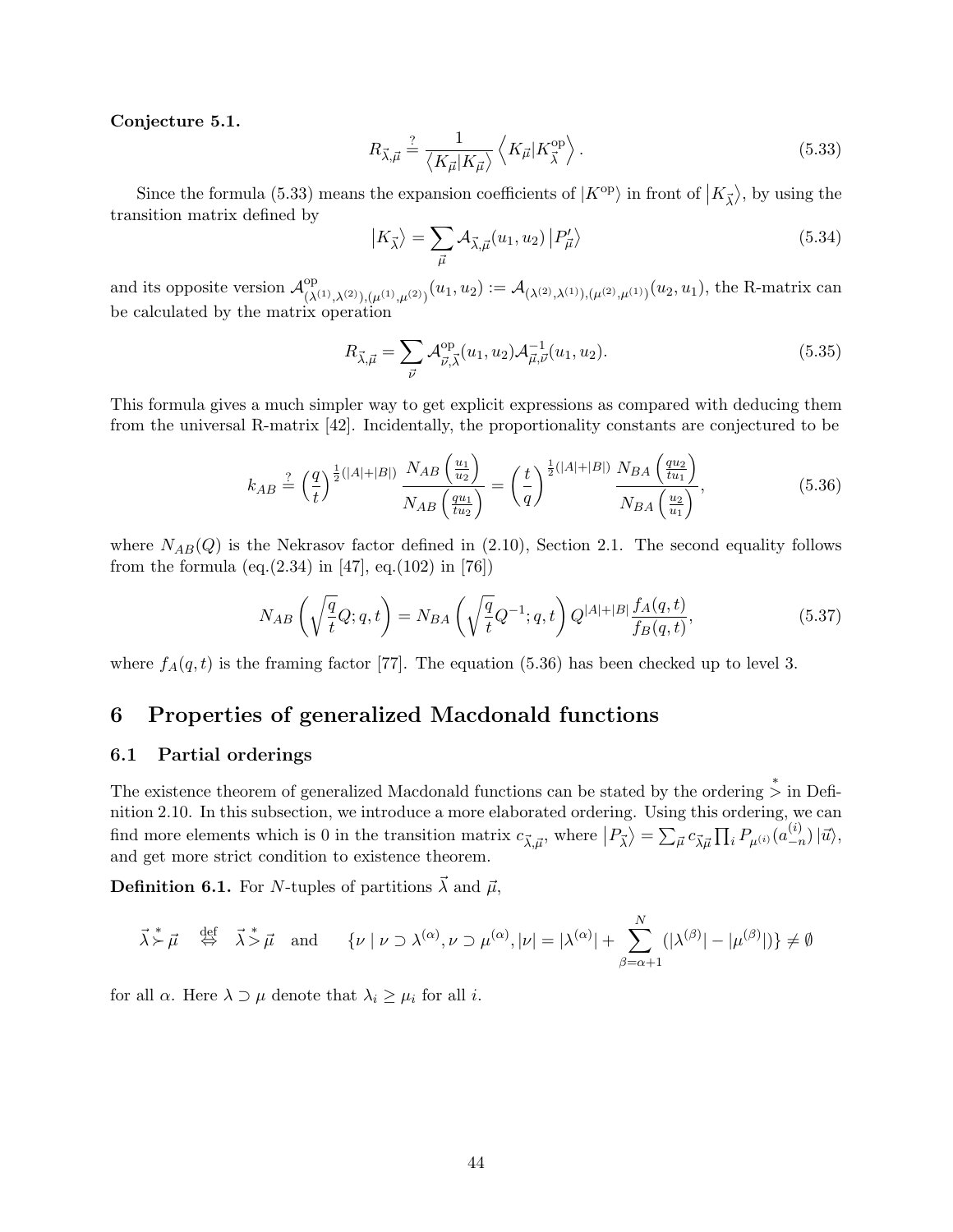**Example 6.2.** If  $N = 3$  and the number of boxes is 3, then



Here  $\vec{\lambda} \to \vec{\mu}$  stands for  $\vec{\lambda} \stackrel{*}{\succ} \vec{\mu}$ .

By using the following conjecture, we can state the existence theorem.

**Conjecture 6.3.** Let  $\eta_n^{(i)} := \oint \frac{dz}{2\pi i}$ 2*π √ −*1*z η*<sup>(*i*)</sup>(*z*) *z*<sup>*n*</sup>. In the action of *η*<sup>(*i*)</sup> (*n*  $\geq$  1) on Macdonald functions  $P_{\lambda}(a_{-\tau}^{(i)})$  $\langle u \rangle$ <sub>−n</sub>; *q, t*) |*u* $\rangle$ , there only appear partitions  $\mu$  contained in  $\lambda$ , i.e.,

$$
\eta_n^{(i)} P_\lambda(a_{-n}^{(i)}; q, t) |u\rangle = \sum_{\mu \subset \lambda} c_{\lambda, \mu} P_\mu(a_{-n}^{(i)}; q, t) | \vec{\mu} \rangle.
$$
 (6.1)

**Theorem 6.4.** Under the Conjecture 6.3, for an *N*-tuple of partitions  $\vec{\lambda}$ , there exists an unique vector  $|P_{\vec{\lambda}}\rangle \in \mathcal{F}_{\vec{u}}$  such that

$$
\left|P_{\vec{\lambda}}\right\rangle = \prod_{i=1}^{N} P_{\lambda^{(i)}}(a_{-n}^{(i)}; q, t) \left|\vec{u}\right\rangle + \sum_{\vec{\mu} \stackrel{*}{\prec} \vec{\lambda}} c_{\vec{\lambda}, \vec{\mu}} \prod_{i=1}^{N} P_{\mu^{(i)}}(a_{-n}^{(i)}; q, t) \left|\vec{u}\right\rangle, \tag{6.2}
$$

$$
X_0^{(1)} |P_{\vec{\lambda}}\rangle = \epsilon_{\vec{\lambda}} |P_{\vec{\lambda}}\rangle. \tag{6.3}
$$

**Proof.** At first,  $\eta_n^{(i)}$  satisfies

$$
\eta_0^{(i)} P_\lambda(a_{-n}^{(i)}) \left| \vec{u} \right\rangle = e_\lambda P_\lambda(a_{-n}^{(i)}) \left| \vec{u} \right\rangle, \quad \eta_0^{(j)} P_\lambda(a_{-n}^{(i)}) \left| \vec{u} \right\rangle = P_\lambda(a_{-n}^{(i)}) \left| \vec{u} \right\rangle, \eta_n^{(j)} P_\lambda(a_{-n}^{(i)}) \left| \vec{u} \right\rangle = 0 \qquad i \neq j, \quad n \geq 1.
$$
\n(6.4)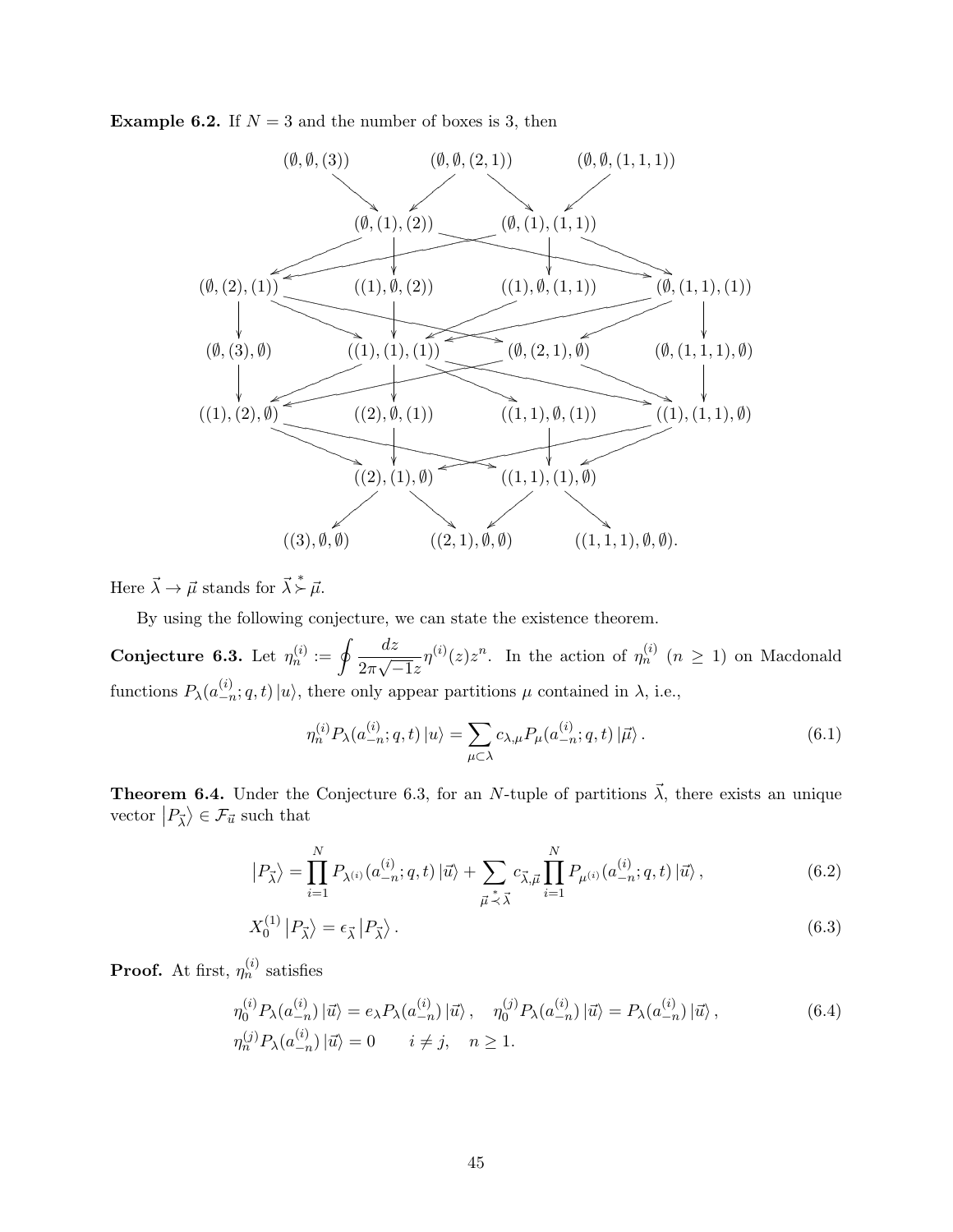If we act  $\Lambda_0^i := \oint \frac{dz}{\Omega - \sqrt{z}}$ 2*π √ −*1*z*  $\Lambda^{i}(z)$  on the product of the Macdonald functions, then

$$
\Lambda_0^i \prod_{j=1}^N P_{\lambda^{(j)}}(a_{-n}^{(j)}) \left| \vec{u} \right\rangle = e_{\lambda^{(i)}} \prod_{j=1}^N P_{\lambda^{(j)}}(a_{-n}^{(j)}) \left| \vec{u} \right\rangle + \sum_{\mu \subset \lambda^{(i)}} c'_{\lambda^{(i)},\mu}(a_{-n}^{(1)}, \dots, a_{-n}^{(i-1)}) P_{\mu}(a_{-n}^{(i)}) \prod_{j \neq i} P_{\lambda^{(j)}}(a_{-n}^{(j)}) \left| \vec{u} \right\rangle,
$$
(6.5)

where  $c'_{\lambda^{(i)},\mu}(a_{-n}^{(1)})$  $\binom{(1)}{-n}, \ldots, \binom{(i-1)}{-n}$  $\binom{(i-1)}{-n}$  is a polynomial of degree  $|\lambda^{(i)}| - |\mu|$  of  $a_{-n}^{(1)}$  $\binom{(1)}{-n}, \ldots, \binom{(i-1)}{-n}$  $\frac{(i-1)}{-n}$ .<sup>20</sup> Hence

$$
X_0^{(1)} \prod_{j=1}^N P_{\lambda^{(j)}}(a_{-n}^{(j)}) \left| \vec{u} \right\rangle = \epsilon_{\vec{\lambda}} \prod_{j=1}^N P_{\lambda^{(j)}}(a_{-n}^{(j)}) \left| \vec{u} \right\rangle + \sum_{\vec{\mu} \stackrel{*}{\prec} \vec{\lambda}} c_{\vec{\lambda},\vec{\mu}} \prod_{j=1}^N P_{\mu^{(j)}}(a_{-n}^{(j)}) \left| \vec{u} \right\rangle. \tag{6.6}
$$

Therefore one can easily diagonalize it and we have this theorem.

In the basis of monomial symmetric functions  $|m_{\vec{\lambda}}\rangle := \prod_{i=1}^{N} m_{\lambda^{(i)}}(a_{-r}^{(i)})$  $\binom{u}{-n}$  | $\vec{u}$ <sup>*n*</sup>, we have

$$
X_0^{(1)} |m_{\vec{\lambda}}\rangle = X_0^{(1)} \sum_{\vec{\lambda} \ge \vec{\mu}} d_{\vec{\lambda}\vec{\mu}} \prod_{i=1}^N P_{\mu^{(i)}}(a_{-n}^{(i)}) | \vec{u}\rangle
$$
  
\n
$$
= \sum_{\vec{\lambda} \ge \vec{\mu}} d_{\vec{\lambda}\vec{\mu}} \sum_{\vec{\mu} \ge \vec{\nu}} d'_{\vec{\lambda}\vec{\mu}} \prod_{i=1}^N P_{\nu^{(i)}}(a_{-n}^{(i)}) | \vec{u}\rangle
$$
  
\n
$$
= \sum_{\vec{\lambda} \ge \vec{\mu}} \sum_{\vec{\mu} \ge \vec{\nu}} \sum_{\vec{\mu} \ge \vec{\rho}} d_{\vec{\lambda}\vec{\mu}} d'_{\vec{\mu}\vec{\nu}} d''_{\vec{\nu}\vec{\rho}} |m_{\vec{\rho}}\rangle,
$$
  
\n(6.7)

 $\Box$ 

where

$$
\vec{\lambda} \ge \vec{\mu} \quad \stackrel{\text{def}}{\Leftrightarrow} \quad (|\lambda^{(1)}|, \dots, |\lambda^{(N)}|) = (|\mu^{(1)}|, \dots, |\mu^{(N)}|) \quad \text{and} \quad \lambda^{(\alpha)} \ge \mu^{(\alpha)} \tag{6.8}
$$

 $(1 \leq \forall \alpha \leq N)$ . Thus the partial ordering  $\stackrel{*}{\geq}$  defined as follows also triangulates  $X_0^{(1)}$  $\binom{1}{0}$ .

$$
\vec{\lambda} \succeq \vec{\rho} \quad \stackrel{\text{def}}{\Leftrightarrow} \quad \text{there exists } \vec{\mu} \text{ and } \vec{\nu} \text{ such that } \vec{\lambda} \ge \vec{\mu} \succeq \vec{\nu} \ge \vec{\rho} \,. \tag{6.9}
$$

It can be shown that the partial ordering  $\stackrel{*}{\succeq}$  is equivalent to the ordering  $\geq^L$  introduced in [39]. Therefore Theorem 6.4 supports the existence theorem in [39, Proposition3.8].

#### **6.2 Realization of rank** *N* **representation by generalized Macdonald function**

A representation of the DIM algebra called rank *N* representation is provided in [44] in terms of a basis  $|\vec{u}, \vec{\lambda}\rangle$  called AFLT basis. This rank *N* representation corresponds to the *N*-fold tensor product of the level (0,1) representation described in Appendix B. The level (0,1) representation can be considered as the spectral dual to the level  $(1,0)$  representation which is realized by the Heisenberg algebra. In this subsection, based on this spectral duality we present conjectures for explicit expressions of the action of  $x_{\pm 1}^+$  on the generalized Macdonald functions, which are defined to be eigenfunctions of the Hamiltonian  $X_0^{(1)}$  $_{0}^{(1)}$ . We can also conjecture the eigenvalues of higher rank Hamiltonians on the generalized Macdonald functions from those of the spectral dual generators provided in [44]. Our conjectures mean that the generalized Macdonald functions concretely realize the spectral dual basis to  $|\vec{u}, \lambda\rangle$  in [44].

<sup>&</sup>lt;sup>20</sup>That is to say, for the operator  $\mathcal O$  such that  $[\mathcal O, a_{-n}^{(j)}] = na_{-n}^{(j)}$ , the polynomial  $c'_{\lambda^{(i)},\mu}$  satisfies  $[\mathcal O, c'_{\lambda^{(i)},\mu}] =$  $(|\lambda^{(i)}| - |\mu|)c'_{\lambda^{(i)},\mu}.$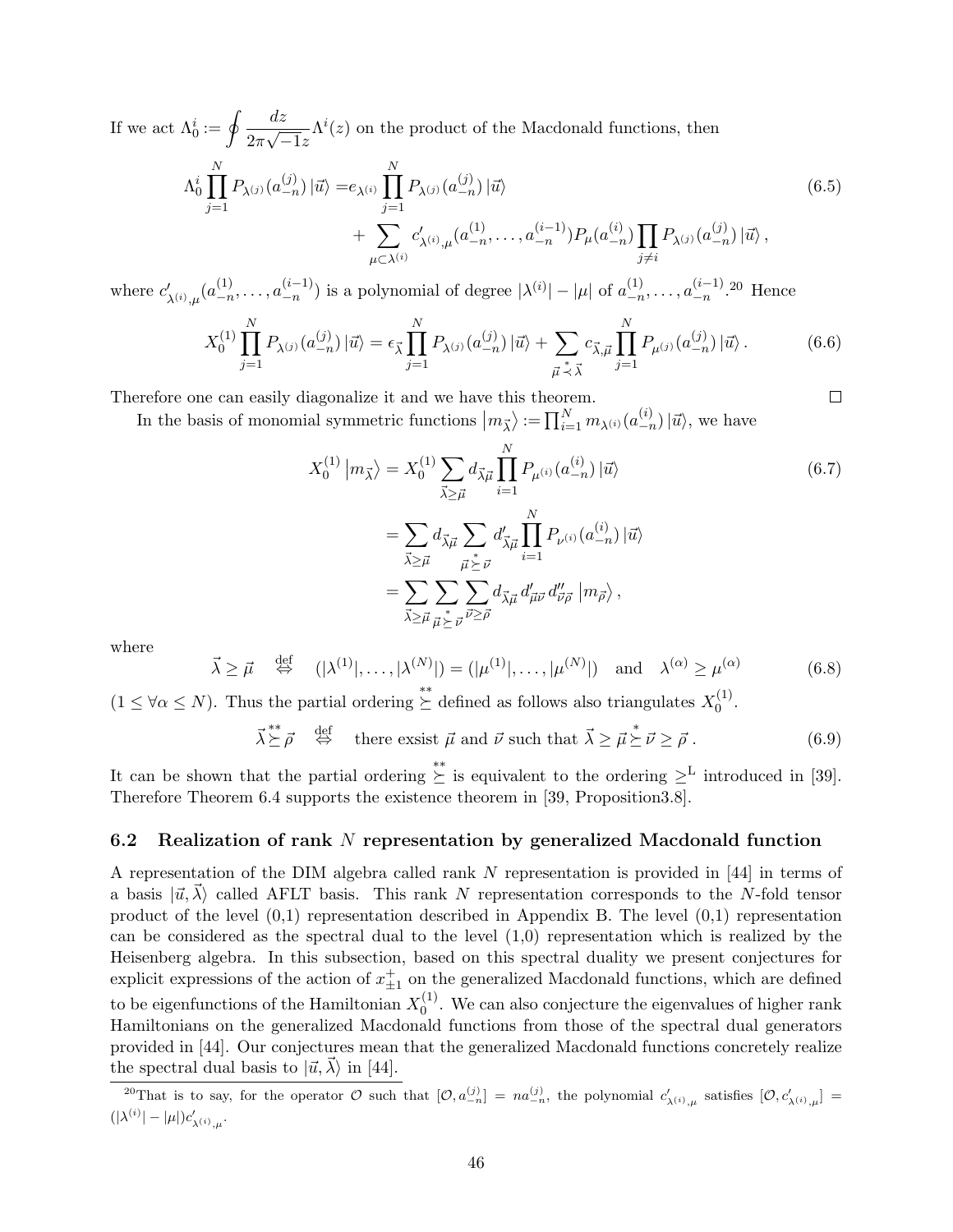# $\det(\mathbf{A}) = \det(\mathbf{A})$  **Action** of  $x_{\pm 1}^+$  on generalized Macdonald function

Although we already define the integral forms  $|K_{\vec{\lambda}}\rangle$  of the generalized Macdonald functions, let us use another renormalization  $|M_{\vec{\lambda}}\rangle$  of them, which is defined by

$$
|\widetilde{M}_{\vec{\lambda}}\rangle = |P_{\vec{\lambda}}\rangle \times \prod_{1 \le i < j \le N} N_{\lambda^{(j)},\lambda^{(i)}}(u_j/u_i) \prod_{k=1}^N \prod_{(i,j) \in \lambda^{(k)}} (1 - q^{\lambda_i^{(k)} - j} t^{\lambda_j^{(k)'} - i + 1}),\tag{6.10}
$$

where  $N_{\lambda,\mu}(u)$  is the Nekrasov factor. This renormalization is the almost same as  $|K_{\vec{\lambda}}\rangle$ . Their difference is conjectured to be the scalar multiplication of only monomials in parameter *q*, *t* and *u<sup>i</sup>* .

It is expected that the basis  $|\tilde{M}\rangle_{\vec{\lambda}}$  corresponds to the AFLT basis<sup>21</sup> in [44] and realizes the rank *N* representation through the spectral duality *S*. That is to say, for any generator *a* in the DIM algebra, the action of  $\rho_{\vec{u}}^{(N)} \circ \mathcal{S}(a)$  on the integral forms  $|\widetilde{M}_{\vec{\lambda}}\rangle$  is in the same form as one of  $\rho^{\text{rank}N}(a)$ on the basis  $|\vec{u}, \vec{\lambda}\rangle$  [44], where  $\rho^{\text{rank}N} := \rho_{u_1}^{(0,1)} \otimes \cdots \otimes \rho_{u_N}^{(0,1)} \circ \Delta^{(N)}$ . Indeed, we can check that the action of  $x_{\pm 1}^+$  on the generalized Macdonald functions is as the following conjecture. Let us denote adding a box to or removing it from the Young diagram  $\vec{\lambda}$  through  $A(\vec{\lambda})$  and  $R(\vec{\lambda})$  respectively. We also use the notation  $\chi_{(\ell,i,j)} = u_{\ell}t^{-i+1}q^{j-1}$  for the triple  $x = (\ell,i,j)$ , where  $(i,j) \in \lambda^{(\ell)}$  is the coordinate of the box of the Young diagram  $\lambda^{(\ell)}$ .

#### **Conjecture 6.5.**

$$
X_1^{(1)}|\widetilde{M}_{\vec{\lambda}}\rangle \stackrel{?}{=} \sum_{\substack{|\vec{\mu}|=|\vec{\lambda}|-1\\ \vec{\lambda}\supset\vec{\mu}}} \tilde{c}_{\vec{\lambda},\vec{\mu}}^{(+)}|\widetilde{M}_{\vec{\mu}}\rangle, \quad X_{-1}^{(1)}|\widetilde{M}_{\vec{\lambda}}\rangle \stackrel{?}{=} \sum_{\substack{|\vec{\mu}|=|\vec{\lambda}|+1\\ \vec{\lambda}\subset\vec{\mu}}} \tilde{c}_{\vec{\lambda},\vec{\mu}}^{(-)}|\widetilde{M}_{\vec{\mu}}\rangle, \tag{6.11}
$$

where

$$
\tilde{c}_{\vec{\lambda},\vec{\mu}}^{(+)} = \xi_x^{(+)} \frac{\prod_{y \in A(\vec{\lambda})} (1 - \chi_x \chi_y^{-1}(q/t))}{\prod_{\substack{y \in R(\vec{\lambda})} (1 - \chi_x \chi_y^{-1})}} , \quad x \in \vec{\lambda} \setminus \vec{\mu}, \tag{6.12}
$$

$$
\tilde{c}_{\vec{\lambda},\vec{\mu}}^{(-)} = \xi_x^{(-)} \frac{\prod_{y \in R(\vec{\lambda})} (1 - \chi_y \chi_x^{-1}(q/t))}{\prod_{\substack{y \in A(\vec{\lambda})} (1 - \chi_y \chi_x^{-1})}} , \quad x \in \vec{\mu} \setminus \vec{\lambda}, \tag{6.13}
$$

and for the triple  $(\ell, i, j)$ , we put

$$
\xi_{(\ell,i,j)}^{(+)} = (-1)^{N+\ell} p^{-\frac{\ell+1}{2}} t^{(N-\ell)i} q^{(\ell-N+1)j} \frac{\prod_{k=1}^{N-\ell} u_{\ell+k}}{u_{\ell}^{N-\ell-1}}, \quad \xi_{(\ell,i,j)}^{(-)} = (-1)^{\ell} p^{\frac{\ell-1}{2}} t^{(\ell-2)i} q^{(1-\ell)j} \frac{\prod_{k=1}^{\ell-1} u_k}{u_{\ell}^{\ell-2}}.
$$
\n(6.14)

These actions of  $X_{+1}^{(1)}$  $\pm$ <sup>1</sup>/<sub> $\pm$ 1</sub> in this conjecture come from the corresponding actions of the generators  $f_1$  and  $e_1$  in [44] respectively, i.e.,  $x_1^-$  and  $x_1^+$  in our notation, which are the spectral duals of  $x_1^+$ and  $x_{-1}^+$ . Incidentally, introducing the coefficients  $c_{\vec{\lambda}, \vec{\mu}}^{(\pm)}$  $\frac{d^2\vec{a}}{d\vec{\lambda},\vec{\mu}}=c^{(\pm)}_{\vec{\lambda},\vec{\mu}}$  $\frac{d^{\text{(E)}}\bar{x}}{\vec{\lambda},\vec{\mu}}(q,t|u_1,\ldots,u_N)$  by

$$
c_{\vec{\lambda},\vec{\mu}}^{(\pm)} = \prod_{1 \le i < j \le N} \frac{N_{\mu^{(j)},\mu^{(i)}}(u_j/u_i)}{N_{\lambda^{(j)},\lambda^{(i)}}(u_j/u_i)} \prod_{k=1}^N \frac{\prod_{(i,j) \in \mu^{(k)}} (1 - q^{\mu_i^{(k)} - j} t^{\mu_j^{(k)T} - i + 1})}{\prod_{(i,j) \in \lambda^{(k)}} (1 - q^{\lambda_i^{(k)} - j} t^{\lambda_j^{(k)T} - i + 1})} \times \tilde{c}_{\vec{\lambda},\vec{\mu}}^{(\pm)}, \tag{6.15}
$$

<sup>&</sup>lt;sup>21</sup>Originally, the AFLT basis is defined by the property that their inner products and matrix elements of vertex operators reproduce the Nekrasov factor. In [39] the integral forms  $M_{\overline{\lambda}}$  were already conjectured to be the AFLT basis in this original sense.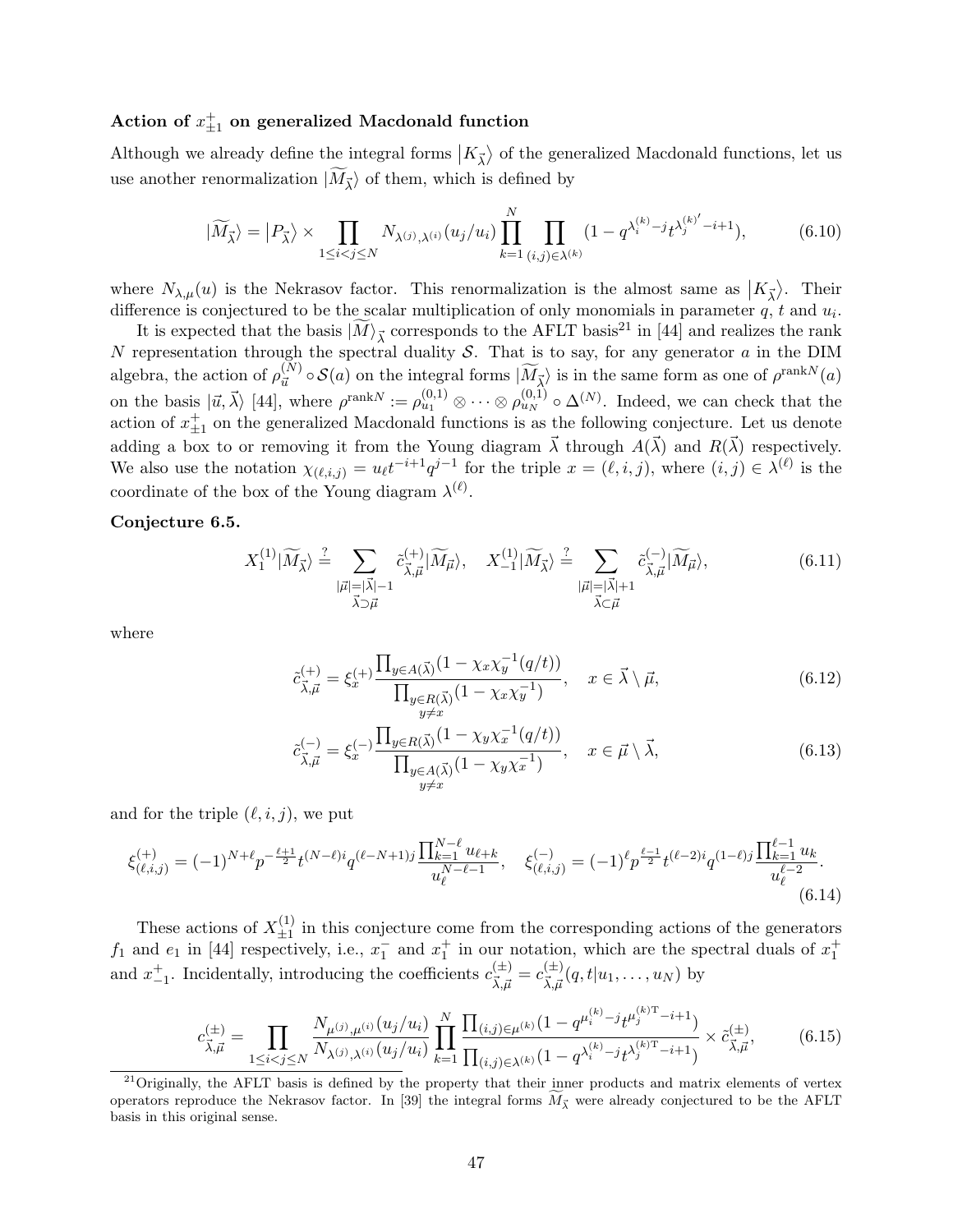i.e.,  $X_{+1}^{(1)}$  $\ket{\frac{(1)}{\pm 1}} P_{\vec{\lambda}}\rangle = \sum_{\vec{\mu}} c_{\vec{\lambda},\vec{\mu}}^{(\pm)}$  $\langle \frac{d^2y}{dx \mu} | P_{\vec{\mu}} \rangle$ , we can further conjecture that

$$
c_{\vec{\lambda},\vec{\mu}}^{(+)}(q,t|u_1,\ldots,u_N) \stackrel{?}{=} -c_{(\mu^{(N)}',\ldots,\mu^{(1)'}),(\lambda^{(N)'},\ldots,\lambda^{(1)'})}^{(-1)}(t^{-1},q^{-1}|p^{(N-1)/2}u_N,\ldots,p^{(N-1)/2}u_1).
$$
 (6.16)

Conjecture 6.5 with respect to  $X_1^{(1)}$  $\lambda_1^{(1)}$  and the formula (6.16) are checked on a computer for  $|\vec{\lambda}| \leq 5$ for  $N = 1$ , for  $|\vec{\lambda}| \leq 3$  for  $N = 2, 3$  and for  $|\vec{\lambda}| \leq 2$  for  $N = 4$ . Conjecture 6.5 with respect to  $X_{-1}^{(1)}$ *−*1 is also checked for the same size of  $\vec{\mu}$ .

#### **Higher Hamiltonian**

For each integer  $k \geq 1$ , the spectral dual of  $\psi_k^+$  $k \atop k$  is *H<sub>k</sub>* defined by  $H_1 = X_0^{(1)}$  $_0^{(1)}$  and

$$
H_k = [X_{-1}^{(1)}, \underbrace{[X_0^{(1)}, \cdots, [X_0^{(1)}, X_1^{(1)}] \cdots ]], \qquad k \ge 2. \tag{6.17}
$$

According to [40],  $H_k$  are spectral dual to  $\psi_k^+$  $\frac{1}{k}$  and consequently mutually commuting;  $[H_k, H_l] = 0$ . Thus the generalized Macdonald functions  $|P_{\vec{\lambda}}\rangle$  are automatically eigenfunctions of all  $H_k$ , i.e.,  $H_k | P_{\vec{\lambda}} \rangle = \epsilon_{\vec{\lambda}}^{(k)}$  $\frac{k}{\lambda}$   $|P_{\lambda}\rangle$ , and  $H_k$  can be regarded as higher Hamiltonians for the generalized Macdonald functions. Since  $H_k$  are the spectral duals to  $\psi_k^+$  $k^{\dagger}$ ;  $H_k = \mathcal{S}(\psi_k^+$  $\binom{+}{k}$ , their eigenvalues are expected to be

## **Conjecture 6.6.**

$$
\epsilon_{\vec{\lambda}}^{(k)} \stackrel{?}{=} \frac{(1-q)^{k-1}(1-t^{-1})^{k-1}}{1-p^{-1}} \oint \frac{dz}{2\pi\sqrt{-1}z} \prod_{i=1}^{N} B_{\lambda^{(i)}}^+(u_i z) z^{-k}, \tag{6.18}
$$

where  $B_{\lambda}^{+}$  $\chi^+(z)$  is defined in (B.21).

The eigenvalues  $\epsilon_{\vec{r}}^{(k)}$  $\frac{1}{\lambda}$ <sup>(k)</sup> correspond to those of the rank *N* representation of the generators  $\psi_k^+$  $\frac{+}{k}$  in [44]. In the  $k = 1$  case, the conjecture (6.18) can be proved. We have checked it for  $|\vec{\lambda}| \leq 5$  for  $N = 1$ , for  $|\vec{\lambda}| \leq 3$  for  $N = 2$ , for  $|\vec{\lambda}| \leq 2$  for  $N = 3$  and for  $|\vec{\lambda}| \leq 1$  for  $N = 4$  in the  $k \leq 5$  case.

#### **6.3 Limit to** *β* **deformation**

In this subsection, we show that the generalized Macdonald functions are reduced to the generalized Jack functions introduced by Morozov and Smirnov in [28] in the  $q \to 1$  limit (see also the sub-thesis [78]). Although the scenario of proof of AGT correspondence is given in [28], the orthogonality of the generalized Jack functions are non-trivial since there are degenerate eigenvalues. The Cauchy formula used in the scenario of proof can not be proved without the orthogonality. However, the eigenvalues of generalized Macdonald functions are non-degenerate. Hence, we can prove the orthogonality of the generalized Jack functions by using the limit in this section. When taking this limit, we set  $u_i = q^{u'_i}$   $(i = 1, ..., N)$ ,  $t = q^{\beta}$ ,  $q = e^{\hbar}$  and take the limit  $\hbar \to 0$  with  $\beta$  fixed. To expose the  $\hbar$  dependence of the generators  $a_n^{(i)}$  in the Heisenberg algebra, they are realized in terms of *N* kinds of power sum symmetric functions  $p_{\lambda}^{(i)}$  $\prod_{\lambda}^{(i)} := \prod_{k \geq 1} p_{\lambda_k}^{(i)}$  $\chi_k^{(i)}$  with  $p_n^{(i)} = \sum_l \left( x_l^{(i)} \right)$  $\binom{i}{l}$ <sup>n</sup> in the ring of symmetric functions  $\Lambda^{\otimes N}$  in the variables  $x_k^{(i)}$  $k^{(i)}$   $(i = 1, \ldots, N, k \in \mathbb{N})$ :

$$
a_n^{(i)} \mapsto n \frac{1 - q^n}{1 - t^n} \frac{\partial}{\partial p_n^{(i)}}, \qquad a_{-n}^{(i)} \mapsto p_n^{(i)} \qquad (n > 0). \tag{6.19}
$$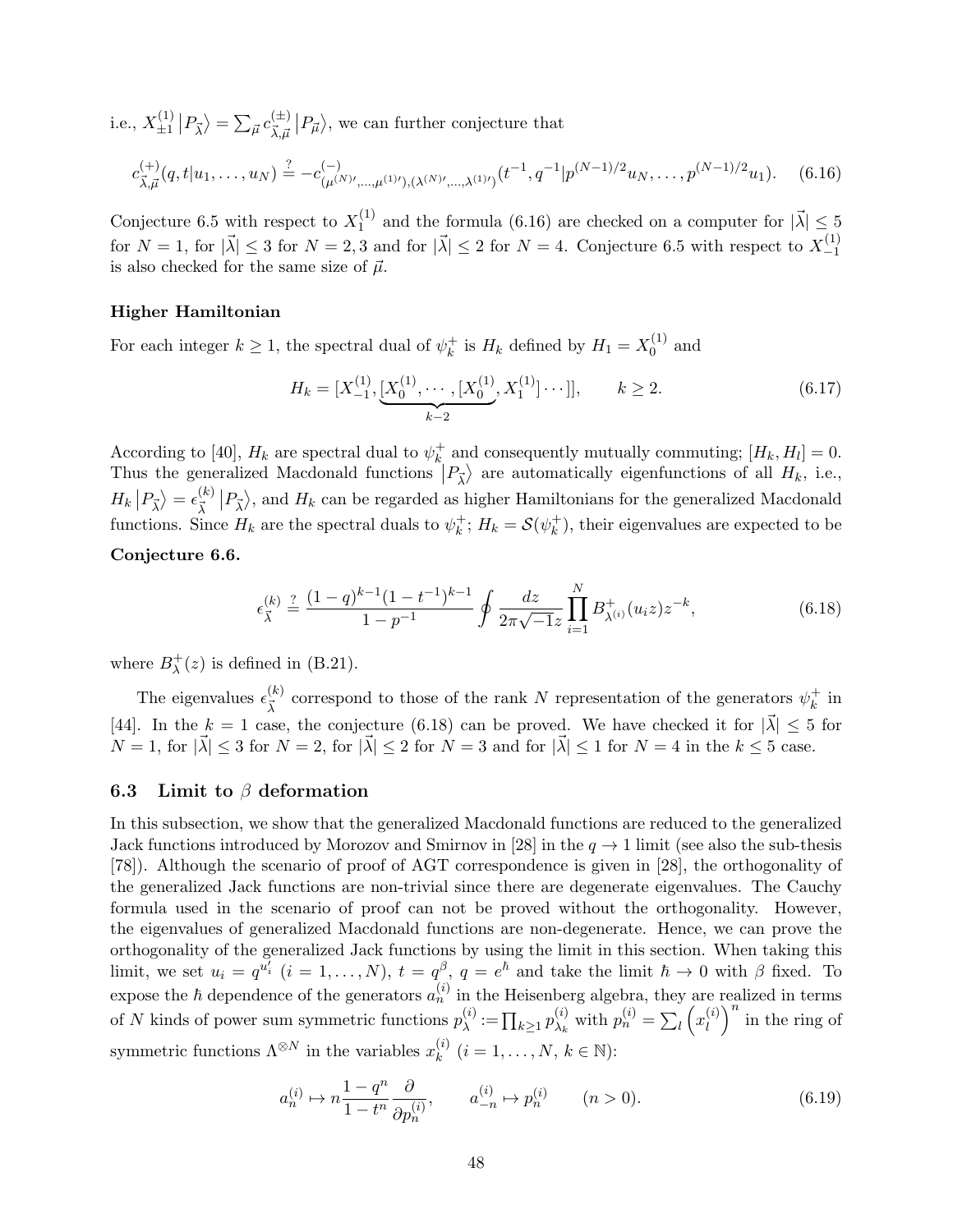Since the operators  $U_i$  become parameter  $u_i$  in the representation space  $\mathcal{F}_{\vec{u}}$ , they are transformed as

$$
U_i \mapsto u_i \tag{6.20}
$$

from the beginning in this section. With the above transformation, the generator  $X_0^{(1)}$  $_0^{(1)}$  can be regarded as the operator over the ring of symmetric functions  $\Lambda^{\otimes N}$ . Define the isomorphism *ι* :  $\mathcal{F}_{\vec{u}} \to \Lambda^{\otimes N}$  by

$$
|a_{\vec{\lambda}}\rangle \stackrel{\iota}{\mapsto} p_{\vec{\lambda}} := \prod_{i=1}^{N} p_{\lambda^{(i)}}^{(i)},
$$
\n(6.21)

where  $|a_{\vec{\lambda}}\rangle$  is defined in Section 5.1. The inner product  $\langle -, -\rangle_{q,t}$  over  $\Lambda^{\otimes N}$  is defined by

$$
\langle p_{\vec{\lambda}}, p_{\vec{\mu}} \rangle_{q,t} = \delta_{\vec{\lambda}, \vec{\mu}} \prod_{i=1}^{N} z_{\lambda^{(i)}} \prod_{k=1}^{\ell(\lambda^{(i)})} \frac{1 - q^{\lambda_k^{(i)}}}{1 - t^{\lambda_k^{(i)}}}, \qquad z_{\lambda^{(i)}} := \prod_{k \ge 1} k^{m_k} m_k!.
$$
 (6.22)

This inner product naturally realize the one over the Fock module  $\mathcal{F}_{\vec{u}}$ , i.e.,

$$
\langle p_{\vec{\lambda}}, p_{\vec{\mu}} \rangle_{q,t} = \langle a_{\vec{\lambda}} | a_{\vec{\mu}} \rangle. \tag{6.23}
$$

Let  $X_0^{(1)\perp}$  be the adjoint operator of  $X_0^{(1)}$  with respect to the inner product. Since the generalized Macdonald functions  $P_{\vec{\lambda}}:=\iota(|P_{\vec{\lambda}}\rangle)$  have non-degenerate eigenvalues the orthogonality clearly follows:

$$
\vec{\lambda} \neq \vec{\mu} \implies \left\langle P_{\vec{\lambda}}^*, P_{\vec{\mu}} \right\rangle_{q,t} = 0. \tag{6.24}
$$

where  $P^*_{\vec{\lambda}}$  is defined to be the eigenfunctions of the adjoint operator  $X_0^{(1)\perp}$  of the eigenvalue  $\epsilon_{\vec{\lambda}}$ .

Now let us take the  $q \to 1$  limit. At first, consider the  $\hbar$  expansion of  $X^{(1)}(z)$ . By  $(1 - t^{-n})(1$ *t*<sup>n</sup> $q^{-n}$ )*/n* =  $\mathcal{O}(\hbar^2)$  and  $(1 - t^{-n})/n$ ,  $(1 - q^n) = \mathcal{O}(\hbar)$ , we have

$$
\oint \frac{dz}{2\pi\sqrt{-1}z} \Lambda_i(z) = 1 + \sum_{n=1}^{\infty} \left( -\frac{(1-t^{-n})(1-q^n)}{n} p_n^{(i)} \frac{\partial}{\partial p_n^{(i)}} \right)
$$
\n
$$
+ \sum_{k=1}^{i-1} \sum_{n=1}^{\infty} \left( -\frac{(1-t^{-n})(1-t^nq^{-n})(1-q^n)}{n} (t/q)^{-\frac{(i-k-1)n}{2}} p_n^{(k)} \frac{\partial}{\partial p_n^{(i)}} \right)
$$
\n
$$
+ \frac{1}{2} \sum_{n,m} \left( -\frac{(1-t^{-n})(1-t^{-m})(1-q^{n+m})}{n m} p_n^{(i)} p_m^{(i)} \frac{\partial}{\partial p_{n+m}^{(i)}} \right)
$$
\n
$$
+ \frac{1}{2} \sum_{n,m} \left( \frac{(1-t^{-n-m})(1-q^n)(1-q^m)}{(n+m)} p_{n+m}^{(i)} \frac{\partial}{\partial p_n^{(i)}} \frac{\partial}{\partial p_m^{(i)}} \right) + \mathcal{O}(\hbar^4).
$$
\n(6.25)

Hence the  $\hbar$  expansion is

$$
\oint \frac{dz}{2\pi\sqrt{-1}z} \Lambda_i(z) = 1 + \hbar^2 \left\{ \beta \sum_{n=1}^{\infty} n p_n^{(i)} \frac{\partial}{\partial p_n^{(i)}} \right\} + \hbar^3 \left\{ \beta (1 - \beta) \sum_{k=1}^{i-1} \sum_{i=1}^{\infty} n^2 p_n^{(k)} \frac{\partial}{\partial p_n^{(i)}} \right. \\ \left. + \frac{\beta^2}{2} \sum_{n,m} (n + m) p_n^{(i)} p_m^{(i)} \frac{\partial}{\partial p_{n+m}^{(i)}} + \frac{\beta}{2} \sum_{n,m} n m p_{n+m}^{(i)} \frac{\partial^2}{\partial p_n^{(i)} \partial p_m^{(i)}} \right. \\ \left. + \frac{\beta (1 - \beta)}{2} \sum_{n=1}^{\infty} n^2 p_n^{(i)} \frac{\partial}{\partial p_n^{(i)}} \right\} + \mathcal{O}(\hbar^4).
$$
\n(6.26)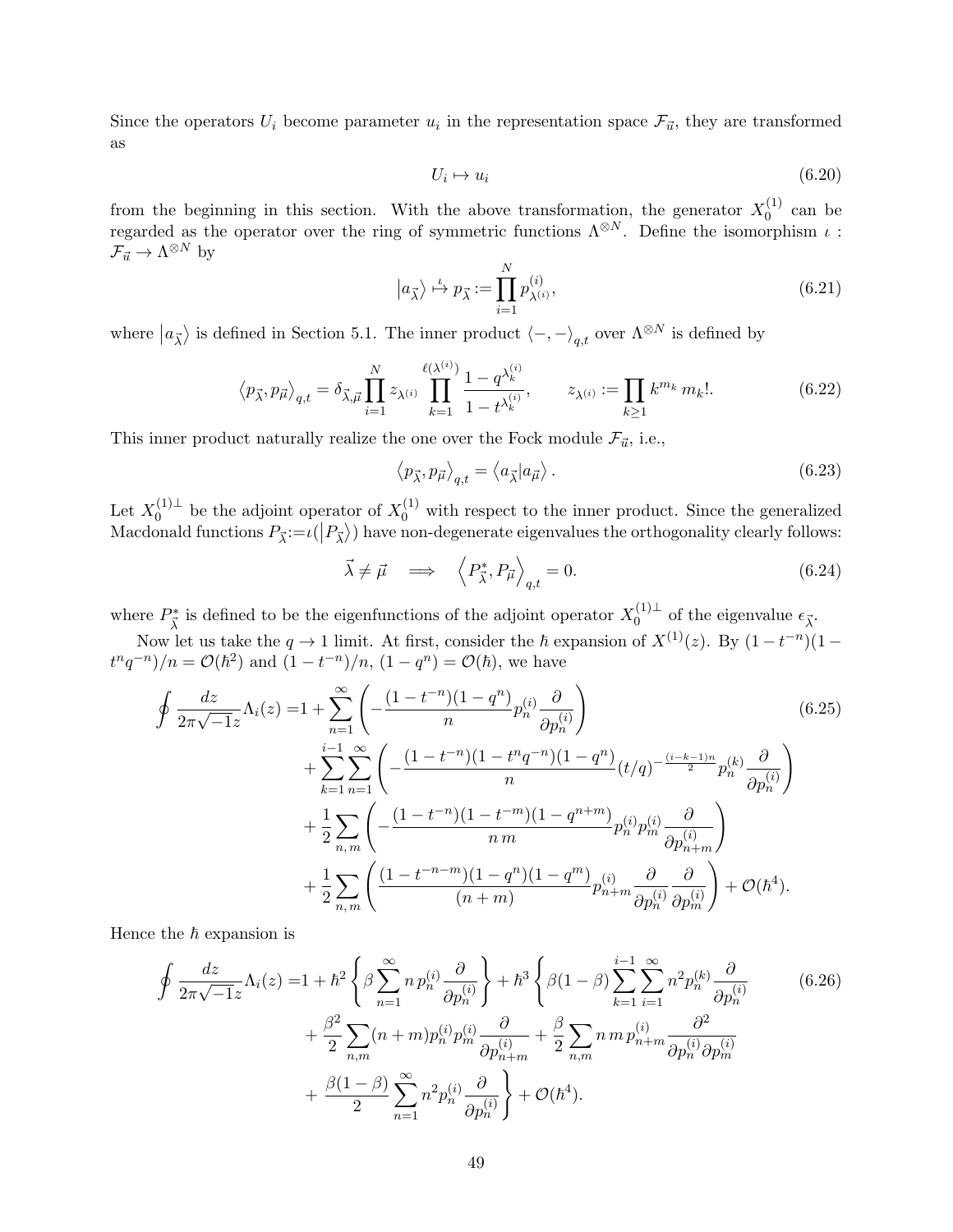Thus we get

$$
u_i \oint \frac{dz}{2\pi\sqrt{-1}z} \Lambda_i(z) = 1 + u'_i \hbar + \hbar^2 \left\{ \beta \sum_{n=1}^{\infty} n p_n^{(i)} \frac{\partial}{\partial p_n^{(i)}} + \frac{1}{2} u'_i^2 \right\} + \hbar^3 \left\{ \beta \mathcal{H}_{\beta}^{(i)} + \beta \sum_{k=1}^{i-1} \mathcal{H}_{\beta}^{(i,k)} + \frac{u'_i^3}{6} \right\} + \mathcal{O}(\hbar^4), \tag{6.27}
$$

where

$$
\mathcal{H}_{\beta}^{(i)} := \frac{1}{2} \sum_{n,m} \left( \beta(n+m) p_n^{(i)} p_m^{(i)} \frac{\partial}{\partial p_{n+m}^{(i)}} + n \, m \, p_{n+m}^{(i)} \frac{\partial^2}{\partial p_n^{(i)} \partial p_m^{(i)}} \right) + \sum_{n=1}^{\infty} \left( u_i' + \frac{1-\beta}{2} n \right) n p_n^{(i)} \frac{\partial}{\partial p_n^{(i)}},\tag{6.28}
$$

$$
\mathcal{H}_{\beta}^{(i,k)} := (1 - \beta) \sum_{n=1}^{\infty} n^2 p_n^{(k)} \frac{\partial}{\partial p_n^{(i)}}.
$$
\n(6.29)

For  $k = 0, 1, 2, \ldots$ , we define operators  $H_k$  by

$$
X_0^{(1)} =: \sum_{k=0}^{\infty} \hbar^k H_k.
$$
\n(6.30)

With respect to  $H_0$ ,  $H_1$  and  $H_2$ , all homogeneous symmetric functions belong to the same eigenspace. Hence, the eigenfunctions of  $\sum_{k=3}^{\infty} \hbar^k H_k$  are the same to those of  $X_0$ . In addition, we have

$$
\lim_{\hbar \to 0} \left( \frac{X_0 - (H_0 + \hbar H_1 + \hbar^2 H_2)}{(t - 1)(q - 1)^2} \right) = \mathcal{H}_{\beta} + \frac{1}{6\beta} \sum_{i=1}^N u_i'^3,
$$
\n(6.31)

$$
\mathcal{H}_{\beta} := \sum_{i=1}^{N} \mathcal{H}_{\beta}^{(i)} + \sum_{i>j} \mathcal{H}_{\beta}^{(i,j)}.
$$
\n(6.32)

Consequently the limit  $q \to 1$  of the generalized Macdonald functions are eigenfunctions of the differential operator  $\mathcal{H}_{\beta}$ . As a matter of fact,  $\mathcal{H}_{\beta}$  plus the momentum  $(\beta - 1) \sum_{i=1}^{N} \sum_{n=1}^{\infty} n p_n^{(i)} \frac{\partial}{\partial n^{(i)}}$  $\partial p_n^{(i)}$ <sup>oph</sup></sub><br>
corresponds to the differential operator of [28, 79], the eigenfunctions of which are called generalized Jack symmetric functions.<sup>22</sup>

As in [39, Proposition 3.7], we can triangulate  $\mathcal{H}_{\beta}$  similarly. Moreover if  $\vec{\lambda} \geq^{\text{L}} \vec{\mu}$  <sup>23</sup> and  $\beta$  is generic, then  $e'_{\vec{\lambda}} \neq e'_{\vec{\mu}}$ .  $(e'_{\vec{\lambda}}, e'_{\vec{\mu}})$  are eigenvalues of  $\mathcal{H}_{\beta}$ .) Therefore we get the existence theorem of the generalized Jack symmetric functions.

$$
|\lambda^{(N)}| + \dots + |\lambda^{(j+1)}| + \sum_{k=1}^{i} \lambda_k^{(j)} \ge |\mu^{(N)}| + \dots + |\mu^{(j+1)}| + \sum_{k=1}^{i} \mu_k^{(j)}
$$
(6.33)

$$
\left(\text{resp.} \quad |\lambda^{(1)}| + \dots + |\lambda^{(j-1)}| + \sum_{k=1}^{i} \lambda_k^{(j)} \ge |\mu^{(1)}| + \dots + |\mu^{(j-1)}| + \sum_{k=1}^{i} \mu_k^{(j)}\right) \tag{6.34}
$$

for all  $i \geq 1$  and  $1 \leq j \leq N$ .

<sup>&</sup>lt;sup>22</sup>To be adjusted to the notation of [28, 79], we need to transform the subscripts:  $u'_i \to u'_{N-i+1}$ ,  $p^{(i)} \to p^{(N-i+1)}$ . <sup>23</sup>We write  $\vec{\lambda} \geq^{\text{L}} \vec{\mu}$  (resp.  $\vec{\lambda} \geq^{\text{R}} \vec{\mu}$ ) if and only if  $|\vec{\lambda}| = |\vec{\mu}|$  and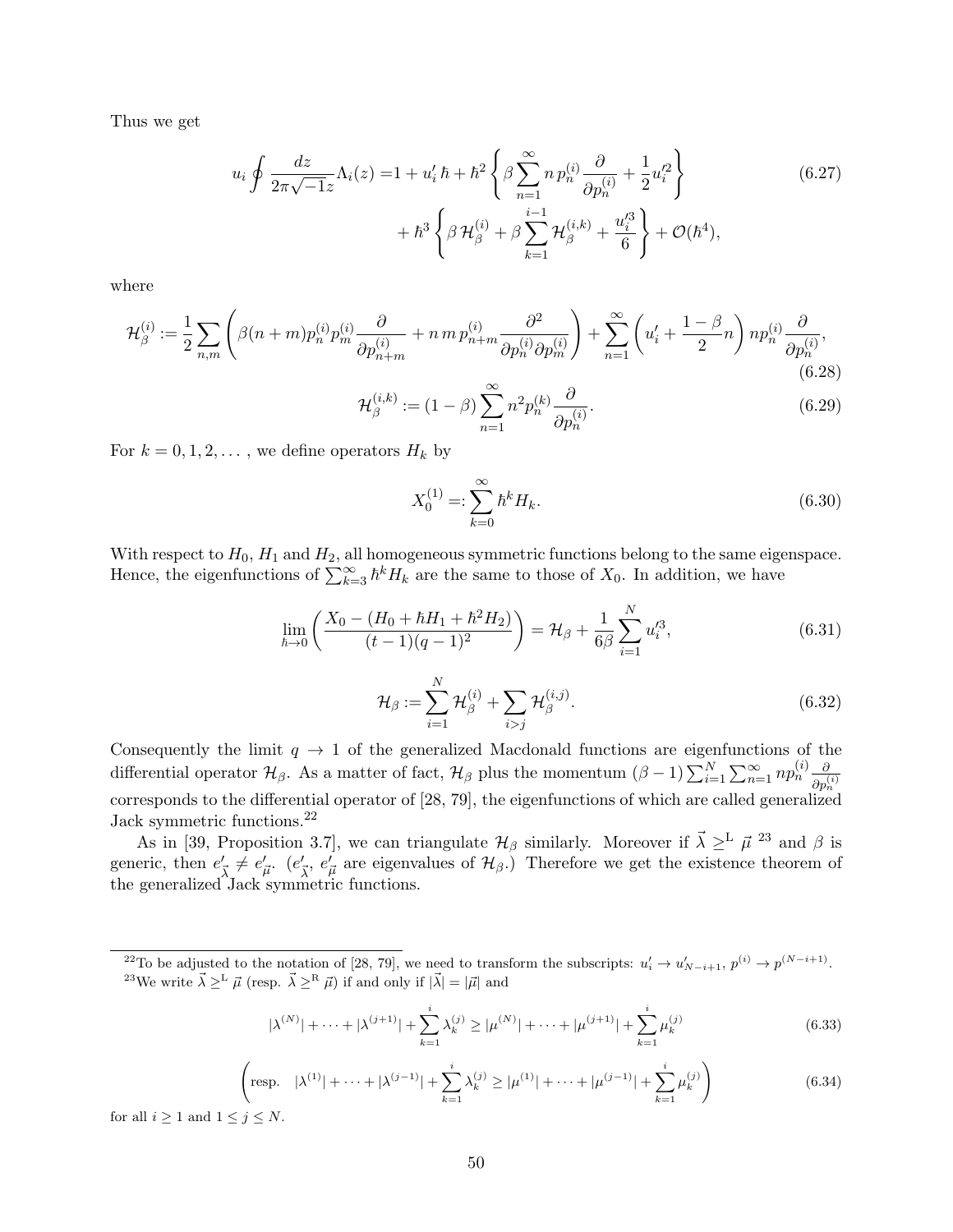**Proposition 6.7.** There exists a unique symmetric function  $J_{\vec{\lambda}}$  satisfying the following two conditions:

$$
J_{\vec{\lambda}} = m_{\vec{\lambda}} + \sum_{\vec{\mu} < L_{\vec{\lambda}}} d'_{\vec{\lambda}\vec{\mu}} m_{\vec{\mu}}, \qquad d'_{\vec{\lambda}\vec{\mu}} \in \mathbb{Q}(\beta, u'_1, \dots, u'_N); \tag{6.35}
$$

$$
\mathcal{H}_{\beta}J_{\vec{\lambda}} = e'_{\vec{\lambda}}J_{\vec{\lambda}}, \qquad e'_{\vec{\lambda}} \in \mathbb{Q}(\beta, u'_1, \dots, u'_N), \qquad (6.36)
$$

where  $m_{\vec{\lambda}}$  denotes the product of monomial symmetric functions  $\prod_{i=1}^{N} m_{\lambda^{(i)}}^{(i)}$  $\chi^{(i)}$ .  $(m_{\lambda^{(i)}}^{(i)}$  $\chi^{(i)}_{(i)}$  is the usual monomial symmetric function of variables  $\{x_n^{(i)} \mid n\}$ .)

From the above argument and the uniqueness in this proposition we get the following important result.

**Proposition 6.8.** The limit of the generalized Macdonald symmetric functions  $P_{\vec{\lambda}}$  to  $\beta$ -deformation coincide with the generalized Jack symmetric functions  $J_{\vec{\lambda}}$ . That is

$$
P_{\vec{\lambda}} \underset{u_i = q^{u'_i}, t = q^{\beta}, q = e^{\hbar}}{\longrightarrow} J_{\vec{\lambda}}.
$$
\n(6.37)

**Remark 6.9.** For the dual functions  $P^*_{\vec{\lambda}}$  and  $J^*_{\vec{\lambda}}$ , a similar proposition holds.

By the orthogonality (6.24), Proposition 6.8 and the fact that the scalar product  $\langle -, - \rangle_{q,t}$  reduces to the scalar product  $\langle -, - \rangle_{\beta}$  which is defined by

$$
\langle p_{\vec{\lambda}}, p_{\vec{\mu}} \rangle_{\beta} = \delta_{\vec{\lambda}, \vec{\mu}} \prod_{i=1}^{N} z_{\lambda^{(i)}} \beta^{-\ell(\lambda^{(i)})},
$$
\n(6.38)

we obtain the orthogonality of the generalized Jack symmetric functions.

**Proposition 6.10.** If  $\vec{\lambda} \neq \vec{\mu}$ , then

$$
\left\langle J_{\vec{\lambda}}^*, J_{\vec{\mu}} \right\rangle_{\beta} = 0. \tag{6.39}
$$

By this proposition, we can prove the Cauchy formula for generalized Jack symmetric functions in the usual way. For example, in the  $N = 2$  case, we have

$$
\sum_{\vec{\lambda}} \frac{J_{\vec{\lambda}}(x^{(1)}, x^{(4)}) J_{\vec{\lambda}}^*(x^{(2)}, x^{(3)})}{v_{\vec{\lambda}}} = \exp\left(\beta \sum_{n\geq 1} \frac{1}{n} p_n^{(1)} p_n^{(2)}\right) \exp\left(\beta \sum_{n\geq 1} \frac{1}{n} p_n^{(3)} p_n^{(4)}\right),\tag{6.40}
$$

where  $v_{\vec{\lambda}} := \langle J_{\vec{\lambda}}^*, J_{\vec{\lambda}} \rangle_{\beta}$ . This is the necessary formula in the scenario of proof of the AGT conjecture [28].

We give examples of Proposition 6.8 in the case  $N = 2$ . The generalized Macdonald symmetric functions of level 1 and 2 have the forms:

$$
\begin{pmatrix}\nP_{(0),(1)} \\
P_{(1),(0)}\n\end{pmatrix} = M_{q,t}^1 \begin{pmatrix}\nm_{(0),(1)} \\
m_{(1),(0)}\n\end{pmatrix}, \qquad M_{q,t}^1 := \begin{pmatrix}\n1 & (t/q)^{\frac{1}{2}} \frac{(t-q)u_2}{t(u_1-u_2)} \\
0 & 1\n\end{pmatrix},
$$
\n(6.41)

$$
\begin{pmatrix}\nP_{(0),(2)} \\
P_{(0),(1,1)} \\
P_{(1),(1)} \\
P_{(2),(0)} \\
P_{(1,1),(0)}\n\end{pmatrix} = M_{q,t}^2 \begin{pmatrix}\nm_{(0),(2)} \\
m_{(0),(1,1)} \\
m_{(1),(1)} \\
m_{(2),(0)} \\
m_{(1,1),(0)}\n\end{pmatrix}, \qquad M_{q,t}^2 := (6.42)
$$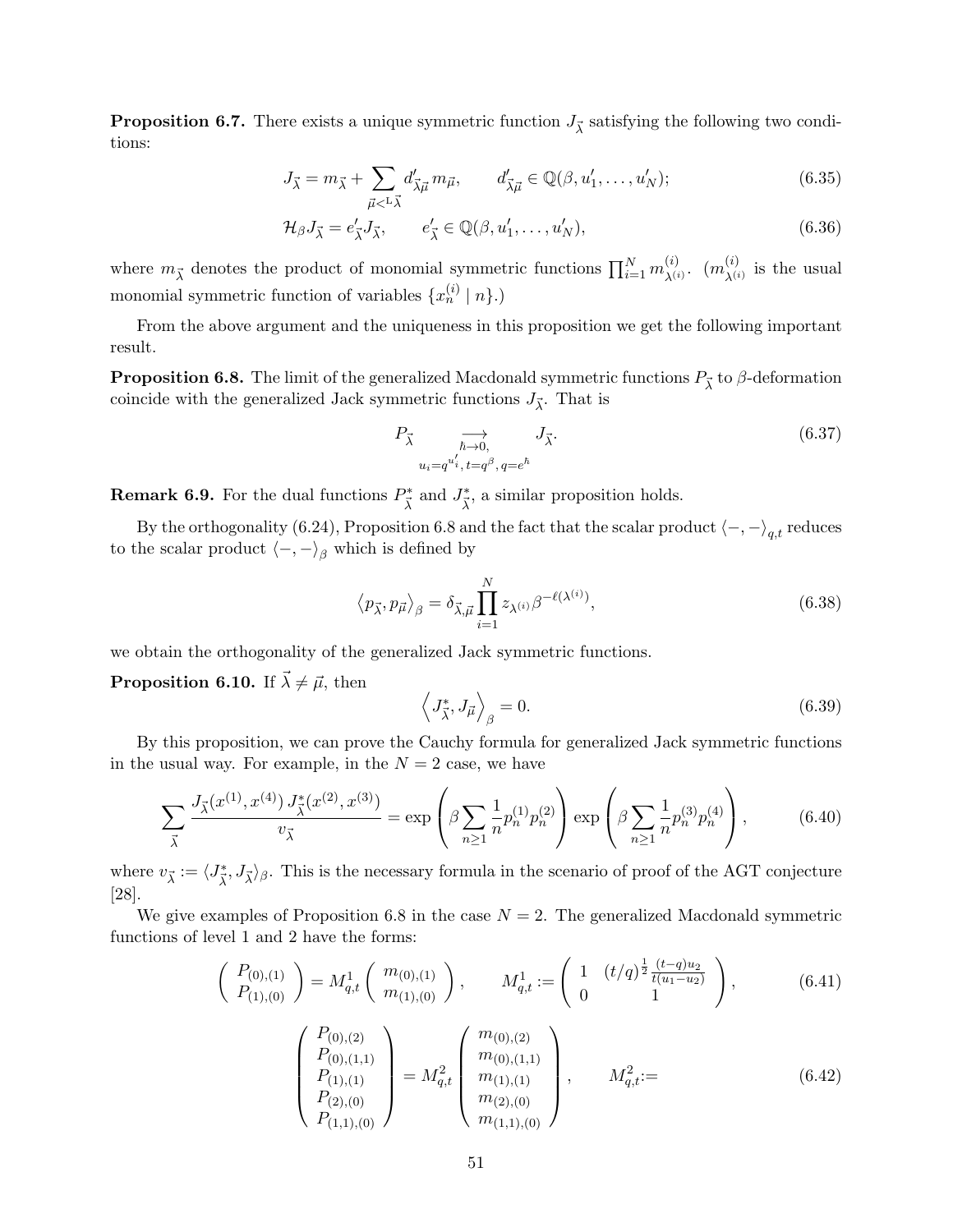$$
\left(\begin{array}{cccccc} 1 & \frac{(1+q)(t-1)}{qt-1} & \frac{(t/q)^{-\frac{1}{2}}(1+q)(q-t)(t-1)u_2}{(1-qt)(u_1-qu_2)} & \frac{(q-t)((1-q^2)tu_1-q(t^2-q(1+q)t+q)u_2)u_2}{qt(qt-1)(u_1-u_2)(u_1-qu_2)} & \frac{(1+q)(q-t)(t-1)((q-1)tu_1+q(q-t)u_2)u_2}{qt(qt-1)(u_1-u_2)} \\ 0 & 1 & (t/q)^{\frac{1}{2}}\frac{(t-q)u_2}{t(tu_1-u_2)} & \frac{(q-t)u_2}{qt(u_1-u_2)} & \frac{(q-t)(qu_2-t((t-1)u_1+u_2))(u_2-u_2)}{qt(u_1-u_2)(u_1-u_2)} \\ 0 & 0 & 1 & 0 & (t/q)^{\frac{1}{2}}\frac{(t-q)u_2}{t(qu_1-u_2)} & (t/q)^{\frac{1}{2}}\frac{(q-t)((1+q+(q-1)tu_1-u_2)(u_1-u_2)u_2)}{qt(u_1-u_2)(-u_1+tu_2)} \\ 0 & 0 & 0 & 1 & \frac{(1+q)(t-1)}{qt-1} \\ 0 & 0 & 0 & 0 & 1 & \frac{(1+q)(t-1)}{qt-1} \end{array}\right)
$$

Also the generalized Jack symmetric functions have the forms:

$$
\begin{pmatrix} J_{(0),(1)} \\ J_{(1),(0)} \end{pmatrix} = M_\beta^1 \begin{pmatrix} m_{(0),(1)} \\ m_{(1),(0)} \end{pmatrix}, \qquad M_\beta^1 := \begin{pmatrix} 1 & \frac{1-\beta}{-u_1' + u_2'} \\ 0 & 1 \end{pmatrix}, \tag{6.43}
$$

$$
\begin{pmatrix}\nJ_{(0),(2)} \\
J_{(0),(1,1)} \\
J_{(1),(1)} \\
J_{(2),(0)} \\
J_{(1,1),(0)}\n\end{pmatrix} = M_{\beta}^2 \begin{pmatrix}\nm_{(0),(2)} \\
m_{(0),(1,1)} \\
m_{(1),(1)} \\
m_{(2),(0)} \\
m_{(1,1),(0)}\n\end{pmatrix},
$$
\n(6.44)

$$
M_{\beta}^{2} := \begin{pmatrix} 1 & \frac{2\beta}{1+\beta} & \frac{2\beta(1-\beta)}{(1+\beta)(1-u_{1}'+u_{2}')} & \frac{(1-\beta)(2+\beta-\beta^{2}-2u_{1}'+2u_{2}')}{(1+\beta)(u_{1}'-u_{2}')(-1+u_{1}'-u_{2}')} & \frac{2\beta(2-3\beta+\beta^{2})}{(1+\beta)(u_{1}'-u_{2}')(-1+u_{1}'-u_{2}')} \\ 0 & 1 & \frac{1-\beta}{-\beta-u_{1}'+u_{2}'} & \frac{1-\beta}{\beta+u_{1}'-u_{2}'} & \frac{-1-\beta}{(u_{1}'-u_{2}')(-\beta-u_{1}'+u_{2}')} \\ 0 & 0 & 1 & \frac{1-\beta}{-1-u_{1}'+u_{2}'} & \frac{2(1-\beta)(-1+\beta-u_{1}'+u_{2}')}{(1-\beta)(-1+\beta-u_{1}'+u_{2}')} \\ 0 & 0 & 0 & 1 & \frac{2\beta}{1+\beta} \\ 0 & 0 & 0 & 0 & 1 \end{pmatrix} . \quad (6.45)
$$

If we take the limit  $q \to 1$  of  $M_{q,t}^i$ , then  $M_{\beta}^i$  appears.

# **Appendix**

# **A Macdonald functions and Hall-Littlewood functions**

In this subsection, we briefly review some properties of Hall-Littlewood functions and Macdonald functions following [5, Chap. III, VI].

Let  $\Lambda_N := \mathbb{Q}(q, t)[x_1, \ldots, x_N]^{S_N}$  be the ring of symmetric polynomials of *N* variables and  $\Lambda :=$  $\lim_{\epsilon \to 0} \Lambda_N$  be the ring of symmetric functions. The inner product  $\langle -, - \rangle_{q,t}$  over  $\Lambda$  is defined such that for power sum symmetric functions  $p_{\lambda} = \prod_{k \geq 1} p_{\lambda_k}$   $(p_n = \sum_{i \geq 1} x_i^n)$ ,

$$
\langle p_{\lambda}, p_{\mu} \rangle_{q,t} = z_{\lambda} \prod_{k=1}^{\ell(\lambda)} \frac{1 - q^{\lambda_k}}{1 - t^{\lambda_k}} \delta_{\lambda, \mu}, \quad z_{\lambda} := \prod_{i \ge 1} i^{m_i} m_i!, \tag{A.1}
$$

where  $m_i = m_i(\lambda)$  is the number of entries in  $\lambda$  equal to *i*. For a partition  $\lambda$ , Macdonald functions  $P_{\lambda} \in \Lambda$  are uniquely determined by the following two conditions [5]:

$$
\lambda \neq \mu \quad \Rightarrow \quad \langle P_{\lambda}, P_{\mu} \rangle_{q,t} = 0; \tag{A.2}
$$

$$
P_{\lambda} = m_{\lambda} + \sum_{\mu < \lambda} c_{\lambda \mu} m_{\mu}.
$$
\n(A.3)

Here  $m_{\lambda}$  is the monomial symmetric function and  $\langle$  is the ordinary dominance partial ordering, which is defined as follows:

$$
\lambda \ge \mu \quad \stackrel{\text{def}}{\iff} \quad \sum_{i=1}^k \lambda_i \ge \sum_{i=1}^k \mu_i \quad (\forall k) \quad \text{and} \quad |\lambda| = |\mu|. \tag{A.4}
$$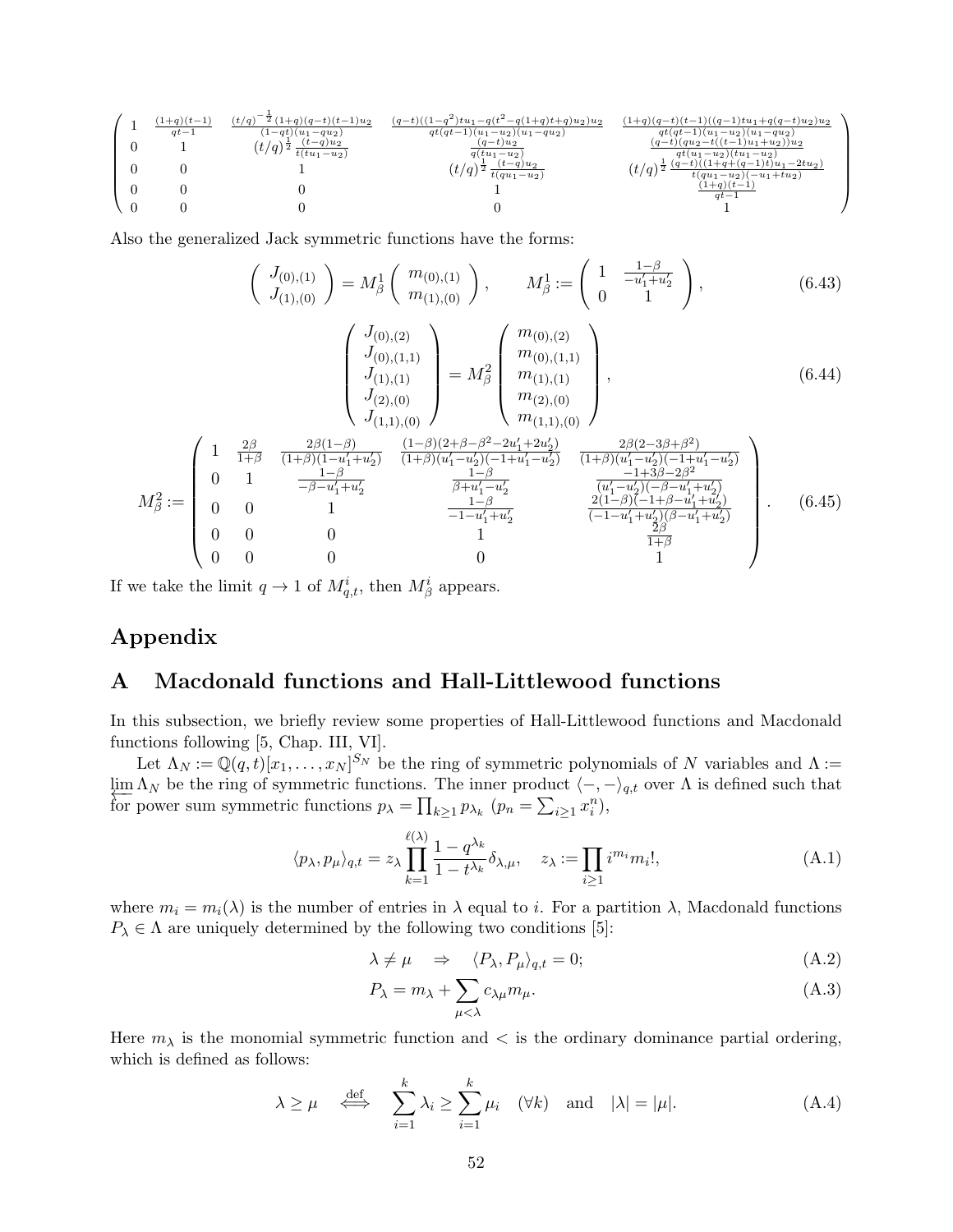In this paper, we regard power sum symmetric functions  $p_n$  ( $n \in \mathbb{N}$ ) as the variables of Macdonald functions, i.e.,  $P_{\lambda} = P_{\lambda}(p_n; q, t)$ . Here  $P_{\lambda}(p_n; q, t)$  is an abbreviation for  $P_{\lambda}(p_1, p_2, \ldots; q, t)$ . In this paper, we often use the symbol  $P_{\lambda}(a_{-n}; q, t)$ , which is the polynomial of bosons  $a_{-n}$  obtained by replacing *p<sup>n</sup>* in Macdonald functions with *a−n*.

Next, let the Hall-Littlewood function  $P_{\lambda}(p_n;t)$  be given by  $P_{\lambda}(p_n;t) := P_{\lambda}(p_n;0,t)$ . If  $x_{N+1} =$  $x_{N+2} = \cdots = 0$ , then for a partition  $\lambda$  of length  $\leq N$ , the Hall-Littlewood polynomial  $P_{\lambda}(p_n; t)$ with  $p_n = \sum_{i=1}^{N} x_i^n$  is expressed by

$$
P_{\lambda}(p_n; t) = \frac{1}{v_{\lambda}(t)} \sum_{w \in S_n} w \left( x_1^{\lambda_1} \cdots x_N^{\lambda_N} \prod_{i < j} \frac{x_i - tx_j}{x_i - x_j} \right),\tag{A.5}
$$

where  $v_{\lambda}(t) = \prod_{i \geq 0} \prod_{k=1}^{m_i(\lambda)} \frac{1-t^k}{1-t^k}$  $\frac{1-t^k}{1-t}$ . Note that  $m_0 = N - \ell(\lambda)$ . The action of the symmetric group  $S_N$ of degree *N* is defined by  $w(x_1^{\alpha_1} \cdots x_N^{\alpha_N}) = x_{w(1)}^{\alpha_1} \cdots x_{w(N)}^{\alpha_N}$  $\frac{\alpha_N}{w(N)}$  for  $w \in S_N$ .

It is convenient to introduce functions  $Q_{\lambda}(p_n; t)$ , which are defined by scalar multiples of  $P_{\lambda}$  as follows:

$$
Q_{\lambda}(p_n;t) := b_{\lambda}(t)P_{\lambda}(p_n;t),
$$
\n(A.6)

where  $b_{\lambda}(t) := \prod_{i \geq 1} \prod_{k=1}^{m_i} (1 - t^k)$ . They are diagonalized as

$$
\langle Q_{\lambda}, Q_{\mu} \rangle_{0,t} = b_{\lambda}(t) \delta_{\lambda,\mu}.
$$
\n(A.7)

These functions  $Q_{\lambda}(p_n; t)$  can be constructed by using Jing's operators  $H_n$  and  $H_n^{\dagger}$  [80], which is defined by

$$
H(z) := \exp\left\{\sum_{n\geq 1} \frac{1-t^n}{n} b_{-n} z^n \right\} \exp\left\{-\sum_{n\geq 1} \frac{1-t^n}{n} b_n z^{-n} \right\} =: \sum_{n\in \mathbb{Z}} H_n z^{-n}, \tag{A.8}
$$

$$
H^{\dagger}(z) := \exp\left\{-\sum_{n\geq 1} \frac{1-t^n}{n} b_{-n} z^n\right\} \exp\left\{\sum_{n\geq 1} \frac{1-t^n}{n} b_n z^{-n}\right\} =: \sum_{n\in\mathbb{Z}} H_n^{\dagger} z^{-n},\tag{A.9}
$$

where  $b_n$  is the bosons realized by

$$
b_{-n} = p_n, \qquad b_n = \frac{n}{1 - t^n} \frac{\partial}{\partial p_n} \quad (n > 0). \tag{A.10}
$$

**Fact A.1** ([80]). Let  $|0\rangle$  be the vector such that  $b_n |0\rangle = 0$   $(n > 0)$ . Then for a partition  $\lambda$ , we have

$$
H_{-\lambda_1} H_{-\lambda_2} \cdots |0\rangle = Q_{\lambda}(b_{-n}; t) |0\rangle , \qquad (A.11)
$$

$$
\langle 0 | \cdots H_{\lambda_2}^{\dagger} H_{\lambda_1}^{\dagger} = \langle 0 | Q_{\lambda}(b_n; t). \tag{A.12}
$$

Furthermore, the following specialization formula is known.

**Fact A.2** (Chap. III, *§*4, Example 3 in [5])**.** Let *r* be indeterminate. Under the specialization

$$
p_n = \frac{1 - r^n}{1 - t^n},\tag{A.13}
$$

The Hall-Littlewood function  $Q_{\lambda} \in \Lambda$  is specialized as

$$
Q_{\lambda}(\frac{1-r^n}{1-t^n};t) = t^{n(\lambda)} \prod_{i=1}^{\ell(\lambda)} (1-t^{1-i}r). \tag{A.14}
$$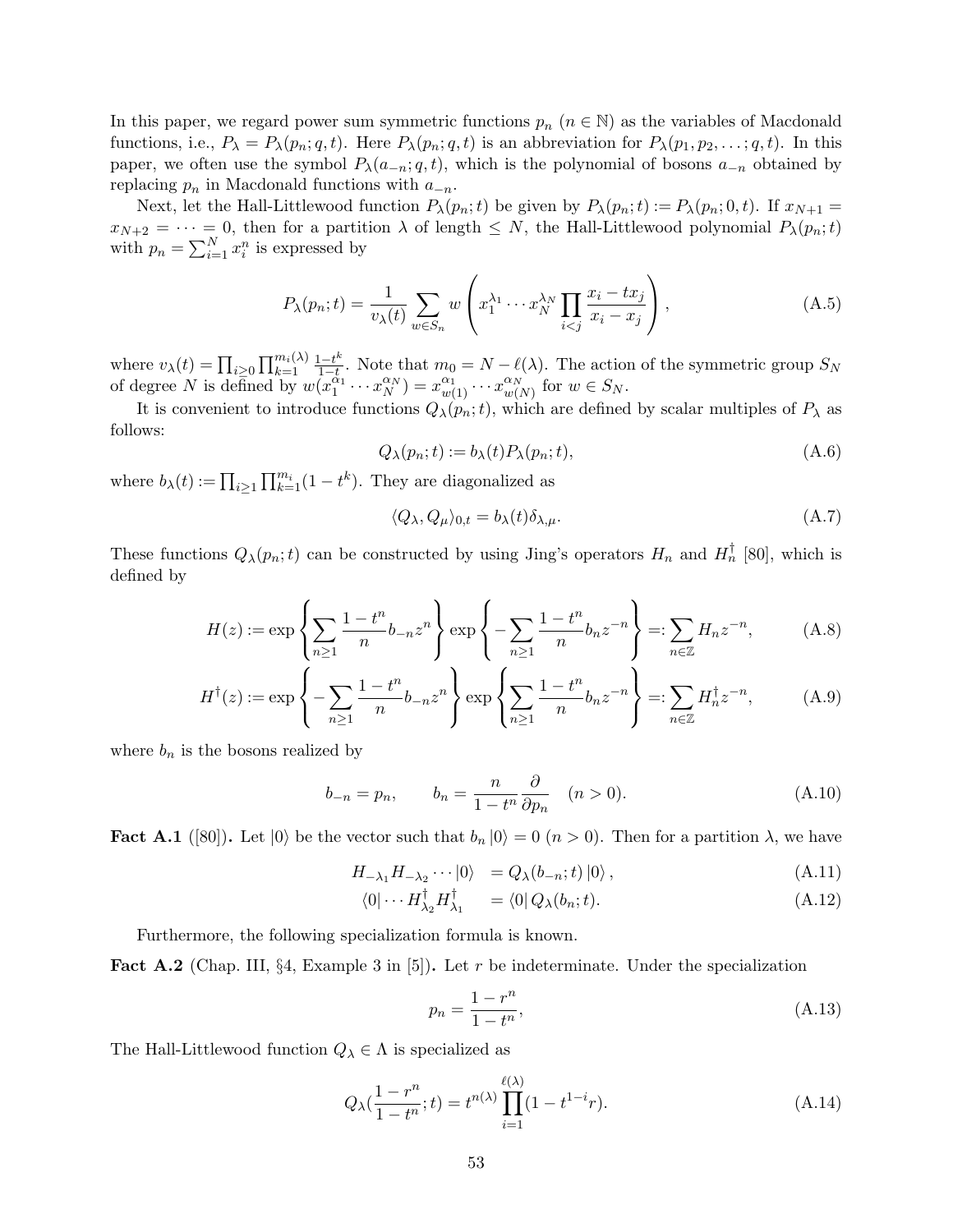# **B Definition of DIM algebra and level** *N* **representation**

In this section, we recall the definition of the DIM algebra and the level *N* representation. For the notations, we follow [46]. The DIM algebra has two parameters q and t. Let  $g(z)$  be the formal series

$$
g(z) := \frac{G^+(z)}{G^-(z)}, \quad G^\pm(z) := (1 - q^{\pm 1}z)(1 - t^{\mp 1}z)(1 - q^{\mp 1}t^{\pm 1}z). \tag{B.1}
$$

Then this series satisfies  $g(z) = g(z^{-1})^{-1}$ .

**Definition B.1.** Define the algebra *U* to be the unital associative algebra over  $\mathbb{Q}(q, t)$  generated by the currents  $x^{\pm}(z) = \sum_{n \in \mathbb{Z}} x^{\pm}_n z^{-n}$ ,  $\psi^{\pm}(z) = \sum_{\pm n \in \mathbb{Z}_{\geq 0}} \psi^{\pm}_n z^{-n}$  and the central element  $\gamma^{\pm 1/2}$ satisfying the defining relations

$$
\psi^{\pm}(z)\psi^{\pm}(w) = \psi^{\pm}(w)\psi^{\pm}(z), \qquad \psi^{\pm}(z)\psi^{\pm}(w) = \frac{g(\gamma^{\pm 1}w/z)}{g(\gamma^{-1}w/z)}\psi^{\pm}(w)\psi^{\pm}(z), \qquad (B.2)
$$

$$
\psi^+(z)x^{\pm}(w) = g(\gamma^{\mp 1/2}w/z)^{\mp 1}x^{\pm}(w)\psi^+(z),\tag{B.3}
$$

$$
\psi^-(z)x^{\pm}(w) = g(\gamma^{\mp 1/2}z/w)^{\pm 1}x^{\pm}(w)\psi^-(z),\tag{B.4}
$$

$$
[x^+(z), x^-(w)] = \frac{(1-q)(1-1/t)}{1-q/t} \left( \delta(\gamma^{-1}z/w) \psi^+(\gamma^{1/2}w) - \delta(\gamma z/w) \psi^-(\gamma^{-1/2}w) \right),\tag{B.5}
$$

$$
G^{\pm}(z/w)x^{\pm}(z)x^{\pm}(w) = G^{\pm}(z/w)x^{\pm}(w)x^{\pm}(z).
$$
 (B.6)

Note that  $\psi_0^{\pm}$  are central elements in *U*. Let us contain the invertible elements  $(\psi_0^{\pm})^{1/2}$  and  $(\psi_0^{-})^{1/2}$  in the definition of *U*. Further, set  $\gamma^{\perp} := (\psi_0^{+})^{1/2} (\psi_0^{-})^{-1/2}$ . This algebra *U* is an example of the family topological Hopf algebras introduced by Ding and Iohara [68]. This family is a sort of generalization of the Drinfeld realization of the quantum affine algebras. However, Miki introduce a deformation of the  $W_{1+\infty}$  algebra in [40], which is the quotient of the algebra *U* by the Serretype relation. Hence we call the algebra *U* the Ding-Iohara-Miki algebra (DIM algebra). Since the algebra *U* has a lot of background, there are a lot of other names such as quantum toroidal  $\mathfrak{gl}_1$ algebra [42, 43], quantum  $W_{1+\infty}$  algebra [44], elliptic Hall algebra [45] and so on. This algebra has a Hopf algebra structure. The formulas for its coproduct are

$$
\Delta(\psi^{\pm}(z)) = \psi^{\pm}(\gamma_{(2)}^{\pm 1/2} z) \otimes \psi^{\pm}(\gamma_{(1)}^{\mp 1/2} z), \tag{B.7}
$$

$$
\Delta(x^+(z)) = x^+(z) \otimes 1 + \psi^-(\gamma_{(1)}^{1/2} z) \otimes x^+(\gamma_{(1)} z), \tag{B.8}
$$

$$
\Delta(x^{-}(z)) = x^{-}(\gamma_{(2)}z) \otimes \psi^{+}(\gamma_{(2)}^{1/2}z) + 1 \otimes x^{-}(z), \tag{B.9}
$$

and  $\Delta(\gamma^{\pm 1/2}) = \gamma^{\pm 1/2} \otimes \gamma^{\pm 1/2}$ , where  $\gamma_{(1)}^{\pm 1/2} := \gamma^{\pm 1/2} \otimes 1$  and  $\gamma_{(2)}^{\pm 1/2} := 1 \otimes \gamma^{\pm 1/2}$ . Since we do not use the antipode and the counit in this thesis, we omit them. The DIM algebra  $U$  can be realized by the Heisenberg algebra defined in Section 2.1.

**Fact B.2** ([46, 41]). The morphism  $\rho_u(\cdot)$  defined as follows is a representation of the DIM algebra:

$$
\rho_u(x^+(z)) = u \eta(z), \quad \rho_u(x^-(z)) = u^{-1}\xi(z), \tag{B.10}
$$

$$
\rho_u(\psi^{\pm}(z)) = \varphi^{\pm}(z), \quad \rho_u(\gamma^{\pm 1/2}) = (t/q)^{\pm 1/4}, \tag{B.11}
$$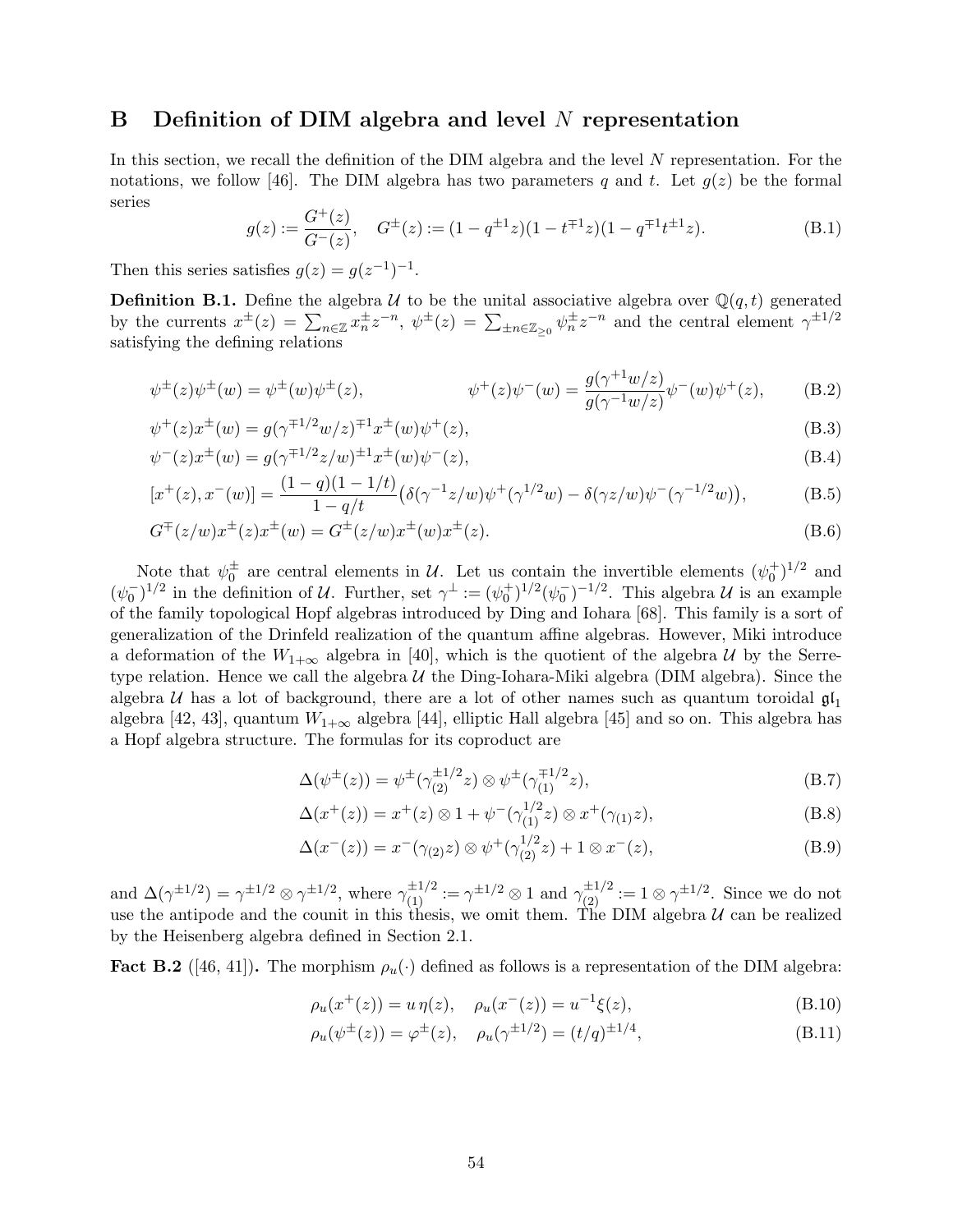where

$$
\eta(z) := \exp\left(\sum_{n=1}^{\infty} \frac{1 - t^{-n}}{n} z^n a_{-n}\right) \exp\left(-\sum_{n=1}^{\infty} \frac{1 - t^n}{n} z^{-n} a_n\right),\tag{B.12}
$$

$$
\xi(z) := \exp\left(-\sum_{n=1}^{\infty} \frac{1 - t^{-n}}{n} (t/q)^{n/2} z^n a_{-n}\right) \exp\left(\sum_{n=1}^{\infty} \frac{1 - t^n}{n} (t/q)^{n/2} z^{-n} a_n\right),\tag{B.13}
$$

$$
\varphi_{+}(z) := \exp\Big(-\sum_{n=1}^{\infty} \frac{1-t^{n}}{n} (1-t^{n}q^{-n})(t/q)^{-n/4} z^{-n} a_{n}\Big),\tag{B.14}
$$

$$
\varphi_{-}(z) := \exp\Big(\sum_{n=1}^{\infty} \frac{1 - t^{-n}}{n} (1 - t^{n} q^{-n}) (t/q)^{-n/4} z^{n} a_{-n}\Big). \tag{B.15}
$$

Not that the zero mode  $\eta_0$  of  $\eta(z) = \sum_n \eta_n z^{-n}$  can be essentially identified with the Macdonald difference operator [5, 14]. By using the coproduct of  $U$ , we can consider its tensor representations. For an *N*-tuple of parameters  $\vec{u} = (u_1, u_2, \dots, u_N)$ , define the morphism  $\rho_{\vec{u}}^{(N)}$  by

$$
\rho_{\vec{u}}^{(N)} := (\rho_{u_1} \otimes \rho_{u_2} \otimes \cdots \otimes \rho_{u_N}) \circ \Delta^{(N)},
$$
\n(B.16)

where  $\Delta^{(N)}$  is inductively defined by  $\Delta^{(1)} := id$ ,  $\Delta^{(2)} := \Delta$  and  $\Delta^{(N)} := (id \otimes \cdots \otimes id \otimes \Delta) \circ \Delta^{(N-1)}$ . The representation  $\rho_{\vec{u}}^{(N)}$  is called the level *N* representations. In Section 2.2, for simplicity, we write the *i*-th bosons as

$$
a_n^{(i)} := \underbrace{1 \otimes \cdots \otimes 1 \otimes a_n}_{i} \otimes 1 \otimes \cdots \otimes 1. \tag{B.17}
$$

The generator  $X^{(1)}(z)$  is defined by

$$
X^{(1)}(z) := \rho_{\vec{u}}^{(N)}(x^+(z)).
$$
\n(B.18)

The  $\rho_u$  is also called the level  $(1,0)$  representation or the horizontal representation in [49, 81, 59, 60] in order to distinguish another representation of the DIM algebra, which is called the level (0*,* 1) representation or the vertical representation. To define the level (0*,* 1) representation, we introduce some notations. For a partition  $\lambda = (\lambda_1, \lambda_2, \ldots)$  and a number  $i \in \mathbb{Z}_{\geq 0}$ , we set

$$
A_{\lambda,i}^{+} := (1-t) \prod_{j=1}^{i-1} \frac{(1-q^{\lambda_i - \lambda_j} t^{-i+j+1})(1-q^{\lambda_i - \lambda_j + 1} t^{-i+j-1})}{(1-q^{\lambda_i - \lambda_j} t^{-i+j})(1-q^{\lambda_i - \lambda_j + 1} t^{-i+j})},
$$
(B.19)

$$
A_{\lambda,i}^- := (1 - t^{-1}) \frac{1 - q^{\lambda_{i+1} - \lambda_i}}{1 - q^{\lambda_{i+1} - \lambda_i + 1}} \prod_{j=i+1}^{\infty} \frac{(1 - q^{\lambda_j - \lambda_i + 1} t^{-j+i-1})(1 - q^{\lambda_{j+1} - \lambda_i} t^{-j+i})}{(1 - q^{\lambda_{j+1} - \lambda_i + 1} t^{-j+i-1})(1 - q^{\lambda_j - \lambda_i} t^{-j+i})},
$$
(B.20)

$$
B_{\lambda}^{+}(z) := \frac{1 - q^{\lambda_1 - 1}tz}{1 - q^{\lambda_1}z} \prod_{i=1}^{\infty} \frac{(1 - q^{\lambda_i}t^{-i}z)(1 - q^{\lambda_{i+1} - 1}t^{-i+1}z)}{(1 - q^{\lambda_{i+1}}t^{-i}z)(1 - q^{\lambda_i - 1}t^{-i+1}z)},
$$
(B.21)

$$
B_{\lambda}^{-}(z) := \frac{1 - q^{-\lambda_1 + 1} t^{-1} z}{1 - q^{-\lambda_1} z} \prod_{i=1}^{\infty} \frac{(1 - q^{-\lambda_i} t^i z)(1 - q^{-\lambda_{i+1} + 1} t^{i-1} z)}{(1 - q^{-\lambda_{i+1}} t^i z)(1 - q^{-\lambda_i + 1} t^{i-1} z)},
$$
(B.22)

$$
\lambda + \mathbf{1}_i := (\lambda_1, \lambda_2, \dots, \lambda_{i-1}, \lambda_i + 1, \lambda_{i+1}, \dots),
$$
\n(B.23)

$$
\lambda - \mathbf{1}_i := (\lambda_1, \lambda_2, \dots, \lambda_{i-1}, \lambda_i - 1, \lambda_{i+1}, \dots). \tag{B.24}
$$

Here,  $B_{\lambda}^+$  $\lambda^+(z)$  and  $B_\lambda^-(z)$  are considered as elements in  $\mathbb{Q}(q,t)[[z]]$ .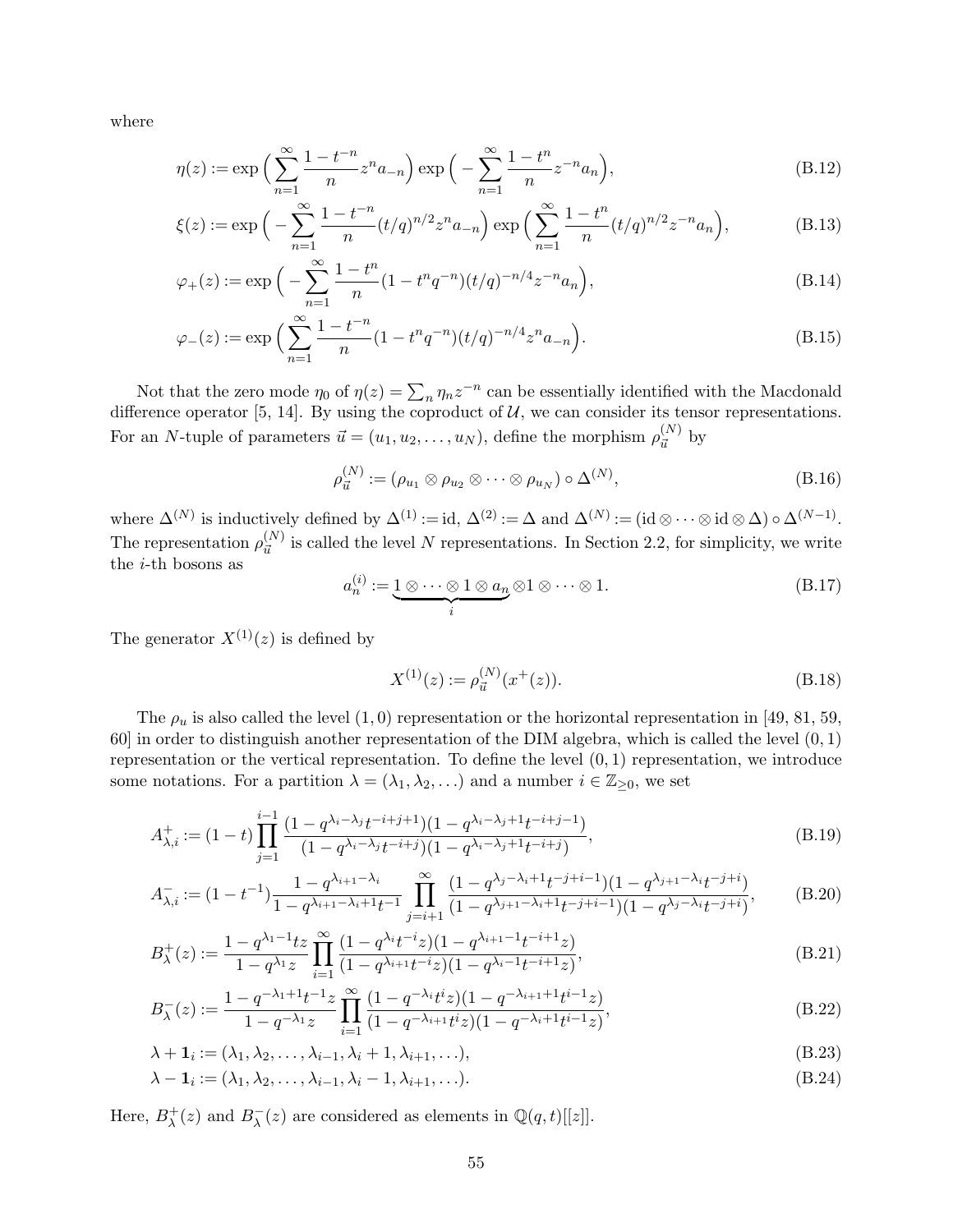**Fact B.3** ([61, 62]). Let *u* be an indeterminate parameter and  $\mathcal F$  be the Fock module generated by the highest weight vector  $|0\rangle$ . The morphism  $\rho_u^{(0,1)} : \mathcal{U} \to \text{End}(\mathcal{F})$  defined as follows gives a representation of the DIM algebra:

$$
\rho_u^{(0,1)}(x^+(z))\left|\lambda\right\rangle = \sum_{i=1}^{\ell(\lambda)+1} A_{\lambda,i}^+ \,\delta(q^{\lambda_i}t^{-i+1}u/z)\left|\lambda+\mathbf{1}_i\right\rangle,\tag{B.25}
$$

$$
\rho_u^{(0,1)}(x^-(z))\ket{\lambda} = q^{1/2}t^{-1/2}\sum_{i=1}^{\ell(\lambda)}A_{\lambda,i}^-\delta(q^{\lambda_i-1}t^{-i+1}u/z)\ket{\lambda-1_i},\tag{B.26}
$$

$$
\rho_u^{(0,1)}(\psi^+(z))\ket{\lambda} = q^{1/2}t^{-1/2}B_\lambda^+(u/z)\ket{\lambda},\tag{B.27}
$$

$$
\rho_u^{(0,1)}(\psi^-(z))\ket{\lambda} = q^{-1/2}t^{1/2} B_\lambda^-(z/u)\ket{\lambda} \tag{B.28}
$$

and  $\rho_u^{(0,1)}(\gamma^{1/2}) = 1$ , where  $|\lambda\rangle$  denotes the ordinary Macdonald function  $P_\lambda(a_{-n}; q, t) |0\rangle$  associated with the partition  $\lambda$ .

In this thesis, the vectors  $|\lambda\rangle$  are realized by the Macdonald functions  $P_{\lambda}(a_{-n};q,t)$  along [49]. However, they can also be regarded as the abstract vectors labeled by Young diagrams. Note that the factors (B.19)-(B.22) can be written by the contribution from the edges of the Young diagram  $\lambda$ , i.e., the positions which we can add a box in or remove it from. The tensor representation of  $\rho^{(0,1)}$ is also called the rank *N* representation, which is given in [44] in terms of the edge contribution. This representation is connected to the level (1*,* 0) representation under the change of basis and the automorphism of the DIM algebra, that is defined as follows. This connection is called the spectral duality [81, Section 5].

**Fact B.4** ([40]). There exists an automorphism  $S: U \to U$  such that

$$
x_0^+ \mapsto \psi_{-1}^-, \quad \psi_{-1}^- \mapsto x_0^-, \quad x_0^- \mapsto \psi_1^+, \quad \psi_1^+ \mapsto x_0^+, \tag{B.29}
$$

 $\gamma \mapsto \gamma^{\perp}$  and  $\gamma^{\perp} \mapsto \gamma^{-1}$ .

Although the algebra in [40] slightly differs from the algebra  $U$  in the Serre-type relation, this fact holds. This automorphism is of order four. By using this automorphism, we can check the correspondence between two representations of the DIM algebra. In Section 6.2, we briefly explain the spectral duality and check it with respect to the generators  $x_{\pm 1}^+$  and  $\psi_k^+$  $\frac{k}{k}$ .

# **C Proofs and checks in Section 4**

#### **C.1 Other proofs of Lemma 4.22**

In this subsection, let us explain other proofs of Lemma 4.22 by the method of contour integrals.

The generating function of elementary symmetric functions and Jing's operator makes the equation

$$
(-1)^{s} \langle e_{s}(-p_{n}), Q_{\lambda}(p_{n}; t) \rangle_{0,t}
$$
  
=  $\oint \frac{dz}{2\pi\sqrt{-1}z} \frac{dw}{2\pi\sqrt{-1}w} \prod_{i=1}^{l} \left(\frac{1}{1-zw_{i}}\right) \prod_{1 \leq i < j \leq \ell(\lambda)} \left(\frac{w_{i} - w_{j}}{w_{i} - tw_{j}}\right) z^{-s} w^{-\lambda}$   
=:  $F_{\lambda_{1},\lambda_{2},\dots,\lambda_{l}},$  (C.1)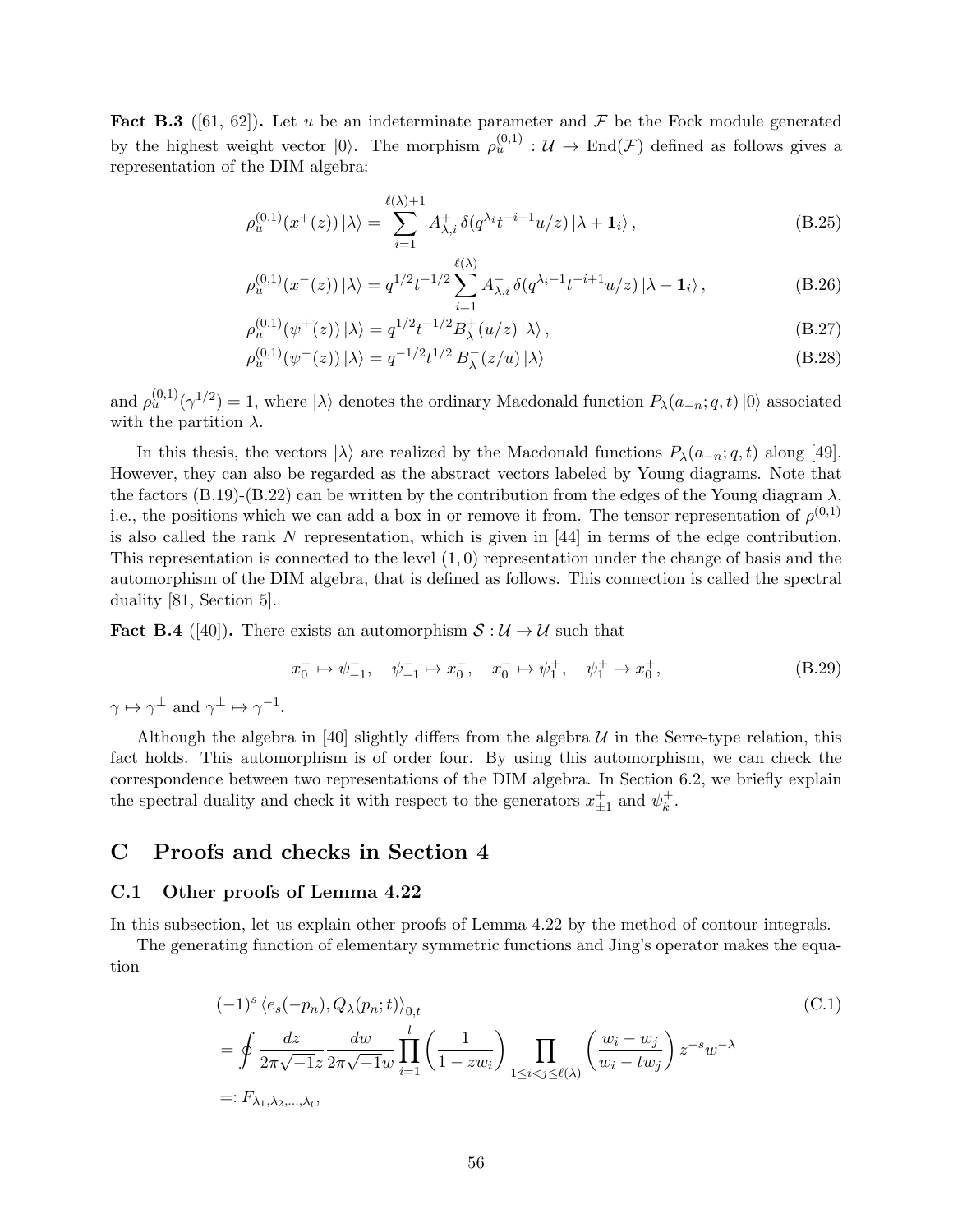where we put  $s = |\lambda|$ ,  $l = \ell(\lambda)$ , and  $|1/z| > |w_1| > \cdots > |w_l|$ . It suffices to show that  $F_{\lambda_1, \lambda_2, \ldots, \lambda_l} =$  $t^{n(\lambda)}$ , which is proved by a recursive relation of *F* as follows. The contour integral  $\oint \frac{dw_1}{2\pi\sqrt{d}}$  $\frac{2\pi\sqrt{-1}w_1}{w_1}$ surrounding origin is represented as that surrounding  $\infty$ . Since  $\lambda_1 > 0$ , the residue of  $w_1$  at  $w_1 = \infty$  is 0. Hence, the only residue at  $w_1 = \frac{1}{z}$  $\frac{1}{z}$  is left, and it is

$$
F_{\lambda_1, \lambda_2, ..., \lambda_l} = \oint \frac{dz}{2\pi\sqrt{-1}z} z^{-\lambda_2...-\lambda_l} \prod_{i=2}^l \frac{dw_i}{2\pi\sqrt{-1}w_i} w^{-\lambda_i} \prod_{i=2}^l \left(\frac{1}{1 - tw_iz}\right) \prod_{2 \le i < j \le l} \left(\frac{w_i - w_j}{w_i - tw_j}\right). \tag{C.2}
$$

By change of variable  $tz \mapsto z$ ,

$$
F_{\lambda_1, \lambda_2, \dots, \lambda_l} = \prod_{i=2}^l t^{\lambda_i} \cdot F_{\lambda_2, \dots, \lambda_l}
$$
 (C.3)

Therefore

$$
F_{\lambda_1, \lambda_2, \dots, \lambda_l} = \left(\prod_{i=2}^l t^{\lambda_i}\right) \left(\prod_{i=3}^l t^{\lambda_i}\right) \cdots t^{\lambda_l} \oint \frac{dz}{2\pi\sqrt{-1}z} = t^{n(\lambda)}.
$$
 (C.4)

Thus the Lemma 4.22 is proved.

Although it is slightly hard, one can also prove this lemma by reversing the order of integration, i.e., first perform over a variable  $w_l$  surrounding origin. Indeed  $w_l$  has the pole only at  $w_l = 0$ , and its residue satisfies

$$
F_{\lambda_1,\dots,\lambda_l} = \sum_{\substack{\alpha_0,\alpha_1,\dots,\alpha_{l-1}\geq 0\\ \alpha_0+\dots+\alpha_{l-1}=\lambda_l}} \left(\prod_{i=1}^{l-1} \mathcal{A}_{\alpha_i}\right) F_{\lambda_1+\alpha_1,\dots,\lambda_{l-1}+\alpha_{l-1}},\tag{C.5}
$$

where for  $n > 0$ ,  $A_n := (t-1)t^{n-1}$  and  $A_0 := 1$ . By the assumption that  $F_\beta = t^{n(\beta)}$  for  $\beta = (\beta_1, \beta_2, \ldots)$ with  $\ell(\beta) = l - 1$ , we inductively get

$$
F_{\lambda_1, ..., \lambda_l} = t^{n((\lambda_1, ..., \lambda_{l-1}))} \sum_{\substack{0 \le k \le \lambda_l}} \sum_{\substack{\alpha_1, ..., \alpha_{l-1} \ge 0 \\ \alpha_1 + \dots + \alpha_{l-1} = k}} \left( \prod_{i=1}^{l-1} \mathcal{A}_{\alpha_i} \right) t^{n(\alpha)}.
$$
 (C.6)

By virtue of the equation

$$
\sum_{\substack{\alpha_1,\ldots,\alpha_l\geq 0\\ \alpha_1+\cdots+\alpha_l=k}} \left(\prod_{i=1}^l \mathcal{A}_{\alpha_i}\right) t^{n(\alpha)} = \begin{cases} t^{lk} - t^{l(k-1)}, & k \geq 1, \\ 1, & k = 0, \end{cases} \tag{C.7}
$$

which is also proved by induction with respect to *l*, it can be seen that  $F_{\lambda_1,\dots,\lambda_l} = t^{n(\lambda)}$ .

# $\textbf{C.2} \quad \textbf{Explicit form of } \big\langle Q_{(s)}(-p_n),Q_\lambda(p_n;t) \big\rangle_{0,t}$

The formula for  $S^{\lambda,(1^s)}$  is given in the Lemma 4.22 and the last subsection. We also have an explicit form of  $S^{\lambda,(s)}$  and  $S_{\lambda,(s)}$ . By the Proposition 4.12, it suffices to give the explicit form of  $\langle Q_{(s)}(-p_n), Q_\lambda(p_n;t) \rangle_{0,t}.$ 

#### **Proposition C.1.**

$$
\left\langle Q_{(s)}(-p_n;t), Q_\lambda(p_n;t) \right\rangle_{0,t} = t^{|\lambda|+n(\lambda)} \prod_{k=1}^{\ell(\lambda)} (1-t^{-k}).
$$
\n(C.8)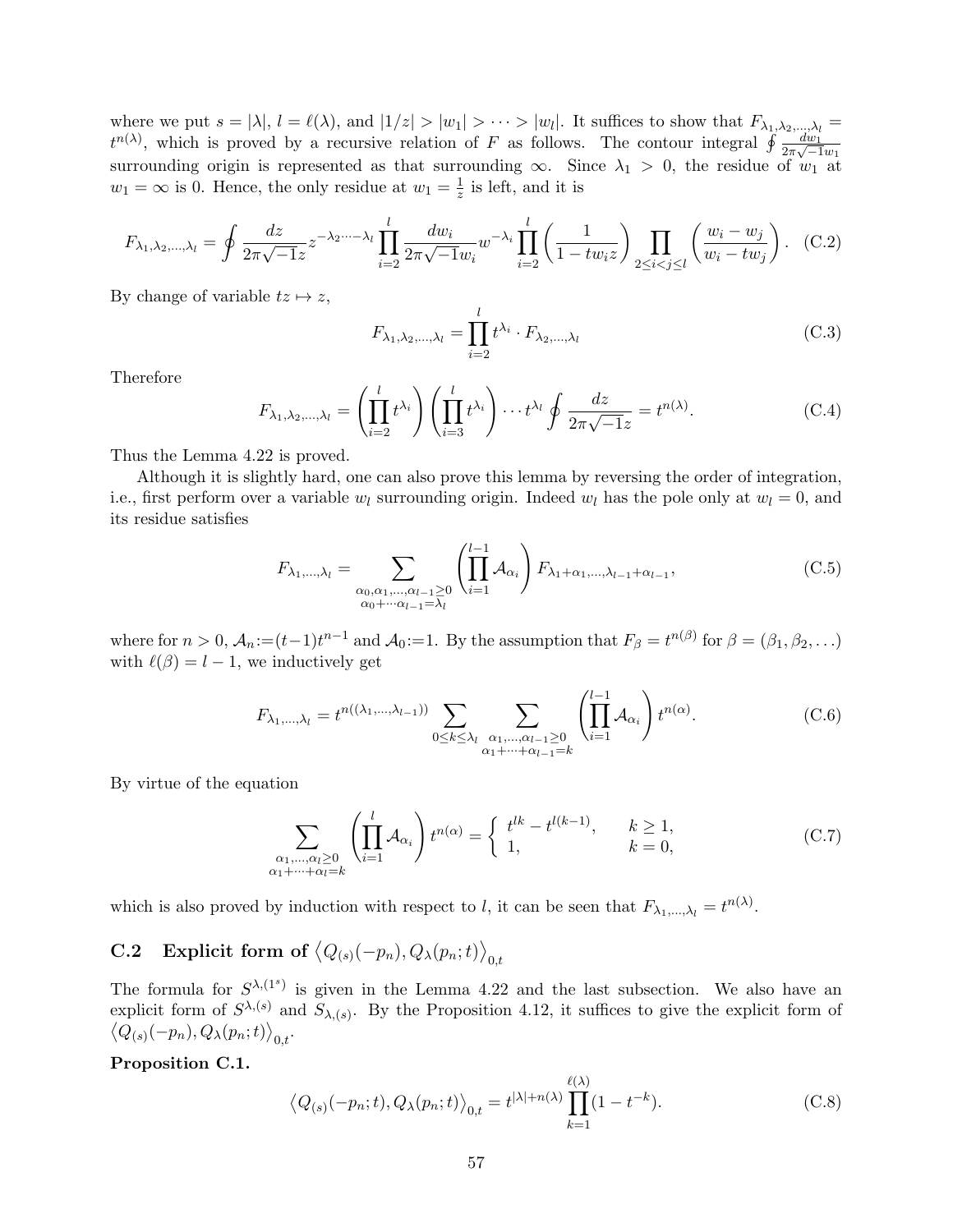**Proof.** The proof is similar to the previous subsection. Set

$$
G_{\lambda_1,\lambda_2,\dots,\lambda_l}^k := \oint \frac{dz}{2\pi\sqrt{-1}z} \frac{dw}{2\pi\sqrt{-1}w} \prod_{i=1}^l \left(\frac{z-w_i}{t^{-k}z-tw_i}\right) \prod_{1 \le i < j \le \ell(\lambda)} \left(\frac{w_i - w_j}{w_i - tw_j}\right) z^{|\lambda|} w^{-\lambda}.\tag{C.9}
$$

Then  $(Q_{(s)}(-p_n), Q_\lambda(p_n;t)$ <sub>0,t</sub> =  $G^0_{\lambda_1,\lambda_2,\dots,\lambda_l}$  by Jing's operator. Integration of  $w_l$  around  $\infty$  makes recursive relation

$$
G_{\lambda_1, \lambda_2, ..., \lambda_l}^k = t^{\lambda_1(k+1) - \ell(\lambda)} (t^{k+1} - 1) G_{\lambda_2, ..., \lambda_l}^{k+1},
$$
\n(C.10)

and leads this Proposition.

For general partitions  $\lambda$  and  $\mu$ , we can get the integral representation of  $\langle Q_{\lambda}(-p_n), Q_{\mu}(p_n;t) \rangle_{0,t}$ . However, it is very hard to give their explicit formula.

## **C.3 Check of (4.39)**

The integral formula (4.39) can be checked by the similar way to subsections C.1 and C.2.

Let us set

$$
\mathfrak{F}_{\lambda_1,\dots,\lambda_l}(u) := \oint \prod_{i=1}^l \frac{dw_i}{2\pi \sqrt{-1}w_i} w_i^{\lambda_i} \prod_{i=1}^l \left(\frac{w_i}{w_i - ux}\right) \prod_{1 \le j < i \le l} \frac{w_i - w_j}{w_i - tw_j},
$$
\n
$$
\mathfrak{G}_{\mu_1,\dots,\mu_m}(u) := \oint \prod_{i=1}^m \frac{dz_i}{2\pi \sqrt{-1}z_i} z_i^{-\mu_i} \prod_{1 \le i < j \le m} \left(\frac{z_i - z_j}{z_i - tz_j}\right) \prod_{1 \le i \le m} \left(\frac{x - (t/v)z_i}{x - (t/u)z_i}\right).
$$
\n(C.11)

Then  $\mathfrak{F}_{\lambda_1,\dots,\lambda_l}(u) = (-u)^{-|\lambda|} t^{n(\lambda)} \langle \tilde{K}_{\lambda} | \tilde{\Phi}(z) | \tilde{K}_{\emptyset} \rangle$ ,  $\mathfrak{G}_{\mu_1,\dots,\mu_l}(u) = (-u)^{-|\mu|} t^{n(\mu)+|\mu|} \langle \tilde{K}_{\emptyset} | \tilde{\Phi}(z) | \tilde{K}_{\mu} \rangle$ . The integration of  $w_1$  around 0 give the relation

$$
\mathfrak{F}_{\lambda_1,\dots,\lambda_l}(u) = (ux)^{\lambda_1} \mathfrak{F}_{\lambda_2,\dots,\lambda_l}(tu). \tag{C.12}
$$

On the other hand, the integration of  $z_1$  around  $\infty$  makes

$$
\mathfrak{G}_{\mu_1,\dots,\mu_m}(u) = (1 - (u/v))(ux/v)^{\mu_1} \mathfrak{G}_{\mu_2\dots,\mu_m}(u/t). \tag{C.13}
$$

Thus

$$
\mathfrak{F}_{\lambda_1,\dots,\lambda_l}(u) = (ux)^{\lambda_1} (utx)^{\lambda_2} \cdots (ut^{l-1}x)^{\lambda_l},
$$
\n
$$
\mathfrak{G}_{\mu_1,\dots,\mu_m}(u) = \left(1 - \frac{u}{v}\right) \left(1 - \frac{u}{vt}\right) \cdots \left(1 - \frac{u}{vt^{m-1}}\right) \left(\frac{u}{xt}\right)^{-\mu_1} \left(\frac{u}{xt^2}\right)^{-\mu_2} \cdots \left(\frac{u}{xt^m}\right)^{-\mu_m}.
$$
\n(C.14)

These agree with the right hand side of (4.39).

## **C.4 Comparison of formulas (4.96) and (4.105)**

In this subsection, we compare two formulas (4.96) and (4.105) which are obtained by the other basis.

Comparing the coefficients of  $\frac{z_1}{z_2}$ , we have the equation

$$
\sum_{|\vec{\lambda}|=n} \prod_{i,j=1}^{2} \frac{\tilde{N}_{\emptyset,\lambda^{(j)}}(w_i/v_j)}{\tilde{N}_{\lambda^{(i)},\lambda^{(j)}}(v_i/v_j)} \stackrel{?}{=} \sum_{|\lambda|=n} \frac{\prod_{k=1}^{\ell(\lambda)} \left(1 - t^{k-1} \frac{w_1 w_2}{v_1 v_2}\right)}{t^{2n(\lambda)} b_{\lambda}(t^{-1})}.
$$
\n(C.15)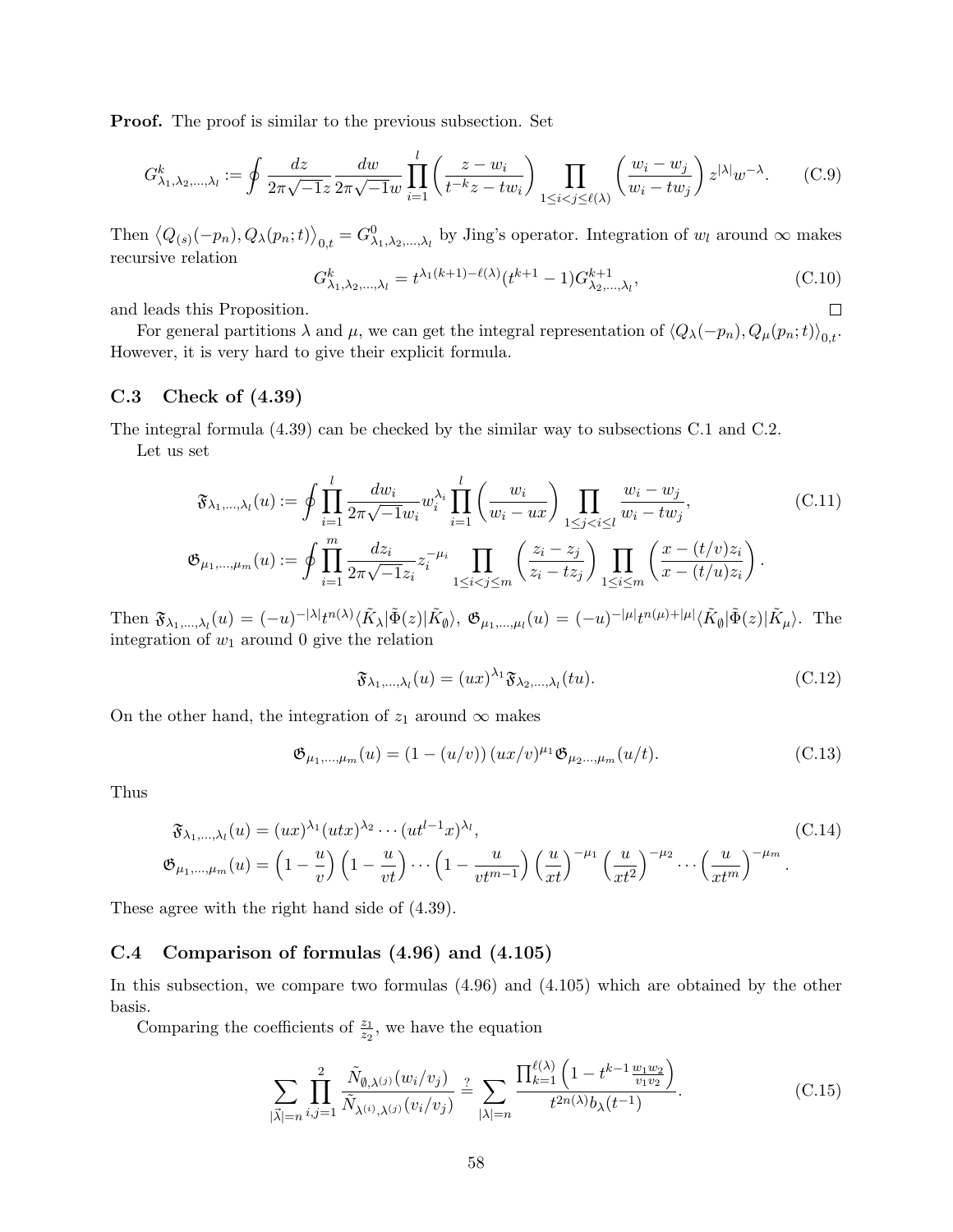Note that the left hand side is the summation with respect to pairs of partitions  $\vec{\lambda} = (\lambda^{(1)}, \lambda^{(2)})$ and the right hand side is the summation with respect to single partitions  $\lambda$ . The right hand side depends only on the ratio  $\frac{w_1w_2}{v_1v_2}$  though the left hand side doesn't look that way.

For a single partition  $\lambda$ , let us define  $\langle \lambda \rangle$  to be the set of all pairs of partitions  $(\lambda^{(1)}, \lambda^{(2)})$  such that a permutation of the sequence  $(\lambda_1^{(1)})$  $\lambda_1^{(1)}, \lambda_2^{(1)}, \ldots, \lambda_1^{(2)}, \lambda_2^{(2)}, \ldots$  coincides with  $\lambda$ . For example, if  $\lambda = (2, 1, 1),$ 

$$
\langle \lambda \rangle = \{((2,1,1),\emptyset), ((2,1),(1)), ((2),(1,1)), ((1,1),(2)), ((1),(2,1)), (\emptyset, (2,1,1))\}.
$$
 (C.16)

Then we obtain a strange factorization formula with respect to the partial summation of left hand side in (C.15)

$$
\sum_{\vec{\lambda}\in\langle\lambda\rangle}\prod_{i,j=1}^{2}\frac{\tilde{N}_{\emptyset,\lambda^{(j)}}(w_i/v_j)}{\tilde{N}_{\lambda^{(i)},\lambda^{(j)}}(v_i/v_j)}\stackrel{?}{=} \frac{\prod_{k=1}^{\ell(\lambda)}\left(1-t^{k-1}\frac{w_1w_2}{v_1v_2}\right)}{t^{2n(\lambda)}b_{\lambda}(t^{-1})}\left(\frac{w_1w_2}{v_1v_2}\right)^{|\lambda|-\ell(\lambda)}t^{2n(\lambda)-I_{\lambda}},\tag{C.17}
$$

where  $I_{\lambda} := \sum_{s \in \lambda} (L_{\emptyset}(s) - L_{\lambda}(s)) = \sum_{(i,j) \in \lambda} \lambda'_{j}$  and  $\lambda$  is introduced in Definition 4.4. If we prove that left hand side of (C.17) depends only on  $\frac{w_1w_2}{v_1v_2}$ , (C.17) is easily seen by checking the case of  $w_2 = v_2$ . This equation almost reproduces each term of the right hand side in (C.15). Hence (C.15) may be proved by this equation. If (C.15) holds, the AGT conjecture at  $q \to 0$  with the help of the AFLT basis (4.96) is completely proved.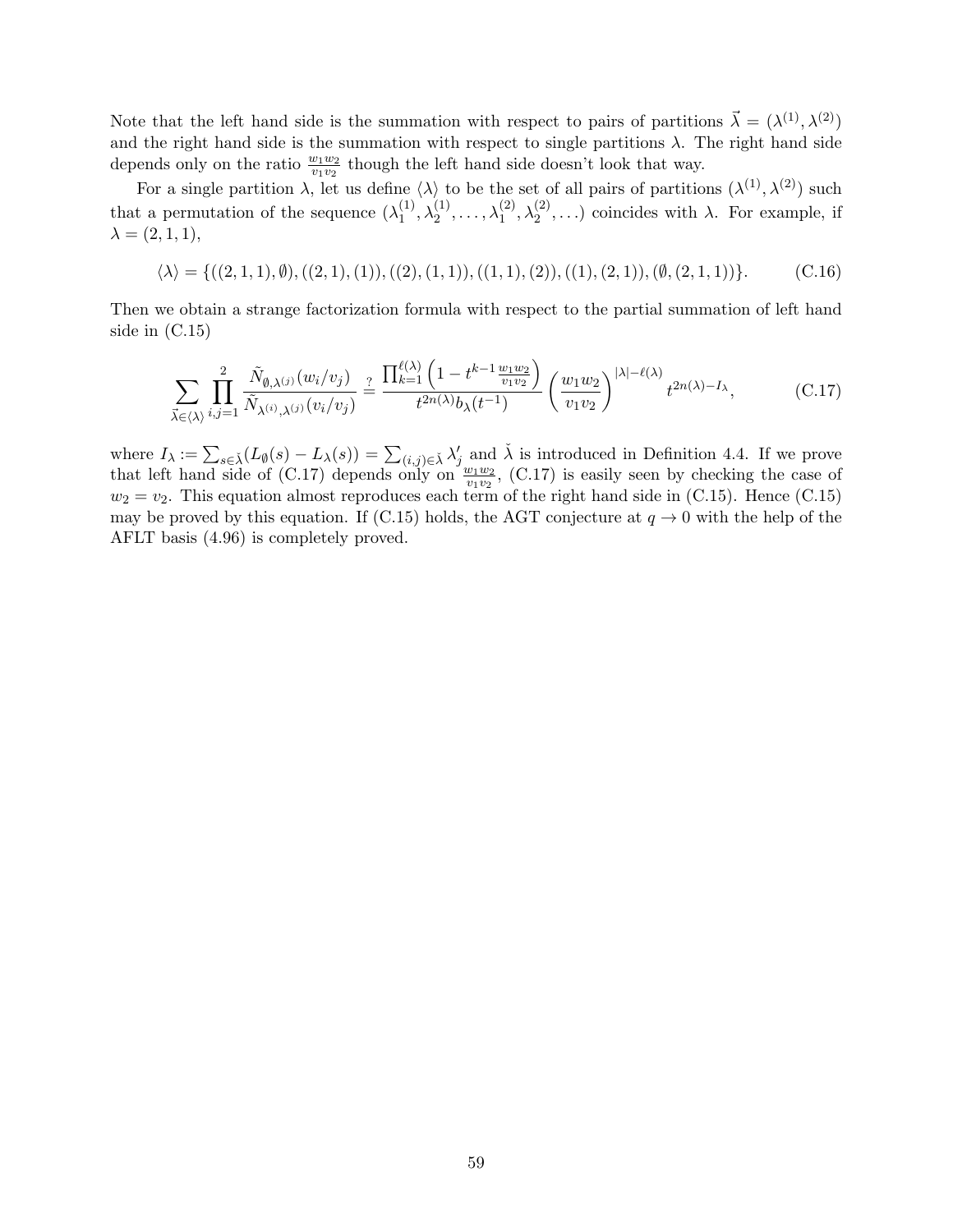|                                                                                 | (D.1)                                                                                                                                                                                                                                                                                           | (D.2)                                                                                                                                                                                                                                                                                                                                                                                                                                                                                                                                                                                               | (D.3)<br>(D.4)<br>(D.5)                                                                                                                                                                                                                                                                                               |
|---------------------------------------------------------------------------------|-------------------------------------------------------------------------------------------------------------------------------------------------------------------------------------------------------------------------------------------------------------------------------------------------|-----------------------------------------------------------------------------------------------------------------------------------------------------------------------------------------------------------------------------------------------------------------------------------------------------------------------------------------------------------------------------------------------------------------------------------------------------------------------------------------------------------------------------------------------------------------------------------------------------|-----------------------------------------------------------------------------------------------------------------------------------------------------------------------------------------------------------------------------------------------------------------------------------------------------------------------|
|                                                                                 | $\left(q-t\right)u_3\left(-qu_2t^3+u_3t^2+qu_2t+q^2u_3t-qu_3t-qu_3\right)$<br>$\frac{(q-1)(q+1)(q-t)(t-1)(t+1)u_3}{(q-1)(t-1)(t+1)u_3}$<br>$q t(q t-1)(u_2-u_3)(t u_2-u_3)$<br>$\sqrt{\frac{q}{t}}(qt-1)(u_2-tu_3)$<br>$(q-1)(q-t)(t+1)u_3$<br>$(qt-1)^2 (qu_3-u_2)$<br>$\circ$<br>$\circ$<br>⊂ | $(-qu_1t^3+u_3t^2+qu_1t+q^2u_3t-qu_3t-qu_3)$<br>$(q-1)(q+1)(q-t)(t-1)(t+1)u_3(qu_3-tu_2)(q^2u_3-tu_2)$<br>$\left(q-t\right)u_2\left(-qu_1t^3+u_2t^2+qu_1t+q^2u_2t-qu_2t-qu_2\right)$<br>$q^{2}t^{2}(qt-1)(u_{1}-u_{3})(tu_{1}-u_{3})(tu_{2}-u_{3})(u_{3}-u_{2})$<br>$qt(qt-1)2(u2-u3)(qu3-u1)(qu3-u2)$<br>$\frac{(q-1)(q+1)(q-t)(t-1)(t+1)u_2}{(qt-1)^2(qu_2-u_1)}$<br>$(q-1)(q-t)(t+1)u_3(qu_3-tu_2)$<br>$q(qt-1)(u_2-u_3)(tu_3-u_1)$<br>$\frac{(q-1)(q-t)\sqrt{\frac{q}{t}}t(t+1)u_2}{t}$<br>$qt(qt-1)(u_1-u_2)(tu_1-u_2)$<br>$\frac{q(qt-1)(u_1-tu_2)}{0}$<br>$(q-t)u_3(qu_3-tu_2)(qu_3-t^2u_2)$ | $u_3(q-t)\left(q^2u_2((t+1)u_2u_3-u_1(u_2+u_3))+q\left(t^2(-u_1)u_2u_3+t(u_1(2u_2^2+2u_3u_2+u_3^2)-u_2(u_2^2+2u_3u_2+2u_3^2)\right)+tu_2^2u_3(t(u_2+u_3)-(t+1)u_1)\right)$                                                                                                                                            |
|                                                                                 | $-\frac{(q-t)u_3\left(tu_3q^3-tu_2q^2+tu_3q^2-u_3q^2-t^2u_3q+tu_2\right)}{2}$<br>$qt(qt-1)(u_2-u_3)(qu_3-u_2)$<br>$\sqrt{\frac{q}{t}}t(qu_2-u_3)$<br>$q(tu_2-u_3)$<br>$(a-t)u_3$<br>$(u-t)u_3$<br>$\circ$<br>$\circ$<br>$\circ$<br>C                                                            | $(q-t)u_3\big( qu_3-tu_2 \big) \Big( q^2 u_3-tu_2 \Big) \Big( tu_3 q^3 - tu_1 q^2 + tu_3 q^2 - u_3 q^2 - t^2 u_3 q + tu_1 \Big)$<br>$-t^2u_2q+tu_1$<br>$\frac{q^2t^2(qt-1)(u_1-u_3)(u_3-u_2)(qu_3-u_1)(qu_3-u_2)}{q^2t^2}$<br>$q^2t(tu_1-u_3)(tu_2-u_3)(u_3-u_2)$<br>$(q-t)u_3(qu_3-tu_2)(qu_3-t^2u_2)$<br>$q t (qt-1) (u_1-u_2) (qu_2-u_1)$<br>$qt(qu_1-u_3)(u_3-u_2)$<br>$(q-t)u_3(qu_3-tu_2)$<br>$(q-t)\sqrt{\frac{q}{t}}u_2$<br>$\frac{\overline{q(qu_1}-u_2)}{1}$<br>$\frac{1}{q(tu_1-u_2)}$<br>$\frac{(q-t)u_2}{2}$<br>$\circ$                                                                | $(q-1)(q-t)^2(t+1)u_2u_3(u_2u_3q^2-u_2^2q-u_3^2q-tu_1u_2q+u_1u_2q-tu_1u_3q+u_1u_3q+tu_2u_3q+tu_2u_3)$<br>$(q-t)^2 u_2 u_3 \left( u_2 u_3 t^2 - q u_2^2 t - q u_3^2 t + q u_1 u_2 t - u_1 u_2 t + q u_1 u_3 t - u_1 u_3 t - q u_2 u_3 t + u_2 u_3 t + q u_2 u_3 \right)$<br>$qt(u_1-u_2)(u_1-u_3)(qu_2-u_3)(tu_3-u_2)$ |
|                                                                                 | $(q+1)(t-1)(t-q)u_3(tu_2-q^2u_3)$<br>$t(qt-1)(qu_3-u_1)(qu_3-u_2)$<br>$q t (t u_1 - u_3) (t u_2 - u_3)$<br>$(q-t)u_3(qu_3-t^2u_2)$<br>$-\frac{(q-t)\sqrt{\frac{q}{t}}\,u_2}{q(u_1-u_2)}$<br>$\circ$<br>$\circ$<br>$\circ$                                                                       | $(q-t)u_2(tu_2q^3-tu_1q^2+tu_2q^2-u_2q^2)$                                                                                                                                                                                                                                                                                                                                                                                                                                                                                                                                                          | $q\sqrt{\frac{q}{t}}t(qt-1)(u_1-u_2)(u_1-u_3)(qu_2-u_3)(u_2-tu_3)$<br>$q\sqrt{\frac{q}{t}}t^2(u_1-u_2)(u_1-u_3)(qu_2-u_3)(u_2-tu_3)$                                                                                                                                                                                  |
| Examples of the generalized Macdonald functions at level 3 in the $N = 3$ case: | $\sqrt{\frac{q}{t}}t(qt-1)(u_2-qu_3)$<br>$-\frac{q(q+1)(q-t)(t-1)u_3}{}$<br>$\sqrt{\frac{q}{t}}t(tu_2-u_3)$<br>$\frac{a-t}{a-a}$<br>$\circ$<br>$\circ$<br>$\circ$<br>0<br>$\circ$<br>0<br>$\circ$<br>0<br>$\circ$                                                                               | $\frac{\sqrt{\frac{q}{t}}t^2\left(qt-1\right)\left(u_2-u_3\right)\left(u_1-qu_3\right)\left(u_2-qu_3\right)}{\left(q-t\right)^2\sqrt{\frac{q}{t}}u_3^2\left(qu_3-t^2u_2\right)}$<br>$(q+1)(q-t)^2(t-1)u_3^2(q^2u_3-tu_2)$<br>$-\frac{1}{q^2t(tu_1-u_3)(u_2-u_3)(tu_2-u_3)}$<br>$\sqrt{\frac{q}{t}t(qt-1)(u_1-qu_2)}$<br>$\frac{q(q+1)(q-t)(t-1)u_2}{q}$<br>$\sqrt{\frac{q}{t}}t(tu_1-u_2)$<br>$\sqrt{\frac{q}{t}}t(u_2-u_3)$<br>$(u-t)u_3$<br>$(q-t)u_2$<br>$\circ$<br>$\circ$                                                                                                                      |                                                                                                                                                                                                                                                                                                                       |
|                                                                                 | $=$                                                                                                                                                                                                                                                                                             |                                                                                                                                                                                                                                                                                                                                                                                                                                                                                                                                                                                                     | $a_{39} =$<br>$a_{37} =$<br>$a_{38} =$                                                                                                                                                                                                                                                                                |

*,*

Examples of the generalized Macdonald functions at level 3 in the

**D Examples of R-matrix**

D Examples of R-matrix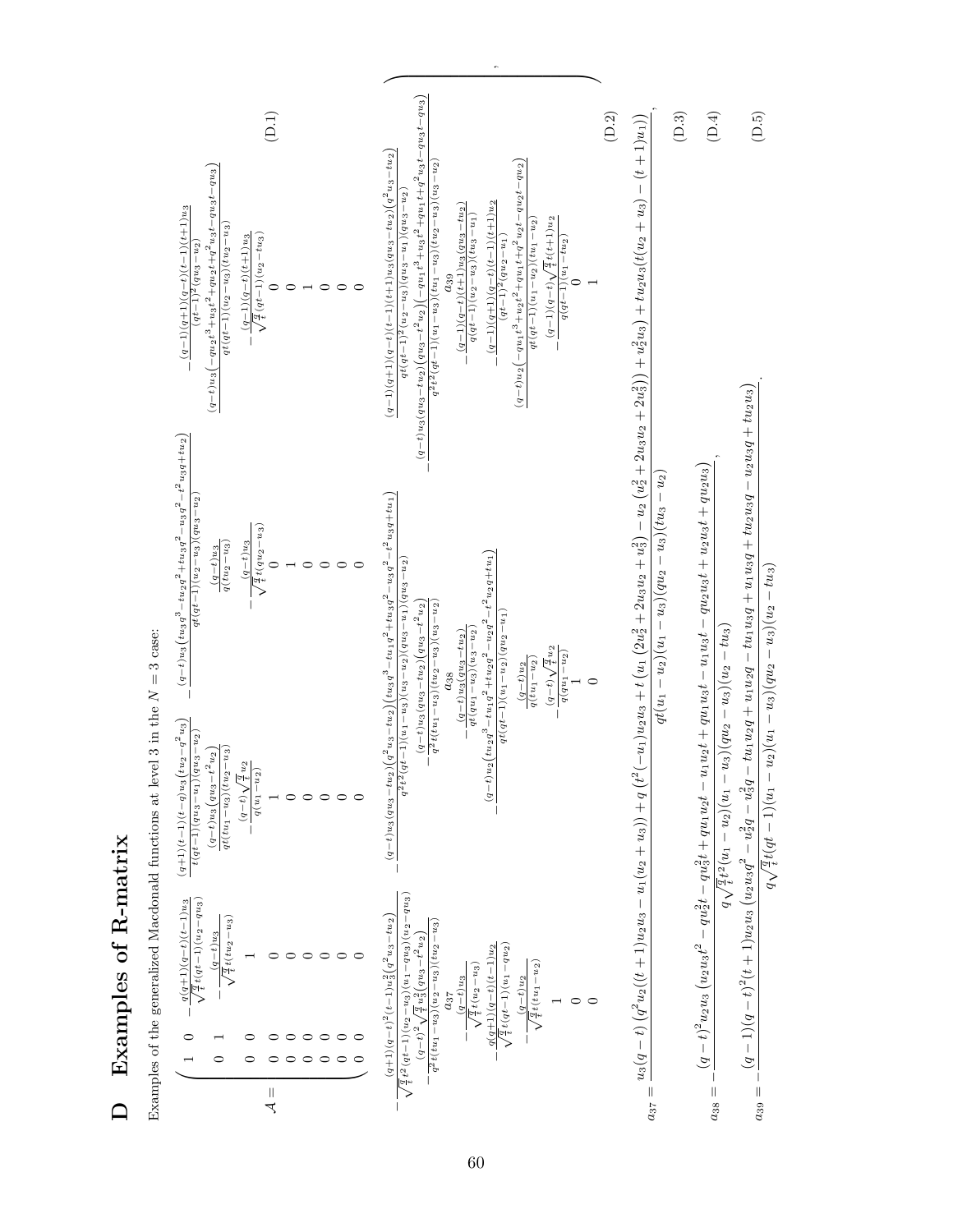| (D.6)                                                                                                                                                                                                                                                                                                                                                                                                                                                                                                                                                                                                                                                                                                                                                                                                                                                            | (D.7)                                                                                                                                                                                                                                                                                                                                                                                                                                                                                                                              | (D.8)                                                                                                                                                                                                                                                                       | $(\mathbb{D}.9)$                                                                                                                                                                            | $(D.10)$                               | $(D.11)$                                                                                                                                                                                                                                                                                                                                                                                                                             | $(D.12)$                                                                                                                                                                                               | $(D.13)$                                                                                                                                                                                                                                                                                                                                   | (D.14)                                                                                                                                                                                                                                                                                                                                                                                                                                               | $(D.15)$                                                                                                                                                                                                                                           | $(\mathrm{D}.16)$                                                                                                                                                                                                                                                                                                                                                                                          | $(D.17)$                                                                                                                                                                                                                                                                                             |
|------------------------------------------------------------------------------------------------------------------------------------------------------------------------------------------------------------------------------------------------------------------------------------------------------------------------------------------------------------------------------------------------------------------------------------------------------------------------------------------------------------------------------------------------------------------------------------------------------------------------------------------------------------------------------------------------------------------------------------------------------------------------------------------------------------------------------------------------------------------|------------------------------------------------------------------------------------------------------------------------------------------------------------------------------------------------------------------------------------------------------------------------------------------------------------------------------------------------------------------------------------------------------------------------------------------------------------------------------------------------------------------------------------|-----------------------------------------------------------------------------------------------------------------------------------------------------------------------------------------------------------------------------------------------------------------------------|---------------------------------------------------------------------------------------------------------------------------------------------------------------------------------------------|----------------------------------------|--------------------------------------------------------------------------------------------------------------------------------------------------------------------------------------------------------------------------------------------------------------------------------------------------------------------------------------------------------------------------------------------------------------------------------------|--------------------------------------------------------------------------------------------------------------------------------------------------------------------------------------------------------|--------------------------------------------------------------------------------------------------------------------------------------------------------------------------------------------------------------------------------------------------------------------------------------------------------------------------------------------|------------------------------------------------------------------------------------------------------------------------------------------------------------------------------------------------------------------------------------------------------------------------------------------------------------------------------------------------------------------------------------------------------------------------------------------------------|----------------------------------------------------------------------------------------------------------------------------------------------------------------------------------------------------------------------------------------------------|------------------------------------------------------------------------------------------------------------------------------------------------------------------------------------------------------------------------------------------------------------------------------------------------------------------------------------------------------------------------------------------------------------|------------------------------------------------------------------------------------------------------------------------------------------------------------------------------------------------------------------------------------------------------------------------------------------------------|
| $\frac{q}{4}t(t+1)$<br>$q(qQ-1)(Q-t)(qt-1)$<br>$Q(q-t)\sqrt{\frac{q}{t}}(Qt-1)$<br>$(q-1)(q-Q)Q(q-t)$<br>$q(qQ - 1)(Q - t)$<br>$v_{33}$<br>$v_{43}$<br>$v_{53}$<br>$\frac{-\frac{1}{q(Q-1)(qQ-1)t^2(Qt-1)}}{(-q+1)(q-1)(q^2-1)t^2(Qt-1)}$<br>$q^2 (Q-1)^2 t^2 (t-Q)(qt-1)(Qt-1)$<br>$(q-t)(q-Qt)\left( q-Qt^{2}\right)$<br>$q\left( Q-1\right) \sqrt{\frac{q}{t}}\,t^{2}\left( Q\,t-1\right) ^{2}$<br>$(q-t)(q-Qt)(q-Qt^2)$<br>$(q - Qt)(q - Qt^2)$<br>$q(Q-1)t(Qt-1)$<br>$(q-t)(q-Qt)\left(q^2-Qt\right)\left(\frac{q}{q^2}+q^3\right)+\left(\frac{q}{q}t^2\left(qt-1\right)\left(q^2-q^2\right)\right)$<br>$\frac{q^2\,(q-Q)(Q-1)^2\,(qQ-1)t^2\,(qt-1)}{(q-1)(q+1)(q-t)(t-1)(t+1)(q-Qt)\left(q^2-Qt\right)}$<br>$(q+1)(q-t)(t-1)(q-Qt)(q2-Qt)$<br>$q(q-Q)(Q-1)t(t-Q)(qt-1)^2$<br>$(q\!-\!Qt)\!\left(q^2\!-\!Qt\right)$<br>$\imath (q-Q)(Q-\imath)t$<br>$\circ$ | $Q(q-t)^2\Big(Qq^2+Qtq^2-t^2q-Qtq+tq-t^2\Big)$<br>$Q(q-t)(-qt^3+Qt^2+qt+q^2Qt-qQt-qQ)$<br>$q(qQ-1)(qQ-t)t(qQ-t^2)$<br>$(qQ-t)(qt-1)(qQ-t^2)$<br>$(Q-1)Q(q-t)t$<br>$\left( qQ\!-\!t\right) \left( qQ\!-\!t^{2}\right)$<br>$v_{55}$<br>$(Qq^2+Qq-qtq+t^2-t^2-t)$<br>$Q(q-t)\left(Qtq^3\!-\!Qq^2\!+\!Qtq^2\!-\!tq^2\!-\!Qt^2q\!+\!t\right)$<br>$(q-1)q(q+1)(Q-1)Q(q-t)(t-1)t(t+1)$<br>$(Q-t)(qQ-t)(q^2Q-t)(qt-1)^2$<br>$(qQ-t)(q^2Q-t)(qt-1)^2$<br>$(qQ-t)(q^2Q-t)(qt-1)$<br>$(q-1)(q+1)Q(q-t)^2(t-1)(t+1)$<br>$v_{34}$<br>$\,v_{44}$ | $v_{33}=\frac{Qq^4+Qtq^4+Q^2t^3q^3+Q^3t^2q^3-4Qt^2q^3+Qq^3+Q^2tq^3-4Q^2tq^3-3Qtq^3+tq^3-4Q^3t^2q^2+Qt^3q^2+3Q^3t^2q^2+Q^3t^2q^3}{q^2+Q^3t^2q^3+Q^3t^2q^3+Q^3t^2q^3+Q^2t^2q^2+Q^2t^2q^3+Q^3t^2q^2+Q^3t^2q^3+Q^2t^2q^2+Q^2t^2q^3+Q^2t^$<br>$\frac{1}{4(a-b)(b-1)(1-bb)(b-b)}$ | $+\frac{12 Q^2 t^2 q^2+3 Q t^2 q^2+Q^3 t q^2-4 Q t q^2+Q^3 t^4+Q^4 t q^3-3 Q^3 t^3-4 Q^2 t^2 q-Q t^2 q^2+Q^3 t^2 q+Q t^2 q^2+Q^2 t q+Q^3 t^4+Q^3 t^3}{q (q- Q) (q^2-1) t (t- Q) (Q t-1)}\\$ | $q^2(Q-1)(qQ-1)^2(Q-t)t$<br>$v_{43} =$ | $\frac{1}{2} \left( q^2 - (2 - 1 + 1 + 1)(2 + 1 + 1 + 2) \right)$ $\frac{1}{4} \left( q^2 + q^2 + q^2 \right)$ $\frac{1}{4} \left( 2 + 2 + 1 - q + 1 \right)$ $\frac{1}{4} \left( 2 + 2 + 1 - q + 1 \right)$ $\frac{1}{4} \left( q^2 + 1 + 1 - q + 1 \right)$ $\frac{1}{4} \left( q^2 + 1 + q^2 \right)$ $\frac{1}{4} \left( q^2 + q^2 \right)$ $\frac{1}{4} \left( q^2$<br>$q^2(Q-1)(qQ-1)(qt-1)(Q-t)^2$<br>$\parallel$<br>$v_{53}$ | $q^7Q^3t_{-}q^6Q^2t^2Qt^2-dt+t+1\bigl)+q^5Qt(t^3t^2+Q^4t^2+2t+1+3+2t+5\bigl)+2t+1+q^6Qt(t^2^3t+Q^2(3t^2-7t+2)+Q(t-13t^2+11t-5))\bigr)$<br>$q(Q-1)t(qQ-1)(qt-1)(qQ-t){\Large (q^{2}Q-t)}$<br>$v_{44} =$ | $+\frac{-q^4 Q t (6 t^2-4 t+1)+q^3 t^2 \left(Q^3 \left(t^2-4 t+6\right)+Q^2 \left(-5 t^2+11 t-13\right)+Q \left(2 t^2-7 t+3\right)+t\right)+q Q t^3 \left(Q t^2+ (Q-1) t+2\right)-Q t^4+q^2 t^2 \left(Q^3 (t-2) t+Q^2 \left(-5 t^2+3 t-1\right)+Q \left(2 t^2+11 t-1\right)-1\right)}{4 t^2 t^2}$<br>$q(Q-1)t(qQ-1)(qt-1)(qQ-t)(q^{2}Q-t)$ | $\frac{1}{2}g^2 + \frac{1}{2}g^2 + \frac{1}{2}g^2 + \frac{1}{2}g^2 + \frac{1}{2}g^2 + \frac{1}{2}g^2 + \frac{1}{2}g^2 + \frac{1}{2}g^2 + \frac{1}{2}g^2 + \frac{1}{2}g^2 + \frac{1}{2}g^2 + \frac{1}{2}g^2 + \frac{1}{2}g^2 + \frac{1}{2}g^2 + \frac{1}{2}g^2 + \frac{1}{2}g^2 + \frac{1}{2}g^2 + \frac{1}{2}g^2 + \frac{1}{2}g^2 + \frac{1}{2}g^2 +$<br>$\left( (1-t) (q-2) (q-2) (q^2-2) (q^2-1) (q^2-1) (q-1) \right)$<br>$\parallel$<br>$v_{34}$ | $Q(q-t)\Big( Q q^3-Q^2 q^2+2Q^2 t^2 q^2-2Q t^2 q^2-t^2 q^2-Q^2 t q^2-2Q t q^2+2 t q^2-Q^2 t^3+Q t^3 q+Q t^3 q-Q^2 t^2 q+3Q^2 t^2 q-t^2 q+2Q^2 t q-Q t q-Q^2 t^3\Big)$<br>$(q-Q)(qQ-t)\sqrt{\frac{q}{t}}t(Qt-1)(qQ-t^2)$<br>$\mid \mid$<br>$v_{35}$ | $q^5Q^2t + q^4Q(Q^2 + 5t^2 + 5t^2 + 5t^2 + 5t^2 + 6t^2 + 6t^2 + 6t^2 - 6t^2 - 6t^2 - 6t^2 - 6t^2 - 6t^2 - 6t^2 - 6t^2 - 6t^2 - 6t^2 - 6t^2 - 6t^2 - 6t^2 - 6t^2 - 6t^2 - 6t^2 - 6t^2 - 6t^2 - 6t^2 - 6t^2 - 6t^2 - 6t^2 - 6t^2 - 6t^2 - 6t^2 - 6t^2 - 6t^2 - 6t^2 -$<br>$q\left( Q-1\right) t\left( qt-1\right) \left( Q-t\right) \left( qQ-t\right) \left( qQ-t^{2}\right. \\$<br>$\parallel$<br>$v_{55}$ | $1t^2+13t+1)+Qt(2t^3+t^2-7t-6)+t^2)-qQt^4(Q^2(t+1)+Q(t^2-5t-5)-t^2+2t+2)-Q^2t^6$<br>$\label{eq:q} q\left(Q-1\right)t\left(qt-1\right)\left(Q-t\right)\left(qQ-t\right)\left(qQ-t^2\right)$<br>$+\frac{-q^2t^2\left( Q^4-Q^3\left(2t^3+4t^2+3t+1\right)+Q^2\left(3t^3+1\right)\right.}{4}\nonumber\\$ |

The representation matrix of The representation matrix of  $R$  in the basis of the generalized Macdonald functions at level  $2$ :  $\mathcal R$  in the basis of the generalized Macdonald functions at level 2: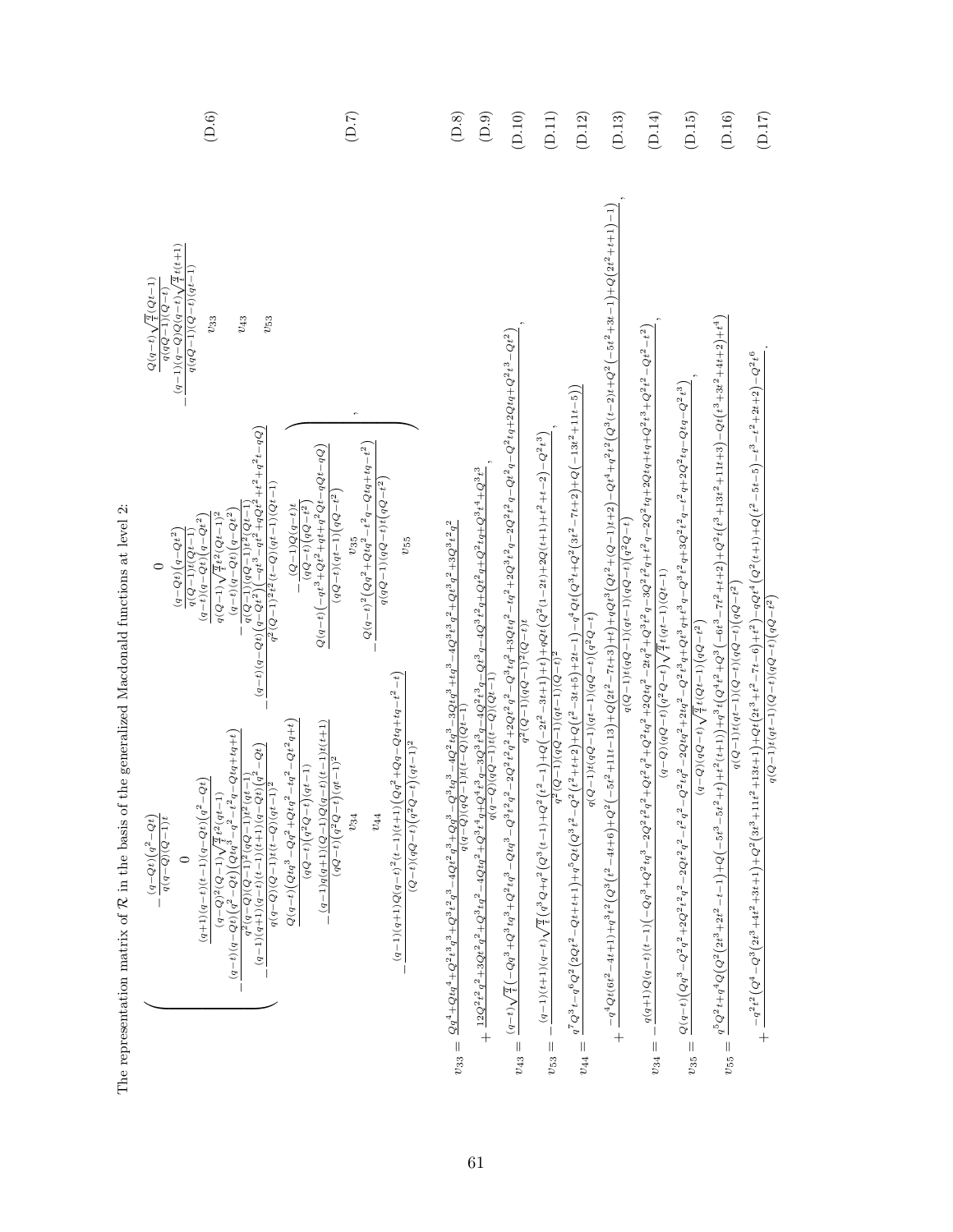| $q(Q-1)\,Q(q-t)\Bigl(2\,Q\,q^2-t^2\,q+t\,q-t^2-t\Bigr)$<br>$(q-1)(Q-1)Q(q-t)t^2(t+1)$<br>$(D.18)$<br>$2(qQ-t)(q^2Q-t)(qQ-t^2)$<br>$(qQ-t)\left( q^{2}Q-t\right) \sqrt{\frac{q}{t}}\left( qQ-t^{2}\right)$<br>$(q-1)q(Q-1)Q(q-t)t(t+1)$<br>$2(qQ-t)\left(q^2Q-t\right)\left(qQ-t^2\right)$<br>$r_{25}$<br>$r_{55}$                                                                                                                                                                                                                     | (D.19)<br>$(\mathrm{D.20})$                                                                                                                                                                                                       | $(\mathrm{D.21})$                                                                                                                                                      | $(\mathrm{D.22})$                                                                                                                                                | $(\mathrm{D.23})$                                                                                                                                                                                                                                                       | $(\mathrm{D.24})$                                                                                                         | $(\mathrm{D.25})$                                                                                                                                   | $(\mathrm{D.26})$                                                                                                | $(\mathrm{D.27})$                                                                                                      |
|---------------------------------------------------------------------------------------------------------------------------------------------------------------------------------------------------------------------------------------------------------------------------------------------------------------------------------------------------------------------------------------------------------------------------------------------------------------------------------------------------------------------------------------|-----------------------------------------------------------------------------------------------------------------------------------------------------------------------------------------------------------------------------------|------------------------------------------------------------------------------------------------------------------------------------------------------------------------|------------------------------------------------------------------------------------------------------------------------------------------------------------------|-------------------------------------------------------------------------------------------------------------------------------------------------------------------------------------------------------------------------------------------------------------------------|---------------------------------------------------------------------------------------------------------------------------|-----------------------------------------------------------------------------------------------------------------------------------------------------|------------------------------------------------------------------------------------------------------------------|------------------------------------------------------------------------------------------------------------------------|
| $(qQ-t)(q^2Q-t)\sqrt{\frac{q}{t}}\left(qQ-t^2\right)$<br>$q(q+1)(Q-1)Q(q-t)(t-1)t$<br>$(q+1)(Q-1)Q(q-t)(t-1)t^2$<br>$q(q+1)(Q-1)Q(q-t)(t-1)t$<br>$2(qQ-t)(q^2Q-t)(qQ-t^2)$<br>$2(qQ-t)(q^2Q-t)(qQ-t^2)$<br>$r_{14}$<br>$r_{44}$                                                                                                                                                                                                                                                                                                       |                                                                                                                                                                                                                                   |                                                                                                                                                                        |                                                                                                                                                                  |                                                                                                                                                                                                                                                                         |                                                                                                                           |                                                                                                                                                     |                                                                                                                  |                                                                                                                        |
| $(Q-1)(q-t)\sqrt{\tfrac{q}{t}}\,t\big(\,Q\big)q^2+Q\,t\bigq^2+Q\,q-\hat{Q}\,t\,q-2\,t^2\,\big)$<br>$(Q-1)\,Q\,(q-t)\,\sqrt{\frac{\dot{q}}{4}}\,t\,\big(\,2Q\,q^{\dot{2}}\,\dot{-}\,t^{\,2}\,q\,+\,t\dot{q}\,-\,t^{\,2}-t\,\big)$<br>$(q-1)q(Q-1)Q(q-t)(\frac{q}{4}t(t+1))$<br>$(q-1)(Q-1)Q(q-t)(\frac{q}{4}t^2(t+1))$<br>$\frac{2(qQ-t)(q^2Q-t)(qQ-t^2)}{q^2Q-t^2}$<br>$2(qQ-t)(q^2Q-t)(qQ-t^2)$<br>$2(qQ-t){\left( q^{2}Q-t\right) }{\left( qQ-t^{2}\right) }$<br>$2(qQ-t)\left( q^{2}Q-t\right) \left( qQ-t^{2}\right)$<br>$r_{33}$ | $-Q^4q^3+Q^2q^2-2Qt^2q^2-Qq^2+Q^2tq^2-Qtq^2-2Qt^2q+2t^2q-2Qtq+2t^3)$                                                                                                                                                              | $2 (qQ - t) (q^2Q - t) (qQ - t^2)$                                                                                                                                     | $r_{52}=-\frac{(q-t)\left(-Q^2q^3+Q^2tq^3+Q^2tq^3+Q^2q^2+2Qt^2q^2-Qq^2-Q^2tq^2+Qtq^2+Qtq^2-2Qt^2q+2t^2q+2Qtq-2t^3\right)}{q(tq-t)}$<br>$2(qQ-t)(q^2Q-t)(qQ-t^2)$ | $r_{33}=\frac{Q^2q^4-Q^2t^2q^3+Q^3tq^3-3Q^2tq^3+Qtq^3+Qt^3q^2+2Q^2t^2q^2-2Qt^2q^2-Q^2tq^2-Q^2t^3q+3Qt^3q+t^3q+Qt^2q-Qt^4q^2+Qt^2q^2+Qt^3q^2+Qt^2q^2+Qt^3q^2+Qt^2q^2+Qt^3q^2+Qt^2q^2+Qt^4q^2+Qt^2q^2+Qt^3q^2+Qt^2q^2+Qt^3q^2+Qt^2q^2+Qt^4q^$<br>$(qQ-t)(q^2Q-t)(qQ-t^2)$ | $2Q^2tq^2 - 2Qtq^2 - Qt^3q + t^3q - Qt^2q + t^2q - 2Qtq + Qt^3 + t^3 - Qt^2 + t^2)$<br>$2 (qQ - t) (q^2Q - t) (qQ - t^2)$ |                                                                                                                                                     | $2Q^2tq^2 + 2Qtq^2 + Qt^3q - t^3q - Qt^2q + t^2q - 2Qtq + Qt^3 + t^3 + Qt^2 - t^2)$<br>$2(qQ-t)(q^2Q-t)(qQ-t^2)$ |                                                                                                                        |
| $q\left( {Q - 1} \right)\left( {q - t} \right)\left( {Q{q^2} + Qt{q^2} + Q\,q - Qt\,q - 2{t^2}} \right)$<br>$(q-1)q(Q-1)Q(q-t)t(t+1)$<br>$(qQ-t)\left( q^{2}Q-t\right) \sqrt{\frac{q}{t}}\left( qQ-t^{2}\right)$<br>$2(qQ-t)\left(q^2Q-t\right)\left(qQ-t^2\right)$<br>$(q-1)q^2(Q-1)Q(q-t)(t+1)$<br>$2(qQ-t)\big(q^2Q-t\big)\big(qQ-t^2\big)$<br>$r_{22}$<br>$r_{52}$                                                                                                                                                                | $r_{11}=-\frac{q(Q-1)t \left(-2 Q^2 q^2 -Q q^2+Q t q^2+Q t^2 q+Q q+2 Q t q-Q t^2-2 t^2+Q t\right)}{r_{11}}$<br>$\sigma(t-t)(q^2Q-t)(qQ-t^2)$<br>2(qQ)<br>$r_{41}=\frac{(q-t)\left( Q^{2}q^{3}+Qq^{3}+Q^{2}tq^{3}\right. }{q^{2}}$ | $q(Q-1)t ( -2 Q^2 q^2 + Q q^2 + Q t q^2 + Q t^2 q + Q q - 2 Q t q + Q t^2 - 2 t^2 + Q t)$<br>$\left( -t\right) \left( q^{2}Q-t\right) \left( qQ-t^{2}\right)$<br>2(qQ) |                                                                                                                                                                  |                                                                                                                                                                                                                                                                         | $r_{14} = \frac{Q(q-t)\left(2Q^2q^3-2Qt^2q^2+ \right.}{$                                                                  | $q(Q-1)t \left( -2 Q^2 q^2 - Q q^2 + Q t q^2 + Q t^2 q + Q q + 2 Q t q - Q t^2 - 2 t^2 + Q t \right)$<br>$(4^2 - t)(q^2 Q - t)(q Q - t^2)$<br>2(qQ) | $Q(q-t)\left(2Q^{2}q^{3}-2Qt^{2}q^{2}-\right.$                                                                   | $\label{eq:q} q(Q-1)t\left(-2Q^2q^2+Qq^2+Qtq^2+Qt^2+Q^2+2Qtq+Qt^2-2t^2+Qt\right)$<br>$2(a) - t$ $(a2) - t$ $(a) - t^2$ |
| $\hspace{6cm} - \frac{q^2(q+1)(Q-1)Q(q-t)(t-1)}{t}$<br>$q(q+1)(Q-1)Q(q-t)(t-1)t$<br>$\left(qQ-t\right)\left(q^2Q-t\right)\sqrt{\frac{q}{t}}\left(qQ-t^2\right)$<br>$2(qQ-t)(q^2Q-t)(qQ-t^2)$<br>$2(qQ-t)\left(q^2Q-t\right)\left(qQ-t^2\right)$<br>$q^2(q+1)(Q-1)Q(q-t)(t-1)$<br>$r_{11}$<br>$r_{41}$                                                                                                                                                                                                                                 |                                                                                                                                                                                                                                   | $r_{22} =$                                                                                                                                                             |                                                                                                                                                                  |                                                                                                                                                                                                                                                                         |                                                                                                                           | $r_{44} = -$                                                                                                                                        | $r_{25} =$                                                                                                       | $r_{55} =$                                                                                                             |

Representation Matrix of *R* $\mathcal R$  in the basis of bosons  $|a_{\vec{\lambda}}\rangle$  $\rangle$  at level 2:

╭

 $\overline{\phantom{a}}$ *,*

> where *Q*.<br>تا 2

2(*qQ*

 *t*) (*q* 2*<sup>Q</sup>*

*t*) (*qQ*

*<sup>t</sup>* 2)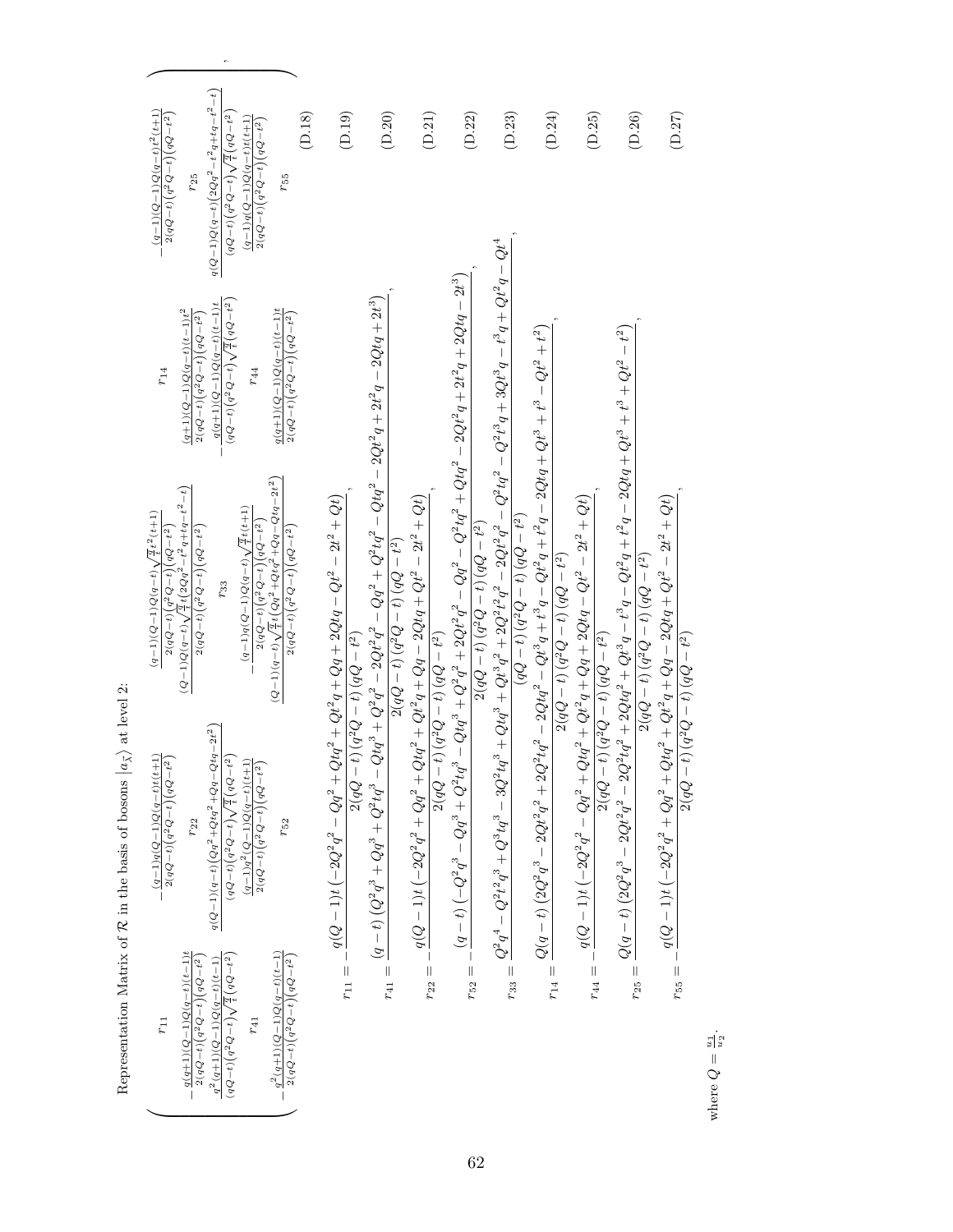# **References**

- [1] H. Jack, "A class of symmetric polynomials with a parameter," *Proc. Roy. Soc. Edinburgh Sect. A* **69** (1970/1971) 1–18.
- [2] R. P. Stanley, "Some combinatorial properties of Jack symmetric functions," *Adv. Math.* **77** no. 1, (1989) 76–115.
- [3] B. Sutherland, "Exact results for a quantum many body problem in one-dimension," *Phys. Rev.* **A4** (1971) 2019–2021.
- [4] B. Sutherland, "Exact results for a quantum many body problem in one-dimension. 2.," *Phys. Rev.* **A5** (1972) 1372–1376.
- [5] I. G. Macdonald, *Symmetric functions and Hall polynomials*. Oxford Classic Texts in the Physical Sciences. The Clarendon Press, Oxford University Press, New York, second ed., 2015.
- [6] K. Mimachi and Y. Yamada, "Singular vectors of the Virasoro algebra in terms of Jack symmetric polynomials," *Comm. Math. Phys.* **174** no. 2, (1995) 447–455.
- [7] L. Lapointe and L. Vinet, "Exact operator solution of the Calogero-Sutherland model," *Comm. Math. Phys.* **178** no. 2, (1996) 425–452.
- [8] S. N. M. Ruijsenaars, "Complete integrability of relativistic Calogero-Moser systems and elliptic function identities," *Comm. Math. Phys.* **110** no. 2, (1987) 191–213.
- [9] J. Sekiguchi, "Zonal spherical functions on some symmetric spaces," *Publ. Res. Inst. Math. Sci.* **12** (1977) 455–459.
- [10] M. Aganagic and S. Shakirov, "Knot Homology and Refined Chern-Simons Index," *Commun. Math. Phys.* **333** no. 1, (2015) 187–228, arXiv:1105.5117 [hep-th].
- [11] I. Cherednik, "Jones polynomials of torus knots via DAHA," *Int. Math. Res. Not. IMRN* no. 23, (2013) 5366–5425, arXiv:1111.6195 [math.QA].
- [12] E. Gorsky and A. Negut, "Refined knot invariants and Hilbert schemes," *J. Math. Pure. Appl.* **104** (2015) 403–435, arXiv:1304.3328 [math.RT].
- [13] A. Borodin and I. Corwin, "Macdonald processes," *Probab. Theory Related Fields* **158** no. 1-2, (2014) 225–400, arXiv:1111.4408 [math.PR].
- [14] J. Shiraishi, H. Kubo, H. Awata, and S. Odake, "A Quantum deformation of the Virasoro algebra and the Macdonald symmetric functions," *Lett. Math. Phys.* **38** (1996) 33–51, arXiv:q-alg/9507034 [q-alg].
- [15] K. Mimachi and Y. Yamada, "Singular vectors of Virasoro algebra in terms of Jack symmetric polynomials," *RIMS kokyuroku* **919** (1995) 68–78.
- [16] H. Awata, Y. Matsuo, S. Odake, and J. Shiraishi, "Excited states of the Calogero-Sutherland model and singular vectors of the *W<sup>N</sup>* algebra," *Nuclear Phys. B* **449** no. 1-2, (1995) 347–374, arXiv:hep-th/9503043 [hep-th].
- [17] H. Awata, H. Kubo, S. Odake, and J. Shiraishi, "Quantum *W<sup>N</sup>* algebras and Macdonald polynomials," *Commun. Math. Phys.* **179** (1996) 401–416, arXiv:q-alg/9508011 [q-alg].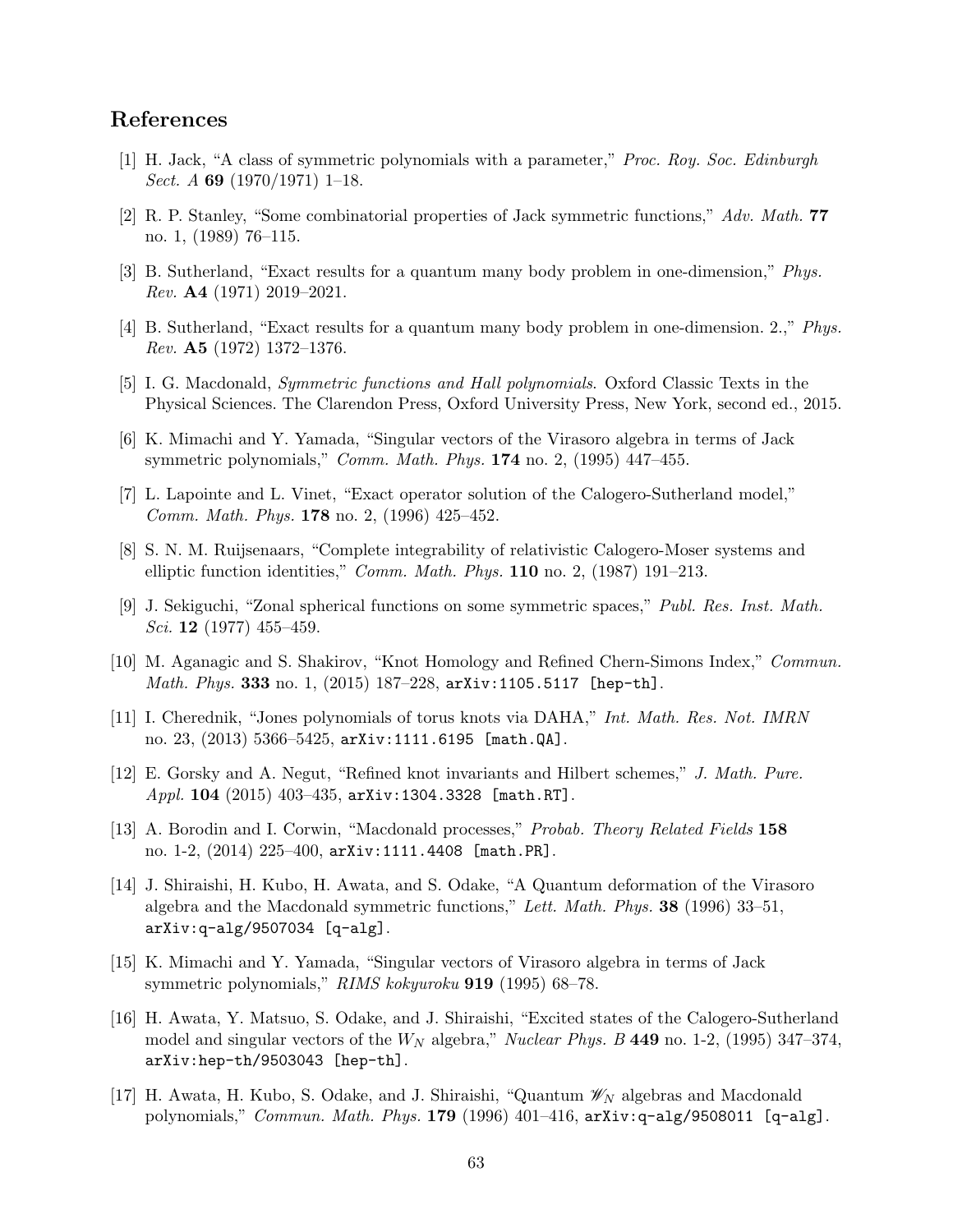- [18] L. F. Alday, D. Gaiotto, and Y. Tachikawa, "Liouville Correlation Functions from Four-dimensional Gauge Theories," *Lett. Math. Phys.* **91** (2010) 167–197, arXiv:0906.3219 [hep-th].
- [19] N. A. Nekrasov, "Seiberg-Witten prepotential from instanton counting," *Adv. Theor. Math. Phys.* **7** no. 5, (2003) 831–864, arXiv:hep-th/0206161 [hep-th].
- [20] A. A. Belavin, A. M. Polyakov, and A. B. Zamolodchikov, "Infinite Conformal Symmetry in Two-Dimensional Quantum Field Theory," *Nucl. Phys.* **B241** (1984) 333–380.
- [21] M. Bershtein and O. Foda, "AGT, Burge pairs and minimal models," *JHEP* **06** (2014) 177, arXiv:1404.7075 [hep-th].
- [22] D. Gaiotto, "Asymptotically free  $\mathcal{N}=2$  theories and irregular conformal blocks," *J. Phys. Conf. Ser.* **462** no. 1, (2013) 012014, arXiv:0908.0307 [hep-th].
- [23] N. Wyllard, "A(N-1) conformal Toda field theory correlation functions from conformal  $N = 2$ SU(N) quiver gauge theories," *JHEP* **11** (2009) 002, arXiv:0907.2189 [hep-th].
- [24] S. Yanagida, "Whittaker vectors of the Virasoro algebra in terms of Jack symmetric polynomial," *J. Algebra* **333** (2011) 278–294, arXiv:1003.1049 [math.QA].
- [25] V. A. Alba, V. A. Fateev, A. V. Litvinov, and G. M. Tarnopolskiy, "On combinatorial expansion of the conformal blocks arising from AGT conjecture," *Lett. Math. Phys.* **98** (2011) 33–64, arXiv:1012.1312 [hep-th].
- [26] V. A. Fateev and A. V. Litvinov, "Integrable structure, W-symmetry and AGT relation," *JHEP* **01** (2012) 051, arXiv:1109.4042 [hep-th].
- [27] A. Belavin and V. Belavin, "AGT conjecture and Integrable structure of Conformal field theory for c=1," *Nucl. Phys.* **B850** (2011) 199–213, arXiv:1102.0343 [hep-th].
- [28] A. Morozov and A. Smirnov, "Towards the Proof of AGT Relations with the Help of the Generalized Jack Polynomials," *Lett. Math. Phys.* **104** no. 5, (2014) 585–612, arXiv:1307.2576 [hep-th].
- [29] L. Hadasz, Z. Jaskolski, and P. Suchanek, "Proving the AGT relation for  $N_f = 0, 1, 2$ antifundamentals," *JHEP* **06** (2010) 046, arXiv:1004.1841 [hep-th].
- [30] S. Yanagida, "Norms of logarithmic primaries of Virasoro algebra," *Lett. Math. Phys.* **98** (2011) 133–156, arXiv:1010.0528 [math.QA].
- [31] D. Maulik and A. Okounkov, "Quantum Groups and Quantum Cohomology," arXiv:1211.1287 [math.AG].
- [32] O. Schiffmann and E. Vasserot, "Cherednik algebras, W-algebras and the equivariant cohomology of the moduli space of instantons on  $\mathbf{A}^2$ ," *Publ. Math. Inst. Hautes Études Sci.* **118** (2013) 213–342, arXiv:1202.2756 [math.QA].
- [33] A. Braverman, M. Finkelberg, and H. Nakajima, "Instanton moduli spaces and *W* -algebras," arXiv:1406.2381 [math.QA].
- [34] F. Nieri, "An elliptic Virasoro symmetry in 6d," arXiv:1511.00574 [hep-th].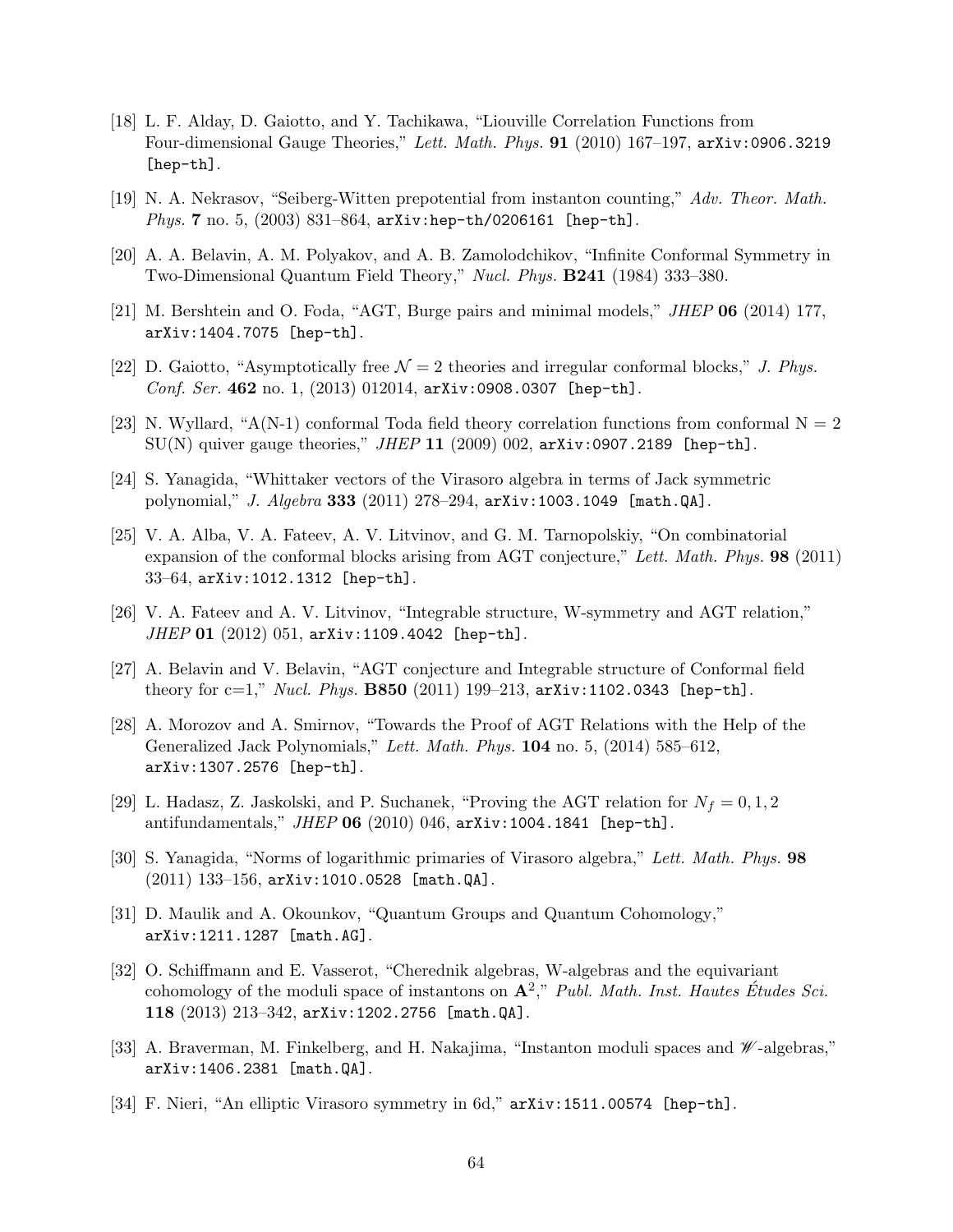- [35] A. Iqbal, C. Kozcaz, and S.-T. Yau, "Elliptic Virasoro Conformal Blocks," arXiv:1511.00458 [hep-th].
- [36] H. Awata and Y. Yamada, "Five-dimensional AGT Conjecture and the Deformed Virasoro Algebra," *JHEP* **01** (2010) 125, arXiv:0910.4431 [hep-th].
- [37] H. Awata and Y. Yamada, "Five-dimensional AGT Relation and the Deformed beta-ensemble," *Prog. Theor. Phys.* **124** (2010) 227–262, arXiv:1004.5122 [hep-th].
- [38] Y. Zenkevich, "Generalized Macdonald polynomials, spectral duality for conformal blocks and AGT correspondence in five dimensions," *JHEP* **05** (2015) 131, arXiv:1412.8592 [hep-th].
- [39] H. Awata, B. Feigin, A. Hoshino, M. Kanai, J. Shiraishi, and S. Yanagida, "Notes on Ding-Iohara algebra and AGT conjecture," *RIMS kokyuroku* **1765** (2011) 12–32, arXiv:1106.4088 [math-ph].
- [40] K. Miki, "A (*q, γ*) analog of the *W*1+*<sup>∞</sup>* algebra," *J. Math. Phys.* **48** no. 12, (2007) 123520, 35.
- [41] B. Feigin, A. Hoshino, J. Shibahara, J. Shiraishi, and S. Yanagida, "Kernel function and quantum algebra," *RIMS kokyuroku* **1689** (2010) 133–152, arXiv:1002.2485 [math.QA].
- [42] B. Feigin, M. Jimbo, T. Miwa, and E. Mukhin, "Quantum toroidal  $\mathfrak{gl}_1$  and Bethe ansatz," *J. Phys. A* **48** no. 24, (2015) 244001, 27, arXiv:1502.07194 [math.QA].
- [43] B. Feigin, M. Jimbo, T. Miwa, and E. Mukhin, "Finite type modules and Bethe Ansatz for quantum toroidal  $\mathfrak{gl}_1$ ,"  $arXiv:1603.02765$  [math.QA].
- [44] J.-E. Bourgine, M. Fukuda, Y. Matsuo, H. Zhang, and R.-D. Zhu, "Coherent states in quantum  $W_{1+\infty}$  algebra and qq-character for 5d Super Yang-Mills," arXiv:1606.08020 [hep-th].
- [45] I. Burban and O. Schiffmann, "On the Hall algebra of an elliptic curve, I," *Duke Math. J.* **161** no. 7, (2012) 1171–1231, arXiv:0505148 [math.AG].
- [46] B. Feigin, K. Hashizume, A. Hoshino, J. Shiraishi, and S. Yanagida, "A commutative algebra on degenerate  $\mathbb{CP}^1$  and Macdonald polynomials," *J. Math. Phys.* **50** no. 9, (2009) 095215, 42, arXiv:0904.2291 [math.CO].
- [47] H. Awata and H. Kanno, "Refined BPS state counting from Nekrasov's formula and Macdonald functions," *Int. J. Mod. Phys.* **A24** (2009) 2253–2306, arXiv:0805.0191 [hep-th].
- [48] A. Iqbal, C. Kozcaz, and C. Vafa, "The Refined topological vertex," *JHEP* **10** (2009) 069, arXiv:hep-th/0701156 [hep-th].
- [49] H. Awata, B. Feigin, and J. Shiraishi, "Quantum Algebraic Approach to Refined Topological Vertex," *JHEP* **03** (2012) 041, arXiv:1112.6074 [hep-th].
- [50] M. Kashiwara, "Crystalizing the *Q* Analog of Universal Enveloping Algebras," *Commun. Math. Phys.* **133** (1990) 249–260.
- [51] S. L. Lukyanov and Y. Pugai, "Multipoint local height probabilities in the integrable RSOS model," *Nucl. Phys.* **B473** (1996) 631–658, arXiv:hep-th/9602074 [hep-th].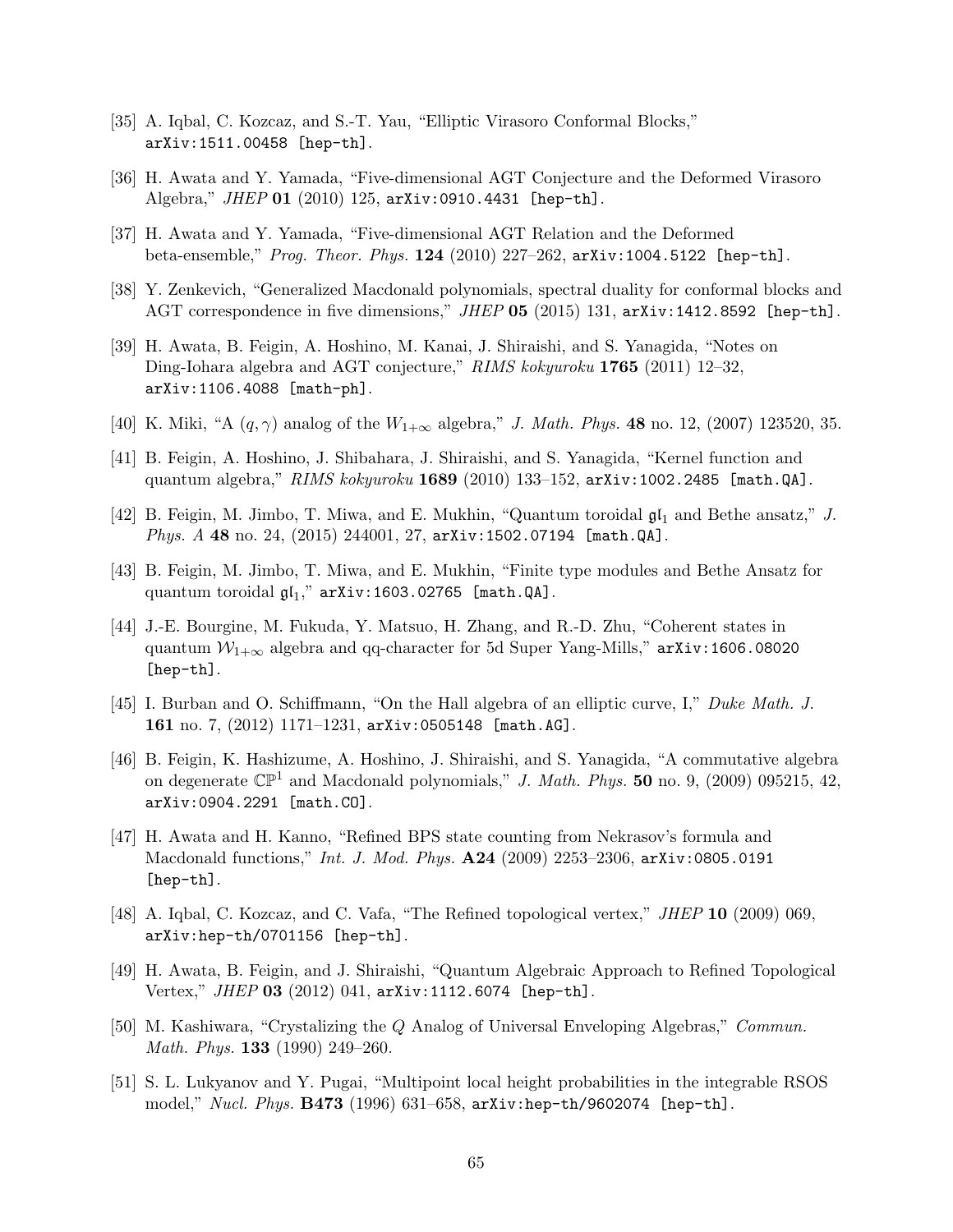- [52] D. Uglov, "Yangian Gelfand-Zetlin bases, gl*<sup>N</sup>* -Jack polynomials and computation of dynamical correlation functions in the spin Calogero-Sutherland model," *Commun. Math. Phys.* **193** (1998) 663–696, arXiv:hep-th/9702020 [hep-th]. [Commun. Math. Phys.191,663(1998)].
- [53] H. Itoyama, T. Oota, and R. Yoshioka, "2d-4d Connection between *q*-Virasoro/W Block at Root of Unity Limit and Instanton Partition Function on ALE Space," *Nucl. Phys.* **B877**  $(2013)$  506-537, arXiv:1308.2068 [hep-th].
- [54] H. Itoyama, T. Oota, and R. Yoshioka, "*q*-Virasoro/W Algebra at Root of Unity and Parafermions," *Nucl. Phys.* **B889** (2014) 25–35, arXiv:1408.4216 [hep-th].
- [55] A. A. Belavin, M. A. Bershtein, B. L. Feigin, A. V. Litvinov, and G. M. Tarnopolsky, "Instanton moduli spaces and bases in coset conformal field theory," *Commun. Math. Phys.* **319** (2013) 269–301, arXiv:1111.2803 [hep-th].
- [56] A. A. Belavin, M. A. Bershtein, and G. M. Tarnopolsky, "Bases in coset conformal field theory from AGT correspondence and Macdonald polynomials at the roots of unity," *JHEP* **03** (2013) 019, arXiv:1211.2788 [hep-th].
- [57] L. Spodyneiko, "AGT correspondence: Ding-Iohara algebra at roots of unity and Lepowsky-Wilson construction," *J. Phys.* **A48** (2015) 275404, arXiv:1409.3465 [hep-th].
- [58] R. Yoshioka, "The integral representation of solutions of KZ equation and a modification by  $K$  operator insertion,"  $arXiv:1512.01084$  [hep-th].
- [59] H. Awata, H. Kanno, A. Mironov, A. Morozov, A. Morozov, Y. Ohkubo, and Y. Zenkevich, "Toric Calabi-Yau threefolds as quantum integrable systems. *R* -matrix and *RT T* relations," *JHEP* **10** (2016) 047, arXiv:1608.05351 [hep-th].
- [60] H. Awata, H. Kanno, A. Mironov, A. Morozov, A. Morozov, Y. Ohkubo, and Y. Zenkevich, "Anomaly in RTT relation for DIM algebra and network matrix models," arXiv:1611.07304 [hep-th].
- [61] B. Feigin, E. Feigin, M. Jimbo, T. Miwa, and E. Mukhin, "Quantum continuous gl*∞*: semiinfinite construction of representations," *Kyoto J. Math.* **51** no. 2, (2011) 337–364, arXiv:1002.3100 [math.QA].
- [62] B. L. Feigin and A. I. Tsymbaliuk, "Equivariant *K*-theory of Hilbert schemes via shuffle algebra," *Kyoto J. Math.* **51** no. 4, (2011) 831–854, arXiv:0904.1679 [math.RT].
- [63] S. Yanagida, "Whittaker vector of deformed Virasoro algebra and Macdonald symmetric functions," *Lett. Math. Phys.* **106** no. 3, (2016) 395–431, arXiv:1402.2946 [math.QA].
- [64] H. Nakajima and K. Yoshioka, "Instanton counting on blowup. I. 4-dimensional pure gauge theory," *Invent. Math.* **162** (2005) 313–355, arXiv:math/0306198 [math.AG].
- [65] H. Nakajima and K. Yoshioka, "Instanton counting on blowup. II. *K*-theoretic partition function," *Transform. Groups* **10** no. 3-4, (2005) 489–519, arXiv:math/0505553 [math.AG].
- [66] S. Yanagida, "Five-dimensional SU(2) AGT conjecture and recursive formula of deformed Gaiotto state," *J. Math. Phys.* **51** (2010) 123506, arXiv:1005.0216 [math.QA].